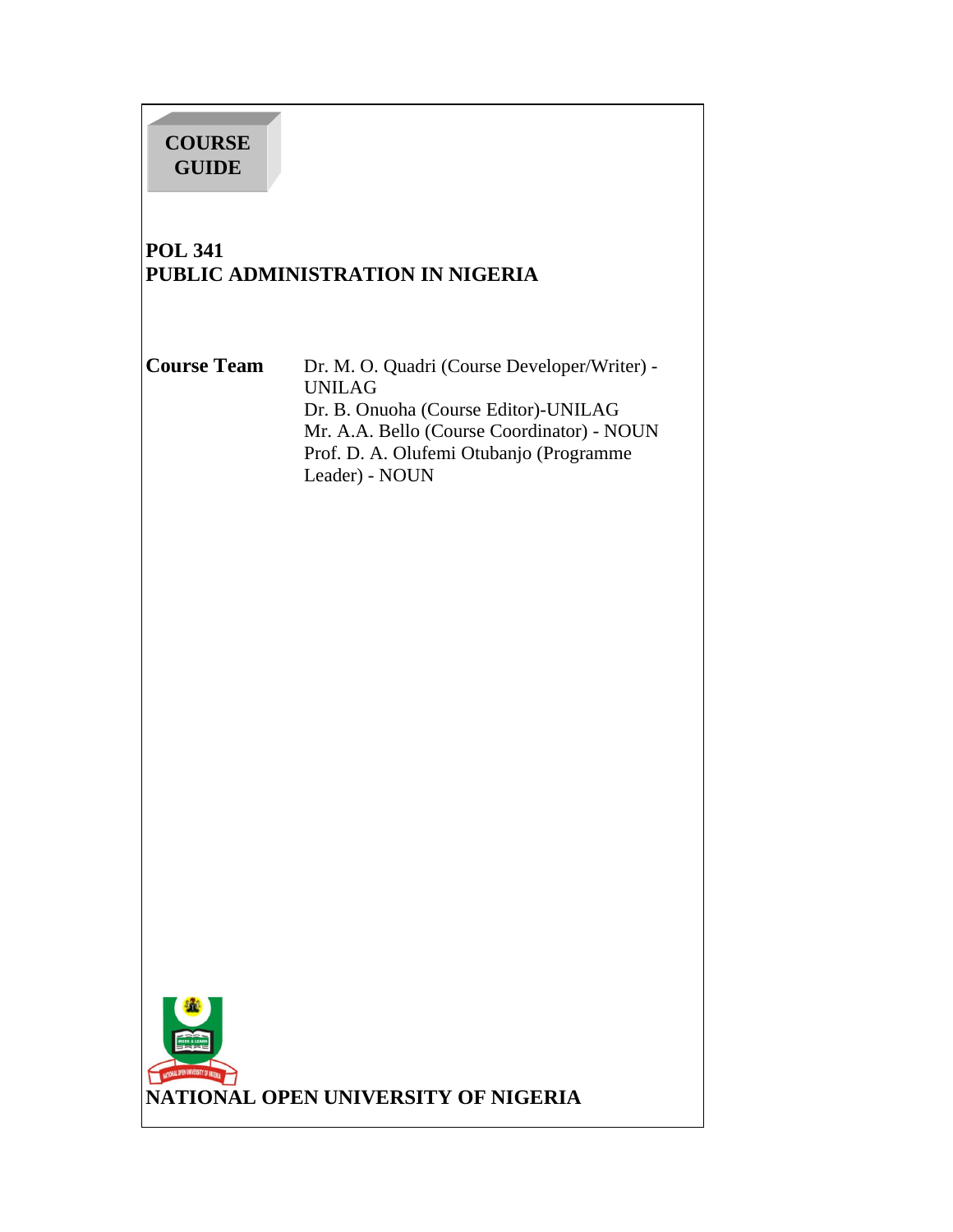National Open University of Nigeria Headquarters 14/16 Ahmadu Bello Way Victoria Island, Lagos

Abuja Office 5 Dar es Salaam Street Off Aminu Kano Crescent Wuse 11, Abuja

e-mail: centralinfo@nou.edu.ng URL: www.nou.edu.ng

Published by National Open University of Nigeria

Printed 2015

ISBN: 978-058-022-7

All Rights Reserved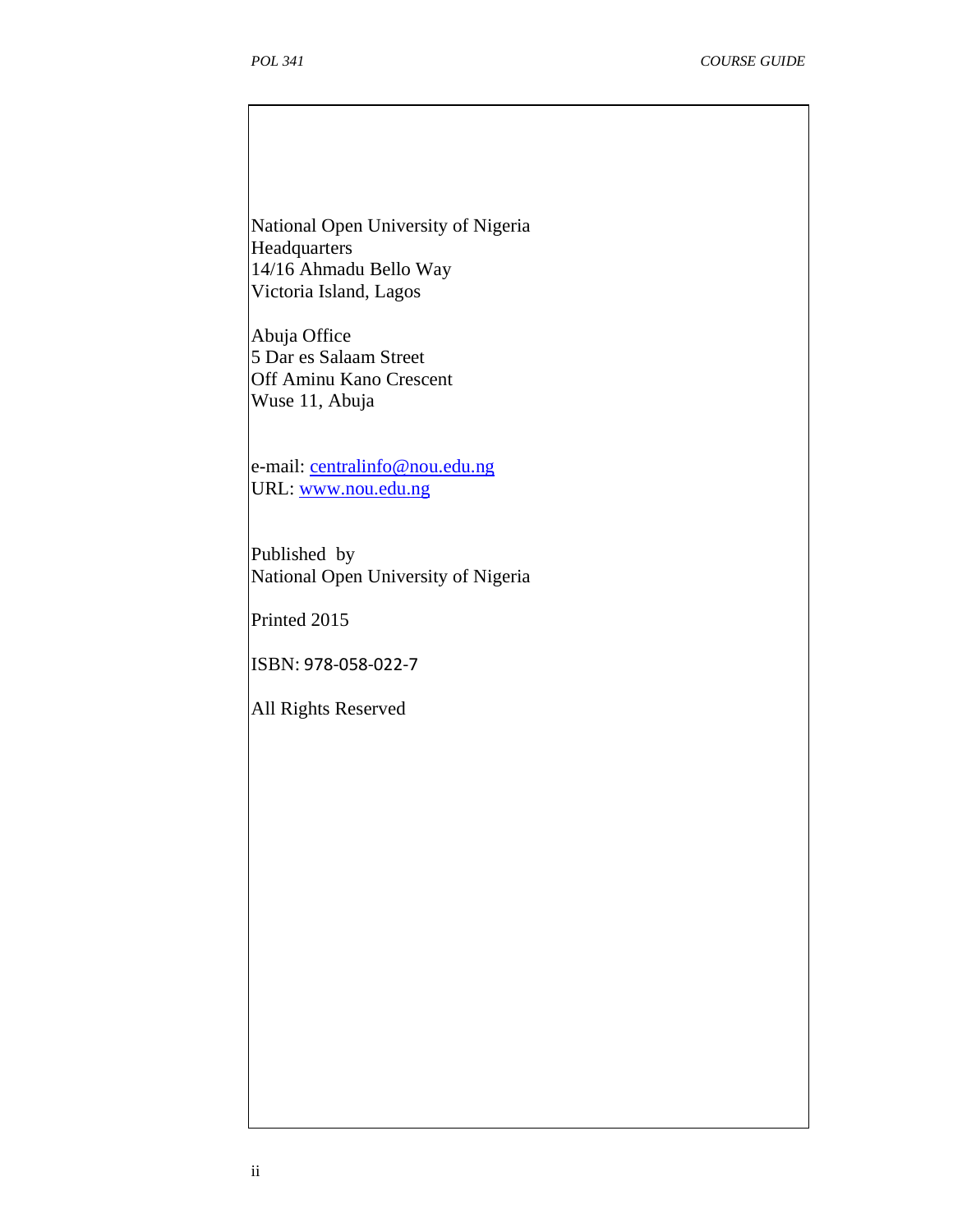## **CONTENTS PAGE**

| 1V              |
|-----------------|
| 1V              |
| 1V              |
| v               |
| V               |
| V <sub>1</sub>  |
| V1              |
| V11             |
| V11             |
| V11             |
| vii             |
| V111            |
| V111            |
| V111            |
| V <sub>11</sub> |
| X               |
| <b>X11</b>      |
| <b>X11</b>      |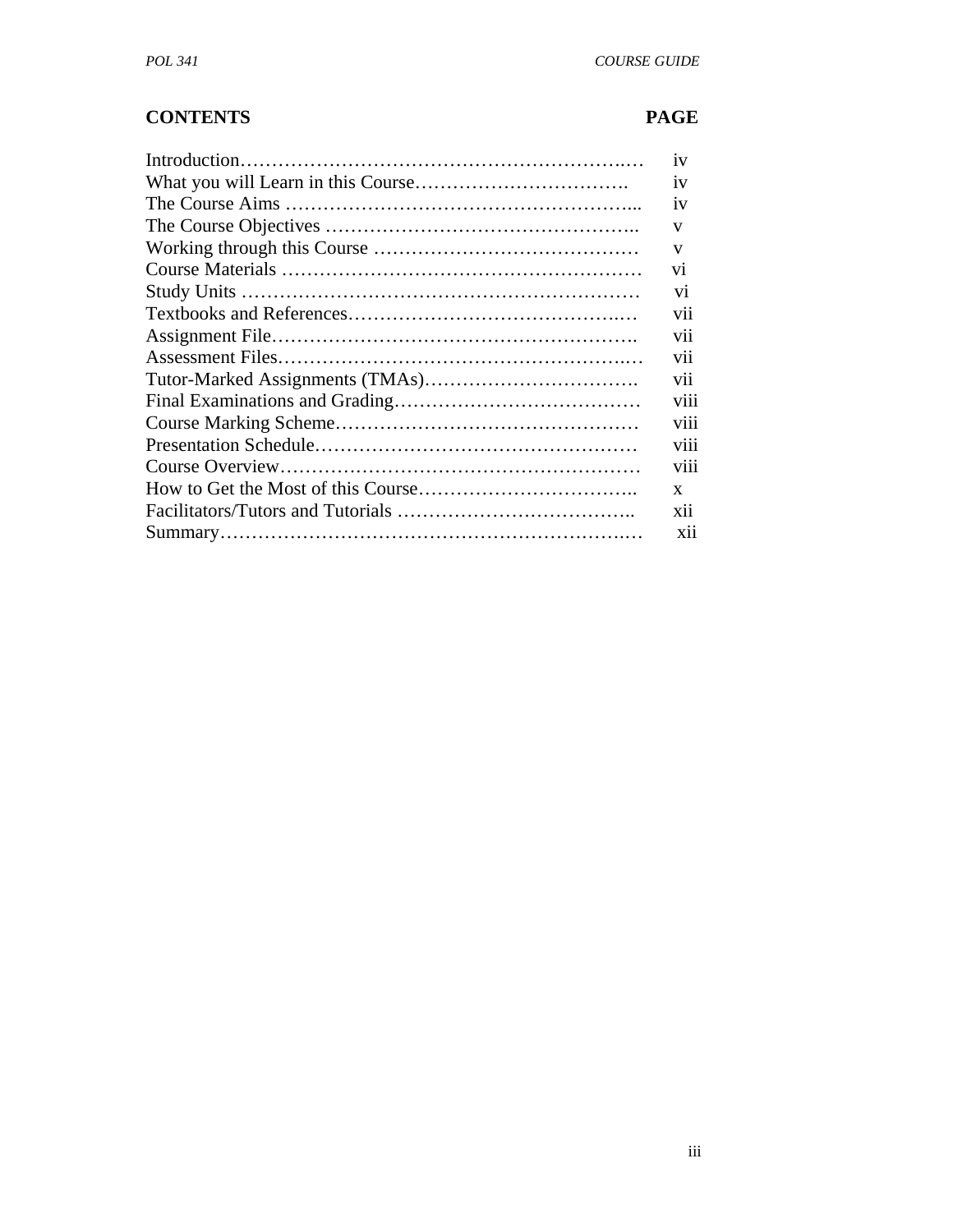## **INTRODUCTION**

Welcome to POL 341: Public Administration in Nigeria. This course is a three-credit unit compulsory for students studying political science and related programmes in the School of Arts and Social Sciences. The course has been arranged for you in twenty-two distinct but related units of study activities. This Course Guide gives you an overview of the course. It also provides you with information on the organisation and requirements of the course.

In this Course Guide, you will find out what you need to know about the aims and objectives of the course, components of the course material, arrangement of the study units, assignments, and examinations.

## **WHAT YOU WILL LEARN IN THE COURSE**

The course content will tell you the public administration system in Nigeria. The course will also discuss some of the broad framework we termed background to the study of public administration. The unit will introduce you to the basic ideas of public administration. These include gaining insight into the meaning of 'administration' and 'public administration' as well as examination of various definitions of public administration as provided by scholars in the field. You will also learn the characteristics of public administration and its basic components. In the next four units under this module we shall be discussing other issues that fall within the purview of background to the study of public administration

## **THE COURSE AIM**

The course is aimed at acquainting you with the knowledge of public administration in Nigeria. In the process of doing this, you will come across some basic concepts and ideas of public administration. The course will provide you with the require knowledge on the principles and practices of administration in Nigeria. This will invariably involve discussion on the Nigerian Local Government Administration, the Nigerian civil service, its evolution and growth, reforms in the civil service privatisation and commercialisation. The course will expose you to the administration of urban system.

To ensure that this aim is achieved, some important background information will be provided and discussed. These include:

- Basic concepts of public administration
- Nature and scope of public administration
- Approaches to the study of public administration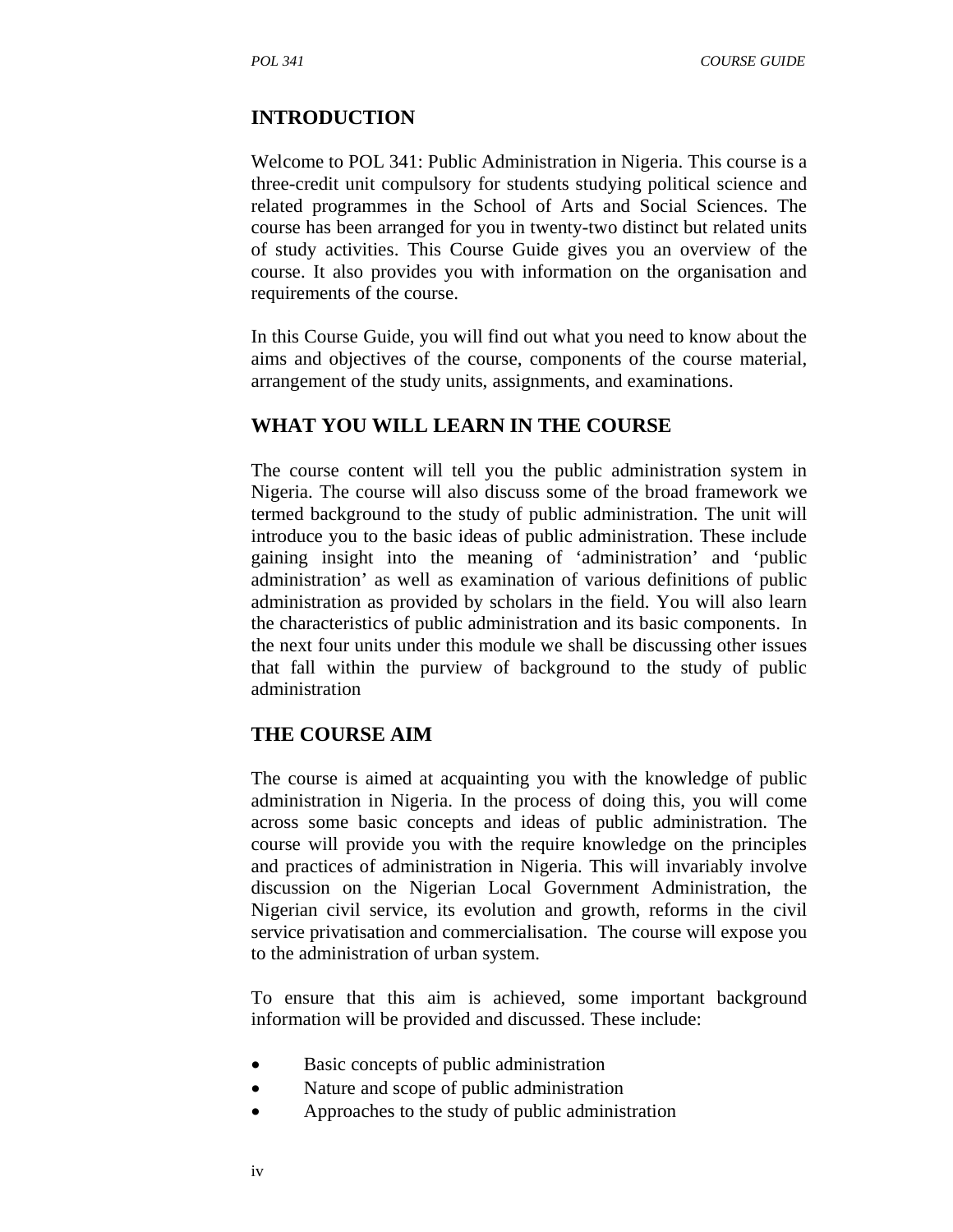- Principles of public administration
- The Nigerian local government administration
- Evolution and growth of public administration in Nigeria
- Reforms of civil service in Nigeria
- Planning and budgeting in the Nigerian civil service
- Privatisation and commercialisation in Nigeria
- Urbanisation and its challenges in Nigeria.

# **THE COURSE OBJECTIVES**

To achieve the aims set out above, POL 341 has overall objectives. In addition, each unit also has specific objectives. The unit objectives are at the beginning of each unit. It is advisable that you read them before you start working through the unit. Reference may be made to them in the course of study of the unit as self-assessment strategy.

Presented below are the wider objectives for the course as a whole. By meeting the objectives, you should be regarded as having met the aims of the course. On successful completion of the course, you should be able to:

At the end of the course you should be able to:

- discuss the basic concepts and ideas of public administration.
- discuss the scope and approaches to the study of public administration.
- discuss the local government administration system in Nigeria.
- explore and discuss the evolution and development of civil service in Nigeria.
- examine the issues of planning and budgeting in the Nigerian civil service.
- appraise privatisation and commercialisation policies in Nigeria.
- examine issues of urbanisation and discusses the challenges of urbanisation in Nigeria.

# **WORKING THROUGH THIS COURSE**

For a successful completion of this course, the student is required to read the study units and other relevant materials especially recommended materials. It is also necessary to undertake practical exercises for which the student needs a pen, a note-book, and other materials that will be listed in this guide. The exercises are to aid the student in understanding the concepts being presented. At the end of each unit, the student will be required to submit written assignments for assessment purposes. At the end of the course, a final examination shall be written.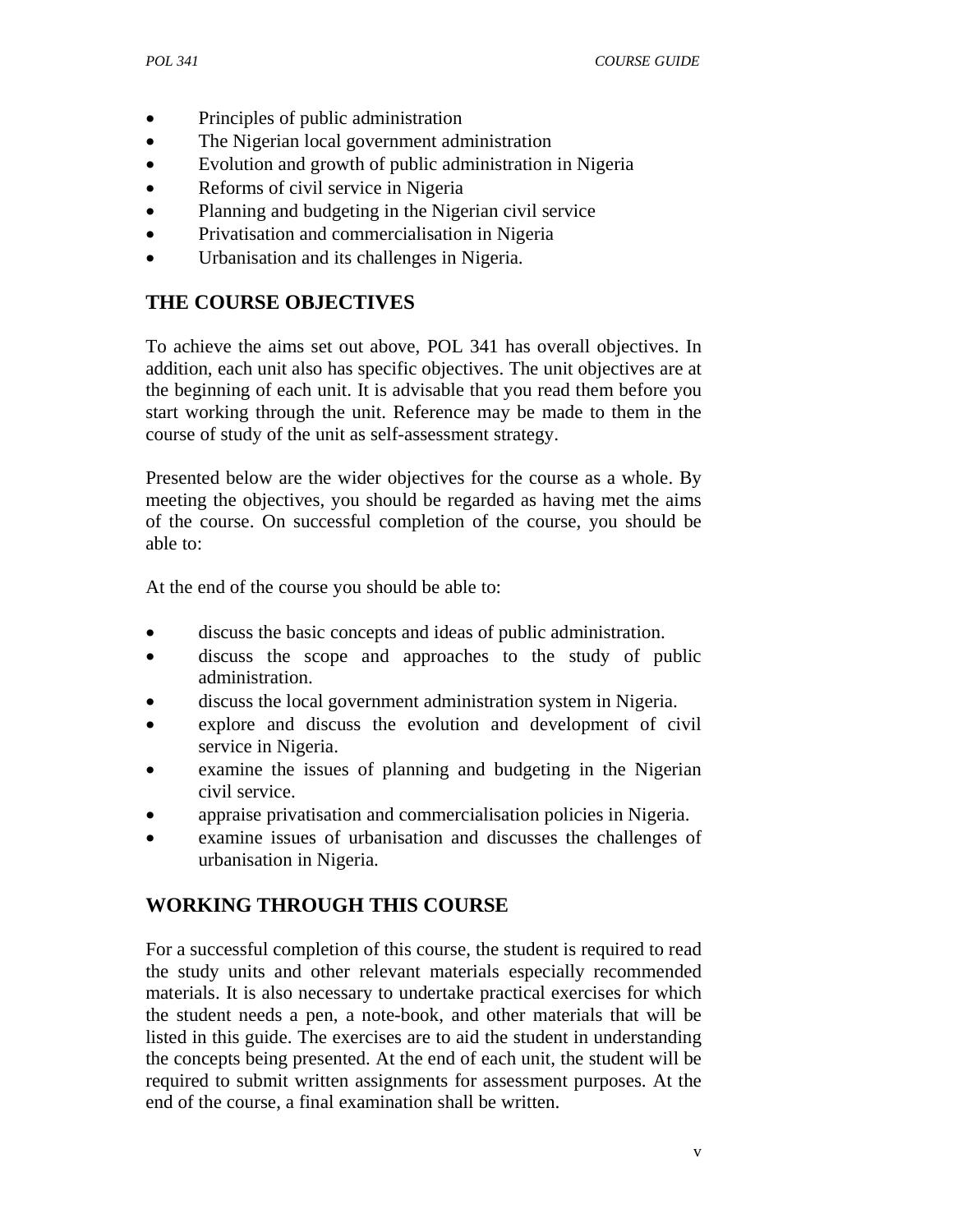## **COURSE MATERIALS**

The major materials needed for this course are:

- 1. Course Guide
- 2. Study Units
- 3. Textbooks
- 4. Assignments file
- 5. Tutorials
- 6. Relevant textbooks including the ones listed under each unit
- 7. Student may also need to listen to political programmes and news reports on electronic media
- 8. In addition, the student also needs to read newspapers, newsmagazines, academic journals and interact with computers for Internet facilities.

## **THE STUDY UNITS**

There are 22 study units in this course as listed below:

#### **Module 1**

| Unit1 | Introduction to the Study of Public Administration |
|-------|----------------------------------------------------|
|       |                                                    |

- Unit 2 Nature and Scope of Public Administration
- Unit 3 Approaches to the Study of Public Administration
- Unit 4 Principles of Public Administration
- Unit 5 Private and Public Administration

#### **Module 2**

- Unit 1 Evolution of Public Administration in Nigeria
- Unit 2 Ecology of the Nigerian Public Administration
- Unit 3 The Nigerian Civil Service
- Unit 4 Public Service Reforms in Nigeria
- Unit 5 Planning and Budgeting in the Nigerian Civil Service

#### **Module 3**

| Unit 1            | The Study of Local Government                    |  |  |
|-------------------|--------------------------------------------------|--|--|
| Unit <sub>2</sub> | Evolution of the Nigerian Local Government       |  |  |
| Unit <sub>3</sub> | Local Government Reforms in Eastern, Western and |  |  |
|                   | Northern Nigeria -1950s                          |  |  |
| Unit 4            | The 1976 Local Government Reforms in Nigeria     |  |  |
| Unit 5            | Local Government in Nigeria Since 1984           |  |  |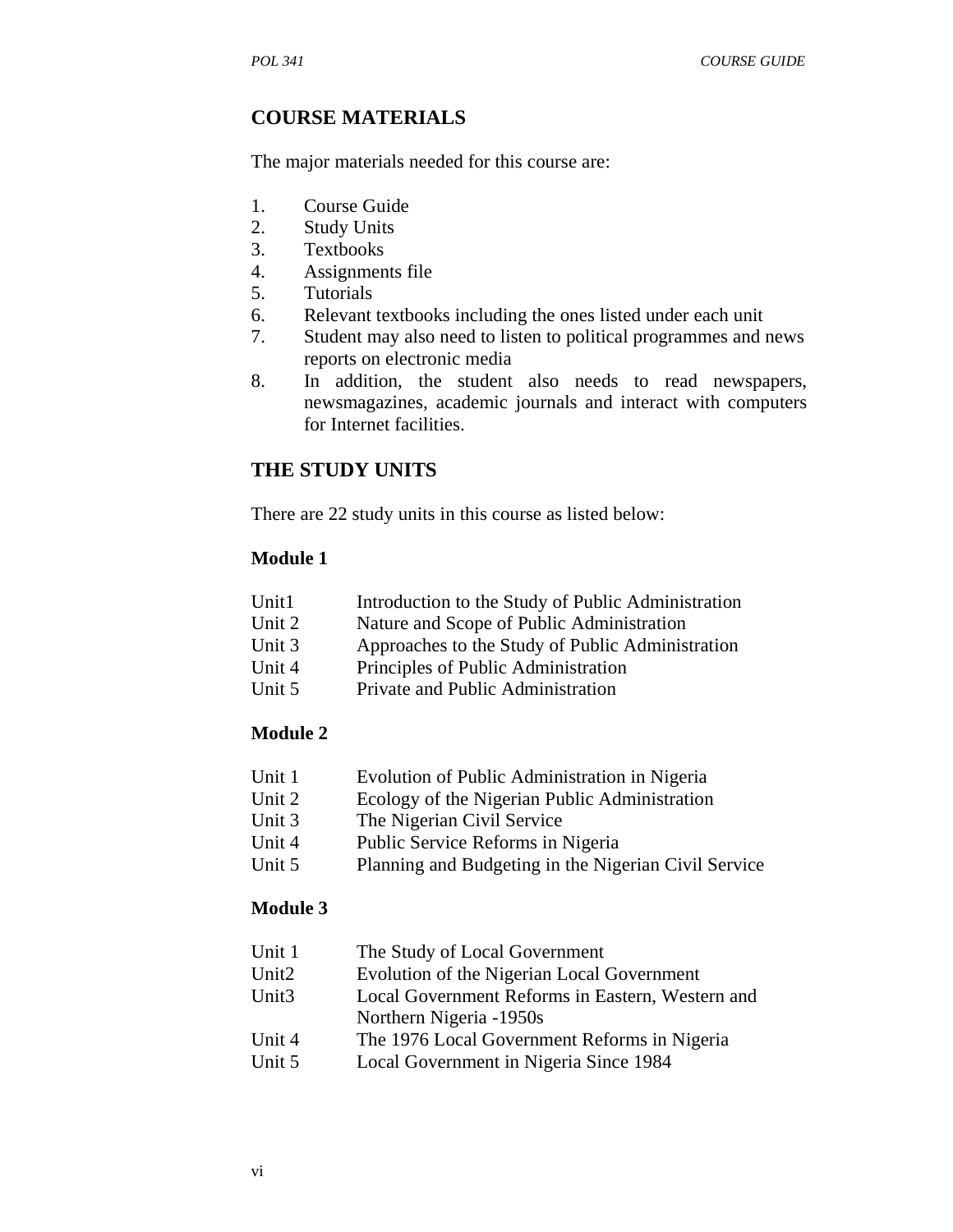## **Module 4**

| Unit 1 | Public Corporations in Nigeria                     |
|--------|----------------------------------------------------|
| Unit 2 | Privatisation and Commercialisation                |
| Unit 3 | Problems of Privatisation and Commercialisation in |
|        | Nigeria                                            |
| Unit 4 | Public-Private Partnership                         |

#### **Module 5**

| Unit 1 | Urbanisation – Definitions and the Process       |
|--------|--------------------------------------------------|
| Unit 2 | Challenges of Urbanisation in Nigeria            |
| Unit 3 | Urban Governance and Service Delivery in Nigeria |

## **TEXTBOOKS AND REFERENCES**

Certain books have been recommended in the course. You may wish to purchase them for further reading.

## **ASSIGNMENT FILE**

Each unit of the course has a self-assessment exercise. You will be expected to attempt them as this will enable you understand the content of the unit.

## **ASSESSMENT FILE**

An assessment file and a marking scheme will be made available to you. In the assessment file, you will find details of the works that must be submitted to the tutor for marking. There are two aspects of the assessment of this course; the tutor- marked assignment and the written examination. The marks obtained in these two areas will make up the final marks. The assignment must be submitted to the Tutor for formal assessment in accordance with the deadline stated in the presentation schedule and the Assignment file. The work submitted to the Facilitator for assessment will count for 30% of the student's total score.

## **TUTOR- MARKED ASSIGNMENTS (TMAs)**

You will have to submit a specified number of the TMAs. Every unit in this course has a tutor- marked assignment. You will be assessed on four of them but the best three performances from the TMAs will be used for your 30% grading. When you have completed each assignment, such should be sent together with a tutor- marked assignment form, to your tutor. You are advised to make sure that each assignment reaches your tutor on or before the deadline for submissions. If for any reason, you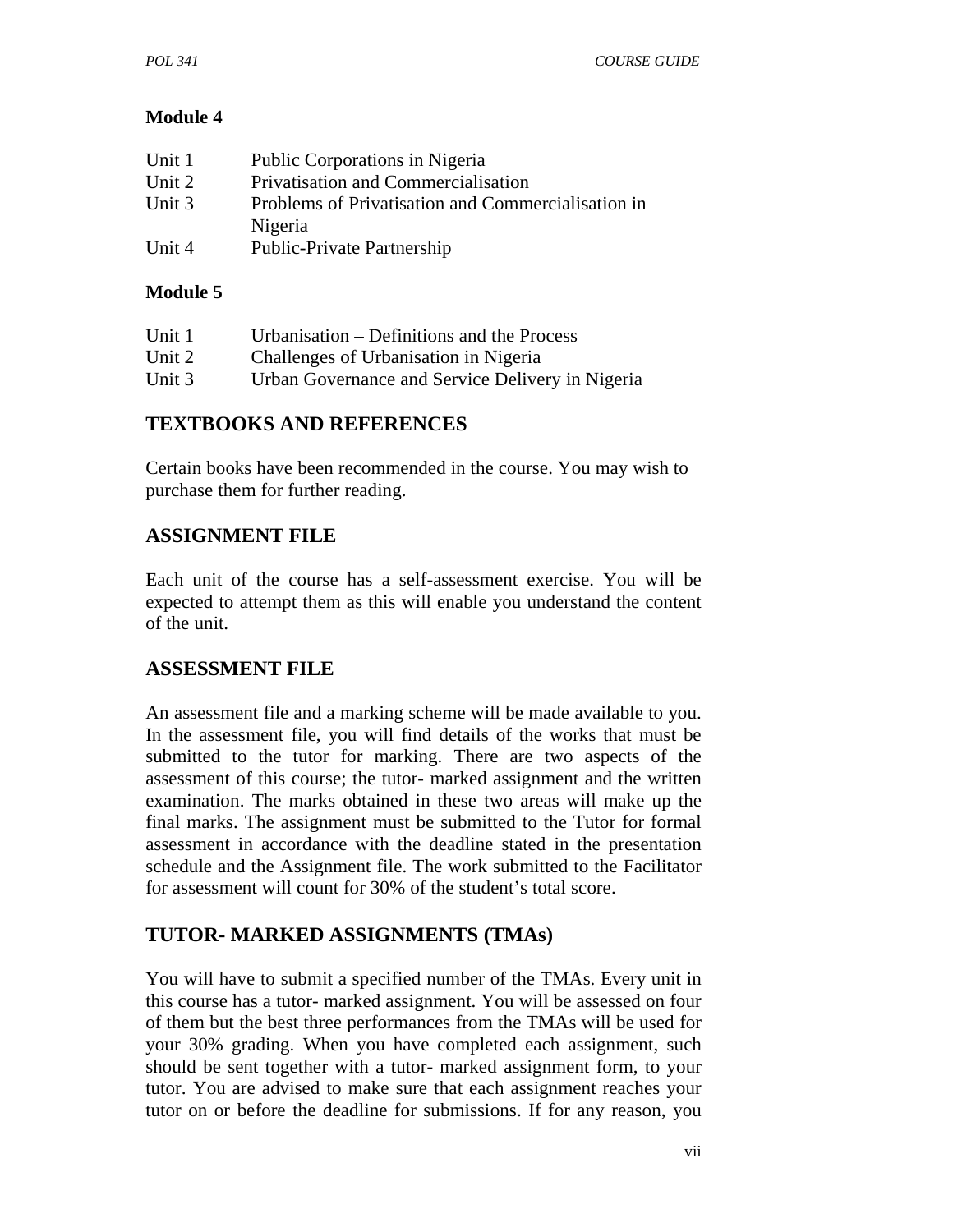cannot complete the work on time, contact should be made with the facilitator for a discussion on the possibility of an extension. Extensions will not be granted after the due date unless under exceptional circumstances.

## **FINAL EXAMINATION AND GRADING**

The final examination will be a test of three hours. All areas of the course will be examined. You should find time to read the unit all over before the examination. The final examination will attract 70% of the total course grade. The examination will consist of questions, which reflect the kinds of self assessment exercises and tutor- marked assignment previously encountered. And all aspects of the course will be assessed. You should use the time between completing the last unit, and taking the examination to revise the entire course.

## **COURSE MARKING SCHEME**

The following table lays out how the actual course mark allocation is broken down.

#### **Table 1: Course Marking Scheme**

| <b>Assessment</b>                        | <b>Marks</b> |  |
|------------------------------------------|--------------|--|
| Assignments (best three assignments out) |              |  |
| of                                       | 30%          |  |
| four marked)                             |              |  |
| Final examination                        | 70%          |  |
| <b>Total</b>                             | 100%         |  |

## **PRESENTATION SCHEDULE**

The dates for submission of all assignment will be communicated to you. You will also be told the date of completing the study units and dates for examinations.

## **COURSE OVERVIEW**

The table brings together the units, the number of weeks you will take to complete them and the assignment that follows them.

#### **TABLE 2: COURSE ORGANISERS**

| Unit   | <b>Title of Work</b> | Weeks           |            |
|--------|----------------------|-----------------|------------|
|        |                      | <b>Activity</b> |            |
| Course |                      | Week :          | Assignment |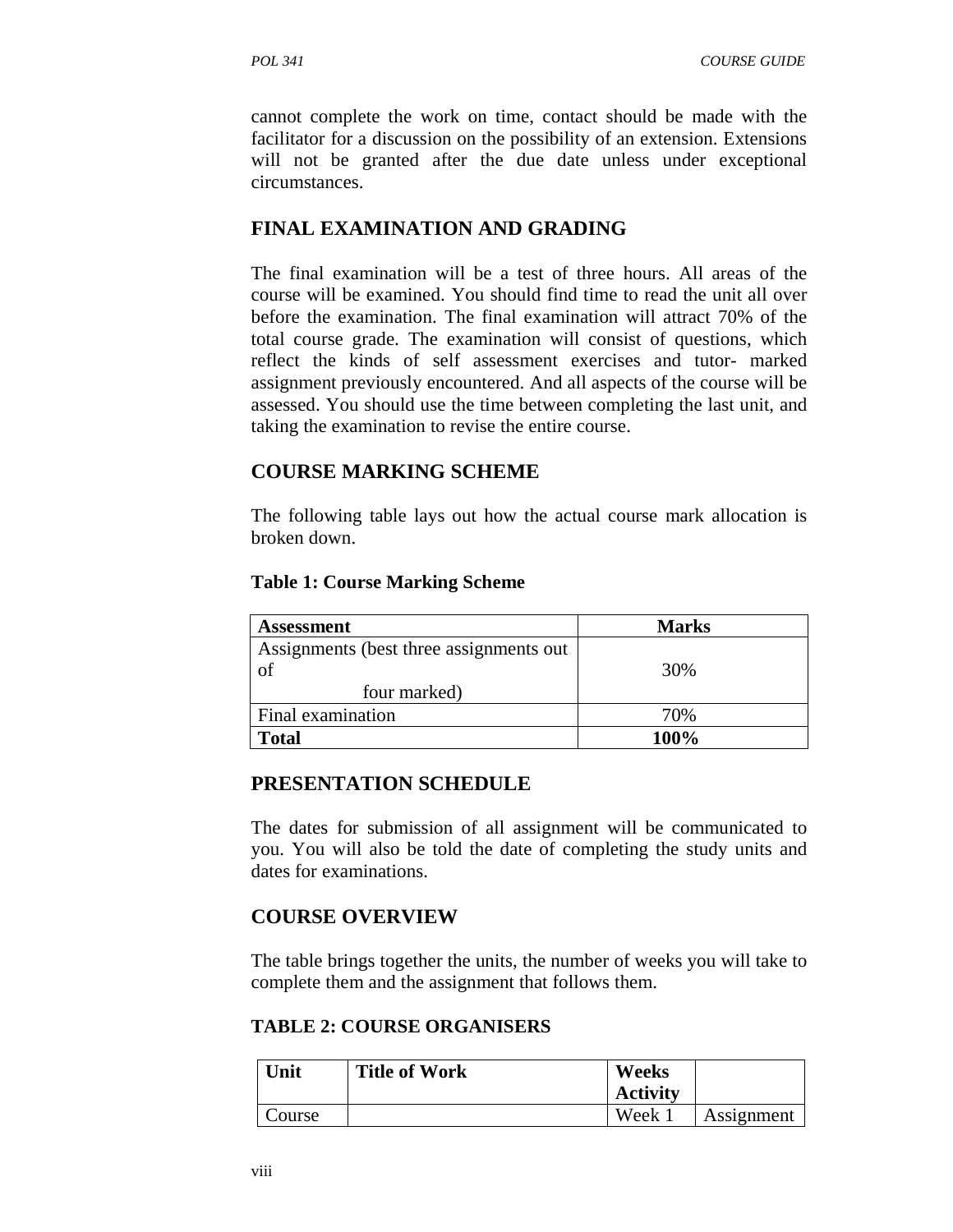| Guide          |                                                      |                 | $\mathbf{1}$   |
|----------------|------------------------------------------------------|-----------------|----------------|
| <b>Module</b>  | Background to the Study of                           |                 |                |
| 1              | <b>Public Administration</b>                         |                 |                |
| Unit 1         | Introduction to the study of $\sqrt{\text{ week 1}}$ |                 | Assignment     |
|                | public administration                                |                 | 2              |
| Unit 2         | Nature and scope of public                           | Week 1          | Assignment     |
|                | administration                                       |                 | 3              |
| Unit 3         | Approaches to the study of Week 2                    |                 | Assignment     |
|                | public administration                                |                 | 4              |
| Unit 4         | <sub>of</sub><br>Principles                          | public   Week 2 |                |
|                | administration                                       |                 |                |
| Unit 5         | and<br>public<br>Private                             | Week 2          |                |
|                | administration                                       |                 |                |
| <b>Module</b>  | Ecology of the Nigerian                              |                 |                |
| $\overline{2}$ | <b>Administration/the</b><br><b>Public</b>           |                 |                |
|                | <b>Nigerian Civil Service</b>                        |                 |                |
| Unit 1         | public<br>Evolution<br>of                            | Week 3          | Assignment     |
|                | administration in Nigeria                            |                 | 1              |
| Unit 2         | Ecology of the Nigerian public                       | Week 3          |                |
|                | administration                                       |                 |                |
| Unit 3         | The Nigerian civil service                           | Week 4          | Assignment     |
|                |                                                      |                 | $\overline{2}$ |
| Unit 4         | in<br>Public service reforms                         | Week 5          | Assignment     |
|                | Nigeria                                              |                 | 3              |
| Unit 5         | Planning and budgeting in the                        | Week 5          | Assignment     |
|                | Nigerian civil service                               |                 | 4              |
| <b>Module</b>  | Local<br>Government                                  |                 |                |
| 3              | <b>Administration in Nigeria</b>                     |                 |                |
| Unit 1         | The study of local government                        | Week 5          | Assignment     |
|                |                                                      |                 |                |
| Unit 2         | Evolution of the Nigerian local                      | Week 6          | Assignment     |
|                | government                                           |                 | $\overline{2}$ |
| Unit 3         | Local government reforms in                          | Week 6          | Assignment     |
|                | Eastern, Western and Northern                        |                 | 3              |
|                | Nigeria - 1950s                                      |                 |                |
|                |                                                      |                 |                |
| Unit 4         | The<br>1976<br>local<br>government                   | Week7           |                |
|                | reforms in Nigeria                                   |                 |                |
| Unit 5         | Local government in Nigeria                          | Week 7          | Assignment     |
|                | since 1984                                           |                 | 4              |
|                |                                                      |                 |                |
| Unit 1         | Public corporations in Nigeria                       | Week 8          | Assignment     |
|                |                                                      |                 | 1              |
| Unit 2         | Privatisation<br>and                                 | Week 8          | Assignment     |
|                | commercialisation                                    |                 | 2              |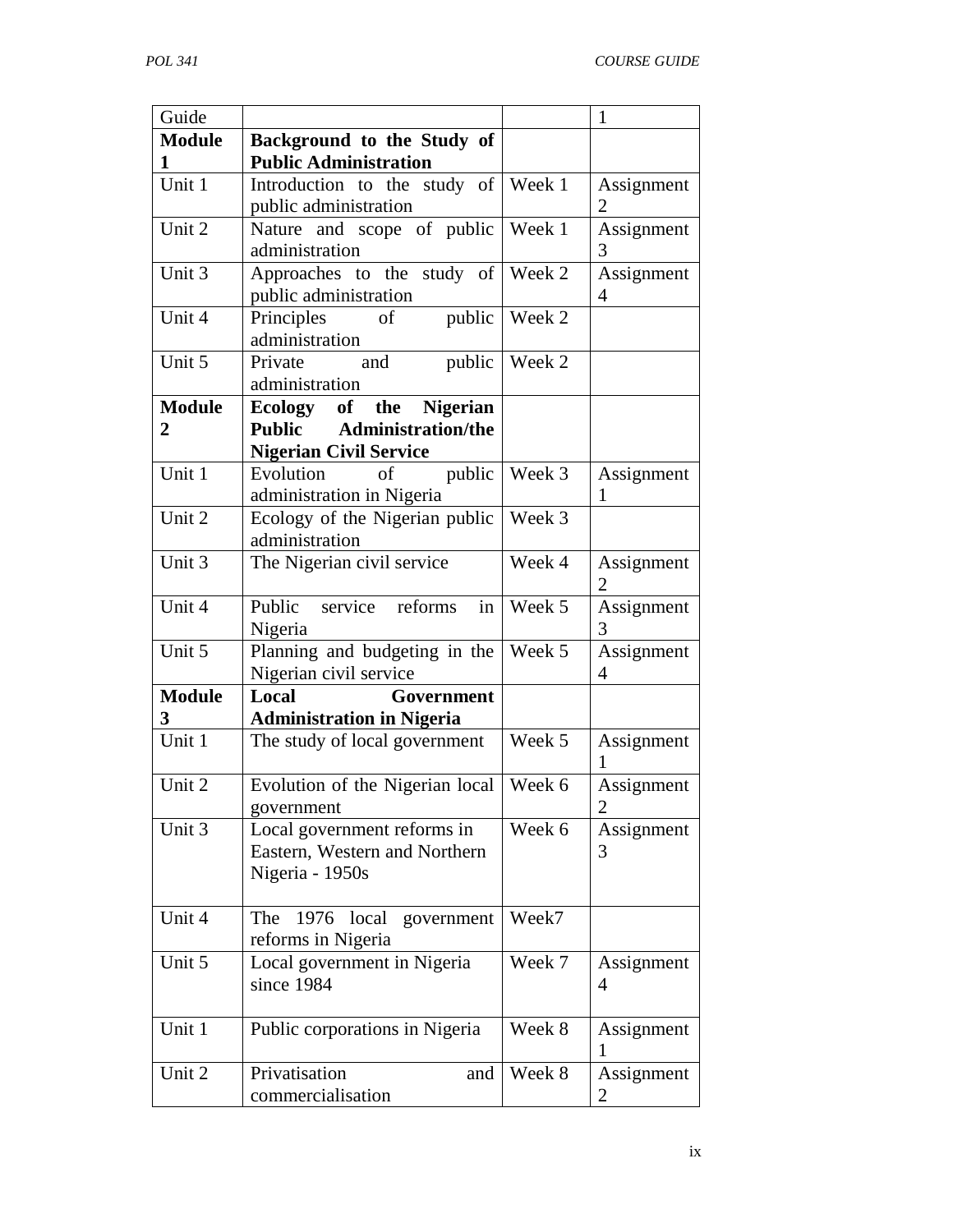| Unit 3        | Problems of privatisation and<br>commercialisation in Nigeria | Week 8  |                       |
|---------------|---------------------------------------------------------------|---------|-----------------------|
| Unit 4        | Public-private partnership                                    |         |                       |
| <b>Module</b> | Urban Administration<br>in                                    |         |                       |
| 5             | <b>Nigeria</b>                                                |         |                       |
| Unit 1        | Urbanisation – Definitions and                                | Week 9  | Assignment            |
|               | the Process                                                   |         |                       |
|               |                                                               |         |                       |
| Unit 2        | Challenges of urbanisation in                                 | Week 9  | Assignment            |
|               | Nigeria                                                       |         | $\mathcal{D}_{\cdot}$ |
| Unit 3        | Urban governance and service                                  | Week 10 | Assignment            |
|               | delivery in Nigeria                                           |         | 3                     |
|               | <b>Revision</b>                                               | Week 11 |                       |
|               | <b>Examination</b>                                            | Week 12 |                       |
|               | <b>Total</b>                                                  | Week 13 |                       |
|               |                                                               |         |                       |

#### **HOW TO GET THE MOST FROM THIS COURSE**

In distance learning, the study units replace the university lecture. This is one of the great advantages of distance learning; you can read and work through specially designed study materials at your own pace, and at a time and place, that suits you best. Think of it as reading the lecture instead of listening to the lecturer. In the same way a lecturer might give you some readings to do, the study units tells distance learner where to read, and which are your text materials or text books. Distance learners are provided exercises to do at appropriate points, just as a lecturer might give the students in-class exercise. Each of the study units follows a common format. The first item is an introduction to the subject matter of the unit, and how a particular unit is integrated with the other units and the course as a whole. Next to this is a set of learning objectives. These objectives let you know what you should be able to do by the time the units have been completed. These learning objectives are meant to guide you in your studies. The moment a unit is finished, you must go back and check whether you have achieved the objectives. If this is made a habit then, you will significantly improve your chances of passing the course. The main body of the unit guides the student through the required reading from other sources. This will usually be either from your set books or from a reading section. The following is a practical strategy for working through the course. If you run into any trouble, you should telephone the tutor for assistance. Remember that the tutor's job is to provide such help. You should not hesitate to call and ask for such assistance when needed.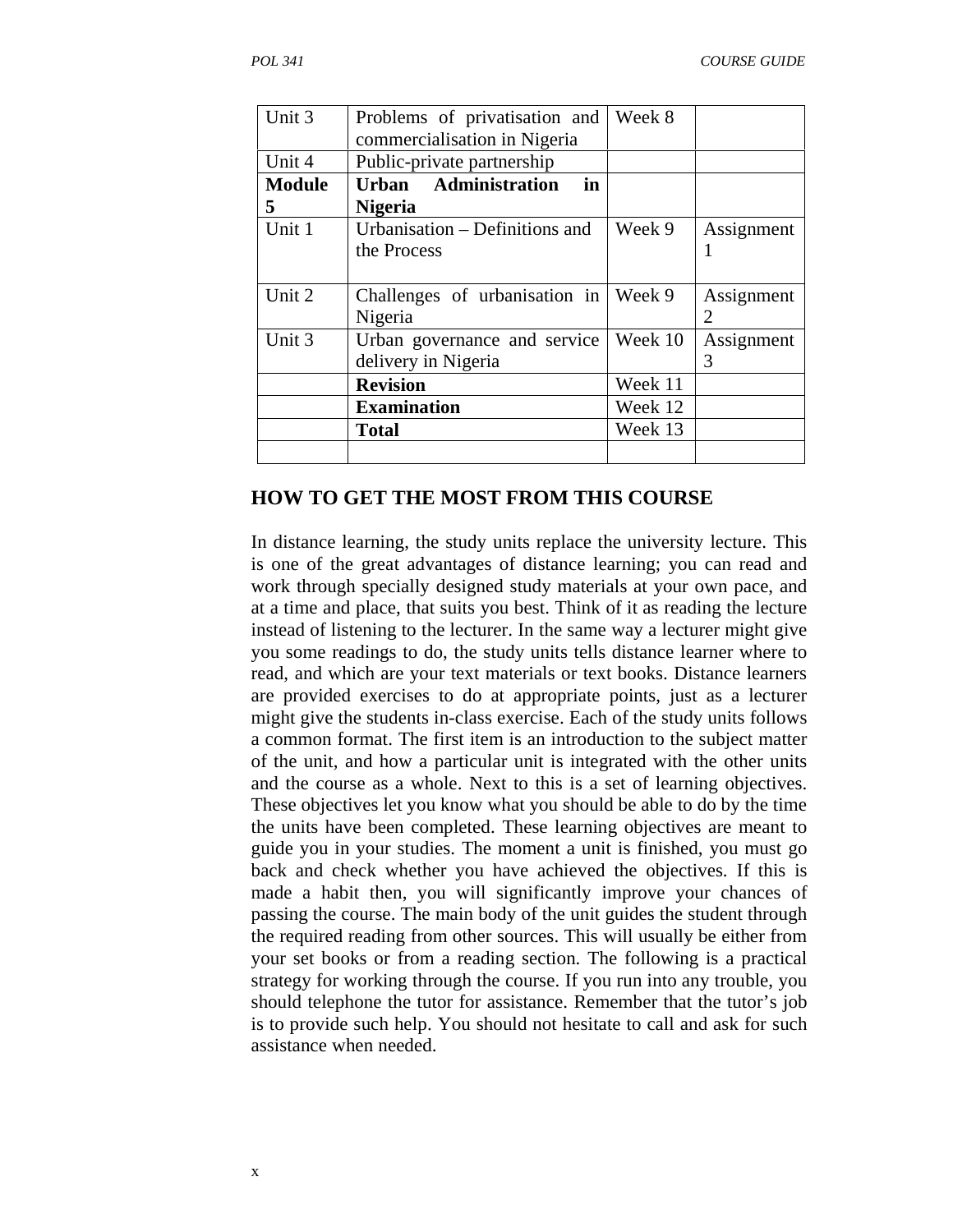- 1. Read this Course Guide thoroughly, it is your first assignment.
- 2. Organise a study schedule. Design a 'course overview' to guide you through the course. Note the time you are expected to spend on each unit and how the assignments relate to the units. Whatever method you choose to use, you should decide on and write in your own dates and schedule of work for each unit.
- 3. Once you have created your own study schedule, do everything to stay faithful to it. The major reason why students fail is that they get behind with their course work. If you get into difficulties with your schedule, please, let your tutor know before it is too late to help.
- 4. Turn to unit 1 and read the introduction and the objectives for the unit.
- 5. Assemble the study materials. You will need your set books and the unit you are studying at any point in time. As you work through the unit, you will know what sources to consult for further information.
- 6. Keep in touch with your study centre. Up-to-date course information will be continuously available there.
- 7. Well before the relevant due dates, (about 4 weeks before due dates) keep in mind that you will learn a lot by doing the assignment carefully. They have been designed to help you meet the objectives of the course and, therefore, will help you pass the examination. Submit all assignments not later than the due date.
- 8. Review the objectives for each study unit to confirm that you have achieved them. If you feel unsure about any of the objectives, review the study materials or consult your tutor.
- 9. When you are confident that you have achieved a unit's objectives, you can start on the next unit. Proceed unit by unit through the course and try to pace your study so that you keep yourself on schedule.
- 10. When you have submitted an assignment to your tutor for marking, do not wait for its return before starting on the next unit. Keep to your schedule. When the assignment is returned, pay particular attention to your tutor's comments, both on the tutormarked assignment form and the written comments on the ordinary assignments.
- 11. After completing the last unit, review the course and prepare yourself for the final examination. Check that you have achieved the unit objectives (listed at the beginning of each unit) and the course objectives (listed in the Course Guide).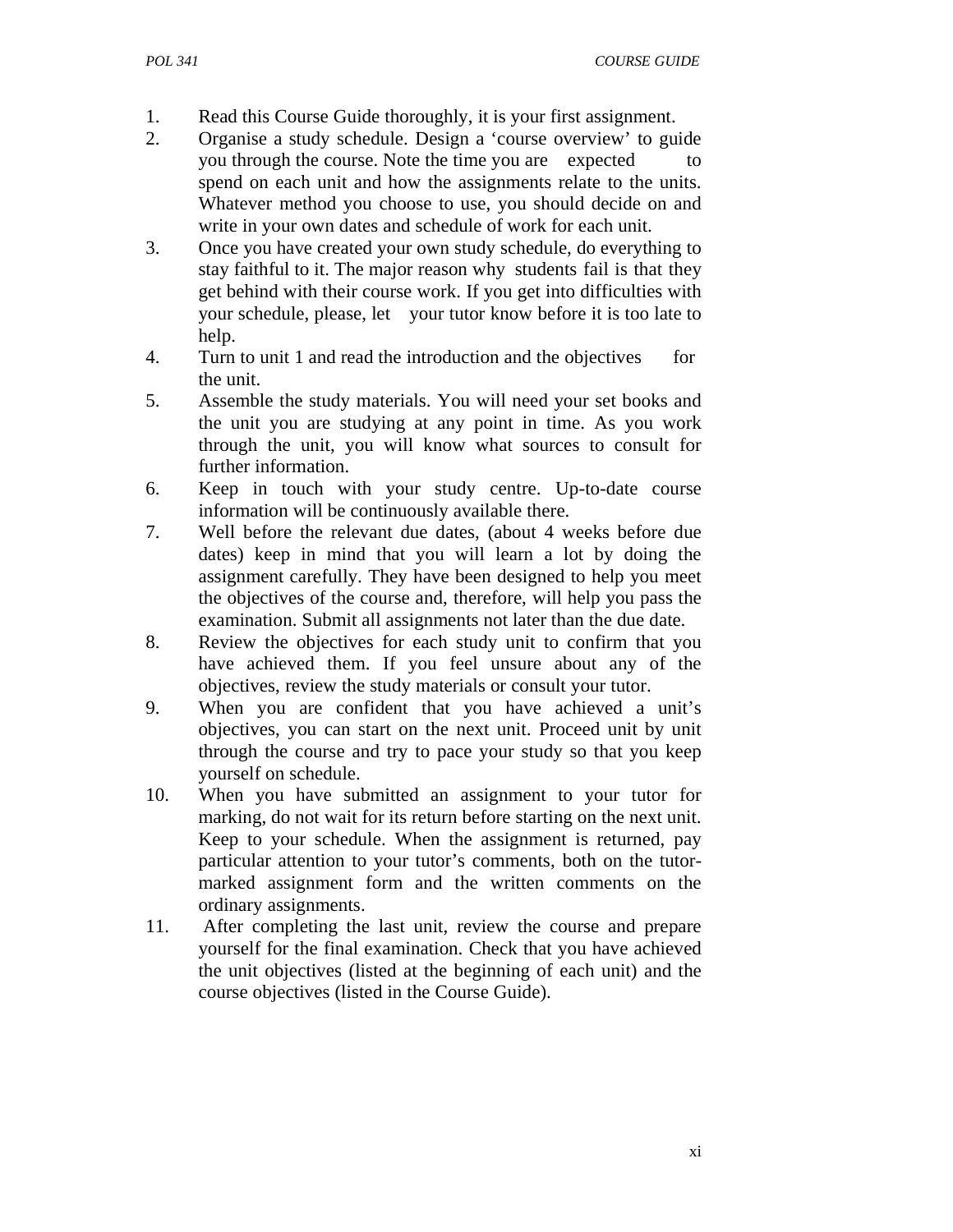## **FACILITATORS/TUTORS AND TUTORIALS**

Information relating to the tutorials will be provided at the appropriate time. Your tutor will mark and comment on your assignments, keep a close watch on your progress and on any difficulties you might encounter and provide assistance to you during the course. You must take your tutor-marked assignments to the study centre well before the due date (at least two working days are required). They will be marked by your tutor and returned to you as soon as possible.

Do not hesitate to contact your tutor if you need help. Contact your tutor if:

- You do not understand any part of the study units or the assigned readings
- You have difficulty with the exercises
- You have a question or problem with an assignment or with your tutor's comments on an assignment or with the grading of an assignment.

You should try your best to attend the tutorials. This is the only chance to have face-to-face contact with your tutor and ask questions which are answered instantly. You can raise any problem encountered in the course of your study. To gain the maximum benefit from course tutorials, prepare a question list before attending them. You will learn a lot from participating in discussion actively.

## **SUMMARY**

The Course Guide gives you an overview of what to expect in the course of this study. The course, public administration in Nigeria, is a systematic study of public administration in Nigeria. The course as structured will enable you have a knowledge of the salient features of public administration which include basic concepts, the nature, scope and approaches to the study of administration. You would have an insight into the practices of public administration in Nigeria at the local level. At the end of this course you would have also gained the knowledge on the administration of the urban systems and the challenges associated with urbanisation.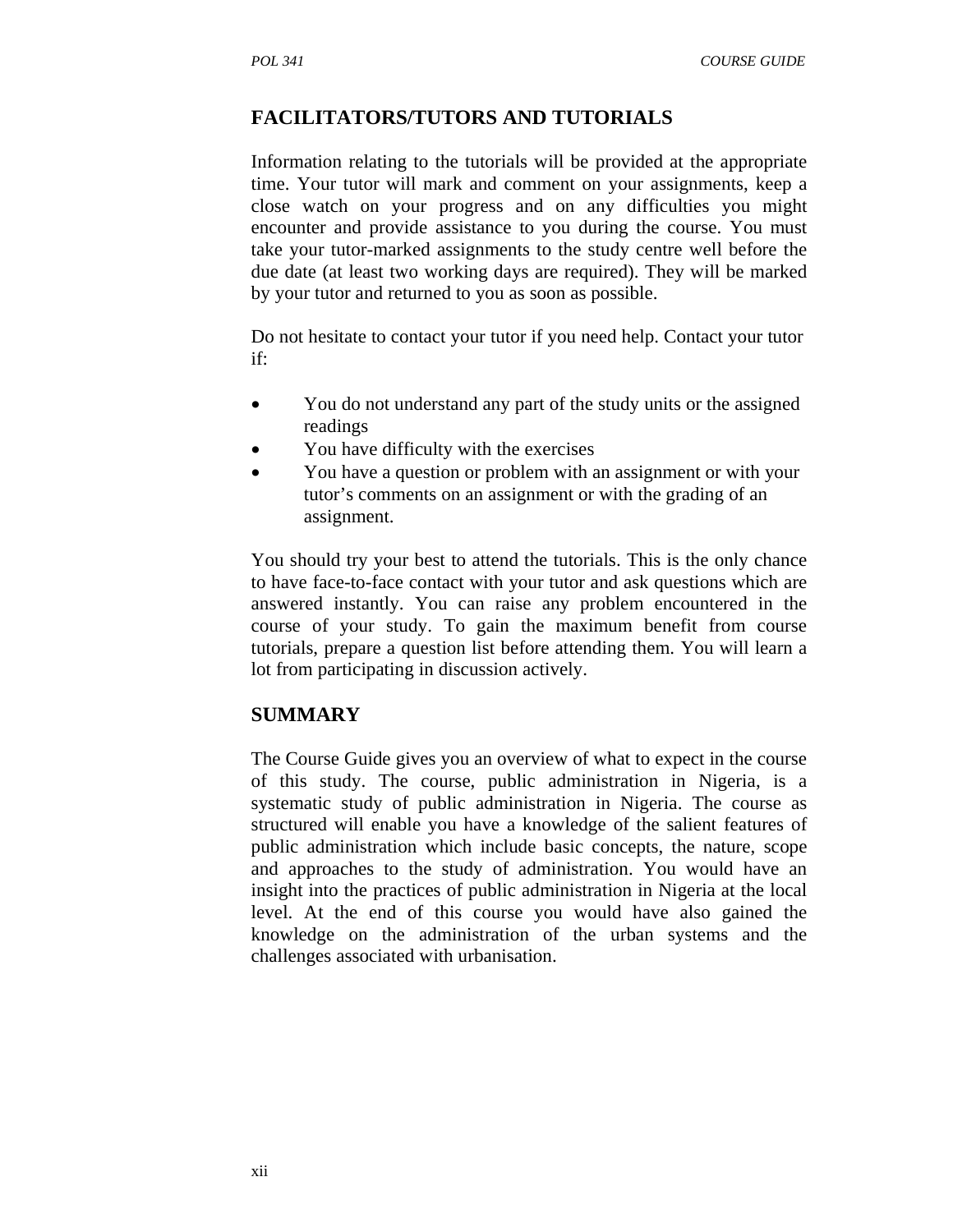# **MAIN CONTENT**

# **CONTENTS PAGE**

| Module 1        |                                                 | 1            |
|-----------------|-------------------------------------------------|--------------|
| Unit 1          | Introduction to the Study of Public             |              |
|                 |                                                 | $\mathbf{1}$ |
| Unit 2          | Nature and Scope of Public Administration       | 8            |
| Unit 3          | Approaches to the Study of Public               |              |
|                 |                                                 | 13           |
| Unit 4          | Principles of Public Administration             | 18           |
| Unit 5          | Private and Public Administration               | 22           |
| Module 2        |                                                 | 27           |
| Unit 1          | Evolution of Public Administration in Nigeria   | 27           |
| Unit 2          | Ecology of Nigerian Public Administration       | 33           |
| Unit 3          |                                                 | 36           |
| Unit 4          | Public Service Reforms in Nigeria               | 41           |
| Unit 5          | Planning and Budgeting in the Nigerian Civil    |              |
|                 |                                                 | 47           |
| Module 3        |                                                 | 52           |
| Unit 1          | The Study of Local Government                   | 52           |
| Unit 2          | Evolution of the Nigerian Local Government      | 60           |
| Unit 3          | Local Government Reforms in Eastern,            |              |
|                 | Western and Northern Nigeria - 1950s            | 67           |
| Unit 4          | The 1976 Local Government Reforms in            |              |
|                 |                                                 | 74           |
| Unit 5          | Local Government in Nigeria since 1984          | 78           |
| <b>Module 4</b> |                                                 | 84           |
| Unit 1          |                                                 | 84           |
| Unit 2          | Privatisation and Commercialisation             | 88           |
| Unit 3          | Problems of Privatisation and Commercialisation |              |
|                 |                                                 | 93           |
| Unit 4          |                                                 | 97           |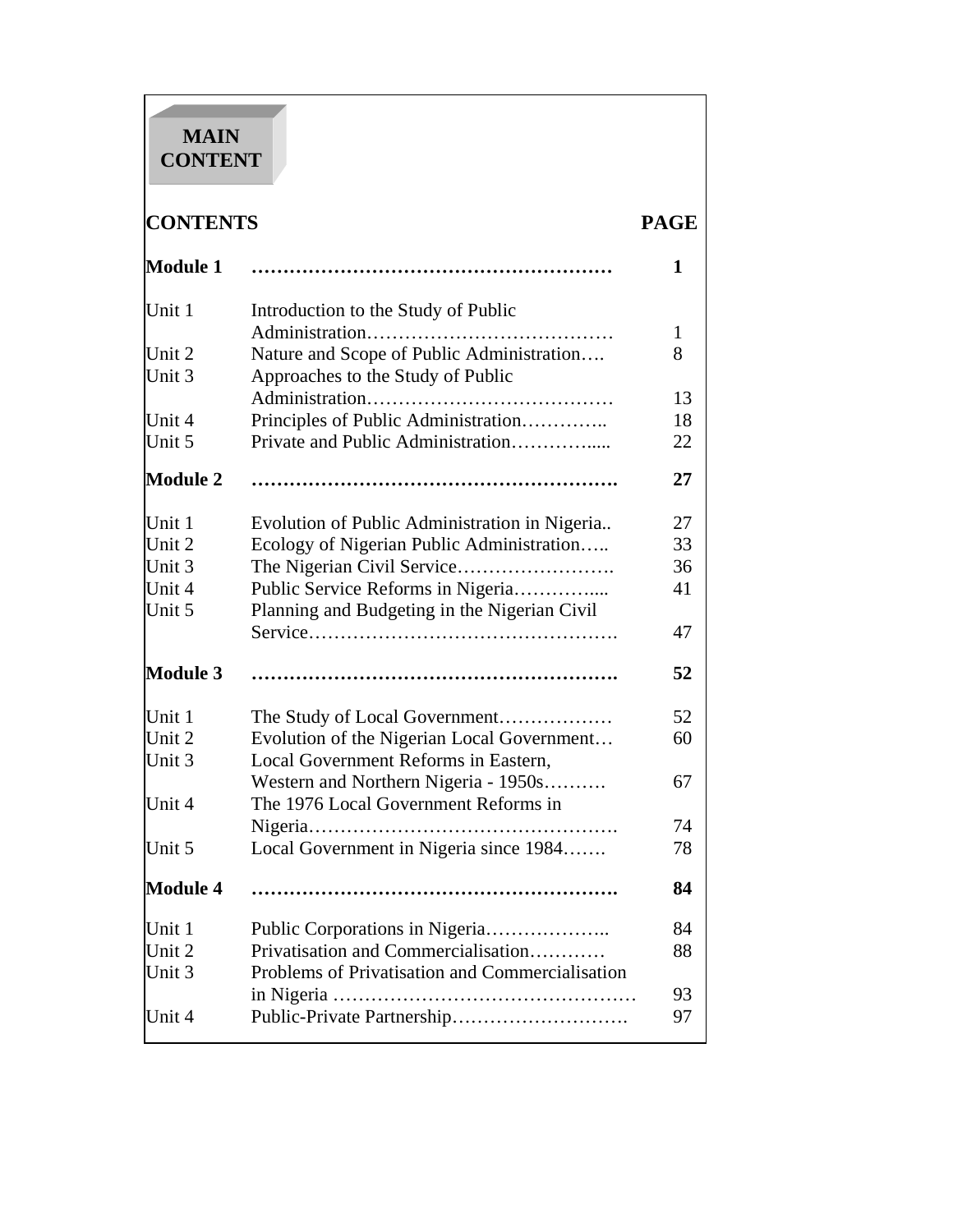| Module 5                   |                                                                                                                                 | 104               |
|----------------------------|---------------------------------------------------------------------------------------------------------------------------------|-------------------|
| Unit 1<br>Unit 2<br>Unit 3 | Urbanisation – Definitions and the Process<br>Challenges of Urbanisation in Nigeria<br>Urban Governance and Service Delivery in | 104<br>109<br>113 |
|                            |                                                                                                                                 |                   |
|                            |                                                                                                                                 |                   |
|                            |                                                                                                                                 |                   |
|                            |                                                                                                                                 |                   |
|                            |                                                                                                                                 |                   |
|                            |                                                                                                                                 |                   |
|                            |                                                                                                                                 |                   |
|                            |                                                                                                                                 |                   |
|                            |                                                                                                                                 |                   |
|                            |                                                                                                                                 |                   |

 $\mathsf{r}$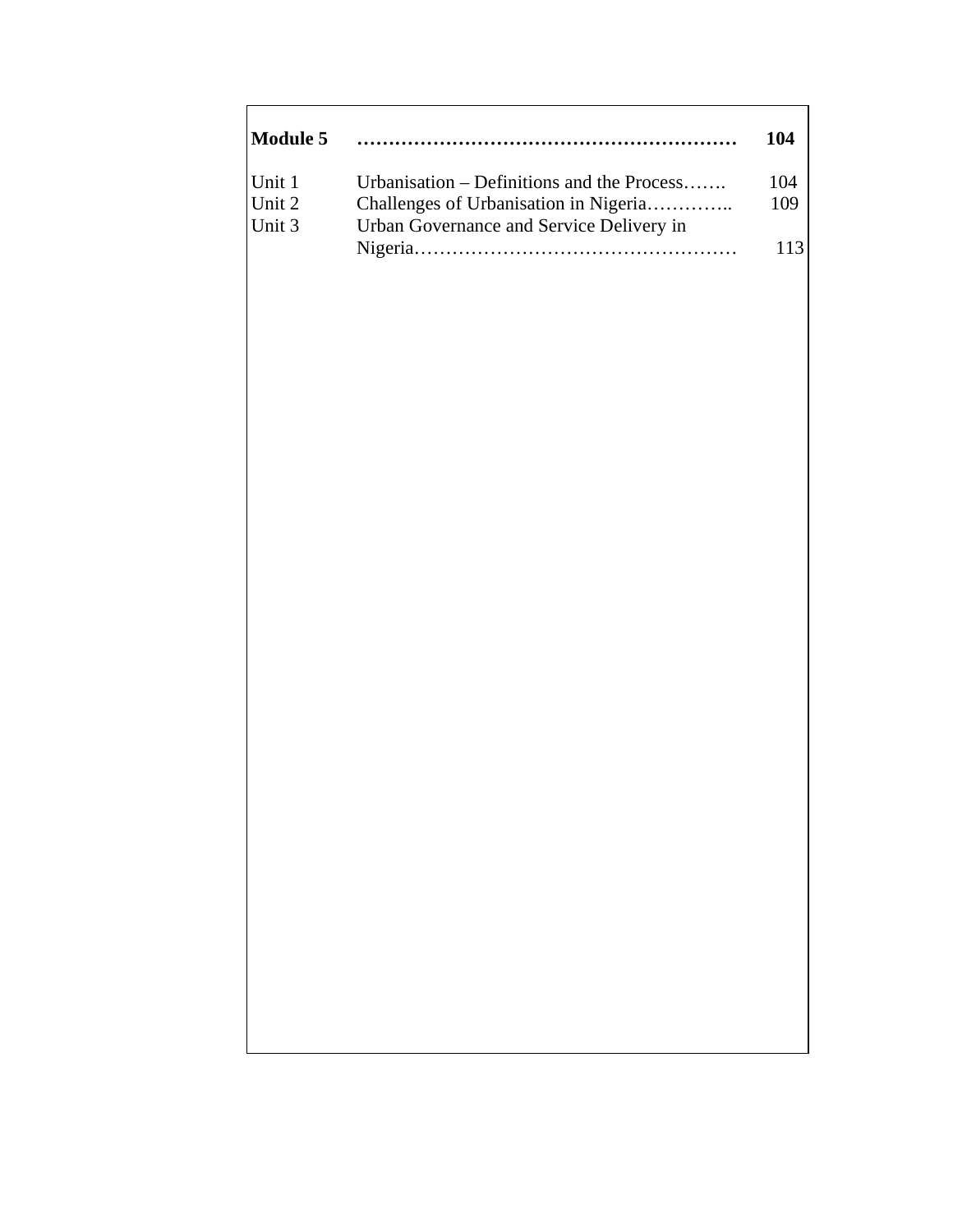# **MODULE 1**

- Unit1 Introduction to the Study of Public Administration
- Unit 2 Nature and Scope of Public Administration
- Unit 3 Approaches to the Study of Public Administration
- Unit 4 Principles of Public Administration
- Unit 5 Private and Public Administration

# **UNIT 1 INTRODUCTION TO THE STUDY OF PUBLIC ADMINISTRATION**

## **CONTENTS**

- 1.0 Introduction
- 2.0 Objectives
- 3.0 Main Content
	- 3.1 Public Administration Meaning and Definitions 3.1.1 What is Administration?
		- 3.1.2 Public Administration Definitions
	- 3.2 Main Components of Public Administration
	- 3.3 Characteristics of Public Administration
- 4.0 Conclusion
- 5.0 Summary
- 6.0 Tutor-Marked Assignments
- 7.0 References/Further Reading

# **1.0 INTRODUCTION**

This unit is the first part of the discussion under the broad framework we termed background to the study of public administration. The unit introduces the student to the basic ideas of public administration. These include gaining insight into the meaning of 'administration' and 'public administration' as well as examination of various definitions of public administration as provided by scholars in the field. Student will also learn the characteristics of public administration and its basic components. In the next four units under this module we shall be discussing other issues that fall within the purview of background to the study of public administration.

# **2.0 OBJECTIVES**

At the end of this unit, you should be able to:

- examine various definitions of public administration
- discuss the characteristics of public administration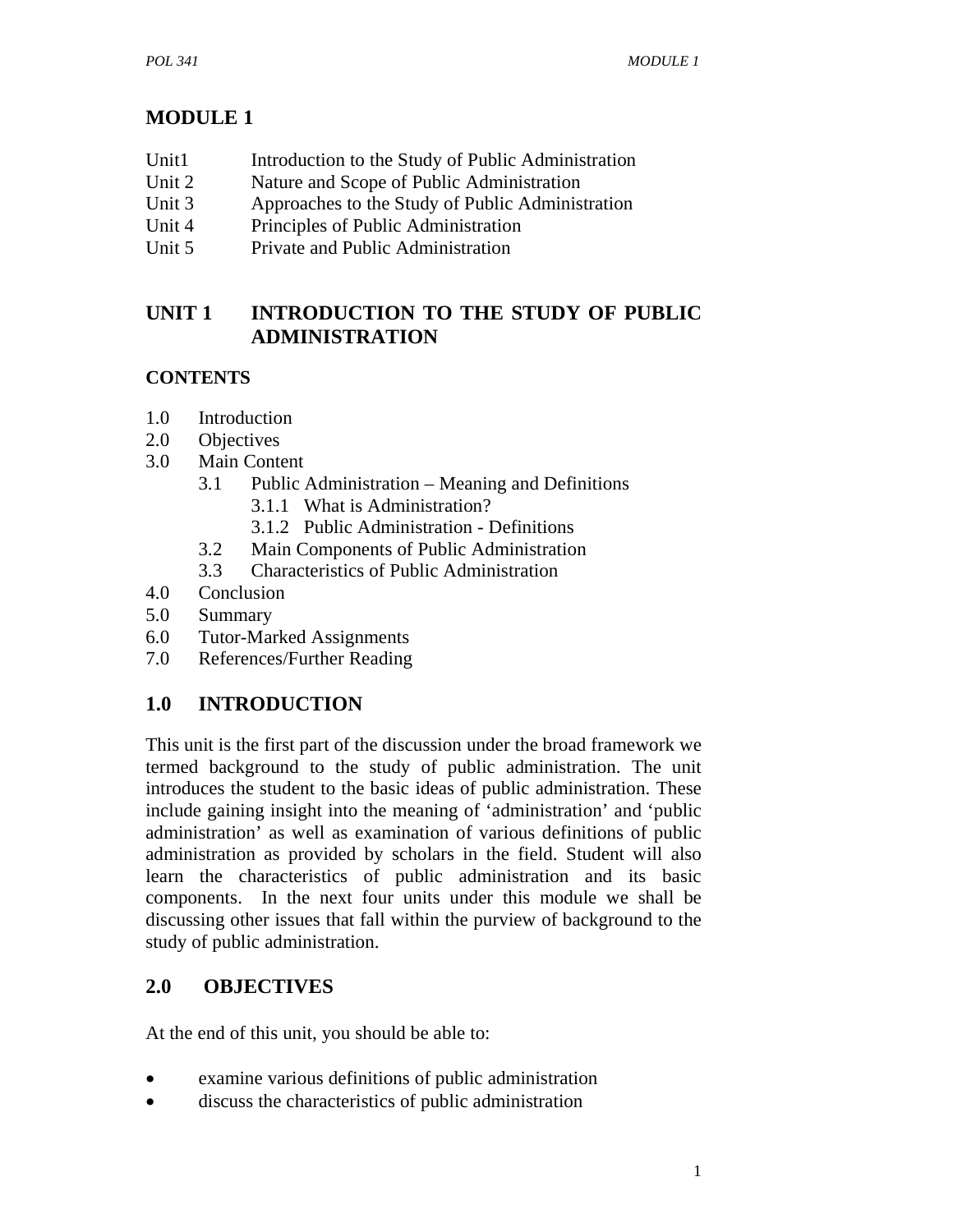discuss the basic components of public administration.

## **3.0 MAIN CONTENT**

#### **3.1 Public Administration – Meaning and Definitions**

#### **3.1.1 What is Administration?**

Administration is a universal process and must exist in any organisation set up for a defined purpose or objective. Whether we think of the church, the army, a university, an industrial or business concern or a purely social organisation, there has to be administration because each one consists of human beings brought together in a hierarchical set-up, making use of tools, equipment, human and material resources, all in the quest to attain the objective for which the organisation is established (Adebayo, 1981). Thus administration is seen as a process of management which is practiced by all kinds of organisations from the household to the most complex system of government. This is the reason why administration is a generic term.

Let us consider some definitions of administration as conceived by some writers.

Administration is the organisation and direction of human and material resources to achieve desired ends – (Pfiffner, 1960).

Administration is the organisation and direction of persons in order to accomplish a specified end – (Adebayo, 1984).

Administration is determined action taken in pursuit of a conscious purpose. It is the systematic ordering of affairs and the calculated use of resources aimed at making those things happen which one wants to happen – (Marx, 1964).

Administration is the organisation and use of men and materials to accomplish a purpose – (Nigro, 1965).

The two features of administration are (a) cooperative efforts and (b) pursuit of common objectives. Administration is thus concerned with organisation of men and materials to achieve desired ends. Administration consists of 'doing the work' or 'getting the work done by the others'.

There are three commonalities for any comprehensive definition of administration; goals, limited resources, and people goals -they give purposiveness of an organisation.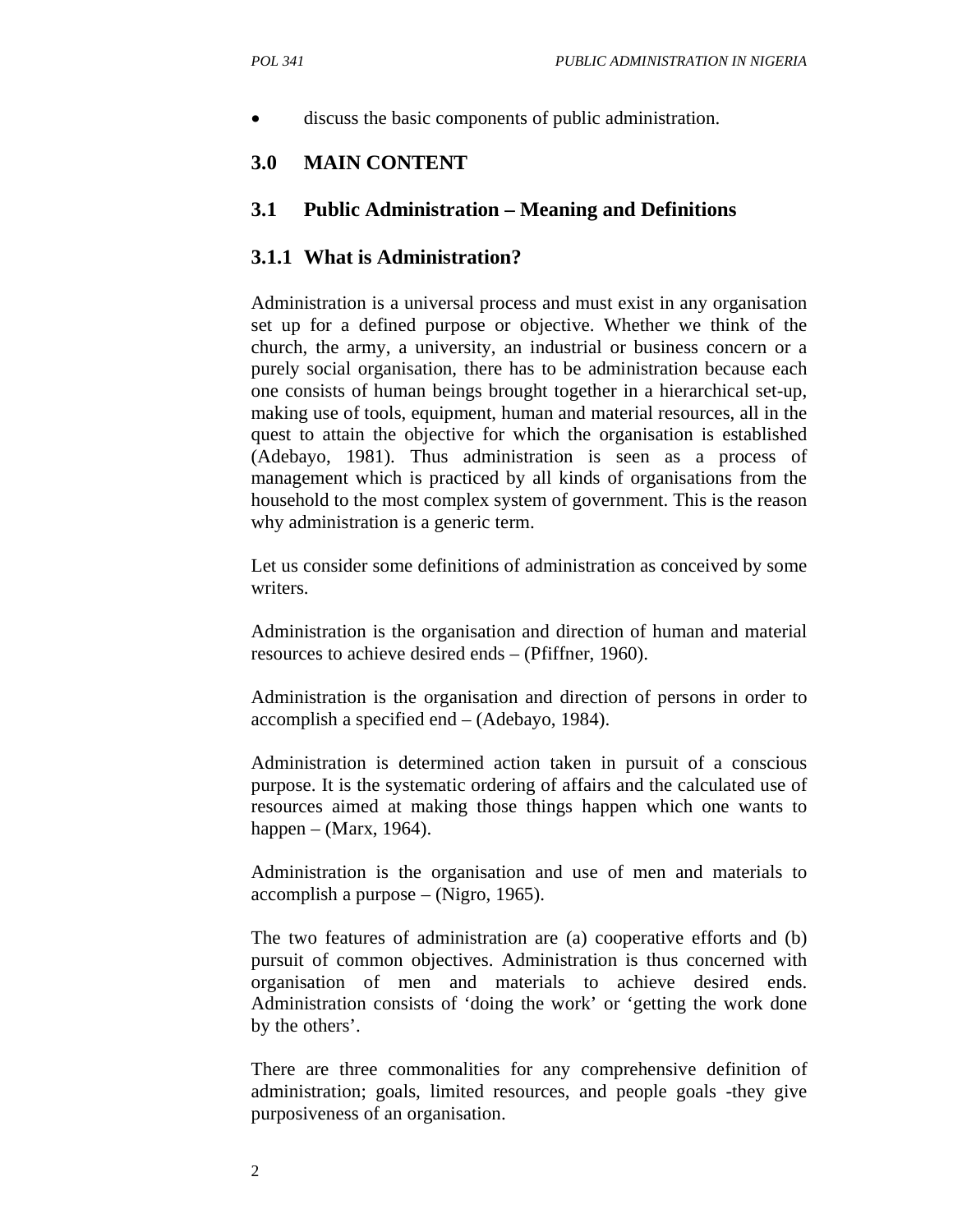Limited resources – economic resources are scarce, so administrators have to allocate resources for efficient utilisation to achieve stated goals.

Administration involves cooperative efforts to achieve the objectives of the organisation.

Administration may be private or public. When it refers to the activities of a household, corporation or company, it is private administration, but when it refers to the activities of the state as being undertaken by the central, provincial or local government, it is called public administration. These two types of administration shall be discussed in detail in unit 5.

# **3.1.2 Public Administration – Definitions**

Public administration is the art and science of management as applied to the affairs of state (Waldo, 1955).

Woodrow Wilson defined public administration as "detailed systematic execution of public law, every particular application of general law is an act of administration.

Public administration is the fulfillment or enforcement of public policy as declared by the competent authorities. It deals with the problem and powers, the organisation and techniques of management involved in carrying out the laws and policies formulated by the policy-making agencies of government. Public administration is law in action. It is the executive side of government (Dimock, 1937).

Public administration is that part of the science of administration which has to do with Government and thus concerns itself primarily with the executive branch where the work of the government is done (Gullick, 1937).

Public administration has come to signify primarily the organisation, personnel, practices and procedures essential for effective performance of the civilian functions entrusted to the executive branch of government (Morstein Marx, 1964).

Nigro provides a more comprehensive meaning and definition of public administration. According to him, Public Administration:

- Is cooperative group effort in a public setting;
- Covers all three branches executive, legislative and judicial and their-relationships;
- Has an important role in the formulation of public policy and is thus a part of the political process;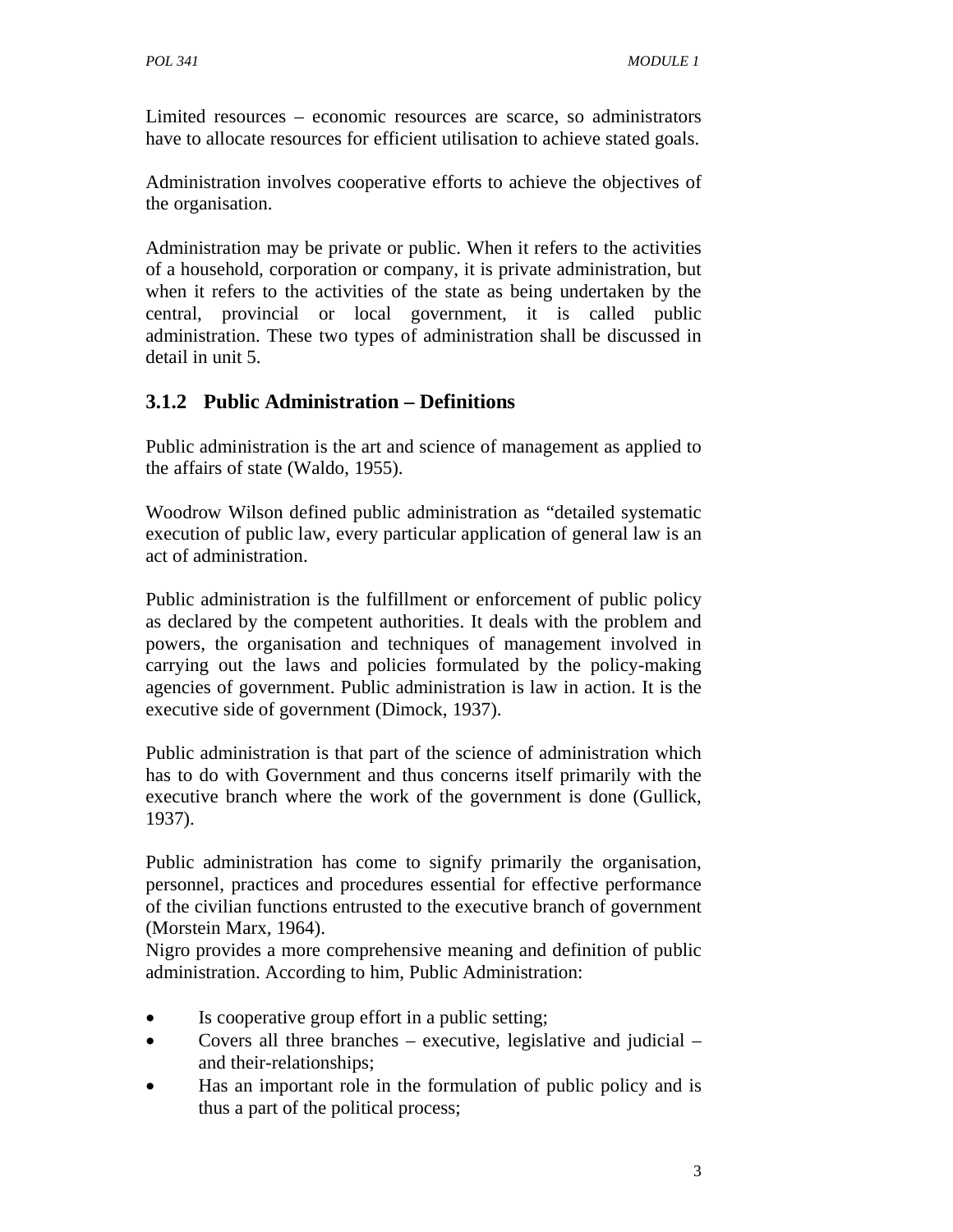- Is more important than, and also different in significant ways from private administration;
- As a field of study and practice has been much influenced in recent years by the human relations approach; and
- Is closely associated with numerous private groups and individuals in providing services to the community.

Public administration is decision-making, planning the work to be done, formulating objectives and goals, working with the legislative and citizens organisations to gain public support and funds for government programmes, establishing and revising organisations, directing and supervising employees, providing leadership, communicating and receiving communications, determining the work methods and procedures, appraising performance, exercising controls, and other functions performed by government, the means by which the purposes and goals of government are realised (Basu, 1994).

All of these definitions identify public administration with:

- The formulation and implementation of public policies;
- The executive branch of government;
- Organisational structures and machinery of administration;
- Administrative processes;
- Bureaucracy and its activities;
- Coordination of group activity or social relationship; and
- Interaction between organisation and their environment (Basu, 1994).

Public administration is the contested bureaucratic machinery of the government for implementing its laws and policies in action, e.g. the collection of revenues, maintenance of law and order, running the railways and postal services, are all acts of administration.

However, the objective of public administration is the most efficient utilisation of the resources at the disposal of officials and employees (this includes material, equipment, human resources).

In the study of public administration, emphasis is on the notion of efficiency – focus on how to improve the machinery of government for effective and efficient service delivery.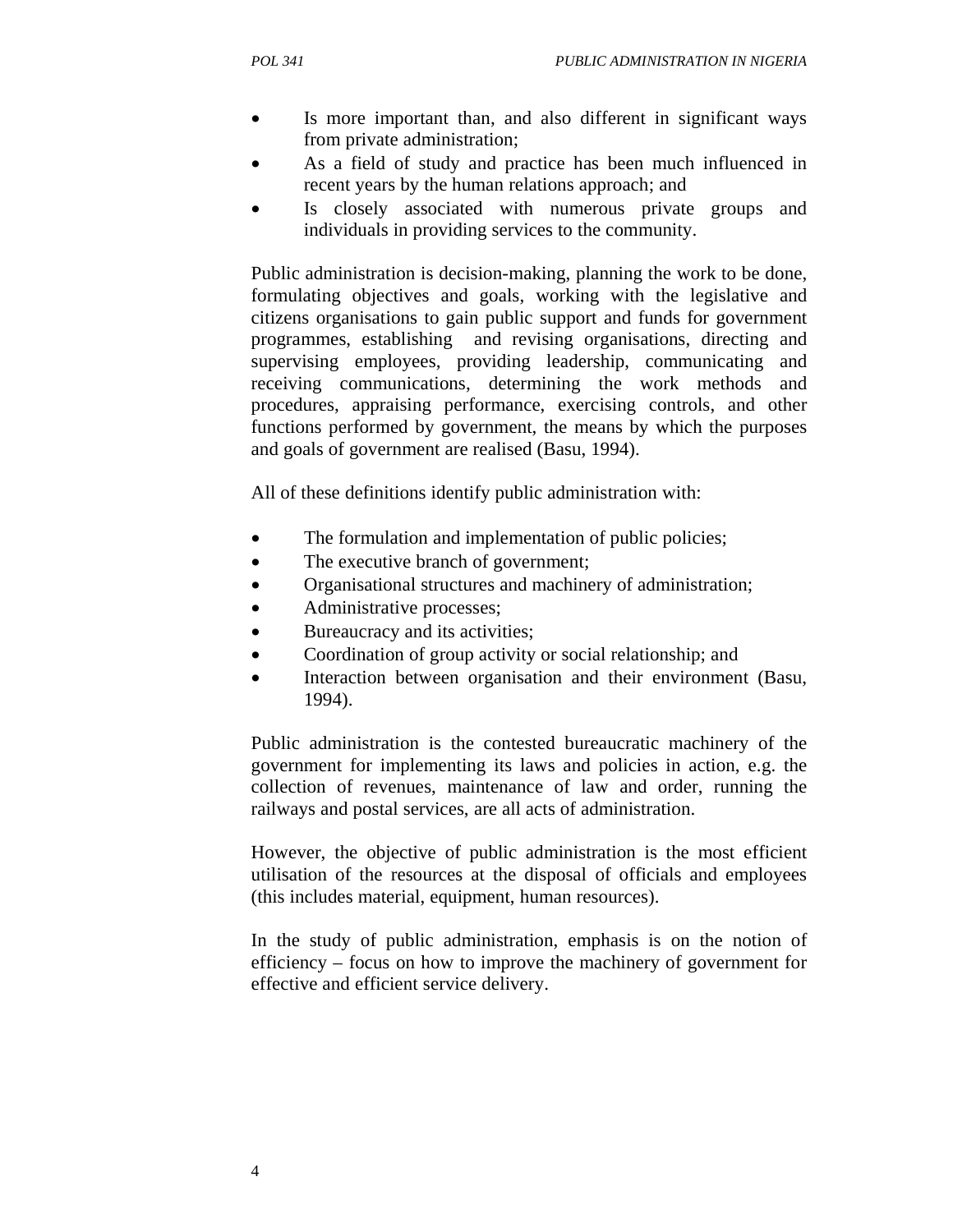## **3.2 Basic Components of Public Administration**

The basic components of public administration include:

- Public policy
- Ecology
- Local government administration
- Human resources and personnel management

All these according to Goel (2008) should aim at:

- A closer focus on results in terms of efficiency and effectiveness and service quality;
- The replacement of highly centralised hierarchical organisational structures with decentralised management environments, where decisions on resource allocation and service delivery are taken closer to the point of delivery, and which provide scope for feedback from clients and other interest groups;
- Flexibility to explore alternatives to direct public provision, which might provide more cost-effective policy outcomes;
- New personnel management policies to provide greater flexibility in the deployment of staff (e.g. through multi-skilling);
- The use of mechanisms to improve performance (such as performance contracting) and the creation of competitive and market environment within and between public sector organisations;
- Incentives to improve performance (or at least removing disincentives) through enabling organisations to retain a portion of savings from improved performance;
- The strengthening of strategic capacities at the center to 'steer" government to respond to external changes and diverse interests quickly, flexibly and at least cost; and
- Greater accountability and transparency through requirements to report on results.

## **3.3 Characteristics of Public Administration**

We can talk about the main characteristics or main features of public administration.

Balogun (1983) provides what he describes as the enduring characteristics of public administration. These include:

i. The primacy of ends, goals or objectives: The source and origin of administration are the ends which are meant to be served.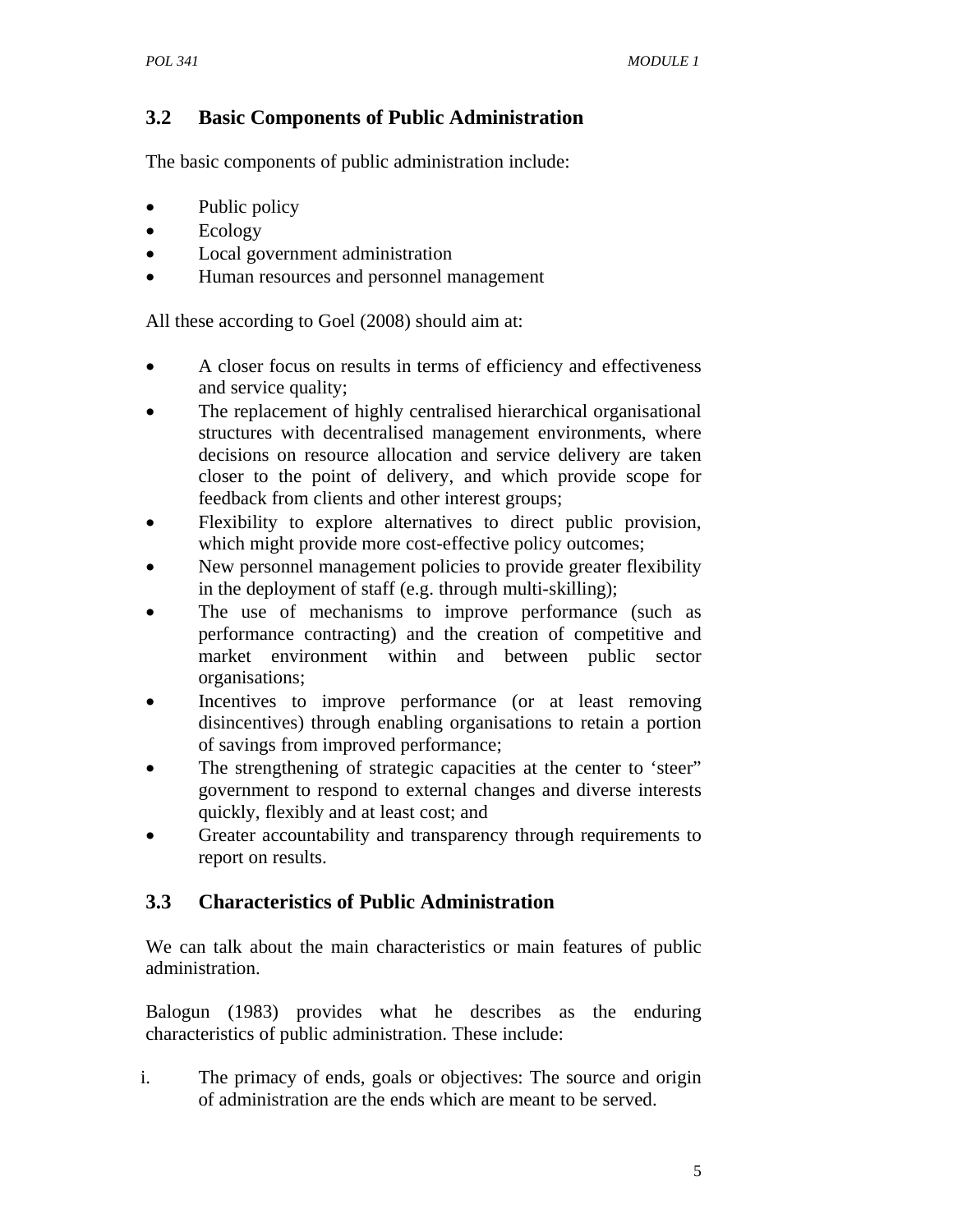- ii. The interlocking relationship between policy and formulation and policy implementation roles: From the broad goals identified, policies are formulated and then implemented. Although the political class sometimes lays claim to exclusive control of the policy formulation process, administrators have a vital role to play in the areas of policy analysis, fact-gathering, and options identification, all of which will finally lead to formulation of policy.
- iii. The integrative role of organisation: Even when policies are conceived and formulated outside the framework of organisations, the implementation generally takes place in bureaucratic organisations or in 'programme' or matrix organisations. It is in such organisations that human and material resources are coordinated and deployed to achieve policy objectives.
- iv. The interposition of values and ethics: Although administration is a universal concept, its practice tends to be conditioned by values prevailing at any particular time and place.
- v. The intrusion of economic values: If public administration was originally concerned in the main with political values and objectives, it now has to accommodate economic values in view of its intervention in economic spheres.

Any comprehensive definition and consideration of public administration will need to highlight the above characteristics.

## **SELF-ASSESSMENT EXERCISE**

- i. Define administration
- ii. Discuss the main characteristics of public administration.

## **4.0 CONCLUSION**

From our discussion, we can observe that public administration has to do with people, how they are coordinated to achieve a specified objective(s). Public administration has to do with the activities of government; in fact, it is referred to as highly debated machinery of government carrying on its work for the welfare of the people according to the laws set up by the state. It is public administration that provides the visibility of government operations. When policies and programmes are implemented people can feel their impact.

# **5.0 SUMMARY**

In this unit, you have learnt what administration is. You have come across various definitions of public administration and what constitutes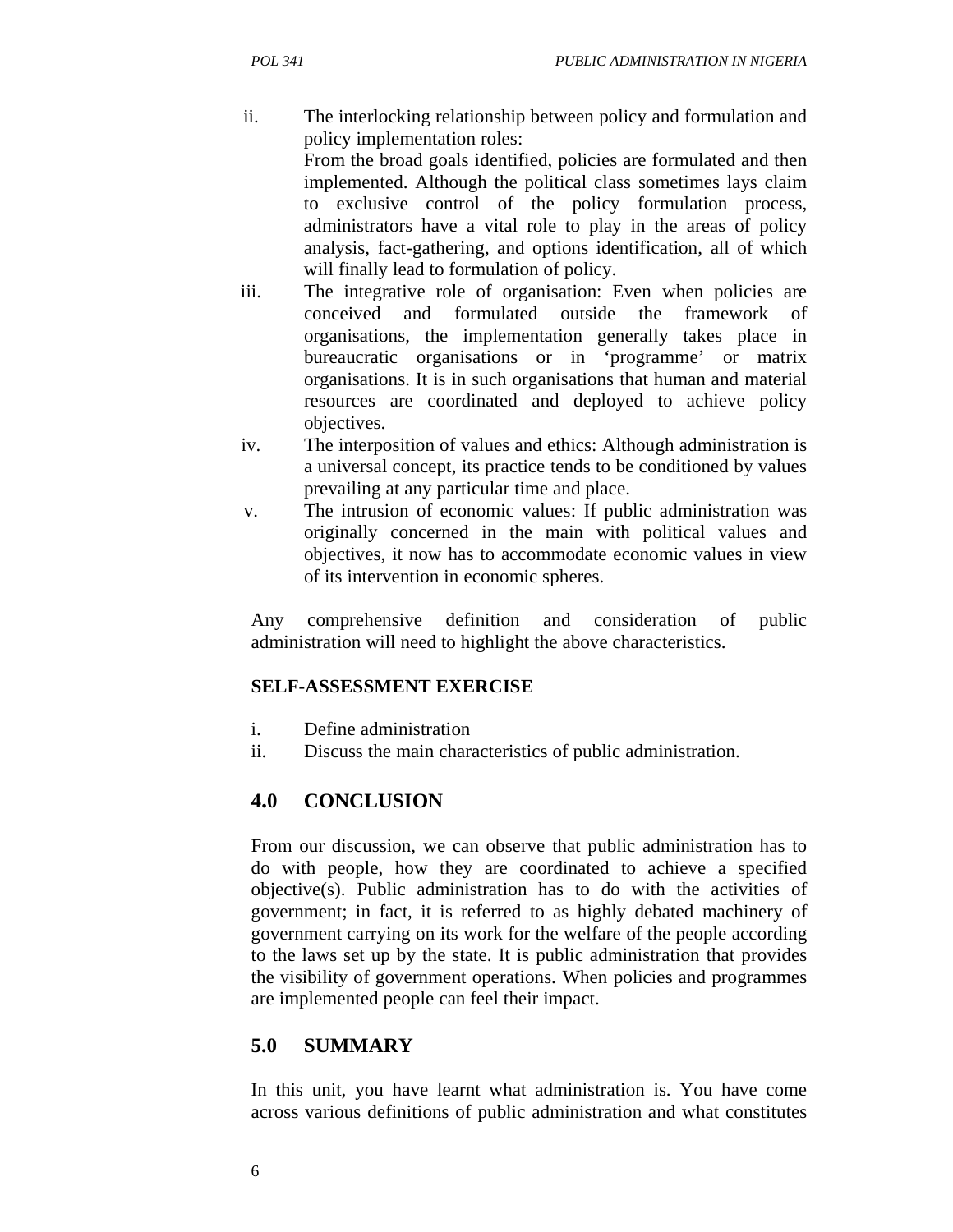its basic components. You have also learnt the major characteristics of public administration. As we said in the introduction of this unit, this is a part of the discussion on the background to the study of public administration. You will come across some other fundamental issues in the study of public administration in units 2, 3, 4, and 5 of this module.

## **6.0 TUTOR-MARKED ASSIGNMENT**

- 1. What is your understanding of the term 'public administration'?
- 2. Discuss the major characteristics of public administration.
- 3. Deriving from the various definitions you have come across, with what can you identify public administration?

## **7.0 REFERENCES/FURTHER READING**

- Adebayo, A. (1981). *Principles and Practice of Public Administration in Nigeria*. Ibadan: Spectrum Books Limited.
- Balogun, M.J. (1983). *Public Administration in Nigeria–A Developmental Approach*. London: Macmillan Press Ltd.
- Basu, R. (1994). *Public Administration- Concepts and Theories*. New Delhi: Sterling Publishers Private Limited.
- Bhagwan, V. & Bhushan, V. (2006). *Public Administration.* New Delhi: S. Chand &Company Ltd.
- Dimock, E. M. (1937). "The Study of Administration". *American Political Science Review.*
- Goel, S.L. (2008). *Advanced Public Administration*. New Delhi: Deep & Deep Publications Pvt Ltd.
- Gullick & Urwick (1937). "Papers on the Science of Public Administration". Institute of Public Administration. New York:
- Marx, F.M. (1964). *Elements of Public Administration*. New Delhi: Prentice-Hall of India.
- Waldo, D. (1955). *The Study of Public Administration*. New York: Doubleday.
- Wilson, W. (1887). "The Study of Administration". *Political Science Quarterly*, Vol. 2, 197-222.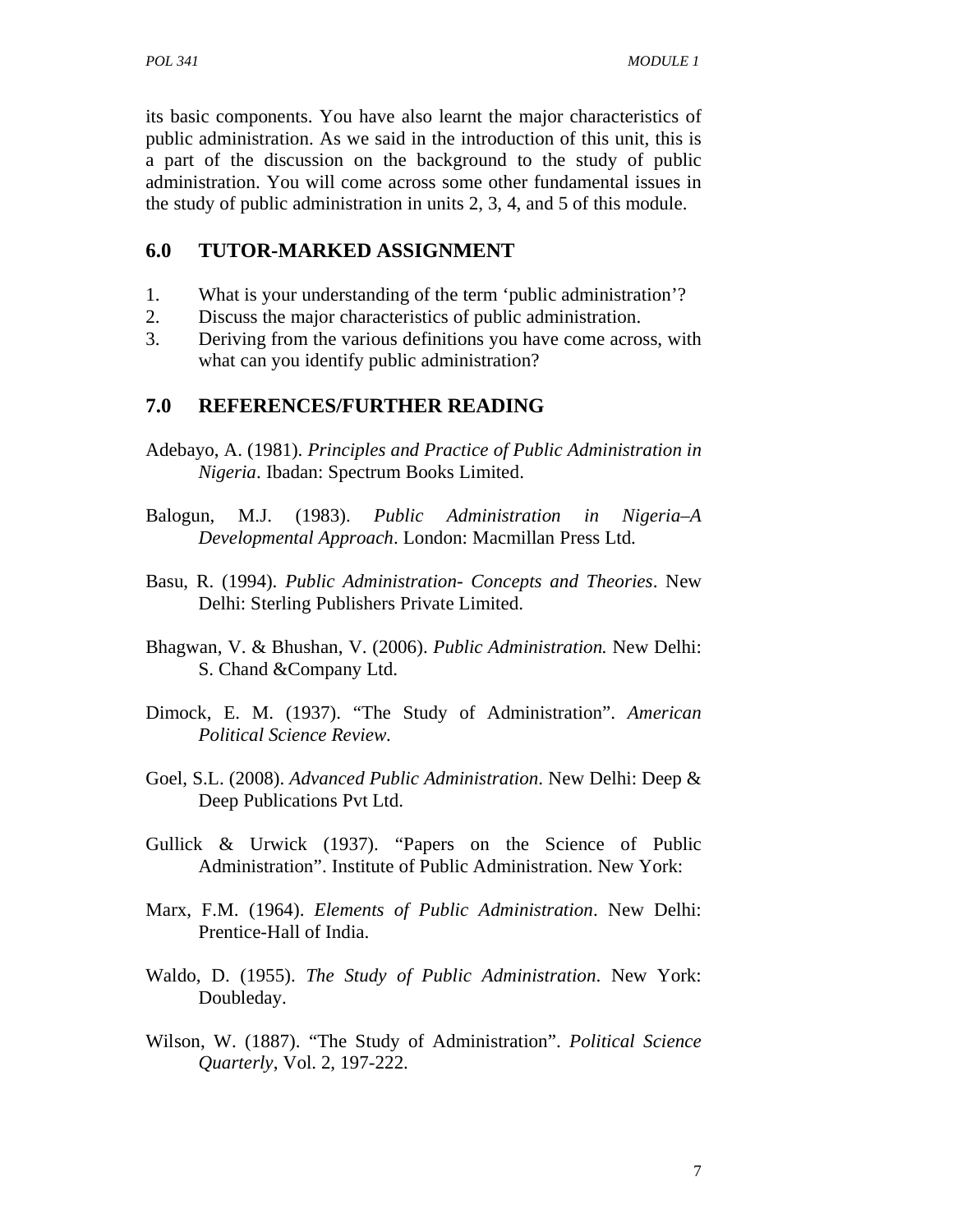## **UNIT 2 NATURE AND SCOPE OF PUBLIC ADMINISTRATION**

#### **CONTENTS**

- 1.0 Introduction
- 2.0 Objective
- 3.0 Main Content
	- 3.1 Nature of Public Administration
	- 3.2 The Scope of Public Administration
- 4.0 Conclusion
- 5.0 Summary
- 6.0 Tutor-Marked Assignment
- 7.0 References/Further Reading

## **1.0 INTRODUCTION**

By now, you should be familiar with the basic ideas about public administration. In the last unit, you came across some definitions of public administration, its main characteristics as well as its basic components. In this unit, you are moving further in your knowledge of fundamentals of public administration. You will learn about the nature and scope of public administration.

#### **2.0 OBJECTIVE**

At the end of this unit, you should be able to:

• discuss the nature and scope of public administration.

## **3.0 MAIN CONTENT**

#### **3.1 Nature of Public Administration**

There are two main divergent views regarding the nature of public administration. Integral view – according to this view, public administration is a sum total of all the activities undertaken in pursuit of and in fulfillment of public policy. These activities include managerial, technical, as well as manual and clerical. In this manner, the activities of all persons from top to bottom constitute administration although they are of varying significance to the running of administrative machinery (Bhagwan and Bhushan, 2006). Dimock (1937) was of the view that administration is concerned with the 'what' and the 'how' of government. The 'what' is the subject-matter, the technical knowledge of a field which enables the administrator to perform his tasks. The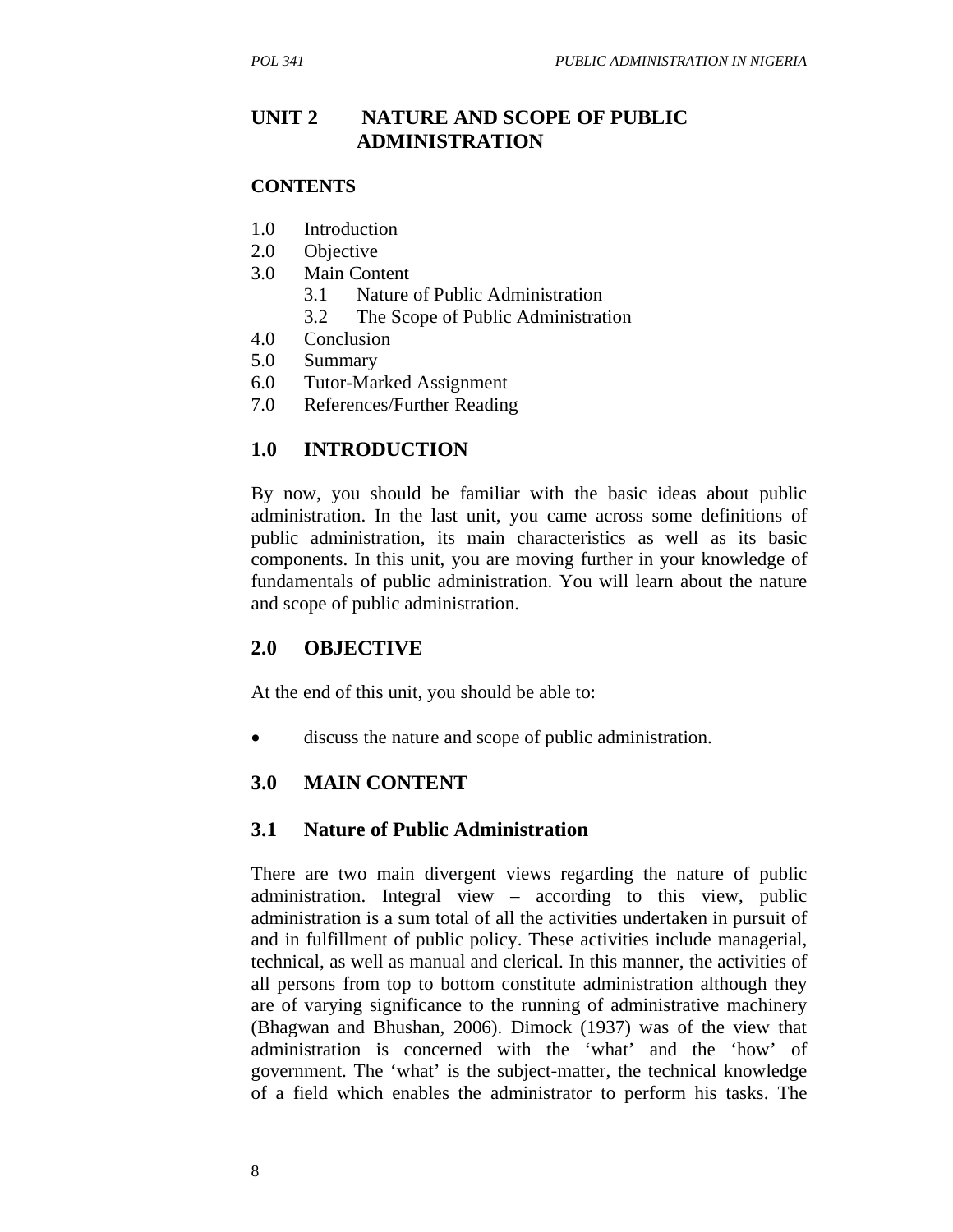'how' is the technique of management, the principles according to which cooperative programmes are carried to success.

Managerial view –according to this view, the work of only those persons who are engaged in the performance of managerial functions in an organisation constitute administration. The job of this group of people is to plan, programme and organise all the activities in an organisation so as to achieve the desired ends.

These two views differ from each other in many ways. The integral view includes the activities of all persons engaged in administration whereas the managerial view restricts itself only to the activities of a few persons at the top.

The integral view postulates all types of activities from manual to managerial; from non-technical to technical, but managerial view takes into account only the managerial activities in an organisation. Some of these activities include: planning for the organisation, budgeting, staffing amongst others.

According to the integral view, administration would differ from one person sphere to another depending upon the subject matter, whereas the managerial view is identified with the managerial techniques common to all fields of administration.

# **3.2 Scope of Public Administration**

Several writers in the field of public administration have defined the scope of public administration in varying degree. To Gullick and Urwick (1937), the scope of public administration will include:

Planning- which means the working out in broad outline the things to be done, the method to be adopted to accomplish the purpose.

Organising – It is the establishment of the formal structure of authority, through which the work is sub-divided, arranged, defined and coordinated.

Staffing - means the recruitment and training of the personnel and their conditions of work.

Directing –It is the making decision, issuing orders and instructions. Coordinating – means inter-relating the work of various divisions, sections and other parts of the organisation.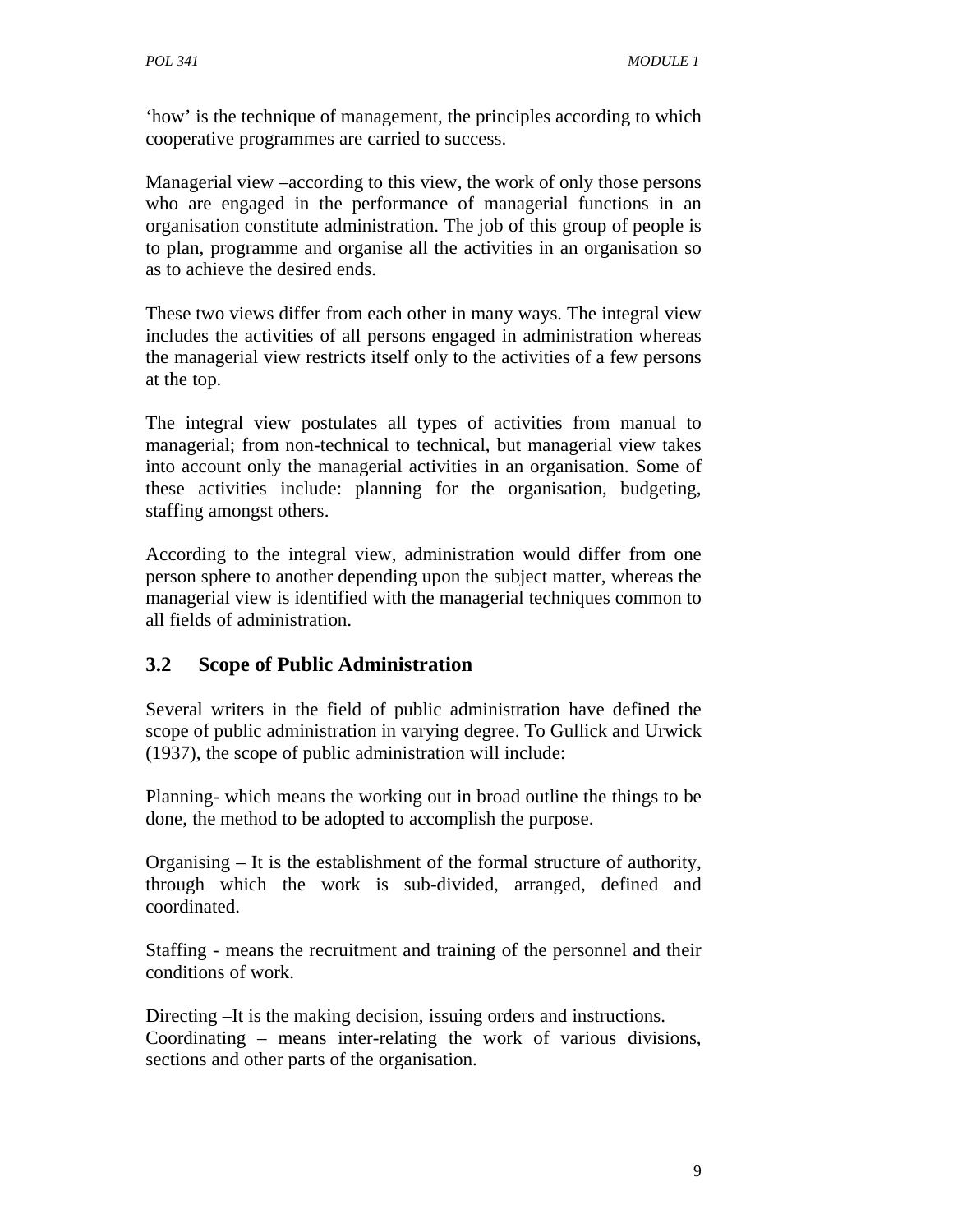Reporting– means informing the agency to whom the executive is responsible about what is going on.

Budgeting – means fixed planning, control and accounting.

According to Gullick and Urwick (1937), the POSDCORB activities are common to all organisations. They are the common problems of management which are found in the different agencies regardless of the peculiar nature of the work they do.

Public administration is concerned with 'the what' and 'the how' of government. The 'what' is the subject matter, the technical knowledge of a field, that enables an administrator to perform his/her tasks. The 'how' is the technique of management. The major divisions of the subject matter fall into four groupings:

- What a government does determination of objectives, internal administrative policies and plans and the range of governmental business.
- How a government organises its staff, and finances its work that is the structure of government organisation.
- How administration secures cooperation and teamwork it involves the study of such problems as administrative responsibility, leadership, direction, coordination, delegation, headquarters – field relationship, supervision and public relations.
- How administration is held accountable This means study of internal controls, and control of administrative activities by the legislature and the courts (Basu, 1994).

By consensus, the essential components of administration are planning, organising, staffing, initiating, delegating, directing, overseeing, coordinating, and evaluating. The various activities forming part of the scope of public administration are indicated by POSDCORB which we have discussed above.

Walker cited in Bhagwan and Bhushan (2006:8) provides an account of the scope of public administration by dividing it into two parts: -

- (a) Administrative theory, and
- (b) Applied administration.

Administrative theory – this includes the study of structure, organisation, functions, and methods of all types of public authority engaged in carrying out the administration at all levels, i.e. national, regional, and local. It is a study of all problems connected with external control of parliament and the cabinet over administration, internal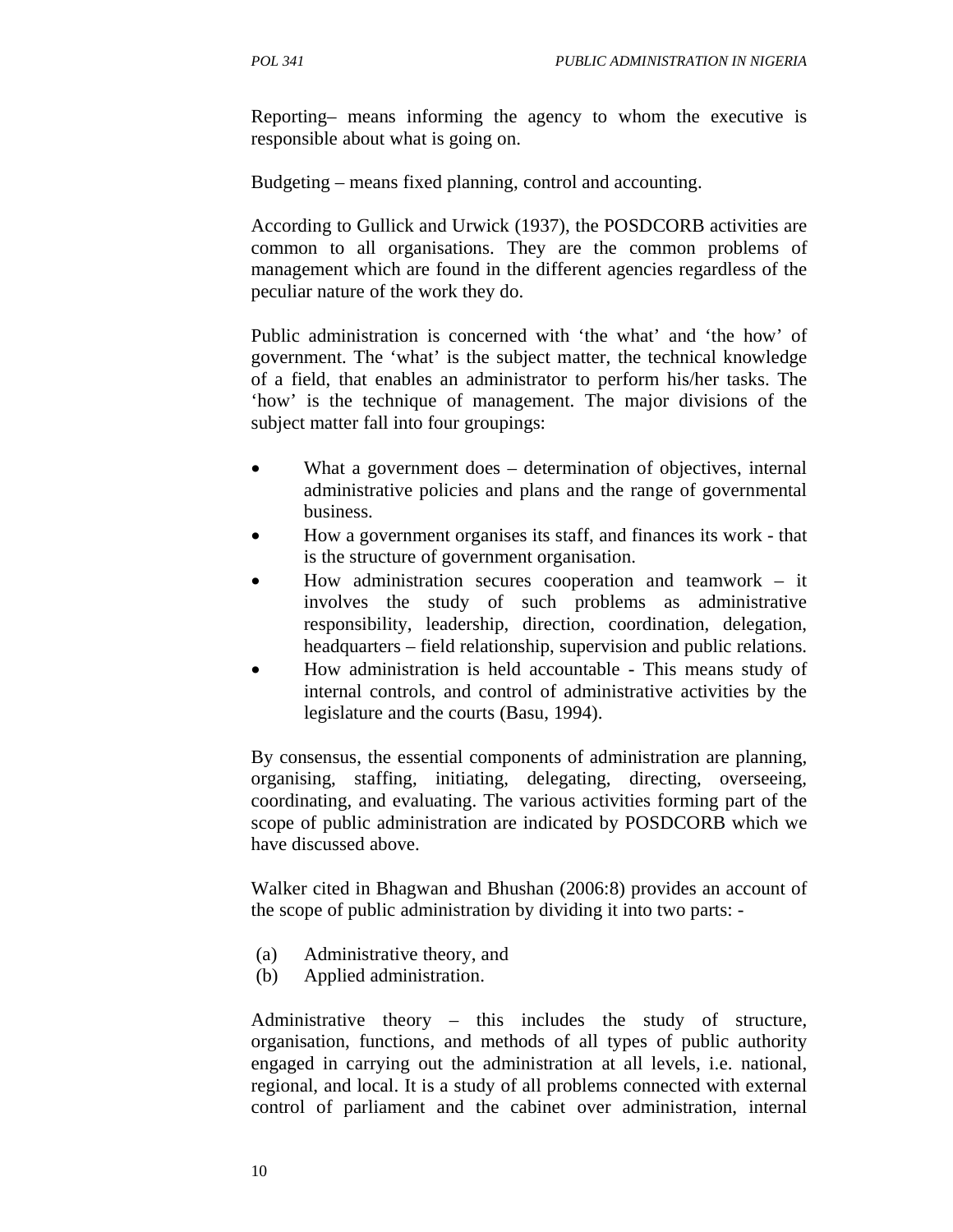control of administrative machinery, judicial control over administration, administrative tribunals; planning, programming and execution of public actions, recruitment of personnel and problems connected therewith, research, information, public relations. The emphasis here is to find out certain principles of administrative actions which can be usefully applied in practical administration.

Applied administration - it may be difficult to really state what applied administration should include, however Walker made a classification of the main forms of applied administration on the basis of ten principal functions. These include:

- Political: It includes a study of executive-legislative relationship, politico-administrative activities of the cabinet minister-official relationships.
- Legislative: It includes delegated legislation, preparatory work done by the officials in drafting of bills for enactment.
- Financial: It includes the whole of financial administration from preparation to the enactment of budget, etc.
- Defensive: It includes a study of military administration.
- Social: All administration in the social field such as housing, food, social security and employment etc.
- Economic: It covers all administrative activities in the economic field, i.e., industries, agriculture, foreign trade, commerce, public enterprises, etc.
- Foreign: It covers foreign administration which includes international co-operation, international agencies for international peace and prosperity, diplomacy, etc.
- Imperial: It includes problems and techniques of imperial domination over other nations, etc.
- Local: It covers administration of local bodies.

# **SELF-ASSESSMENT EXERCISE**

Discuss the two divergent views about the nature of public administration.

# **4.0 CONCLUSION**

The nature and scope of public administration as discussed in this unit reveal that the field of public administration is very wide. Public administration on one hand can be considered as the implementation of public policy (administering the policies of government). Performing this task will involve every cadre of the organisation; managerial, administrative, technical and non-technical. On another hand, it can be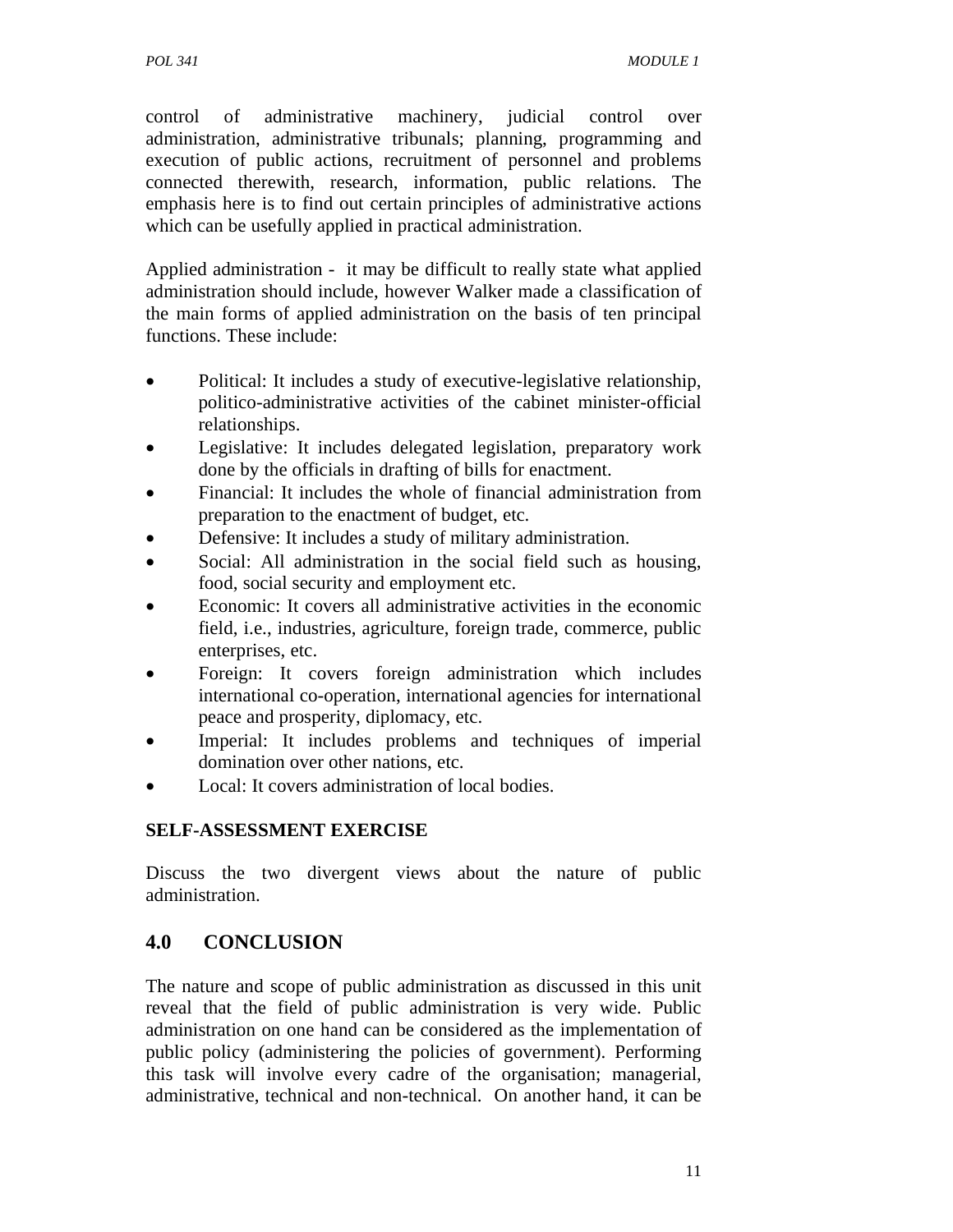seen as managerial aspect of an organisation where the focus is on the managerial activities.

## **5.0 SUMMARY**

In this unit, we discussed the nature and scope of public administration. The section identifies two divergent views of public administration: the integral and managerial views. We also discussed the scope of public administration. If we consider the scope of public administration from Walker's classification, we can then reach a conclusion that the scope of public administration is very wide.

## **6.0 TUTOR-MARKED ASSIGNMENTS**

- 1. What are the ten principal functions which form the basis upon which Walker made his classification of the forms of applied administration?
- 2. Discuss the two divergent views on the nature of public administration.

## **7.0 REFERENCES/FURTHER READING**

- Adamolekun, L. (1986). *Politics and Administration in Nigeria*. Ibadan: Spectrum Books Limited.
- Adebayo, A. (1986). *Principles and Practice of Public Administration in Nigeria*. Lagos: Spectrum Books Ltd.
- Basu, R. (1994). *Public Administration- Concepts and Theories*. New Delhi: Sterling Publishers Private limited.
- Bhagwan, V. & Bhushan, V. (2006). *Public Administration.* New Delhi: S. Chand & Company Ltd.
- Dimock, E. M. (1937). "The Study of Administration". *American Political Science Review.*
- Eneanya, A.N. (2009). *Public Administration in Nigeria Principles, Techniques and Applications*. Lagos: Concepts Publications Ltd.
- Gullick & Urwick (1937). "Papers on the Science of Public Administration". Institute of Public Administration. New York: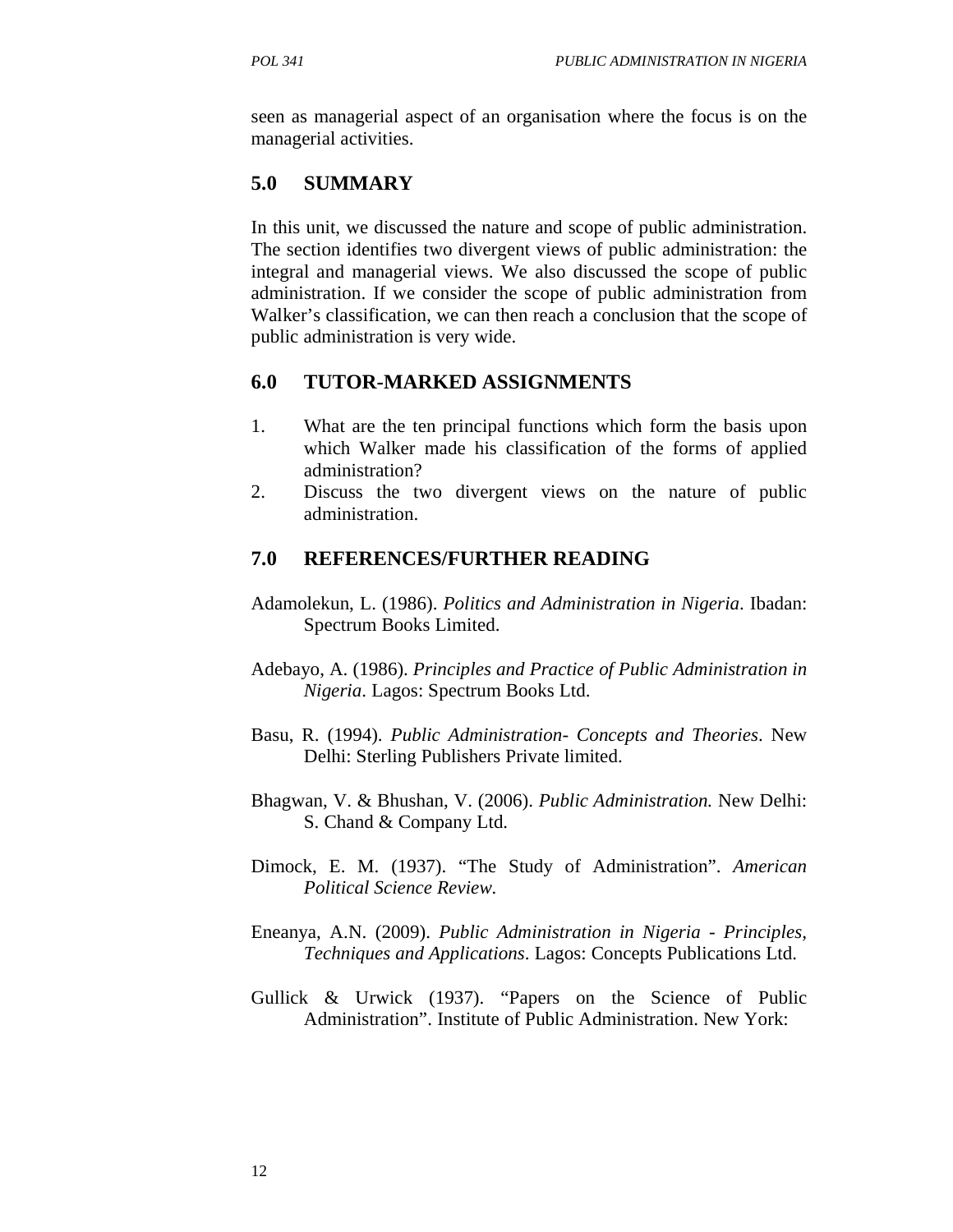## **UNIT 3 APPROACHES TO THE STUDY OF PUBLIC ADMINISTRATION**

## **CONTENTS**

- 1.0 Introduction
- 2.0 Objectives
- 3.0 Main Content
	- 3.1 Approaches to the Study of Public Administration
- 4.0 Conclusion
- 5.0 Summary
- 6.0 Tutor-Marked Assignment
- 7.0 References/Further Reading

# **1.0 INTRODUCTION**

In this unit, you will be introduced to different approaches to the study of public administration. Since 1887(Woodrow Wilson wrote his article on the Study of Public Administration in 1887) when public administration as a separate academic discipline was born, various approaches have developed. Basu (1994) distinguish between traditional and the new approaches to the study of administration. Our focus will be on understanding these approaches.

# **2.0 OBJECTIVES**

At the end of this unit, you should be able to:

- discuss the various approaches to the study of public administration
- differentiate between the various approaches to the study of public administration.

# **3.0 MAIN CONTENT**

## **3.1 Approaches to the study of Public Administration**

We shall consider the various approaches as provided by Basu (1994: 65-77).

## **Historical Approach**

The historical approach is essentially based on the belief that knowledge of history is absolutely essential for an in-depth study of any subject. For a proper understanding of the subject the study of public administration of the past in particular periods is necessary to link up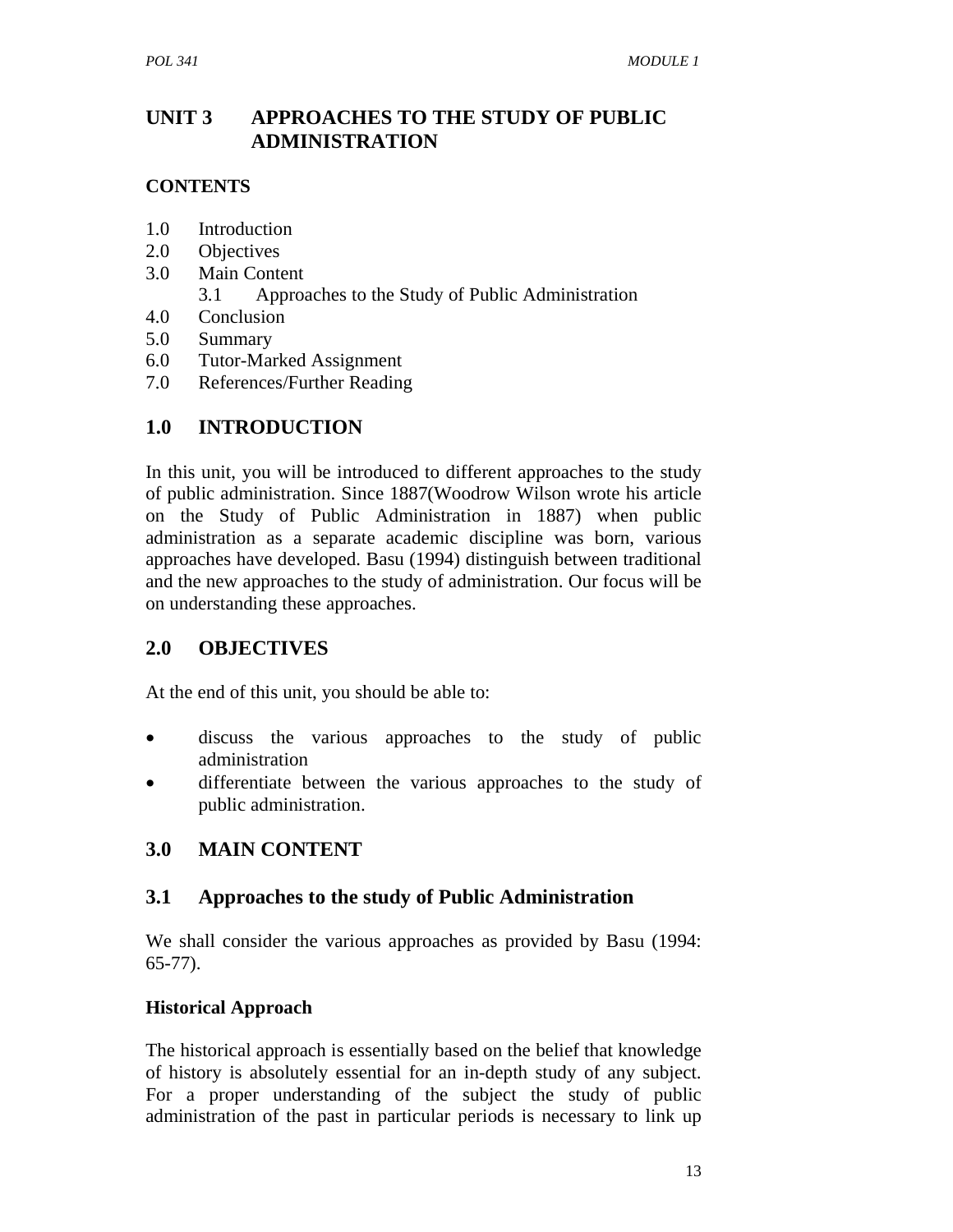with the present administrative systems. If we take Nigeria for example, in order to understand the evolution, the growth and development of its administration, a historical perspective is essential. This may involve knowing the nature of public administration in the pre-colonial period (Traditional Society), during colonial period and how these developed into the modern public administration.

#### **Legal Approach**

The legal approach concentrates on the formal legal structure and organisation of public bodies. The approach stresses the formal organisation of offices, official duties, and limitations of power and discretionary authority of administrators. Its main sources are constitutions, codes of law, office manuals of rules and regulations and judicial decisions. The legal approach is valuable for the understanding of the legal framework within which administrative system has to operate, but by neglecting the informal forces operating in the organisation (the sociological and psychological variables), it remains to a great extent an incomplete approach to the study of public administration (Basu 1994:66).

#### **Institutional Approach**

The Institutional approach tries to establish the linkages between the study of public administration and the institutions of government. Its focus is on the study of the structure and functioning of separate institutions and organisations of the state – such as the executive, the legislature, the departments, government corporations, boards and commissions.

The Institutional approach considers the study of organisations, their principles, goals and structures as primary to the study of administration. But just like the legal approach, the institutional approach has its own limitations. The approach completely neglects the environmental and informal factors on administration.

#### **Behavioural Approach**

Modern behaviourism developed in the late 1940s and 1950s and concerned itself with the scientific study of human behavior in diverse social environments. It started as a protest against traditional, historical, normative and largely descriptive approaches in the social sciences.

The behavioural approach in administrative studies has the following important features: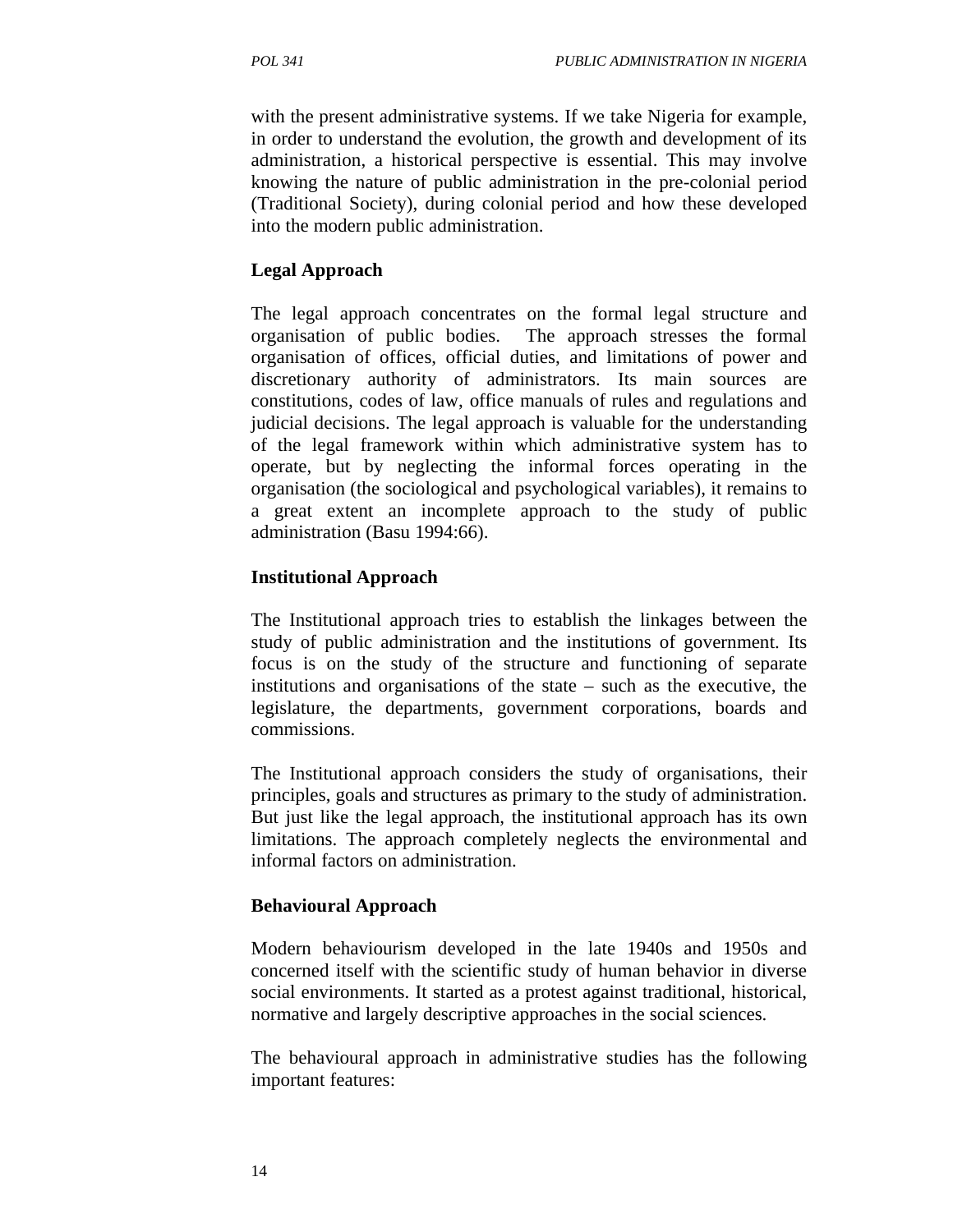- Its literature is descriptive, rather than prescriptive, with the studies on motivation being an exception.
- Increased attention is paid to the individual based on more realistic research-concerning motivation, decision-making processes and the nature of authority. Stress is laid on informal relationships and communication

patterns among members of an organisation.

- It emphasises operational definition of terms and empirical study based on rigorous methods, such as field study, laboratory experiments or use of other statistical methods.
- It is chiefly, though not exclusively, concerned with quantification, and formal theory construction.
- It is interdisciplinary in character, and makes considerable use of propositions drawn from other social sciences (Basu 194:68).

In a nutshell, the behaviourists sought to adopt an integrated and interdisciplinary approach. According to the behaviourists all human actions are motivated by social, economic, political, or psychological environment from which they come.

The behavioural approach has been criticised for being of limited utility in the analysis of all types of administrative phenomena. The argument is that the complexity and variability of human nature, motivations and behavior preclude the attainment of precision that is so characteristic of the physical sciences. Again, value oriented or normative problems and issues of organisation cannot really be explained or interpreted in terms of the behavioural approach.

## **Structural-Functional Approach**

The two concepts basic to this approach are structure and function. All social structures exist to perform certain functions. While functions concern the consequences of patterns of action, structures refer to the patterns of actions and the resultant institutions of the systems themselves.

The structural-functional framework provides an important mechanism for the analysis of different social processes. In structural functionalism, social structure is viewed as 'any pattern of behavior which has become a standard feature of a social system'.

All social structures perform some 'functions'. In structural-functional terms, a 'function' involves 'a pattern of interdependence' between two or more structures, a relationship between variables. It refers to any consequences of a structure in so far as they affect other structures or the total system of which they are a part.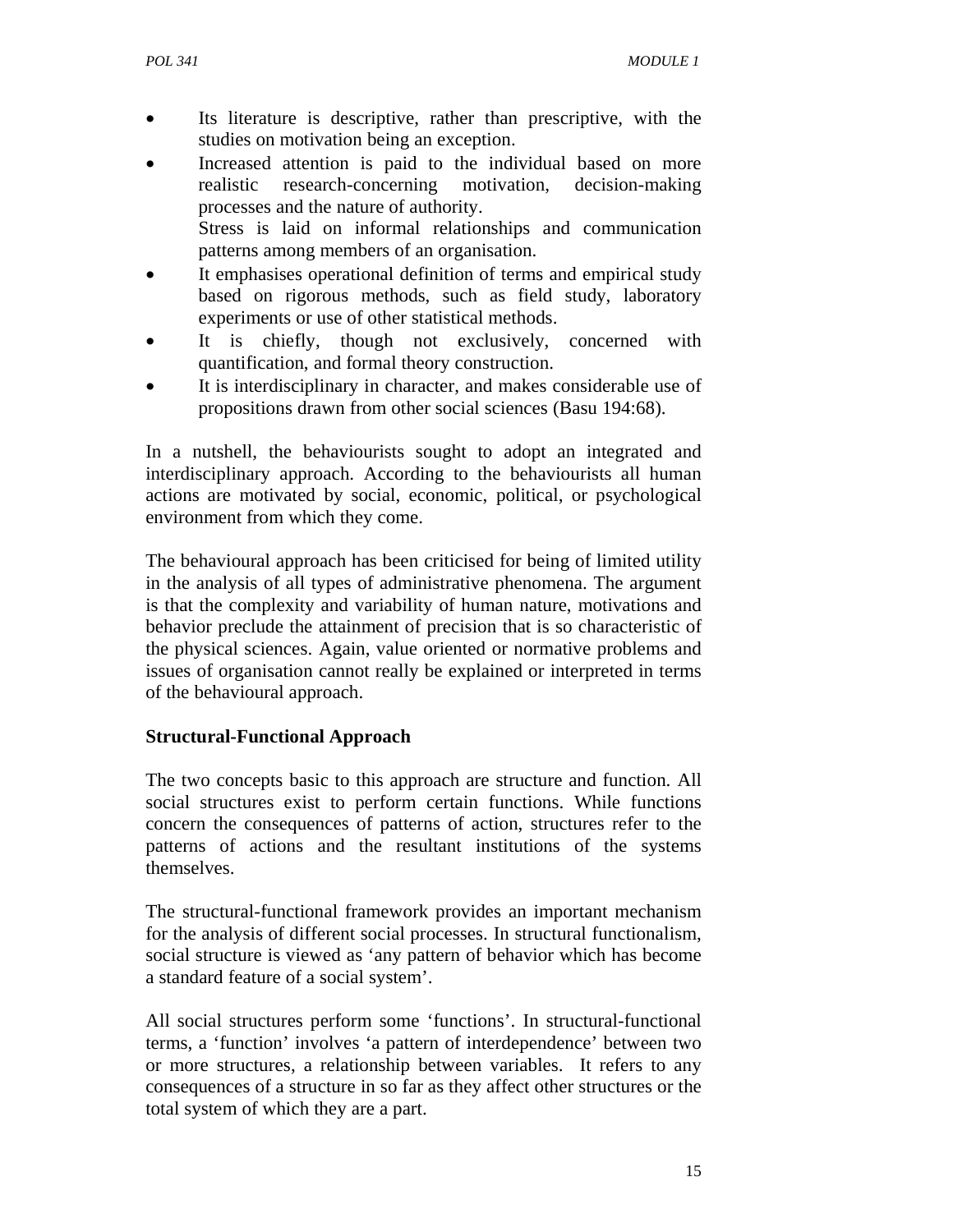We should note that all similar structures do not necessarily perform similar functions. A social structure may perform multiple functions and similarly one function may be performed by more than one structure.

#### **Ecological Approach**

Various scholars and administrative theorists have often referred to the need to relate public administration to the environment in which it functions.

The ecological perspective in the study of public administration was introduced primarily through the writing of John Gaus, who first elaborated this approach in his reflections of public administration 1945. Gaus advocated the concept of relating government functions to the environment which included such factors as people, situation, culture, technology amongst others. These factors must be included in the 'ecological' study of public administration.

The ecological approach assumes that administrative behavior is peculiarly moulded by the values of the administrative culture in which it functions, the administrative culture in being an outgrowth of the interaction of values and traits of the administrative system with the social system as a whole.

An administrative system may not act as an independent variable in all circumstances. It acts and reacts under the influence of various subsystems surrounding it.

There is a degree of interdependence between all social organisations and their ecological settings (environment). Organisations, structures, procedures and goals are largely created and changed as a result of the interaction between an organisation and its environment. Thus, if an organisation is to survive it must adapt itself to the changing needs and conditions of its external environment.

The merit of ecological approach lies in the value and relevance of studying people in relation to their environment, taking into consideration their peculiar characteristics and problems.

#### **SELF-ASSESSMENT EXERCISE**

- i. Explain what institutional approach is, to the study of public administration.
- ii. Differentiate between legal approach and ecological approach.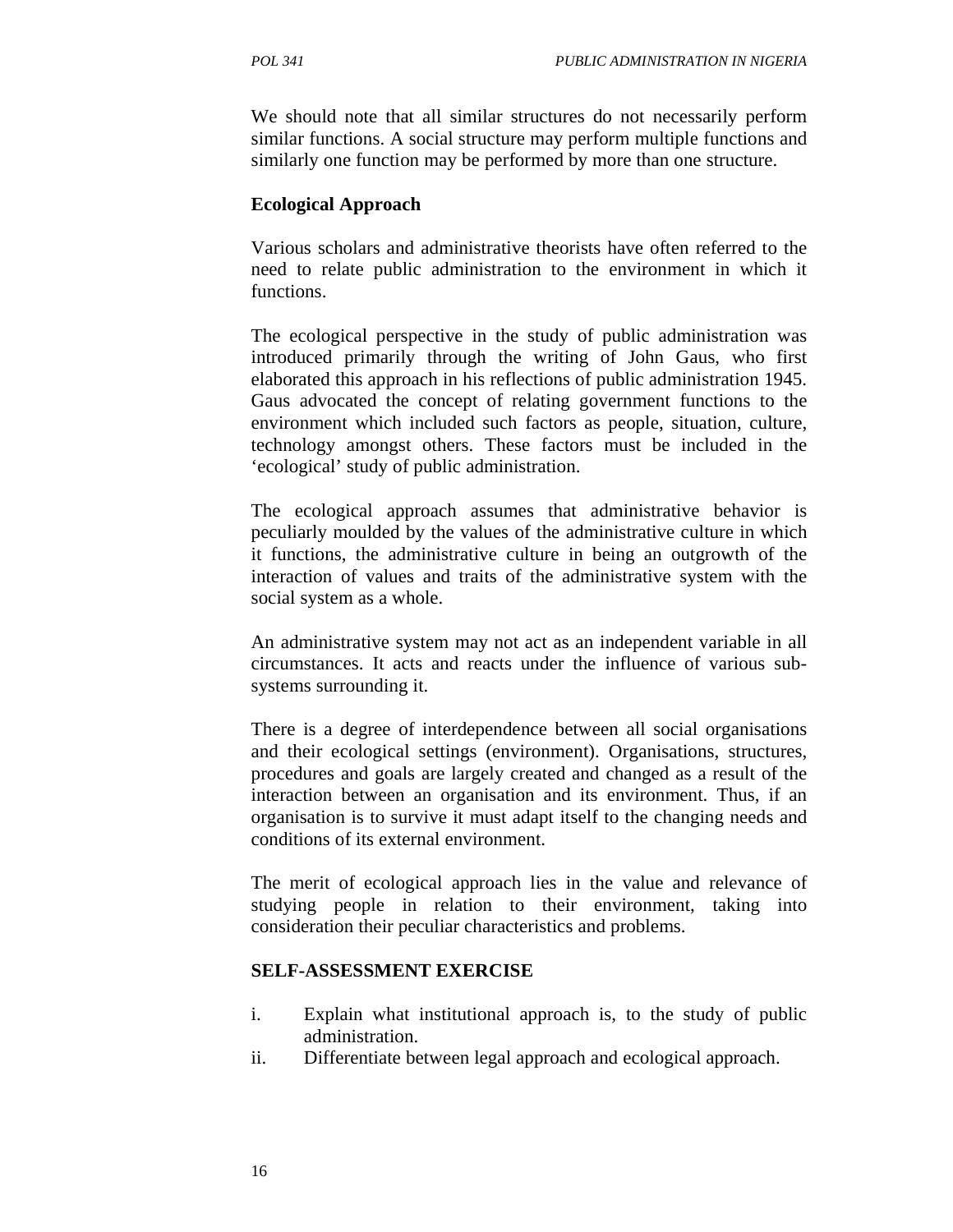# **4.0 CONCLUSION**

There are various approaches to the study of public administration. Each approach emphasises something unique about public administration. While some focus on the institutions, goals, structures of organisation others stress the environmental and informal factors in organisation while some focus on the integrated and holistic method of studying an organisation.

# **5.0 SUMMARY**

In this unit, we have examined various approaches to the study of organisation. As we observed in this unit, each approach focuses on one unique factor with which we can study organisation.

## **6.0 TUTOR-MARKED ASSIGNMENT**

- 1. Discuss the features of the behavioural approach to the study of public administration.
- 2. Examine the institutional and legal approaches to the study of public administration.

## **7.0 REFERENCES/FURTHER READING**

- Adebayo, A. (1984). *Principles and Practice of Public Administration in Nigeria*. Ibadan: Spectrum Books Limited.
- Basu, R. (1994). *Public Administration- Concepts and Theories*. New Delhi: Sterling Publishers Private limited.
- Eneanya, A.N. (2009). *Public Administration in Nigeria Principles, Techniques and Applications.* Lagos: Concepts Publications Ltd.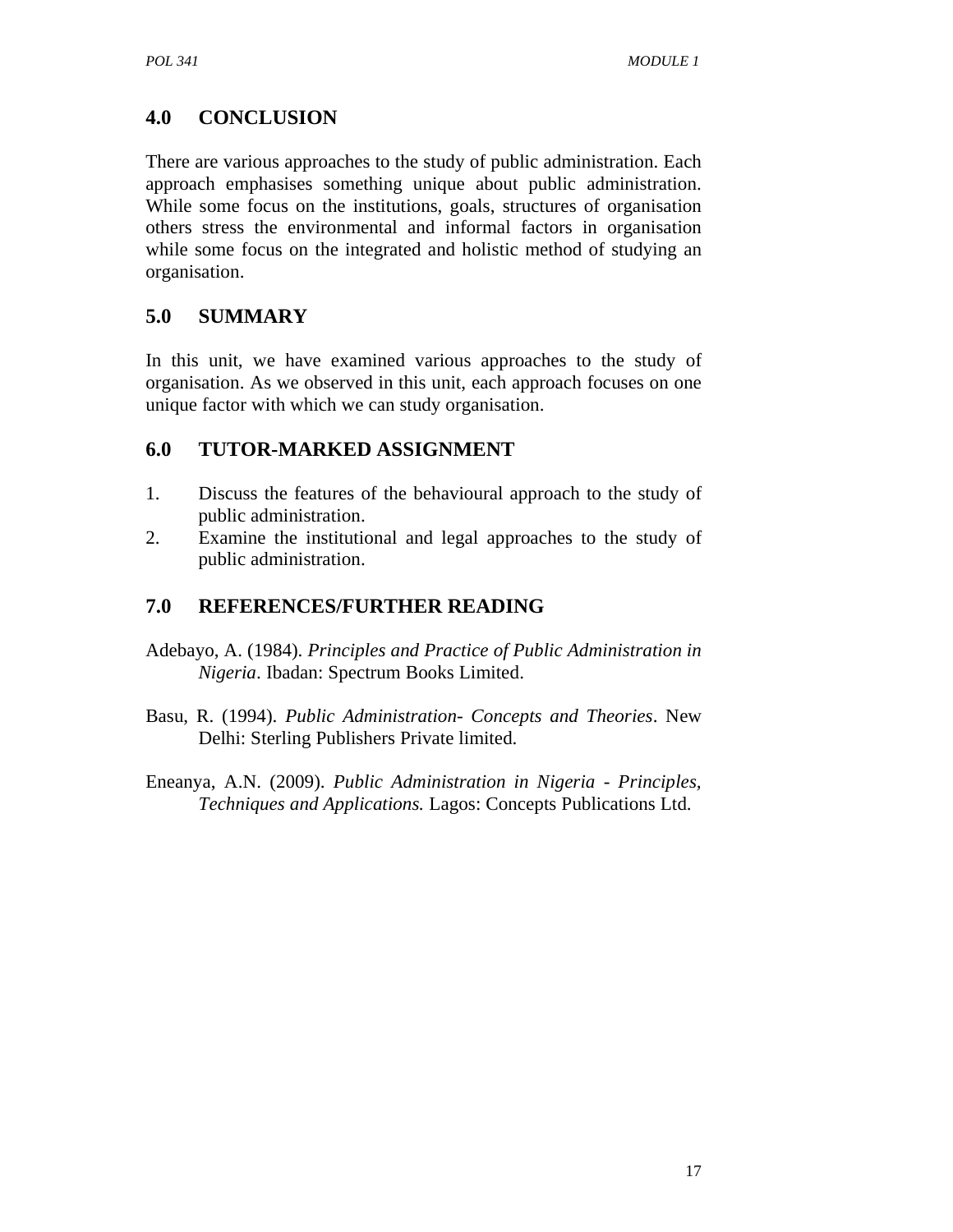#### **UNIT 4 PRINCIPLES OF PUBLIC ADMINISTRATION**

#### **CONTENTS**

- 1.0 Introduction
- 2.0 Objective
- 3.0 Main Content
	- 3.1 Principles of Administration
- 4.0 Conclusion
- 5.0 Summary
- 6.0 Tutor-Marked Assignments
- 7.0 References/Further Reading

## **1.0 INTRODUCTION**

In this unit, you will be introduced to basic principles of public administration. There is what we may call the principles of public administration. These principles may be expected to serve the practical purpose of providing an essentially conceptual framework to facilitate the study of public administration. These principles we shall learn in this unit.

#### **2.0 OBJECTIVE**

At the end of this unit, you should be able to:

• discuss various principles of public administration.

#### **3.0 MAIN CONTENT**

#### **3.1 Principles of Administration**

Bhagwan and Bhushan (2006: 70-77) provide a checklist of the principles of public administration. Let us consider these principles one after the other.

#### **a) Principle of Political Direction**

Public administration is an agency of government. The subordinate machinery obeys the general directions as issued by the political authority. It is directed by the political laws and statues. The objectives of administrative actions are defined and authorised by the political authority in a state possessing to compel members of the society over which it presides to act in certain ways. Since the ends it pursues are not of its own devising, public administration serves the will of others. That will is formed and expressed by political, not administrative, machinery.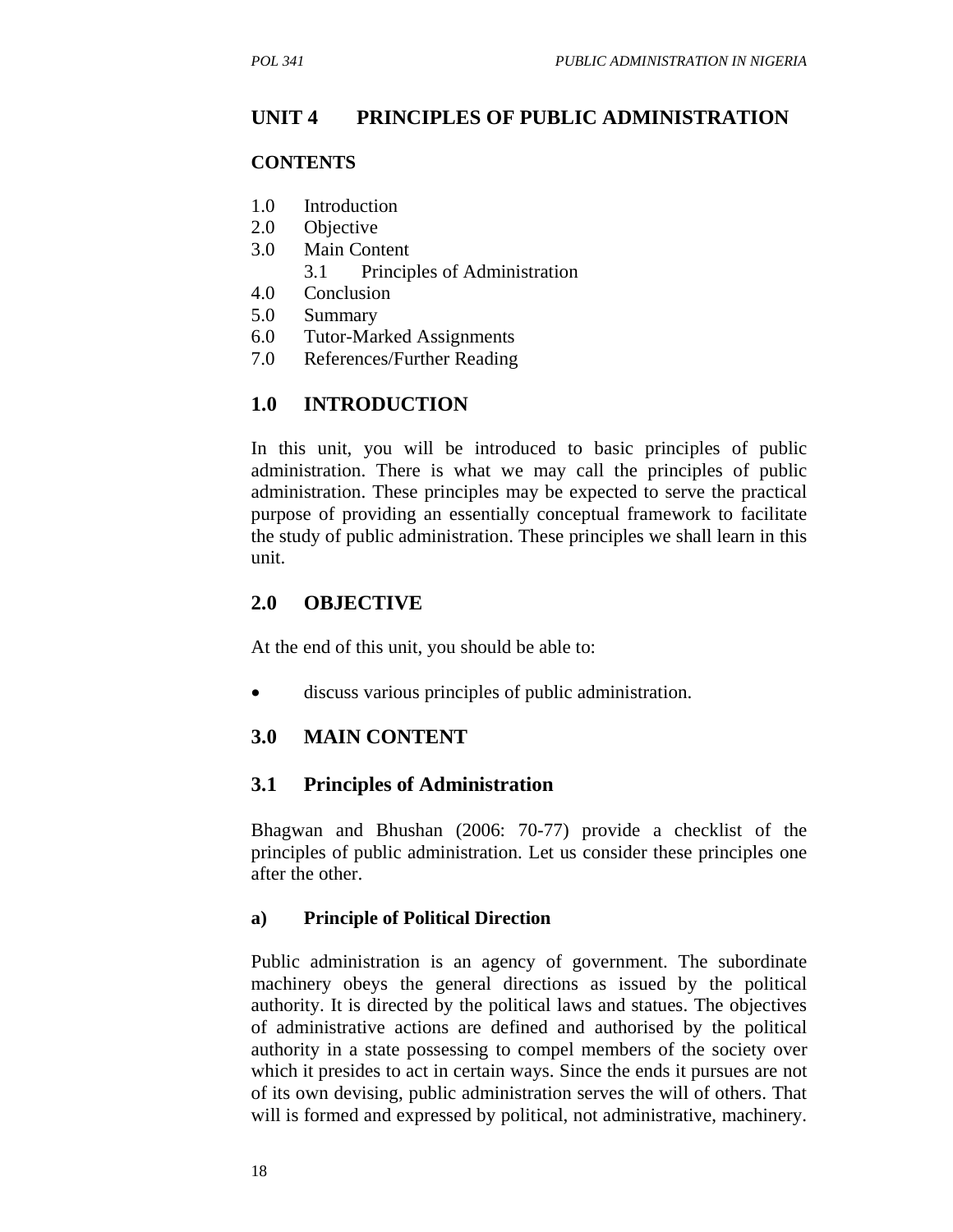The administrative only receives the orders from the above and has no initiative left in its own hands. The only initiative, which an administrative body possesses, is with regard to those activities or spheres which have not been touched by the superior authority and are left to the administrative bodies in their discretion.

## **b) Principle of Authority**

Public administration is carried by persons who have certain powers or authority. Authority is the power or right of a person commanding other people to do things and in general of getting work done by them. The authority comes to an administrator from the nature of things. It results from the position of superiority occupied by some people over others.

The authority which a superior exercises is of three sorts, one legal or statutory, second, which follows from the nature of the position he holds, and the third, from his own personality. The legal authority is one which is given to him by the rules and regulations of administration. But sometimes conditions and circumstances may arise not contemplated in the rules and regulations which may call for command on the one side and obedience on the other. Such command or authority will be said to flow from the nature of the position the superior holds. The third source of authority is the personality of the superior due to his intelligence, knowledge, experience and the moral value of his personality. Authority and his counterpart obedience keep administration in order.

## **c) Principle of Publi**c **Responsibility**

The third principle that follows is the principle of public responsibility. Public administration is responsible for all its acts to the political executive who in its turn is responsible to the public through legislature and thus public administration, if not directly; it is indirectly responsible to the people for its acts through political chief. Public administration must be sure of the grounds on which it acts since it can be questioned at anytime. It must be able to explain its activities when required to do so. Adequate records of the grounds and reasons for its actions as well as of the actions themselves must be maintained. That is why that official business is not conducted orally but by correspondence and by written minutes preserved in files. Since public administration is ultimately responsible to the public, this responsibility as a whole will tend to require uniformity in administrative action. Civil servants cannot give special considerations to individuals of a particular group. Their treatments should be uniform throughout. It will always be difficult in public administration to justify giving special consideration and treatments to individuals, which is not extended generally to all individual in like circumstances.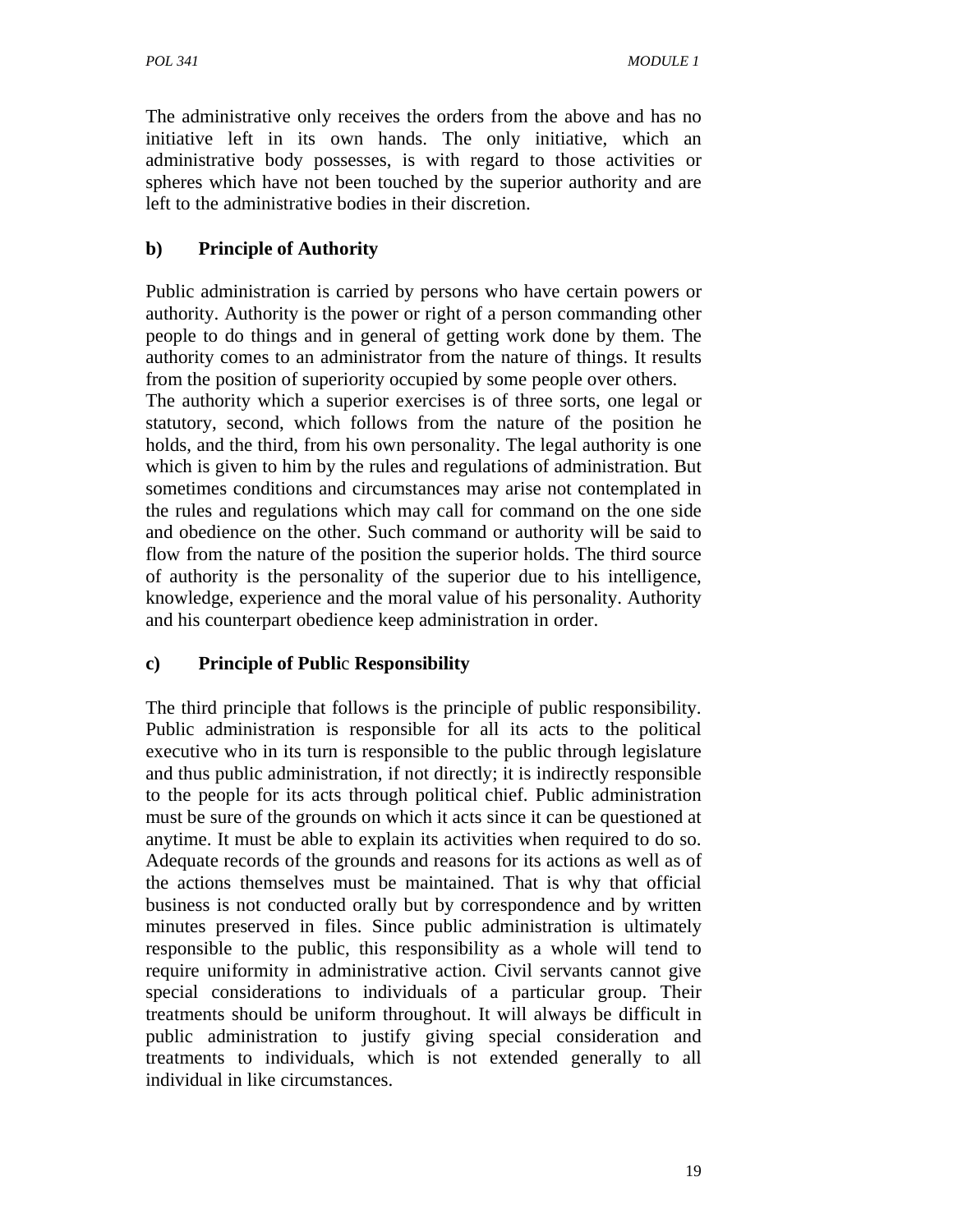## **d) Principle of Social Necessity**

From the above mentioned principles it should not be inferred that administrative responsibility is merely the responsibility of obeying others- as a squad of new recruits obeys a drill sergeant on the parade ground. Public administration is much more than mere being a faithful servant. It is the inevitable necessity and the absolute indispensability. Social action is impossible without administrative action. In the present age the social machinery cannot run without the aid of public administration, it is the inevitable part of the social link something very essential in the nature of society to set up one set of conditions into another. So great are the complexities of all the requirements of social action that political machinery alone is unable to plan their execution in all details. Much has to be left to the administrative action if political ends are to be achieved. It is, in other words, a necessary part of the government of a country.

## **e) Principle of Efficiency**

No governmental machinery can be successful unless civil service is efficient. Though efficiency is not of special and exclusive application to public administration, since many other humans' activities also seek to be efficient, nevertheless the guidance of such a principle cannot be omitted from a set of administrative principles because without it the subject would lack a standard by which its performance could be assessed. The principle of efficiency therefore holds an important place in the realm of public administration.

## **f) Principle of Organisation**

This principle draws attention to the need for careful organisation or structuring of the administrative machinery. Upon this principle depends in large measure the value of the contribution public administration can make to social well-being. Though the organisation must be economical, yet it should not be lacking the basic ingredients of a perfect organisation. "Co-ordination", "correlation" and "integration" are blessed words covering a multitude of administrative virtues. Every department of public administration must be correlated with each other. There must not be water-tight separation between the various departments. The government is a unit and must be run as a unit. Important and independent activities should be integrated at one place. Coordination of the work of all the parts of administration is absolutely necessary to make the administrative system work.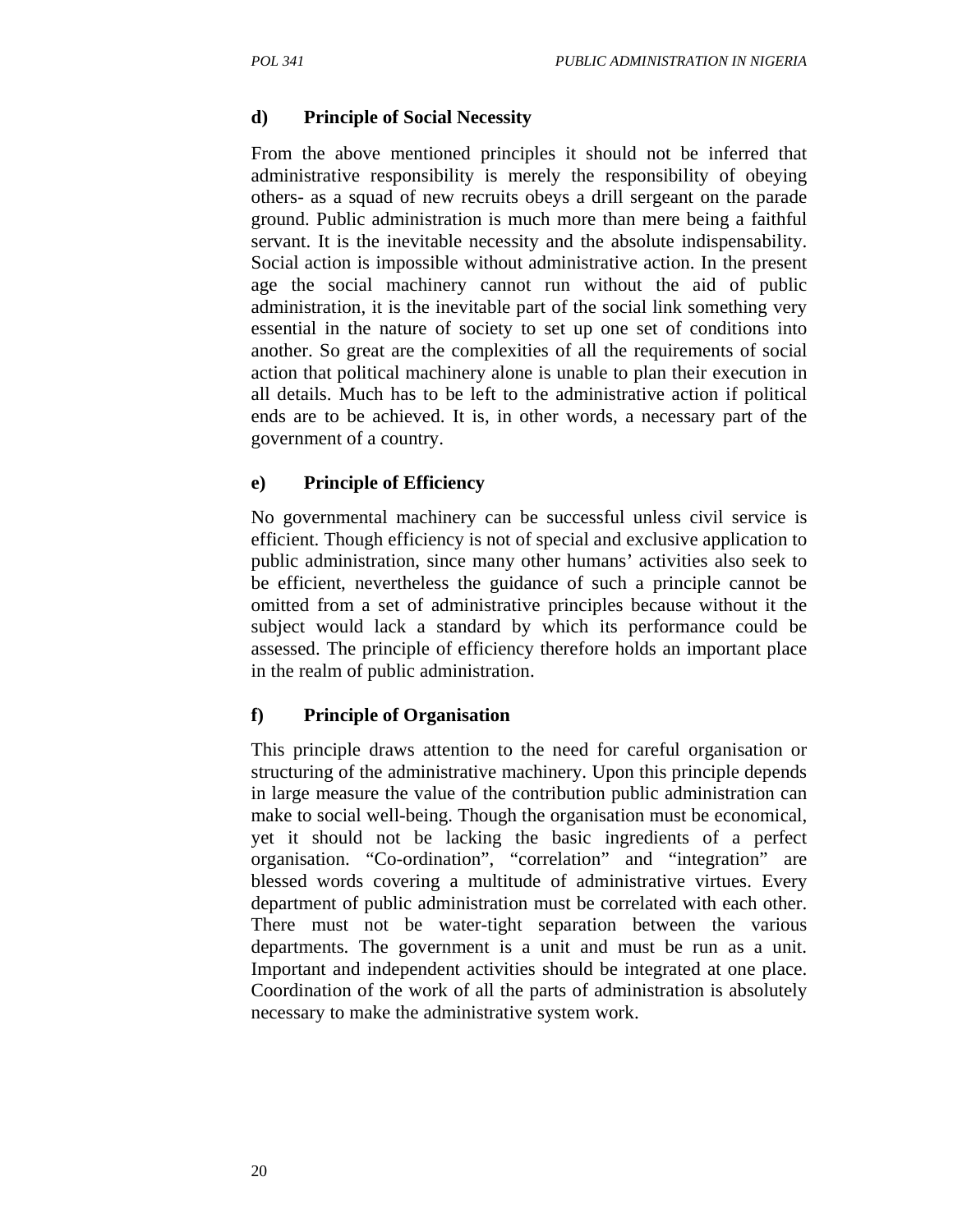## **g) Principles of Public Relations**

Public Administration is a means and not an end in itself. It exists for the welfare of individuals and since it affects their welfare, it is essential that it must understand the needs and desires of the people. The principle of public relations enjoins effective interaction between administration and the public affected by administration and the public affected by administration. It points to the need for an integration of democratic 'experience' and 'will' with the administrative agencies designed for its expression. It is only when public relations have been rightly established that there can be true democratic system of public administration.

## **SELF-ASSESSMENT EXERCISE**

Examine two of the principles of public administration

# **4.0 CONCLUSION**

There is what we can refer to as principles of public administration. They are the statements which succeed in showing the broad dimensions of a subject and at the same time map out its main features. We can learn different things about public administration from each of these principles.

## **5.0 SUMMARY**

In this unit, we have examined the basic principles of public administration as provided by Bhagwan and Bhushan (2006).

## **6.0 TUTOR-MARKED ASSIGNMENT**

- 1. Discuss the principles of public administration.
- 2. Examine the three types of authority an administrator holds under the principle of authority of public administration.

# **7.0 REFERENCES/FURTHER READING**

- Adamolekun, L. (1986). *Politics and Administration in Nigeria*. Ibadan: Spectrum Books Ltd.
- Adebayo, A. (1984). *Principles and Practice of Public Administration in Nigeria*. Ibadan: Spectrum Books Limited.
- Bhagwan, V. & Bhushan, V. (2006). *Public Administration*. New Delhi: Chand and Company Ltd.
- Eneanya, A.N. (2009). *Public Administration in Nigeria Principles, Techniques and Applications.* Lagos: Concepts Publications Ltd.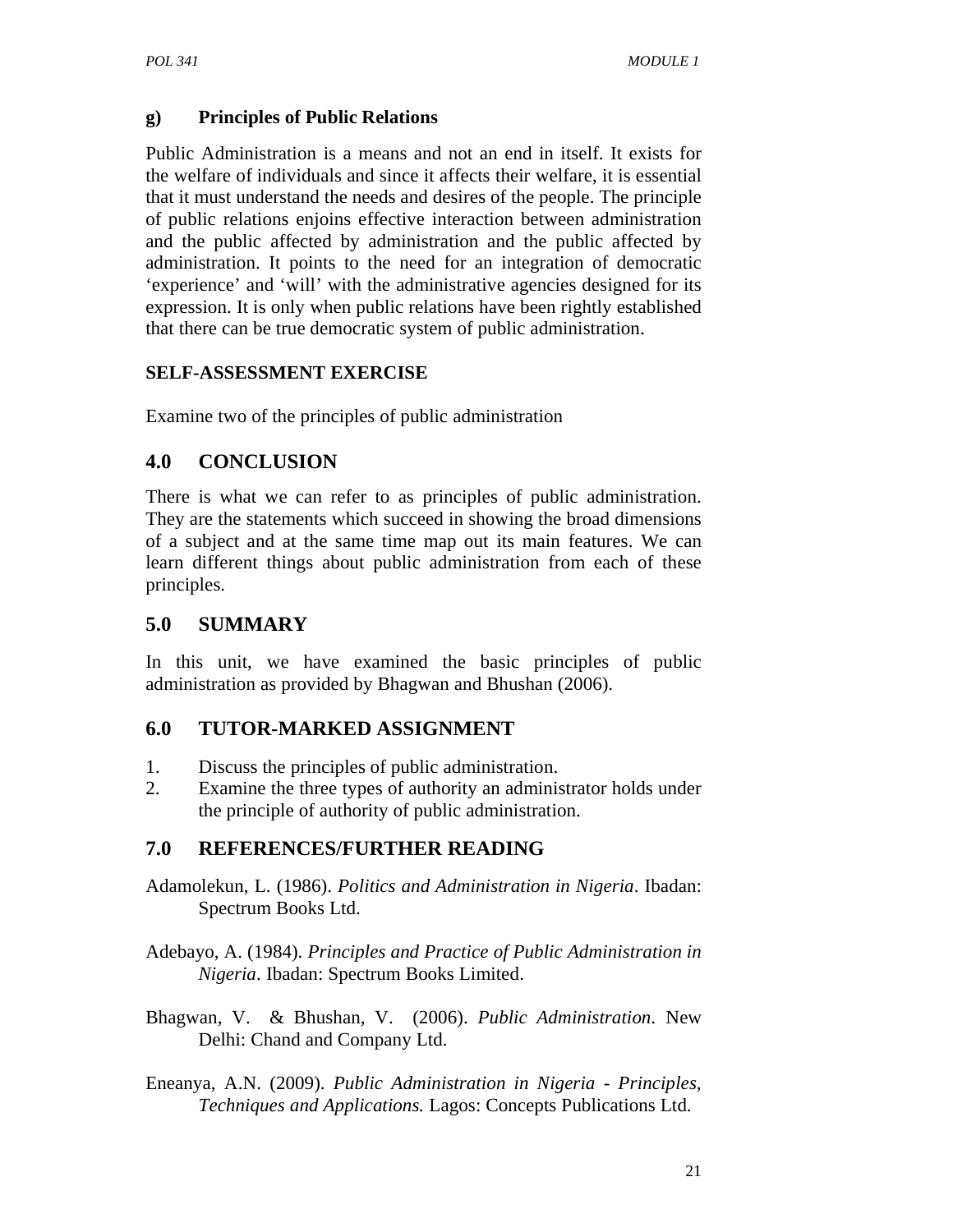## **UNIT 5 PUBLIC AND PRIVATE ADMINISTRATION**

## **CONTENTS**

- 1.0 Introduction
- 2.0 Objective
- 3.0 Main Content
	- 3.1 Differences between Public and Private Administration
- 4.0 Conclusion
- 5.0 Summary
- 6.0 Tutor-Marked Assignments
- 7.0 References/Further Reading

## **1.0 INTRODUCTION**

You will recall in our discussion in unit 1, we alluded that administration might be private or public. When it refers to the activities of a household, corporation or company, it is private administration, but when it refers to the activities of the state as being undertaken by the central, provincial or local government, it is called public administration. In this unit, you will learn more about the major differences that exist between public administration and private administration.

## **2.0 OBJECTIVE**

At the end of this unit, you should be able to:

• discuss the major differences between public administration and private administration.

## **3.0 MAIN CONTENT**

## **3.1 Differences between Public Administration and Private Administration**

Politics versus Profits: One of the major distinctions between public and private administrations lies in the fact that the goals of public administration are grounded in politics and decision making processes that may affect an entire community of citizens, whereas the goals of private administration are founded on the maximisation of profit. Decision making in public bureaucracies is achieved by meeting the objectives of compromise, consensus, and democratic participation. These objectives are different from the private sector's emphasis on the concepts of efficiency, rationality, and profit Berkley and Rouse (1994).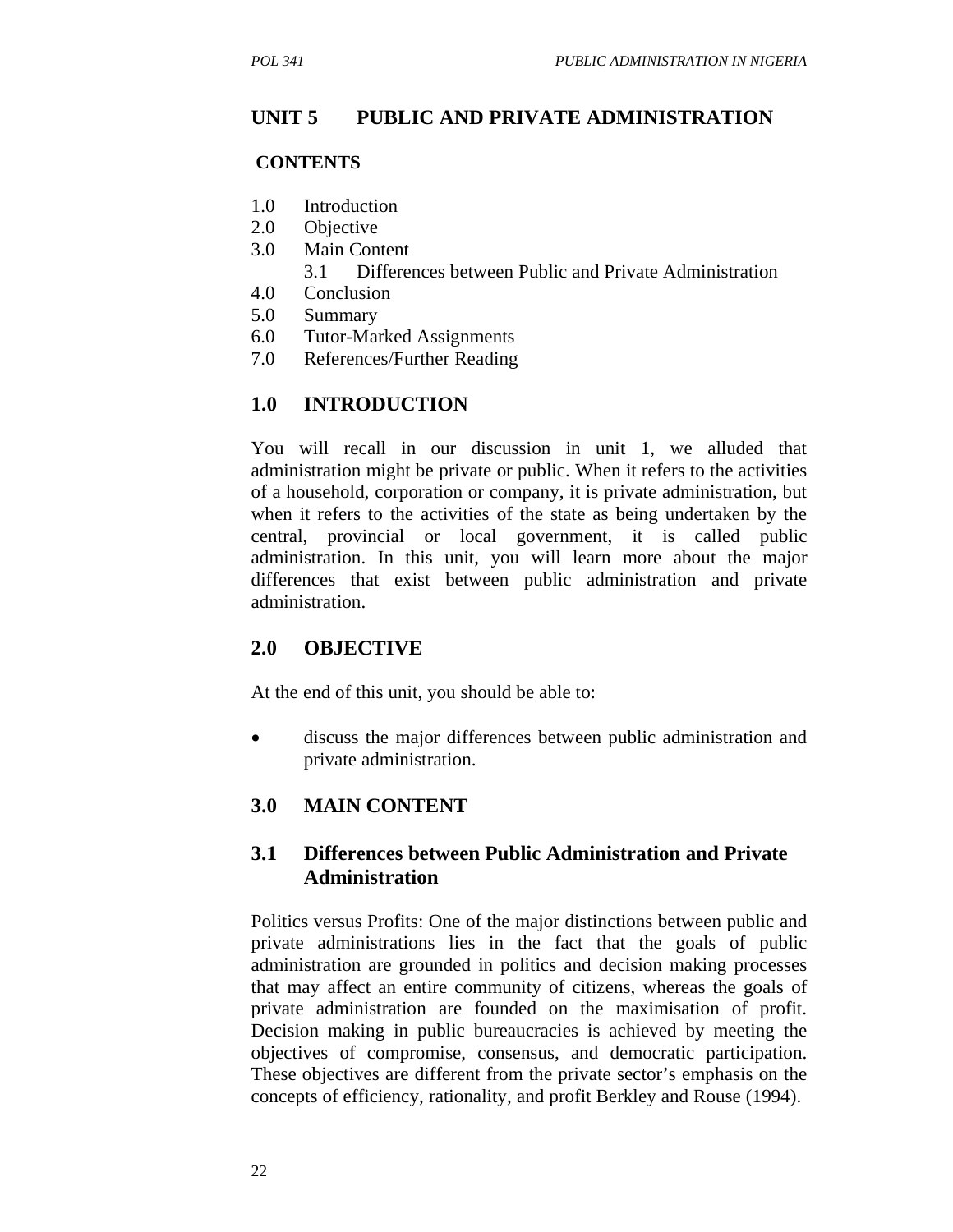Public Responsibility: Public administration has responsibility to the public. It has to face the criticism of the public, press and political parties. Public officials are to act in accordance with the wishes of the people expressed through their representatives, the legislators and the ministers who are held responsible for fulfillment of the people's wishes.

The principle of public responsibility requires the public administration to keep elaborate records and accounts of their actions and to make public the activities of the public servants so that the people may know what is being done by the government and in what manner so that they may control their activities by their criticisms and may be in a position to offer suggestions for improvements in administration.

Private administration does not have any great responsibility towards the public. Private administration is not responsible to the public in the sense in which the public administration is. While public administration is directly responsible to the people to a very great extent, private administration is only responsible to the people indirectly in the sense that it is set up to secure its ends and not for the welfare of the people.

Nature of Function: Public administration is more comprehensive. It deals with the various types of the needs of the people, for example, public administration maintains railways to facilitate movement of goods and passengers, provides postal services, maintains hospitals and health centres to protect public health. Public administration carries out functions which are vital for the very existence of the people, for example, maintenance of law and order.

Private administration does not usually cover so many aspects of human life. It is mostly concerned with the economic needs of life. Again, public administration owns monopoly in some of the services, for example, it alone runs railways, maintains an army. No private individual can undertake any of these functions. In private administration more than one organisation undertakes the same activity for example, the telecommunication network provider in Nigeria, there are MTN, Globacom, Multilink, Airtel and so on. However, since the 1990s (globalisation) governments have been allowing private organisations to participate in those areas of the economy (sectors) previously left for governments only.

Efficiency: Private administration is said to be conducted upon a level of efficiency superior to that of public administration. In a private administration, the incentive of more profits impels the individual to devote himself wholeheartedly to his business. This incentive is lacking in public administration. Consequently the administration of public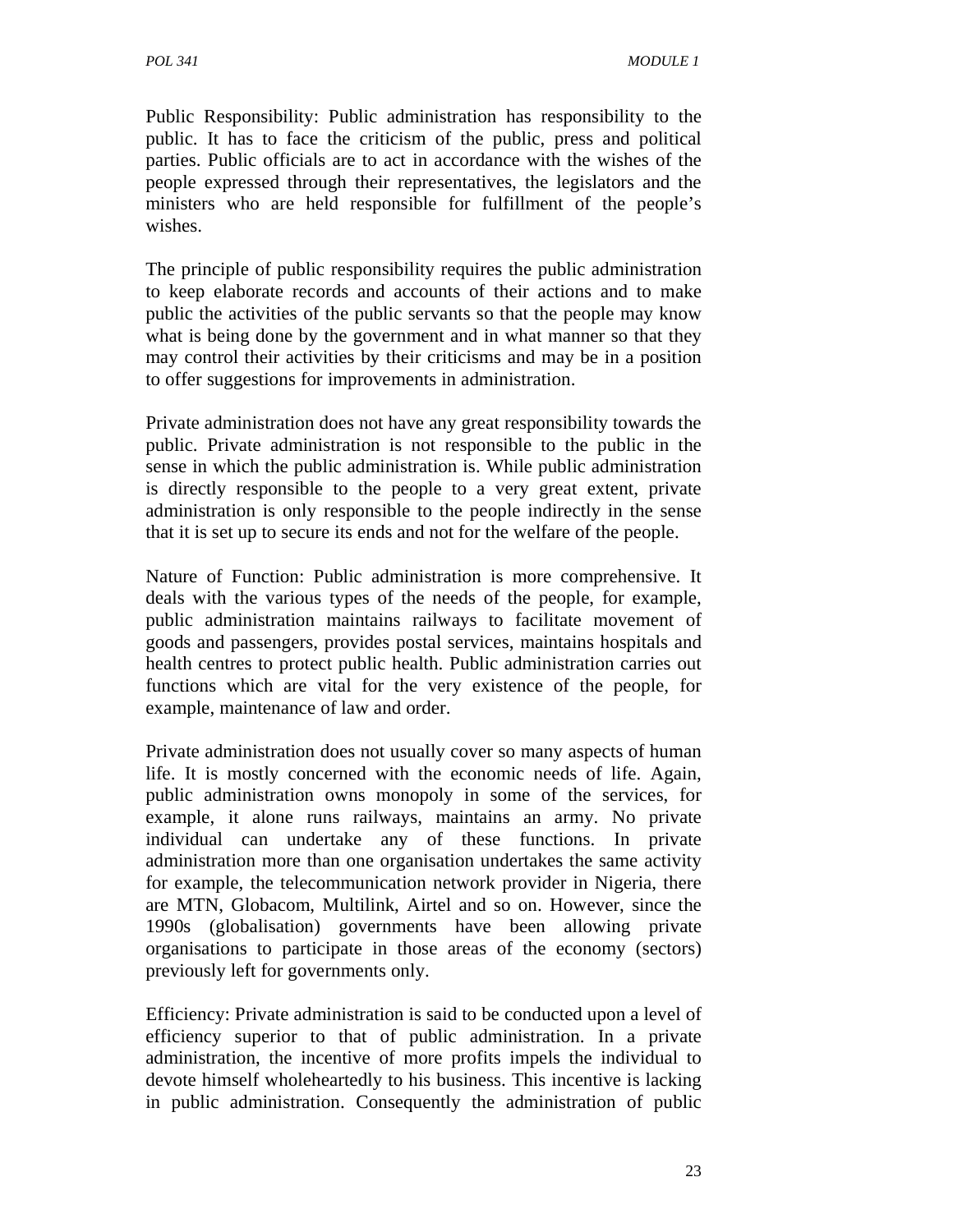affairs cannot be made equal to the efficiency of private administration. This is more of the case in the developing countries of Africa, Asia etc.

Organisation: Though the principle of organisation is relevant to both public and private administration, yet the principle has social consequences in the sphere of public administration and of far greater influence than in private administration because a defect in organisation in public administration will do more harm to the public than a defect in private administration can do, (this is more so because public administration deals with a wider segments of the population) and even if any harm is done by it, it would be less significant.

However, since globalisation, there have been changes in this trend. Whether the harm will be significant or not even in the private sector depends on the size of the organisation. For example any harm or damage in the Telecommunication industries in Nigeria (though private) will have a dire consequence on the population.

Monopolistic: In the field of public administration, there is generally a monopoly of the government and it does not allow private parties to compete with it. In the case of private administration, there are several organisations competing with each other to supply the same commodity or to meet the same need. We should note that this is fast changing because of globalisation. In spite of the differences discussed above, some points of convergence between public and private administrations do exist.

Both types of administration are interested in matters economic as well as socio-political, although the degree of interest will vary depending on circumstances. Since it also takes place within a dynamic socio-political environment, business administration cannot pretend to have nothing to do with the public, or with the issues of morals and ethics confronting society. As a process, public and business administration take place within formal organisations.

Public administration may also find itself being regulated not just by public law, but also by private, mercantile law (the enactments on hours of work, employment of women, working conditions and so on) apply as much to the public sector as they do to the private sector (Balogun, 1983).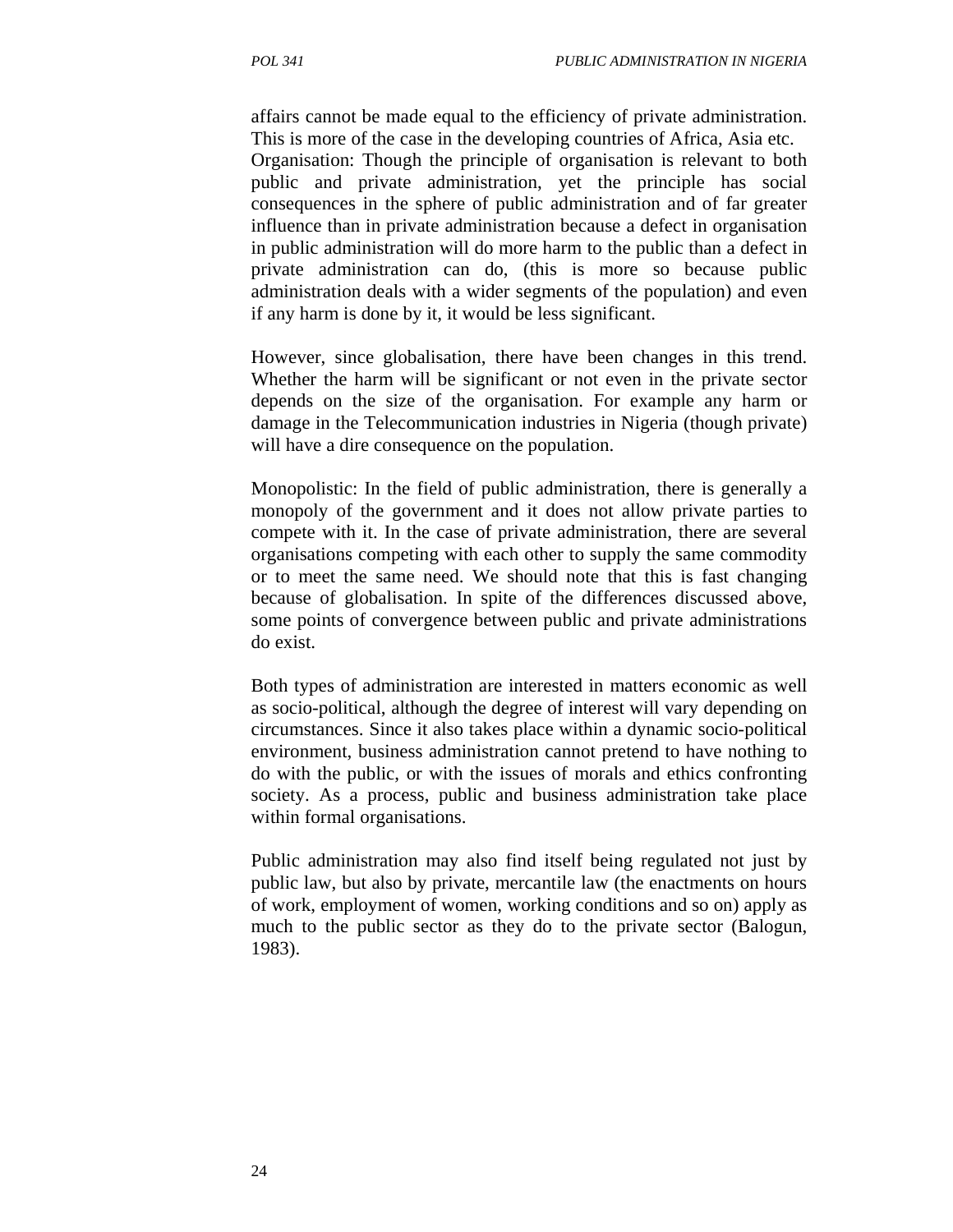### **SELF-ASSESSMENT EXERCISE**

What are the main differences between public and private administrations?

# **4.0 CONCLUSION**

Administration as we identified in unit 1 is a universal process. It is seen as management of human and non-human material to achieve an objective. However, administration as practiced in the public sector is different from administration in the private sector. The above differences we identified show that both the public and private administration are place in different context but similarities also abound.

# **5.0 SUMMARY**

In this unit, we have discussed the various ways in which public administration is different from private administration. From their characterisation, public administration is bureaucratic, while private administration is less bureaucratic, business-like and driven by profit motive. Public administration is political, while private administration is non-political. Public administration is complex dealing with varying aspect of public life while private administration operation is limited in scope. Public administration is subject to the principle of external control of the legislature, while private administration is basically under the control of its owners.

# **6.0 TUTOR-MARKED ASSIGNMENT**

- 1. Public and private administrations are different in many respect, discuss the differences between the two.
- 2. Why is public administration more complex than private administration?
- 3. Are there any similarities between public and private administrations?

# **7.0 REFERENCES/FURTHER READING**

- Balogun, M.J. (1983). *Public Administration in Nigeria A Developmental Approach.* London: The MacMillan Press.
- Berkley, G. & Rouse, J. (1984). *The Craft of Public Administration*. Madison: WCB Brown and Benchmark Publishers.
- Bhagwan, V. & Bhushan, V. (2006). *Public Administration.* New Delhi: S. Chand & Company Ltd.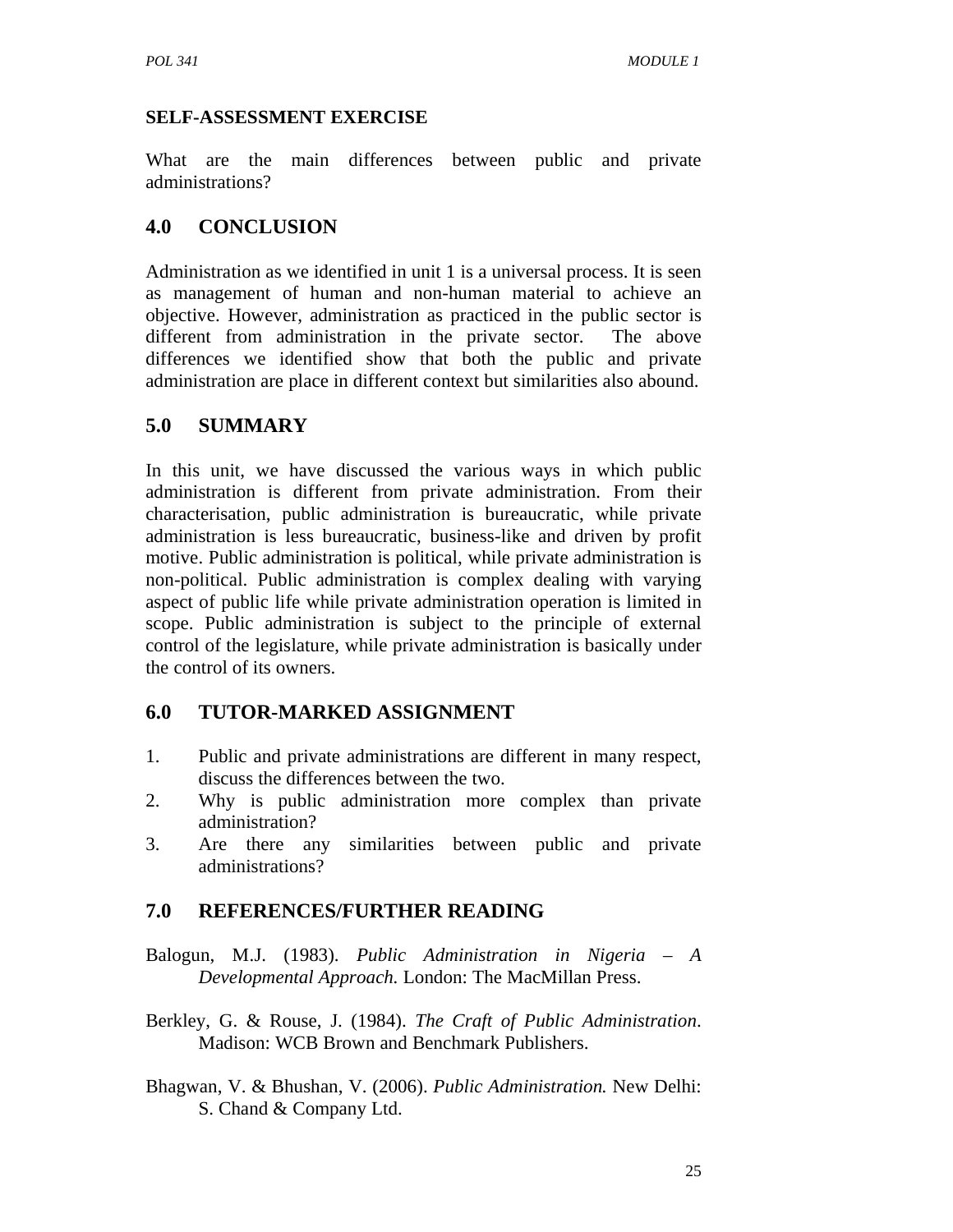Onuoha, B. (1999). *Public Administration: Basic Principles, Techniques and Processes*. *In Anifowose*, R. & Enemuo, F.C. (ed.). *Elements of Politics.* Lagos: Malthouse Press Ltd. pp 263-280.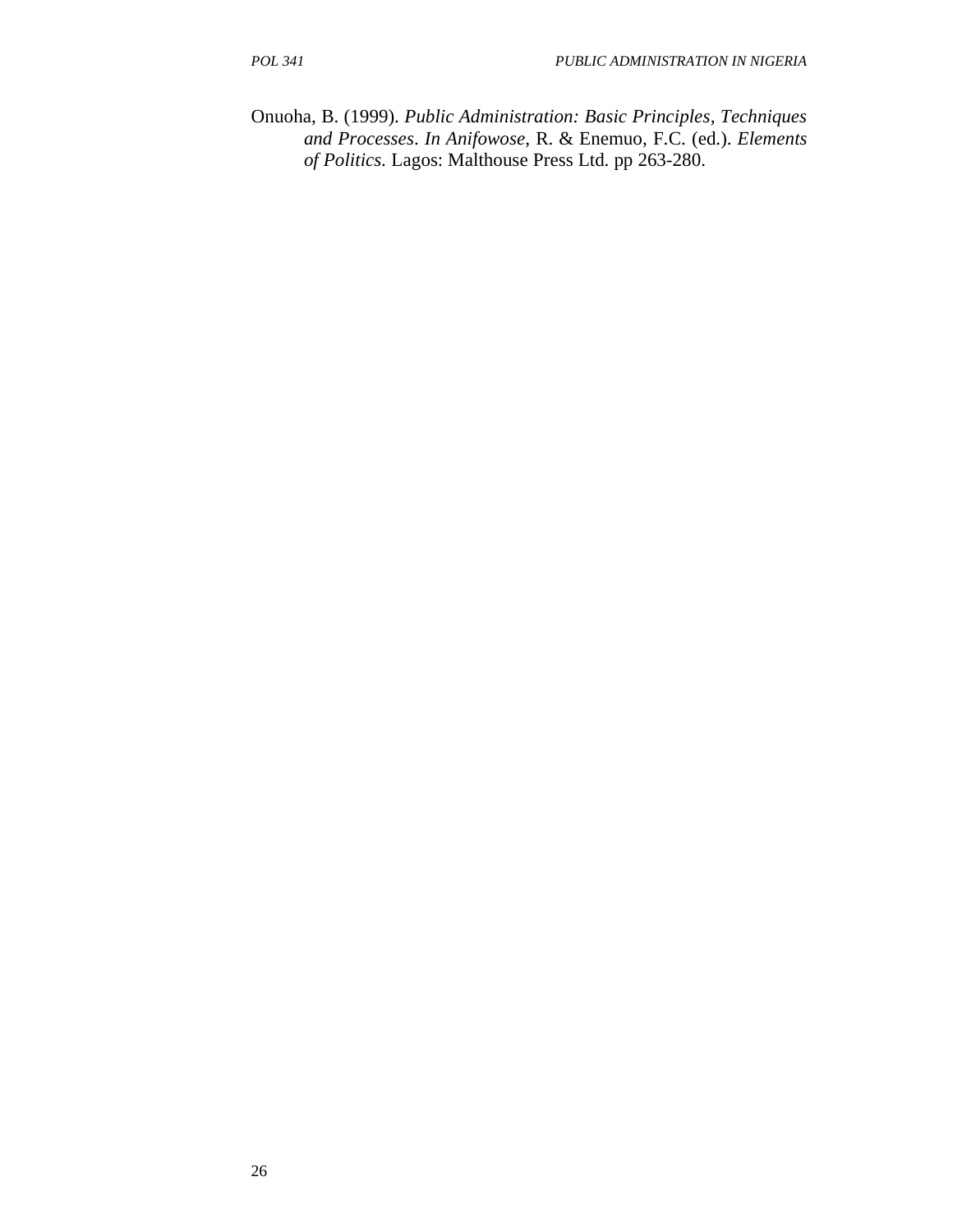# **MODULE 2**

- Unit 1 Evolution of Public Administration in Nigeria
- Unit 2 Ecology of Nigerian Public Administration
- Unit 3 The Nigerian Civil Service
- Unit 4 Public Service Reforms in Nigeria
- Unit 5 Planning and Budgeting in the Nigerian Civil Service

# **UNIT 1 EVOLUTION OF PUBLIC ADMINISTRATION IN NIGERIA**

# **CONTENTS**

- 1.0 Introduction
- 2.0 Objectives
- 3.0 Main Content
	- 3.1 Administration in Traditional Society
	- 3.2 Development of Modern Nigerian Civil Service
- 4.0 Conclusion
- 5.0 Summary
- 6.0 Tutor-Marked Assignments
- 7.0 References/Further Reading

# **1.0 INTRODUCTION**

In this unit, you will come to know about how public administration in Nigeria evolved and how it has developed overtime. Recall some of those basics of public administration you came across in previous units, some of the concepts will be applied in your understanding of the development of public administration in Nigeria. What we shall be doing in this unit therefore is an examination of public administration in traditional society in Nigeria. You will also learn about the history and development of modern civil service in Nigeria.

## **2.0 OBJECTIVES**

At the end of this unit, you should be able to:

- discuss the evolution of public administration in Nigeria
- examine the development of modern Nigerian Civil Service.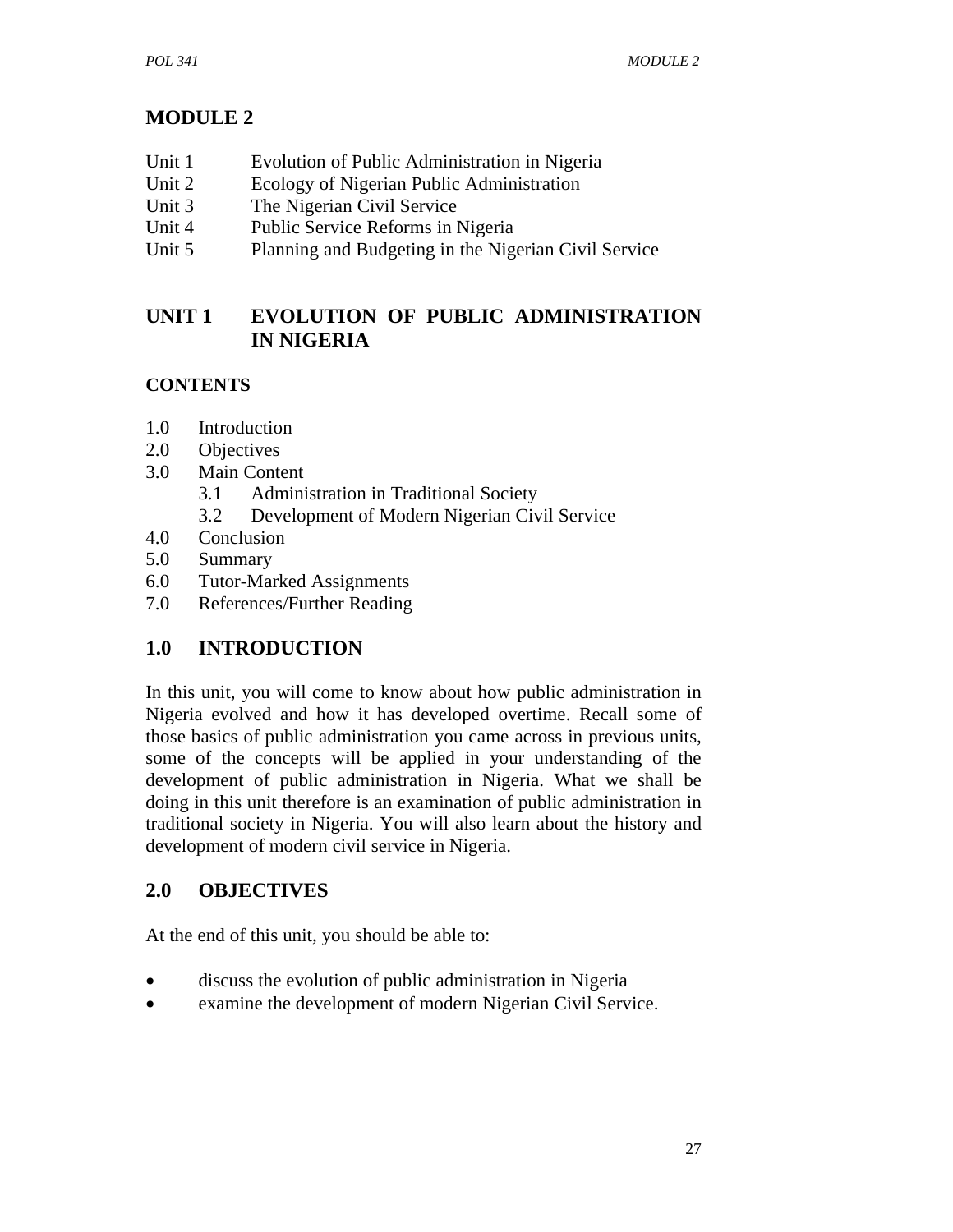# **3.0 MAIN CONTENT**

### **3.1 Administration in Traditional Society**

Public administration existed in traditional society in Nigeria although in a limited scope. Goals were identified, human and material resources were allocated, and policy objectives were pursued. The function of administration then were simple, e.g. the declaration of wars (especially inter-tribal wars); the taking and implementing of decisions on the migration and resettlement of tribesmen; the coordination of hunting and pastoral activities; the construction of shrines, palaces and communal wells; the exaction and collection of tributes; the construction of fortresses and embankments; the maintenance of public order; and the settlement of family and other disputes (Balogun, 1983).

According to Balogun (1983) except in societies wholly governed by Islamic religious and political doctrine, in no other society in Nigeria did emerge a coherent philosophy of government and public administration. There were forces that shape traditional public administration and give it a distinctive character of its own. Balogun identified at least five such forces.

Let us examine them one after the other.

#### **The Ritualistic Feature**

Ritualistic feature may be found in a society where the rationalist or empiricist tradition in science governs behavior, decisions, even in a situation of uncertainty, will tend to be based on formal, deductive reasoning or on observed facts. Where religion and rituals colour a people's view of the world, decisions are likely to be left in the hands of supernatural agents. This was the case in many traditional societies of Nigeria. Thus a decision concerning guilt or innocence, at a time when the facts are not clear, is left to an oracle, a powerful spirit. At another time, a decision may be left in abeyance in the hope that some ancestral or other spirits will exact the necessary retribution.

The role of ceremonies and rituals in traditional systems of cooperative action is reflected in matters pertaining to the investiture and coronation of important traditional rulers. When a ruler departs to join his ancestors, this event is marked by sacrifices of various kinds and by incantations aimed at propitiating the departed soul and the ancestral spirits. The same process of offering sacrifices and reciting incantations is repeated when a new ruler is about to ascend the throne, the idea being to ensure a joyous and trouble free reign. If on assumption of office, a disaster looms on the horizon, the ruler and his subjects have an obligation to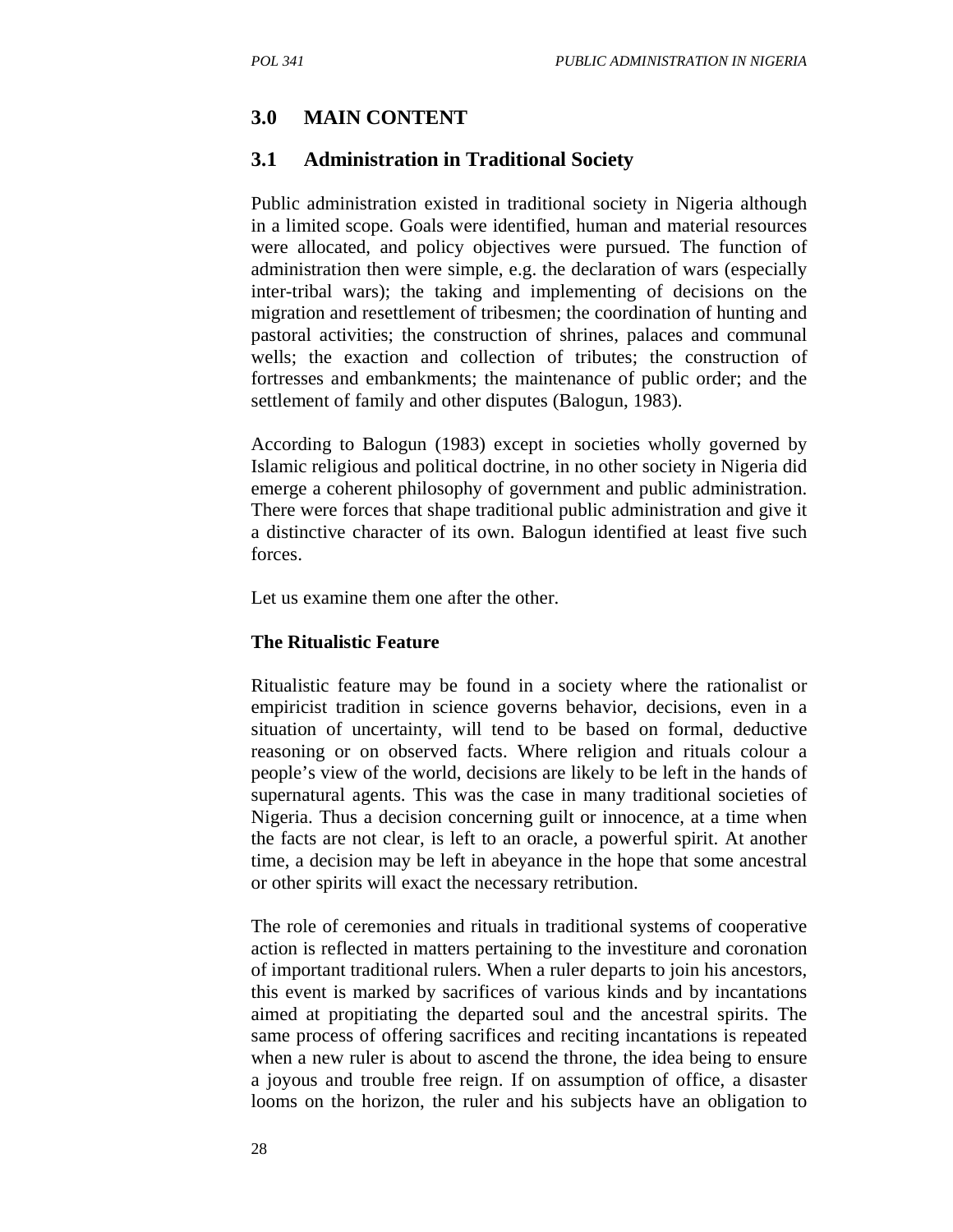carry out necessary ceremonies and offer whatever sacrifices are prescribed by the priests. If, in spite of all these, a calamity actually befalls the society, the ritualistic process is either repeated or speeded up, or the 'good fortune' of the ruler is called into question. More often than not, what tend to come up for review in the event of a persistent wave of disaster are the adequacy of the offerings and/or the comprehensiveness of the ritual.

The ritualistic orientation may not be appropriate to the needs and challenges of a technological age, but it certainly served the purposes of traditional societies. Thus by 'canonising' certain social customs, mores and beliefs, and by making these collective values part of the traditional man's personality, the rituals sustained traditional authority and held together what would have been anarchic societies (Balogun, 1983:60).

### **The Existential-Terrestrial Pull**

Existential-terrestrial pull traditional society is the one in which both terrestrial and extra-terrestrial forces collide. The point made above under the ritualistic feature that if sacrifices were offered to inanimate objects it is because they had material impact on the lives of the people concerned. This means that structures and institutions exist in traditional societies to perform particular functions and fulfill certain obligations. Such obligations and functions might be simple, and might not involve bringing about radical social change. All the same, the obligations had to be fulfilled and the functions performed, otherwise the legitimacy of traditional governmental institutions would be challenged.

### **The Moralistic Orientation**

Moralistic orientation behavior in the traditional society is scarcely classified as 'rational' or 'irrational'. These two terms are alien to the moralistic spirit of the traditional society. The guide to behavior in the society is frequently laid down by religious injunctions and superstitious beliefs. Any behavior that conforms to the socially accepted norms is 'pious' and 'godly' while deviant behavior is not simply heretical but 'sinful' in view of the fact that 'sinful' behavior makes the gods 'angry', society is not likely to compromise with the sinners, but is in fact prone to prescribe the stiffest punishment.

### **The Consanguinity Factor**

Consanguinity factor in traditional society, kinship (or relationship based on descent, filiations and marriage) plays a vital role in structuring patterns of interpersonal behavior. It serves as an important agent of social control and provides a basis for leadership. Consequently, instead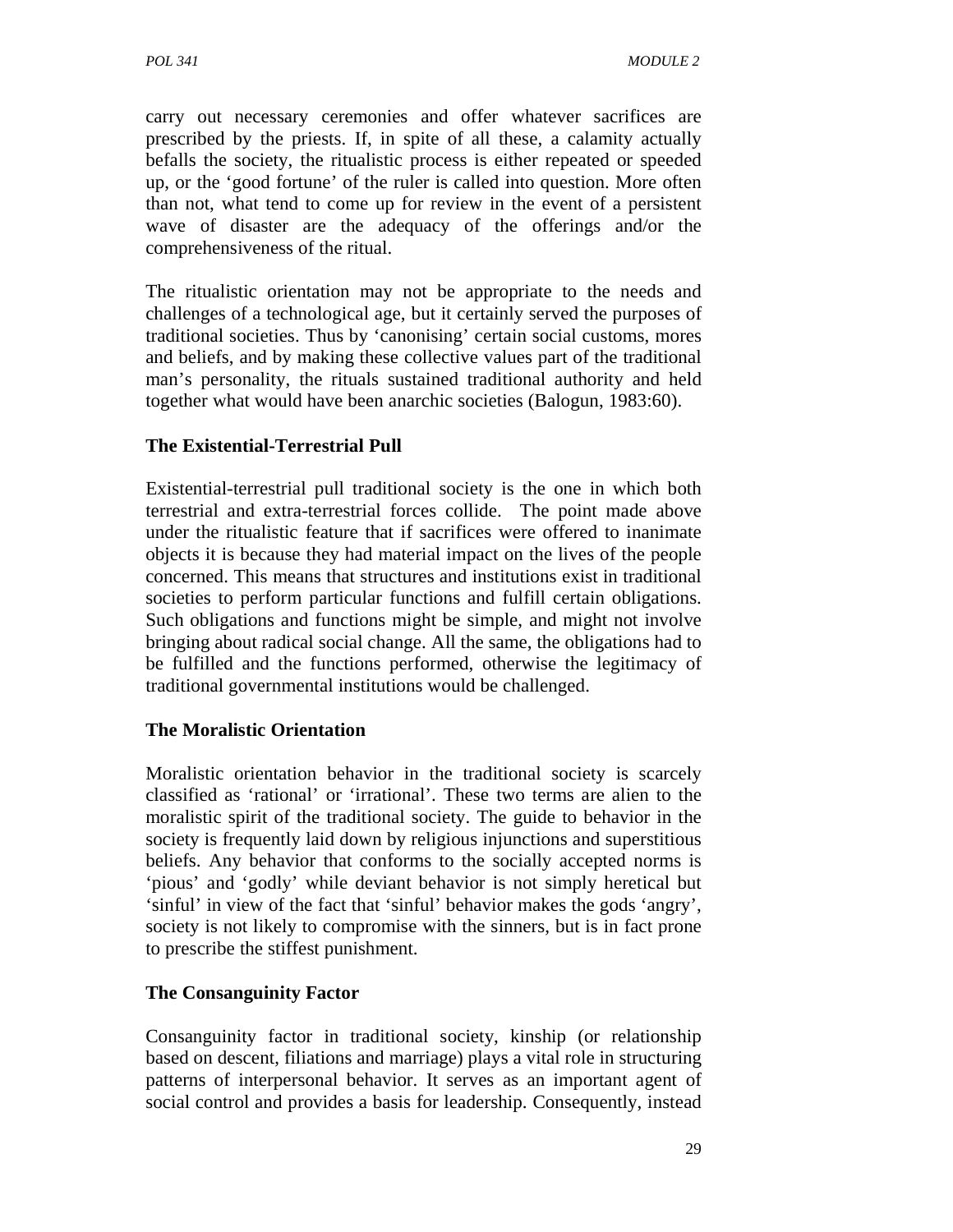of secondary organisations based on the criteria of 'achievement' 'universalism' and 'collectivity orientation', the traditional society tackles the problems confronting it with the aid of primary organisations based on 'astrictive' particularistic' and 'sectional' criteria. While there are few 'craft associations' which specialise in certain occupational areas (e.g. age-grades, secret societies, herbalist associations), the organisation of economic activities in the traditional society is most frequently based on the principle of division of labour according to sex, and according to kinship and blood ties.

#### **The Autocratic Tendencies**

An autocratic tendency is the definition of areas of authority and responsibility impose checks and balances within organisations, and therefore helps in structuring the behavior of members. Where the sphere of influence is not clearly defined, only the position-holder's good sense and the occasional challenge to his authority will prevent him from taking autocratic and arbitrary decisions (Balogun, 1983).

Balogun concludes that, the authoritarian tendencies in traditional public administration have a direct bearing on the organisation and functioning of the public service in Nigeria today.

### **3.2 Development of Modern Nigerian Civil Service**

The Nigerian civil service has its remote origin in the amalgamation of the colony and protectorate of northern and southern Nigeria to form the colony and protectorate of Nigeria in 1914.

But before the amalgamation of the northern and southern protectorates in 1914 some of administration existed.

According to Maduabum (2006), the roots of the early Nigerian civil service could be traced to 1847 when J. Beecroft was appointed Consul for the Bight of Bonny and Biafra with headquarters in Fernando Po. The responsibilities of the Consul then were essentially to prosecute legitimate commercial activities and observing commercial treaties. However, by 1863, the consular jurisdiction of Beecroft and Campbell was exercised over the British subjects through the use of protection of the crown.

Below are the highlights of the evolution of administrative machinery of the Nigerian civil service: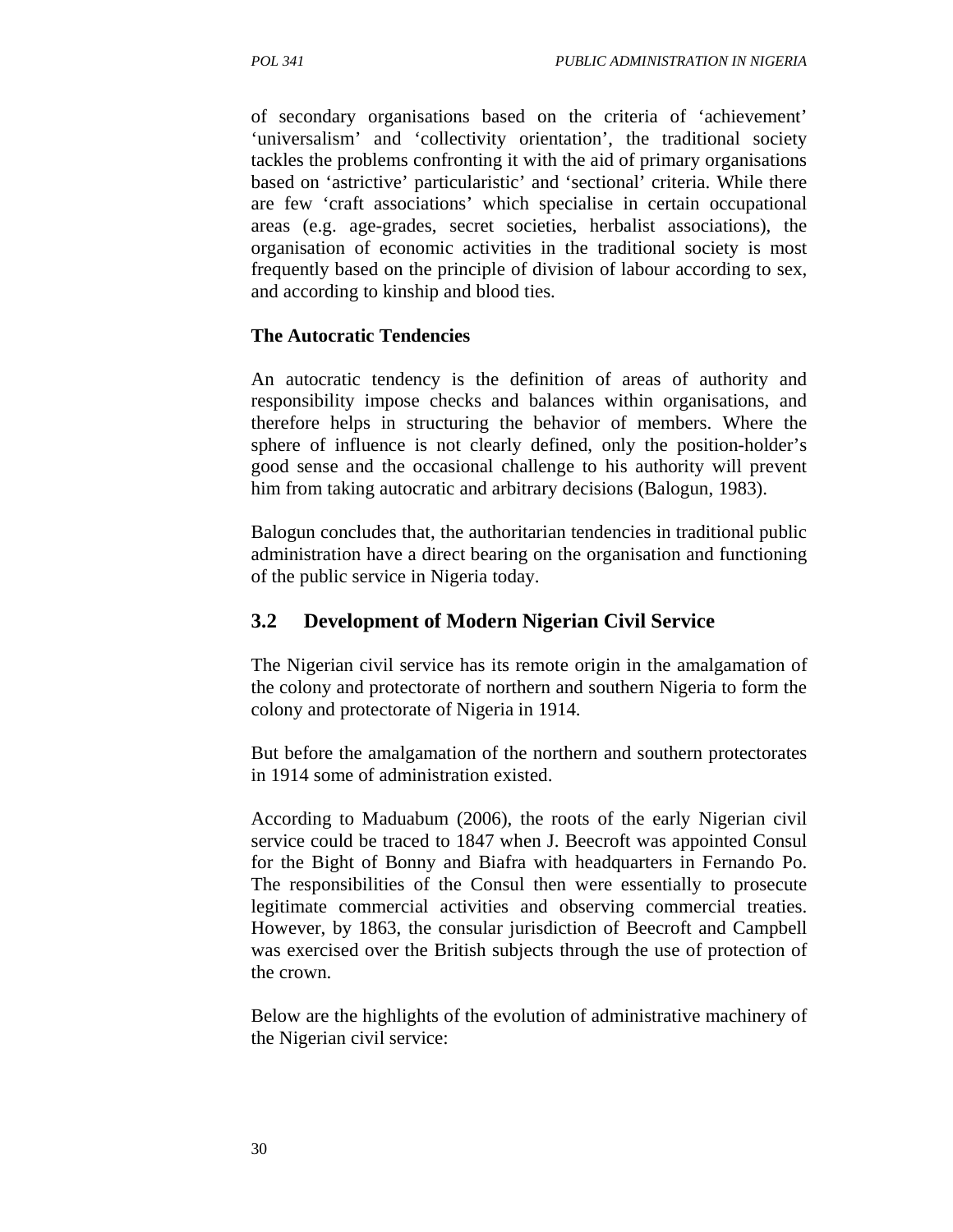- From 1866 to 1874, the central administration for Lagos, Gold Coast, the Gambia and Sierra Leone was transferred to Freetown, Sierra Leone.
- From 1874 to 1886, Lagos and colony was administered from Gold Coast.
- In 1886, Moloney was appointed Governor of Lagos.
- In 1889, the Niger Coast Protectorate was merged with the territories of the Royal Niger Company.
- On January 1, 1900, the protectorate of southern and northern Nigeria was created.
- In 1906, Lagos Colony was merged with southern Nigeria.
- In 1914, Lagos colony and the southern protectorate were merged with the northern protectorate to form an amalgamated territory called Nigeria. A Governor-General, Sir Frederick Lugard, was thereafter appointed for the amalgamated territory. He was to be assisted by all European Executive Council that had been in existence since 1862 (Maduabum, 2008: 151-152).
- A single civil service was not immediately established for the entire country, rather, the northern and southern segments for the new state continued to be administered separately as before. The administration of northern and southern Nigeria were still placed under two Lieutenant-Governors, each with a secretariat and departmental organisation of its own. The only unifying force was that all the officers were colonial civil servants. It was not until the 1920s that a Nigerian civil service emerged.
- Before 1954, there was only a single civil service in Nigeria as the country was operating a unitary system of government at that time. However, with the introduction of federal constitution in 1954, greater autonomy was conferred on the regions. On the  $1<sup>st</sup>$ of October, 1954, three regional civil services for the northern, eastern and western regions were created in addition to the federal civil service. When the mid-western region was carved out of the western region on the  $9<sup>th</sup>$  of August, 1963, a new civil service was also established for the newly created region (Ayeni, 2007:32).
- The creation of twelve states in May, 1967 by the Gowon administration led to the emergence of thirteen civil services in Nigeria.
- In 1976, more states were created by the Murtala/Obasanjo government bringing the states to nineteen states and consequently twenty civil services.
- Twenty-one states and thirty states were created respectively in 1987 and 1991 by Babangida regime and thus leading to the emergence of twenty-two and thirty-one civil services respectively.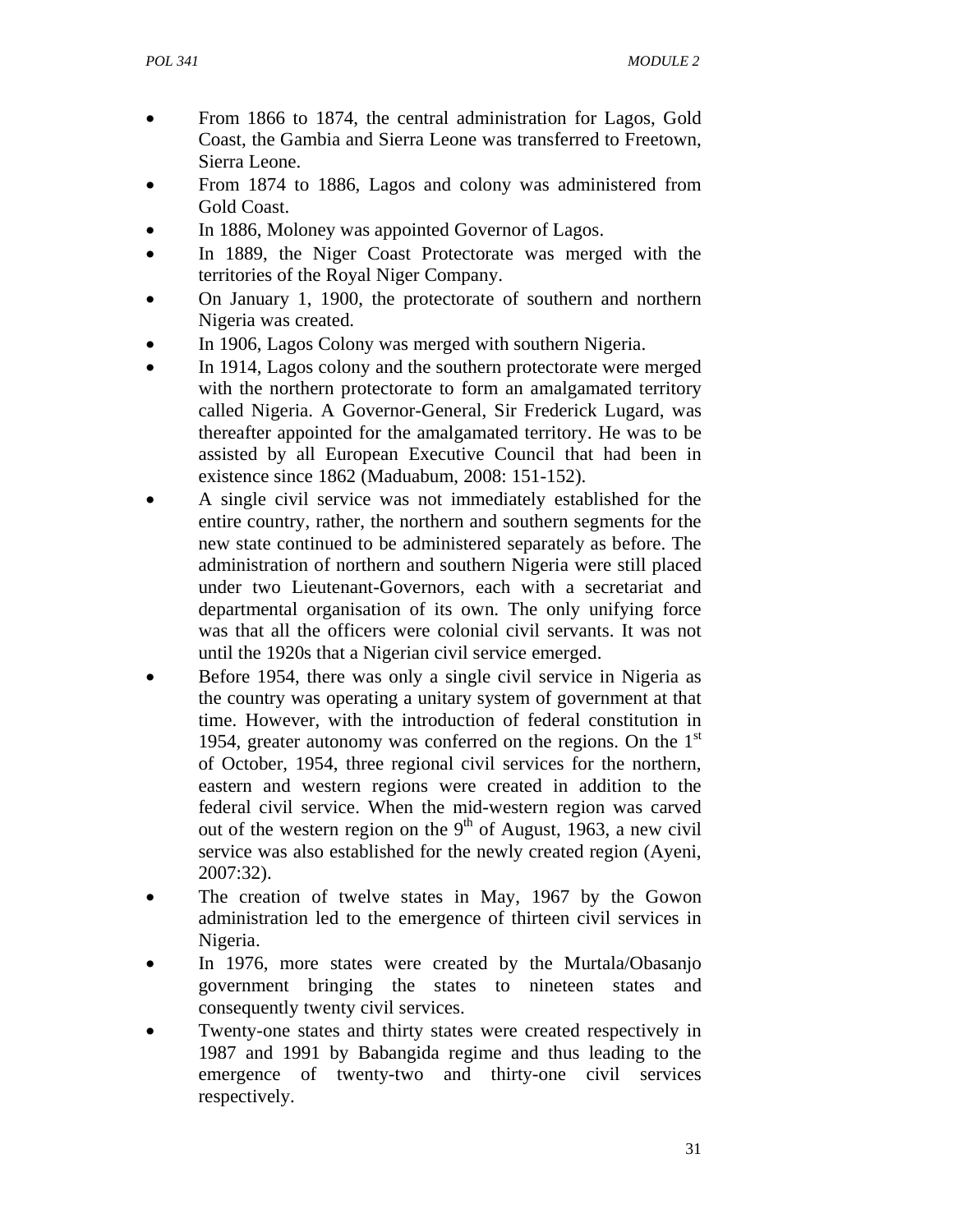In 1996, the Abacha regime further divided the states into thirtysix and consequently thirty-seven civil services emerged. This has lasted till date.

### **SELF-ASSESSMENT EXERCISE**

Discuss the evolution of the Nigerian Civil Service.

### **4.0 CONCLUSION**

From our discussion, we can see that the Nigerian Civil Service is not a creation of modern times but has its roots in the British colonial administration. From the era of colonial tutelage up to the present time, the Nigerian Civil Service has continued to evolve especially with states creation by different administrations.

## **5.0 SUMMARY**

In this unit, we have discussed the evolution of the Nigerian Civil Service. We examined the forms of administration in traditional society and their influences. We then observed the development of the Nigerian civil service and reached the conclusion that Nigerian civil service is not the creation of modern influences but has its roots in the British colonial administration.

### **6.0 TUTOR-MARKED ASSIGNMENT**

- 1. Examine the development of the Nigerian Civil Service
- 2. Discuss the moralistic orientation and the ritualistic feature of the traditional public administration.

## **7.0 REFERENCES/FURTHER READING**

- Adebayo, A. (1997). *Principles and Practice of Public Administration in Nigeria*. Ibadan: Spectrum Books Limited.
- Ayeni, J. (2007). *Perspectives and Reflections on Nigerian Civil Service Reforms*. Abuja: SSC Publishers.
- Balogun, M.J. (1983). *Public Administration in Nigeria- a Developmental Approach*. London: Macmillan Press Ltd.
- Maduabum, C. (2008). *The Mechanics of Public Administration in Nigeria*. Lagos: Concept Publications.
- Okafor, S. O. (1981). *Indirect Rule –The Development of Central Legislature in Nigeria*. Lagos: Thomas Nelson and Sons Ltd.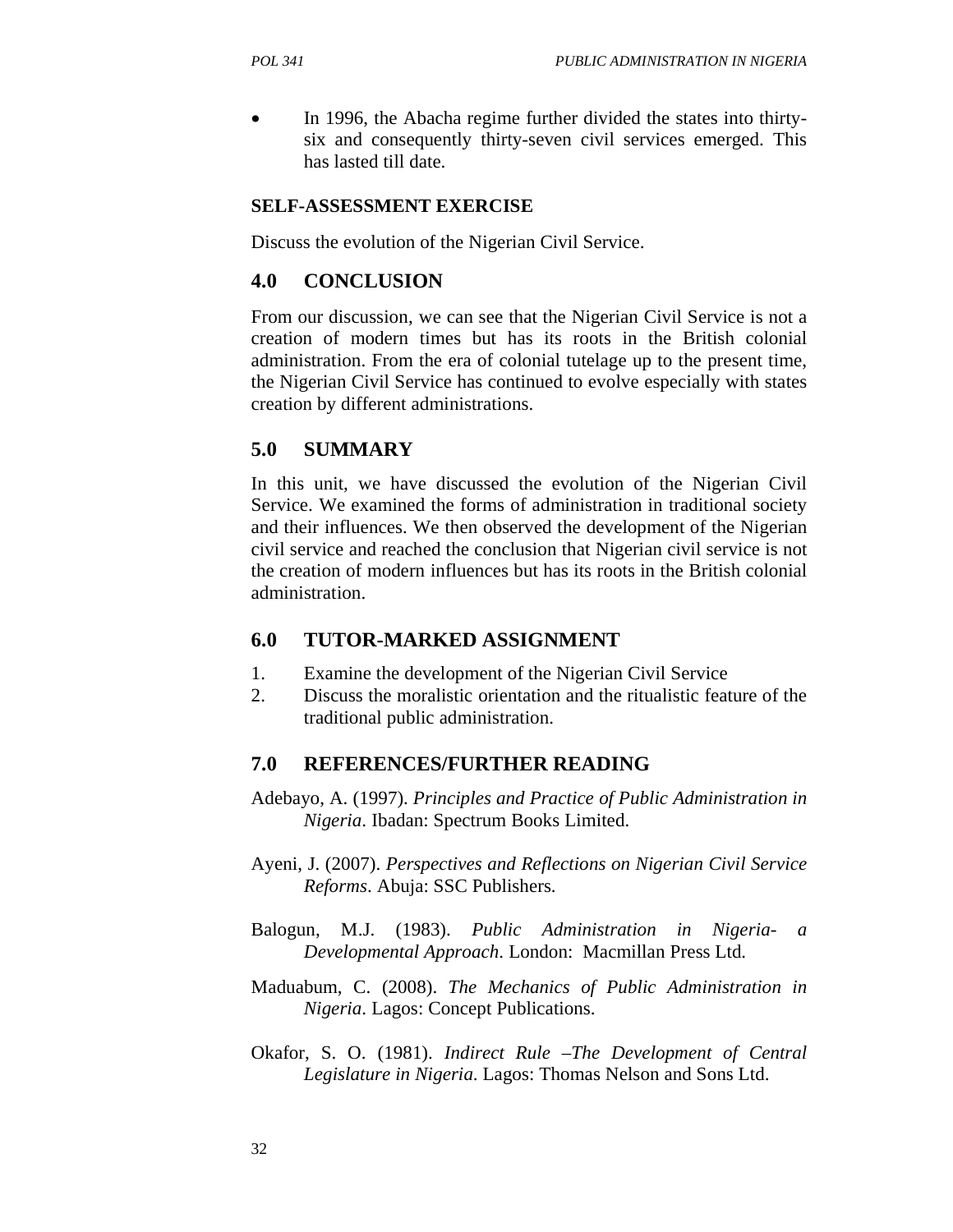# **UNIT 2 ECOLOGY OF NIGERIAN PUBLIC ADMINISTRATION**

### **CONTENTS**

- 1.0 Introduction
- 2.0 Objectives
- 3.0 Main Content
	- 3.1 Ecology of Nigerian Administration
- 4.0 Conclusion
- 5.0 Summary
- 6.0 Tutor-Marked Assignment
- 7.0 References/Further Reading

# **1.0 INTRODUCTION**

 Public administration does not exist in a vacuum. There are a number a number of environmental factors affecting public administration. Public administration cannot be separated from environmental factors which determine how they function. Differences in social, cultural, historical affect the way administration is conducted. This unit discusses the ecology of Nigerian public administration.

## **2.0 OBJECTIVES**

At the end of this unit, you should be able to:

discuss factors that influenced the growth and development of public administration in Nigeria.

# **3.0 MAIN CONTENT**

## **3.1 Ecology of the Nigerian Public Administration**

The first influence on Nigerian public administration arose from British colonialism. The British colonised Nigeria and established British public service structure and procedures in the administration of the colonial territory. This however, influenced the growth and development of public administration in Nigeria.

The colonial public administration managed the colonial territory (Nigeria) from about 1861 to 1954 when regional governments were created, and made the territory to operate federal structure. Thus, the public services of the then regional governments from 1954 to 1960, and up to 1966, were direct offshoots of the early British colonial public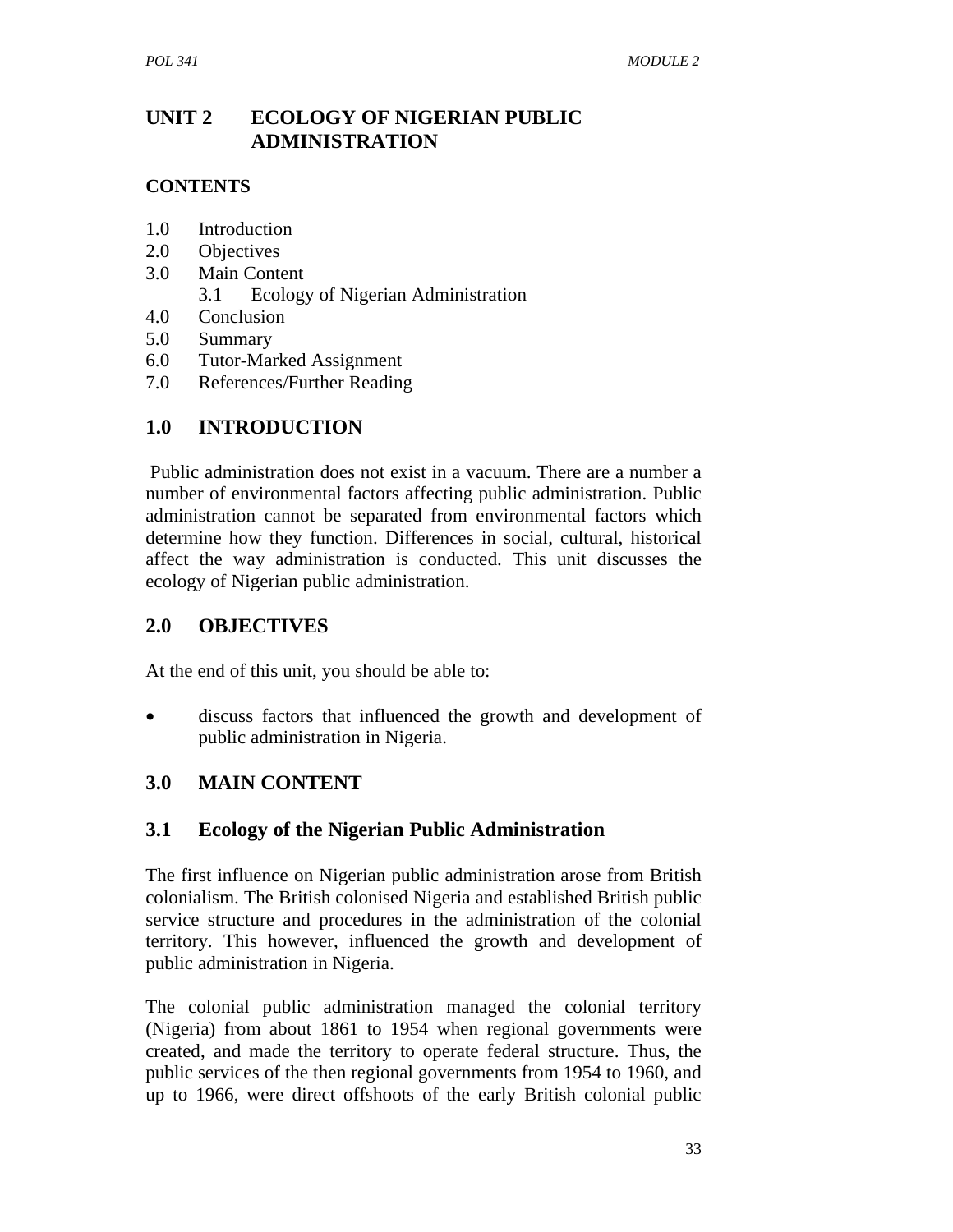service administrative structure in terms of ethics or values, culture and tradition, training, procedures and spirit de corps associated with the public service (Onuoha, 1999).

Nigeria's socio cultural conditions or the social setting made up of very many ethnic and cultural groups. And numerous languages also were influences on the growth and development of public administration in Nigeria.

Another influence on the public administration is Nigeria's federal structure adopted in the 1954 Lyttleton Constitution. The constitution was largely responsible for the regionally oriented development of the public service administrative structure. The federal structure enabled the creation of federal and regional services.

The civil war of 1967 to 1970 was another significant influence on public administration in Nigeria. At the end of the war the military apparently had such power and authority in the federation which could not be easily challenged by any of the constitution of the federation. That enabled the military to establish what was called a result-oriented and unified grade structure public service for the entire country through the recommendations of the 1974 Public Service Review Commission (Udoji Commission). That public service reform has continued influence on the structure and procedures of public administration in Nigeria till date (Onuoha, 1999). Various reforms of the Nigerian public service are discussed in details in unit 4.

#### **SELF-ASSESSMENT EXERCISE**

Discuss the factors that influenced the growth and development of public administration in Nigeria.

#### **4.0 CONCLUSION**

Every administration has its own ecology i.e. various factors that shape its evolution, growth and development. Many factors have shaped and influenced the growth and development of public administration in Nigeria. From factors of colonial experience to socio cultural and political development, Nigerian public administration has been influenced greatly.

### **5.0 SUMMARY**

In this unit, we have discussed various factors that influenced the growth and development of public administration on Nigeria.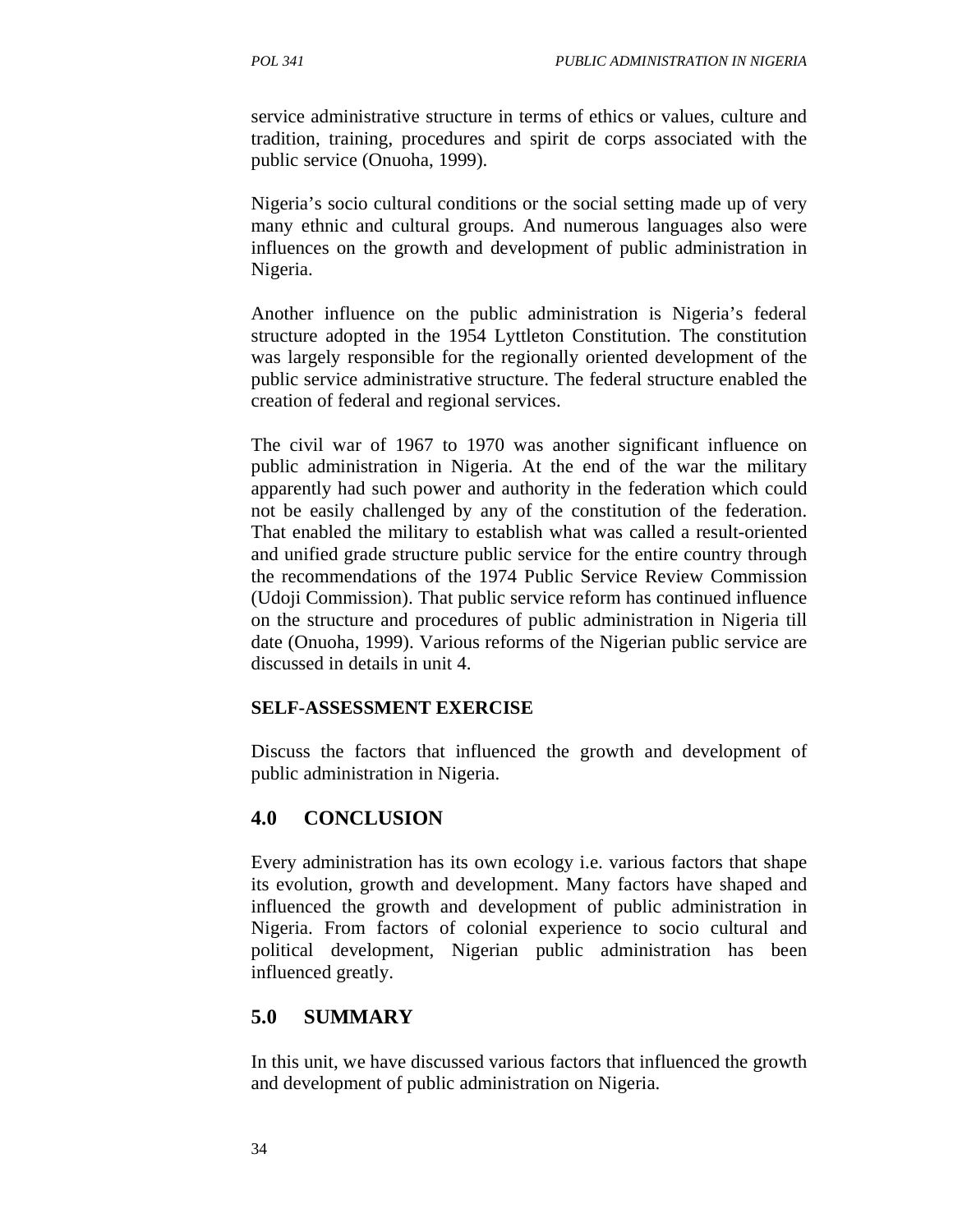# **6.0 TUTOR-MARKED ASSIGNMENT**

Examine factors that influenced and shaped the development of public administration in Nigeria.

# **7.0 REFERENCES/FURTHER READING**

- Adebayo, A. (1997). *Principles and Practice of Public Administration in Nigeria*. Ibadan: Spectrum Books Limited.
- Onuoha, B. (1999). *Public Administration: Basic Principles, Techniques and Processes*. *in Anifowose*, R. & Enemuo, F.C. (Ed.). *Elements of Politics*. Lagos: Malthouse Press Ltd. pp 263-280.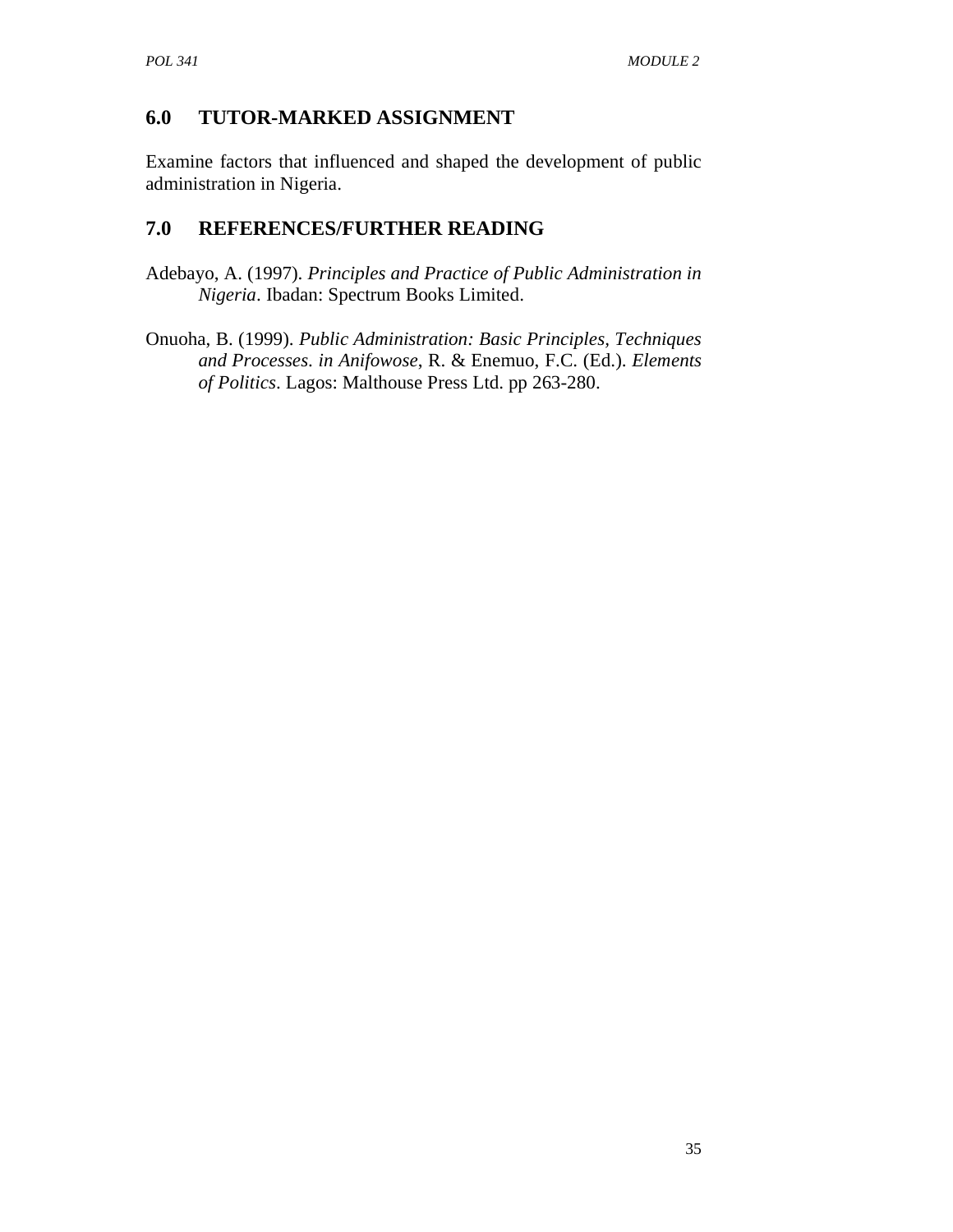### **UNIT 3 THE NIGERIAN CIVIL SERVICE**

#### **CONTENTS**

- 1.0 Introduction
- 2.0 Objectives
- 3.0 Main Content
	- 3.1 The Civil Service
	- 3.2 Characteristics of Career Civil Service
	- 3.3 Composition of the Nigerian Civil service
	- 3.4 Functional Responsibilities of the Civil Servants
- 4.0 Conclusion
- 5.0 Summary
- 6.0 Tutor-Marked Assignment
- 7.0 References/Further Reading

### **1.0 INTRODUCTION**

In this unit, you will gain general knowledge about the nature of the civil service. The unit also discusses the Nigerian civil service, its composition and the role the career civil servant is expected to perform.

#### **2.0 OBJECTIVES**

At the end of this unit, you should be able to:

- discuss the nature of the civil service
- examine the main characteristics of the civil service
- examine the composition of the Nigerian civil service
- discuss the functional responsibilities of the civil servants.

### **3.0 MAIN CONTENT**

#### **3.1 The Civil Service**

The civil service is "a complex organisation with a body of permanent officials appointed in a civil capacity to assist the political executives in the formulation, execution and implementation of government policies in ministries, departments and agencies within which specific government works are carried out… This excludes the Judiciary, Police, Armed forces, Local Government Services, research institutions and Universities. The officials whose remunerations are paid wholly out of monies voted and approved by the national assembly are called civil servants. The civil service which possesses a status of neutrality among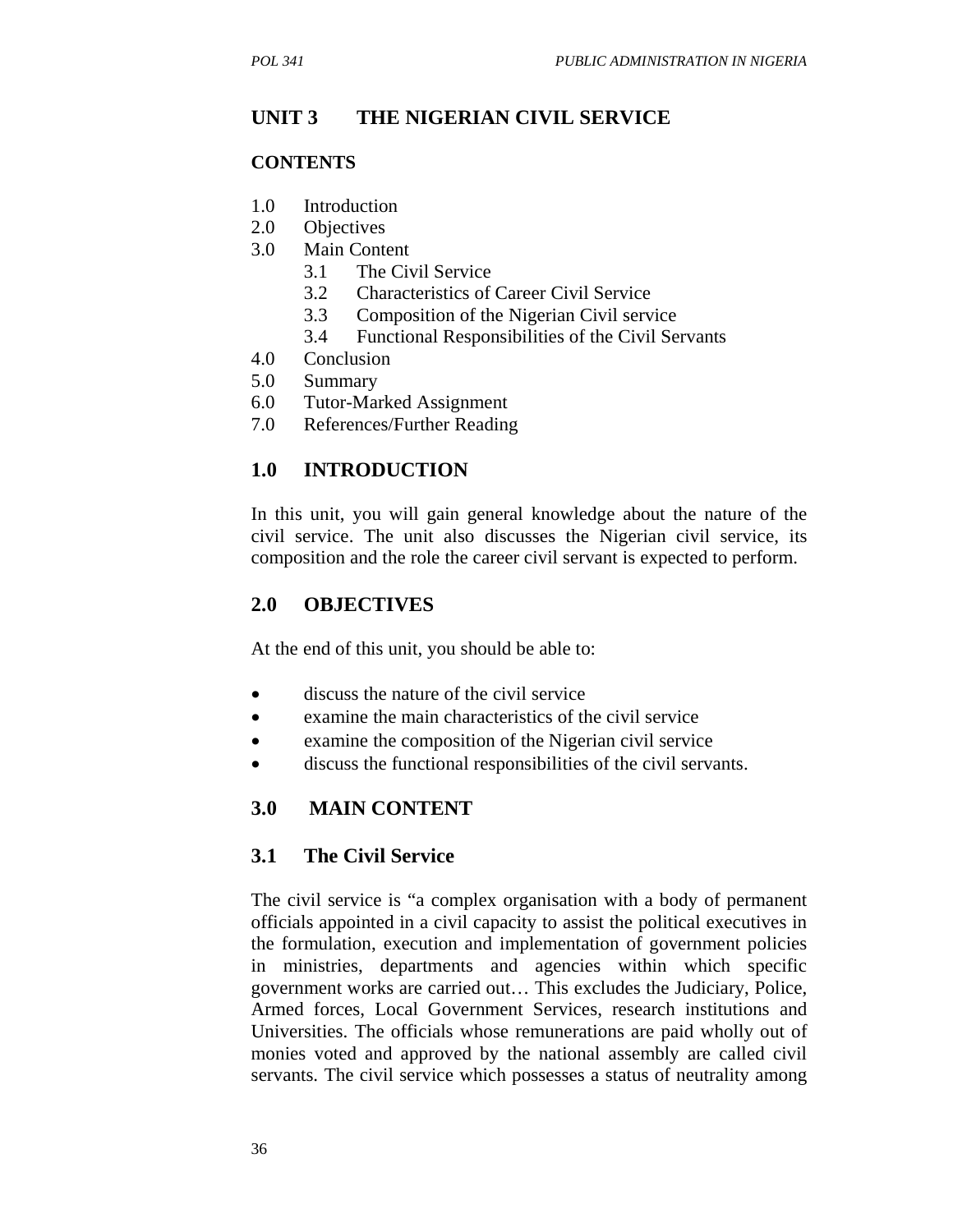other public service organisations within the broad canopy of the public service has as its objectives specifically to ensure:

- a) The attainment of government objectives, aims and policy;
- b) The promotion of a better execution of the laws and programmes of the government;
- c) An efficient and expeditious administration of government business;
- d) The reduction of expenditure and improvement of economy to the fullest extent consistent with efficiency in the operation of government; and
- e) Increased efficiency in the implementation of government policies and programmes to the fullest extent practicable through the encouragement of specialisation of personnel and through other measures.

With the evolution of modern state and the adoption of the concept of separation of powers, the civil service emerged as an organ of the executive responsible for advising the executive on policy directions and implementation of decisions (Ayeni, 2008: 2-3).

# **3.2 Characteristics of Career Civil Service**

The main characteristics of the concept of career civil service are:

- a) Permanence of tenure and stability of service,
- b) Equal opportunity of competing for government service,
- c) Merit to be the sole criteria of recruitment and due recognition to ability and personal efficiency in a sound promotion system
- d) The extent of territorial jurisdiction of public employees is fairly large. This not only enlarges their scope of activity but also improves their avenues of promotion; and
- e) Adequate steps are taken to provide in-service training to the civil servants to keep them in touch with the latest trends and developments in administrative theory and practice (Basu, 1994).

# **3.3 Composition of the Nigerian Civil Service**

The Nigerian Civil Service comprises the civil service at the centre, that is, the Federal Civil Service and a civil service in each of the thirty-six states of the federation. Each of these comprises ministries and extraministerial departments or offices. The composition as compiled by the Ayida Panel in its report of 1994 is as follows:

a) General Services and Administration (Office of the Vice-President).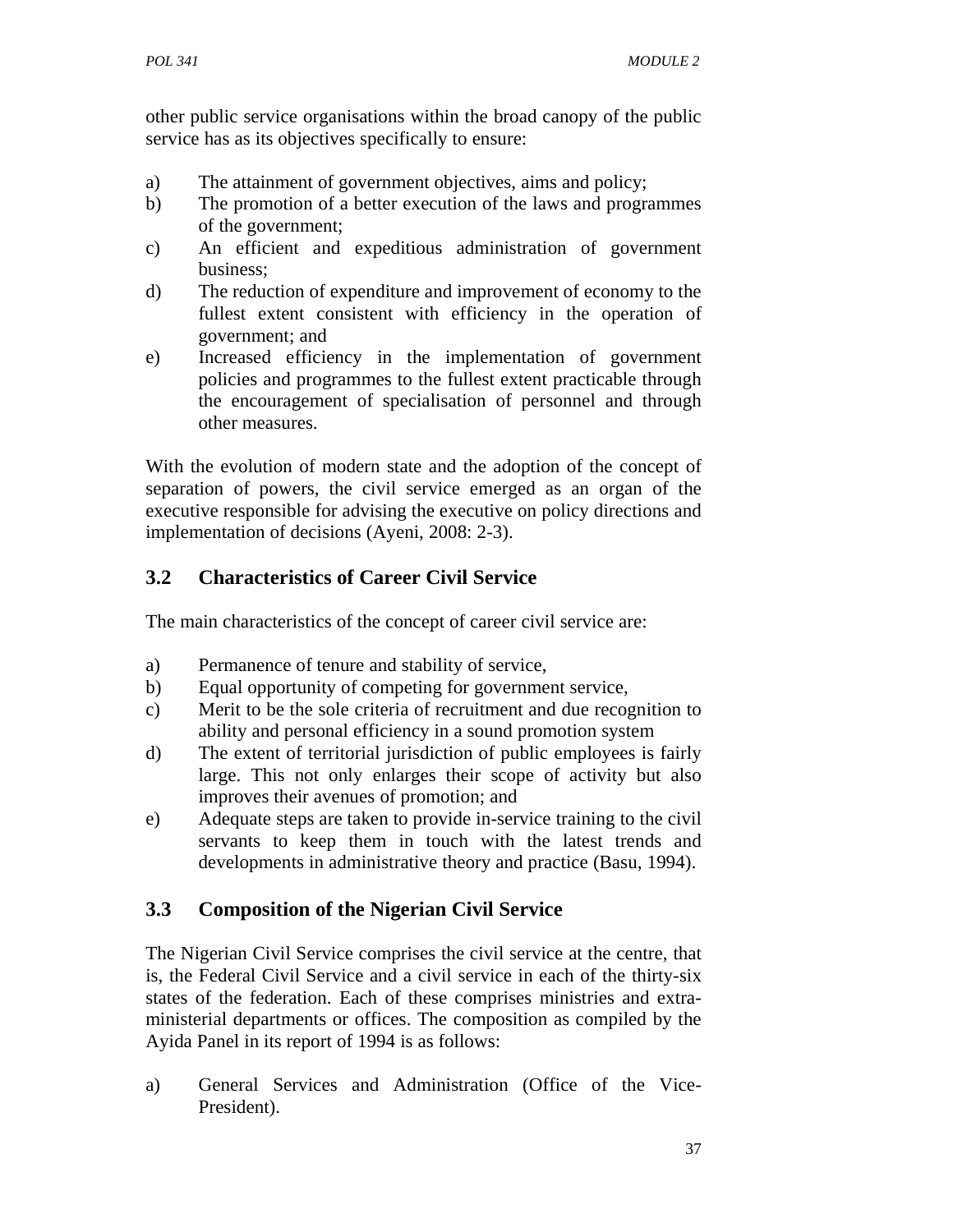- b) State and Local Government Affairs Office (office of the Vice-President)
- c) In the Office of the Secretary to the Government of the Federation are the following:
	- i. Cabinet Secretariat
	- ii. Political Affairs Office
	- iii. General Services Office
	- iv. Special Services Office
	- v. Economic Services Office
	- vi. Special Duties
	- vii. Ecological Funds Office
	- viii. Police Affairs Office
	- ix. National Assembly
- d) In the Office of Head of Service of the Federation are the following:
	- i. Establishment and Management Services
	- ii. Public Service Office
	- iii. Service Welfare Office
	- iv. Manpower Development Office
- e) Federal Ministries
	- i. Ministry of Agriculture
	- ii. Ministry of Aviation
	- iii. Ministry of Commerce and Tourism
	- iv. Ministry of Communication
	- v. Ministry of Defence
	- vi. Ministry of Education
	- vii. Ministry of Federal Capital Territory
	- viii. Ministry of Finance
	- ix. Ministry of Health
	- x. Ministry of Industry
	- xi. Ministry of Information
	- xii. Ministry of Internal Affairs
	- xiii. Ministry of Justice
	- xiv. Ministry of Labour and Productivity
	- xv. National Planning Commission
	- xvi. Ministry of Petroleum Resources
	- xvii. Ministry of Power and Steel
	- xviii. Ministry of Science and Technology
	- xix. Ministry of Solid Minerals Development
	- xx. Ministry of Transport
	- xxi. Ministry of Water Resources and Rural Development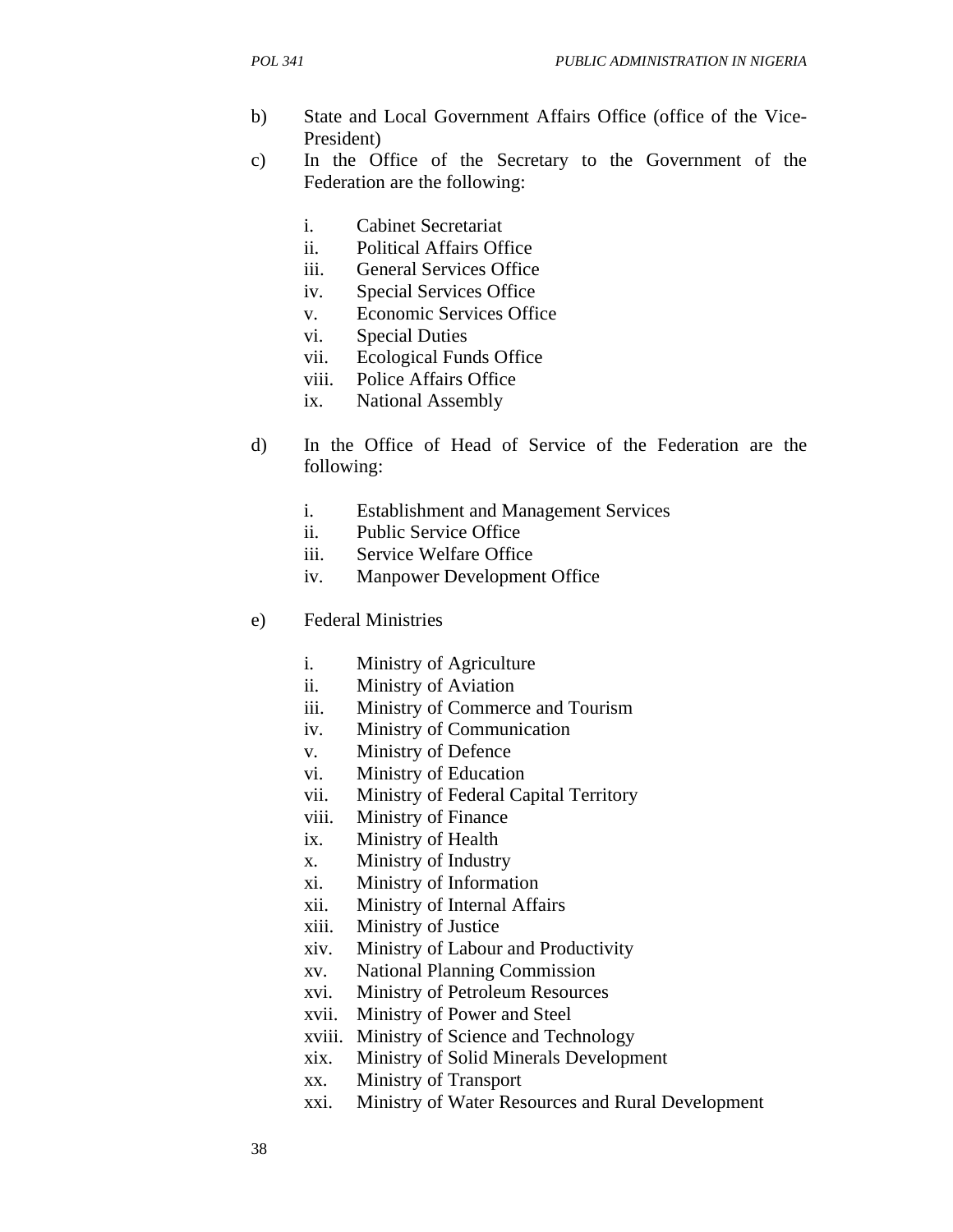- xxii. Ministry of Women Affairs and Social Development
- xxiii. Ministry of Works and Housing
- xxiv. Ministry of Youth and Sports
- xxv. Ministry of Culture and Tourism
- xxvi. Federal Civil Service Commission (Maduabum, 2008).

All the offices and ministries have permanent secretaries as accounting officers. Each of them bears the overall responsibility for policy, programme and project implementation in its sector.

## **3.4 Functional Responsibilities of the Civil Servants**

These functions include:

- i. Render professional and technical advice based on the totality of knowledge, experience available within the various ministries and departments.
- ii. Contribute to the effective and realistic implementation of the declared objectives, policies and programmes of government through careful analysis of the issues, identification of constraints and suggestion of the most appropriate strategies for project implementation, having regard to the available resources.
- iii. Contribute to the formulation of policy and carry out approved programme faithfully.
- iv. Give honest and impartial advice on matters of public interest without fear of being regarded as disloyal to the cause of the administration.
- v. Sustain the oath for public officers which requires them in essence:
	- a. To be faithful and bear true allegiance to the Federal Republic of Nigeria at all times;
	- b. Not to discriminate on the basis of religion, tribe, cult, or status etc.
	- c. To place service to the public above selfish interest; and
	- d. To perform their official duties diligently and efficiently.

### **SELF-ASSESSMENT EXERCISE**

Discuss the functional responsibilities of the civil servants in Nigeria.

### **4.0 CONCLUSION**

As we can see, the civil service is an organ of the executive. It is responsible for advising the executive on policy directions and implementation of policy decisions. The civil service exists to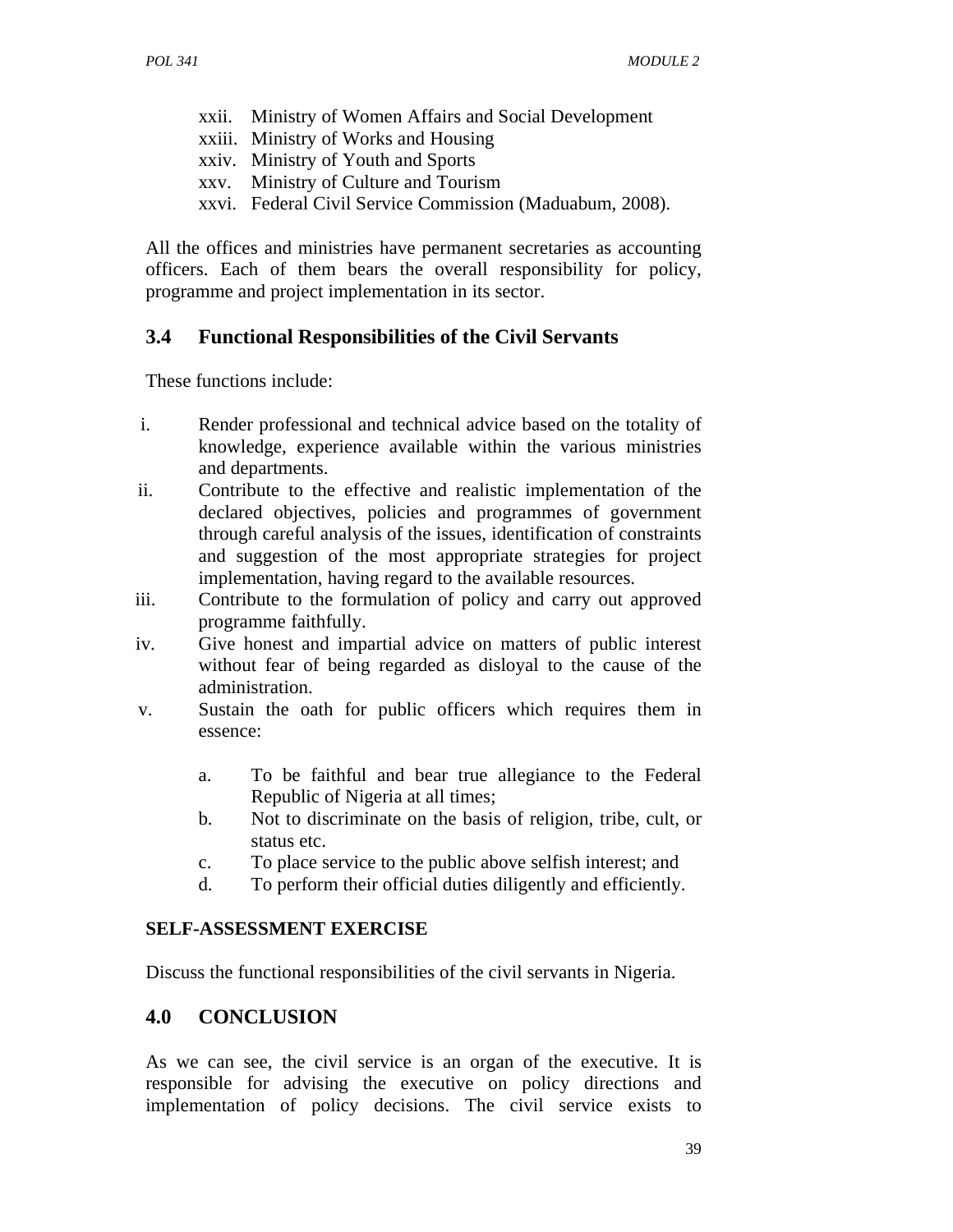implement governmental policy for the fulfillment or the achievement of governmental goals.

## **5.0 SUMMARY**

In this unit, we discussed the nature of the civil service including its characteristics. The composition and the functional responsibilities of the Nigerian civil servants were also examined.

## **6.0 TUTOR-MARKED ASSIGNMENT**

- 1. What are the objectives of the civil service?
- 2. Discuss the main characteristics of the civil service.
- 3. Highlight the ministries listed under the federal ministry.

## **7.0 REFERENCES/FURTHER READING**

- Ayeni, J. (2007). *Perspectives and Reflections on Nigerian Civil Service Reforms*. Abuja: SSC Publishers.
- Basu, R. (1994). *Public Administration- Concepts and Theories*. New Delhi: Sterling Publishers Private Limited.
- Maduabum, C. (2008). *The Mechanics of Public Administration in Nigeria*. Lagos: Concept Publications.
- Onah, E. I. (2012). *Public Personnel Management and Administrative Practice in Nigeria*. Lagos: Concept Publications Limited.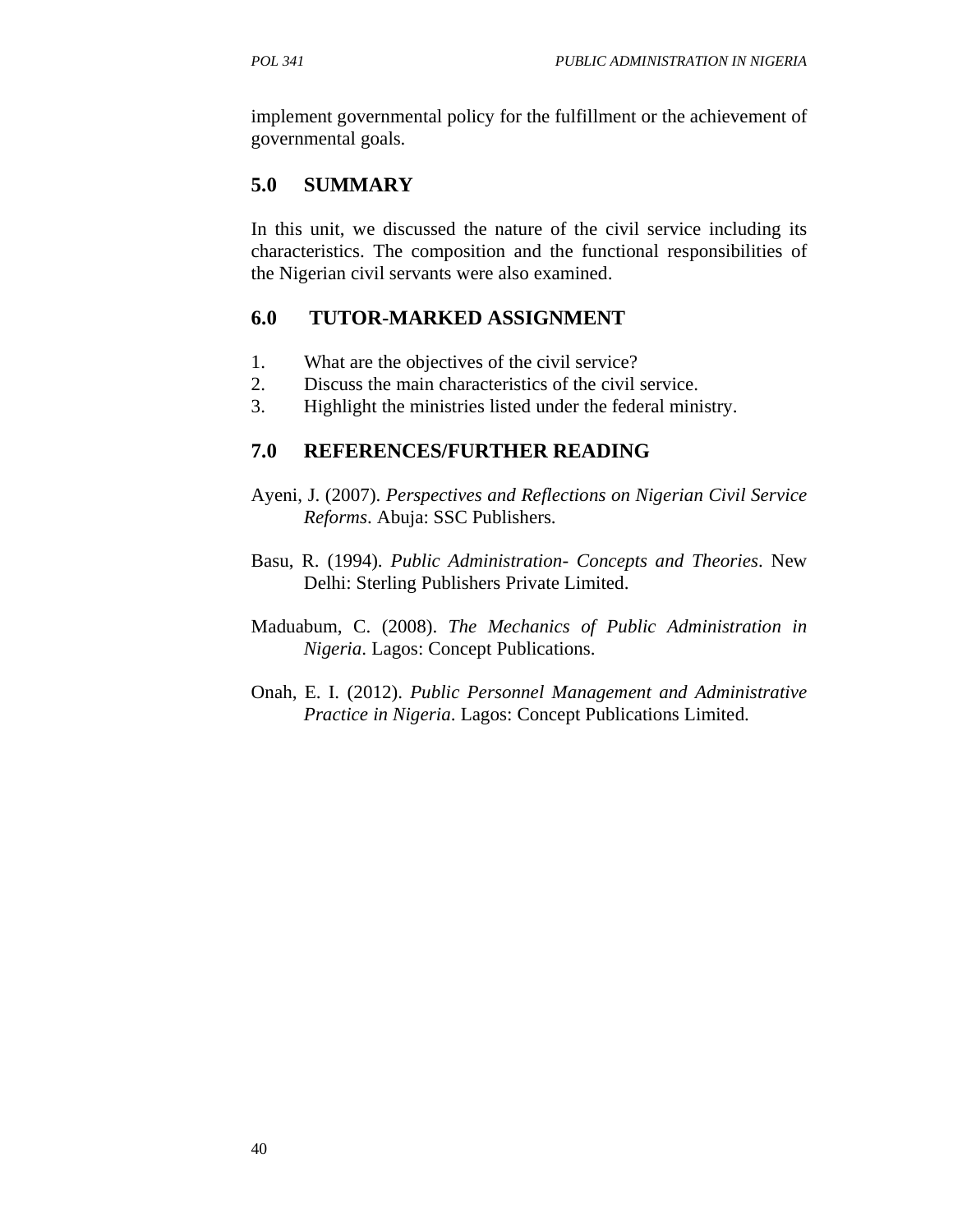# **UNIT 4 PUBLIC SERVICE REFORMS IN NIGERIA**

## **CONTENTS**

- 1.0 Introduction
- 2.0 Objective
- 3.0 Main Content
	- 3.1 Public Service Reform
	- 3.2 Salient Features of Public Service Reforms in Nigeria
- 4.0 Conclusion
- 5.0 Summary
- 6.0 Tutor-Marked Assignment
- 7.0 References/Further Reading

# **1.0 INTRODUCTION**

In this unit, we are focusing on the reforms of the public service in Nigeria. The search for a more responsive public service has led to the setting up of various commissions and review panels at various times in the history of the Nigerian public service to suggest ways for the improvement of the service. This unit therefore presents various administrative reforms since 1945 and the focus of their objectives.

# **2.0 OBJECTIVE**

At the end of this unit, you should be able to:

examine the various reforms that have taken place in Nigeria since 1945.

# **3.0 MAIN CONTENT**

# **3.1 Public Service Reform**

Essentially, reform connotes a deliberate and planned change. Any intervention which fails to produce fundamental change in the way the public service operates and conducts its business is not a reform. Examples of such an intervention are administrative actions. Public service is a systematic intervention aimed at improving the structure, operations, systems and procedures of the public service to enable its transformation as a multi-faceted agent of change, and as in the cases in Nigeria, as a veritable instrument of national cohesion and socioeconomic development. Reform is neither a quick fix nor a random injection of solutions.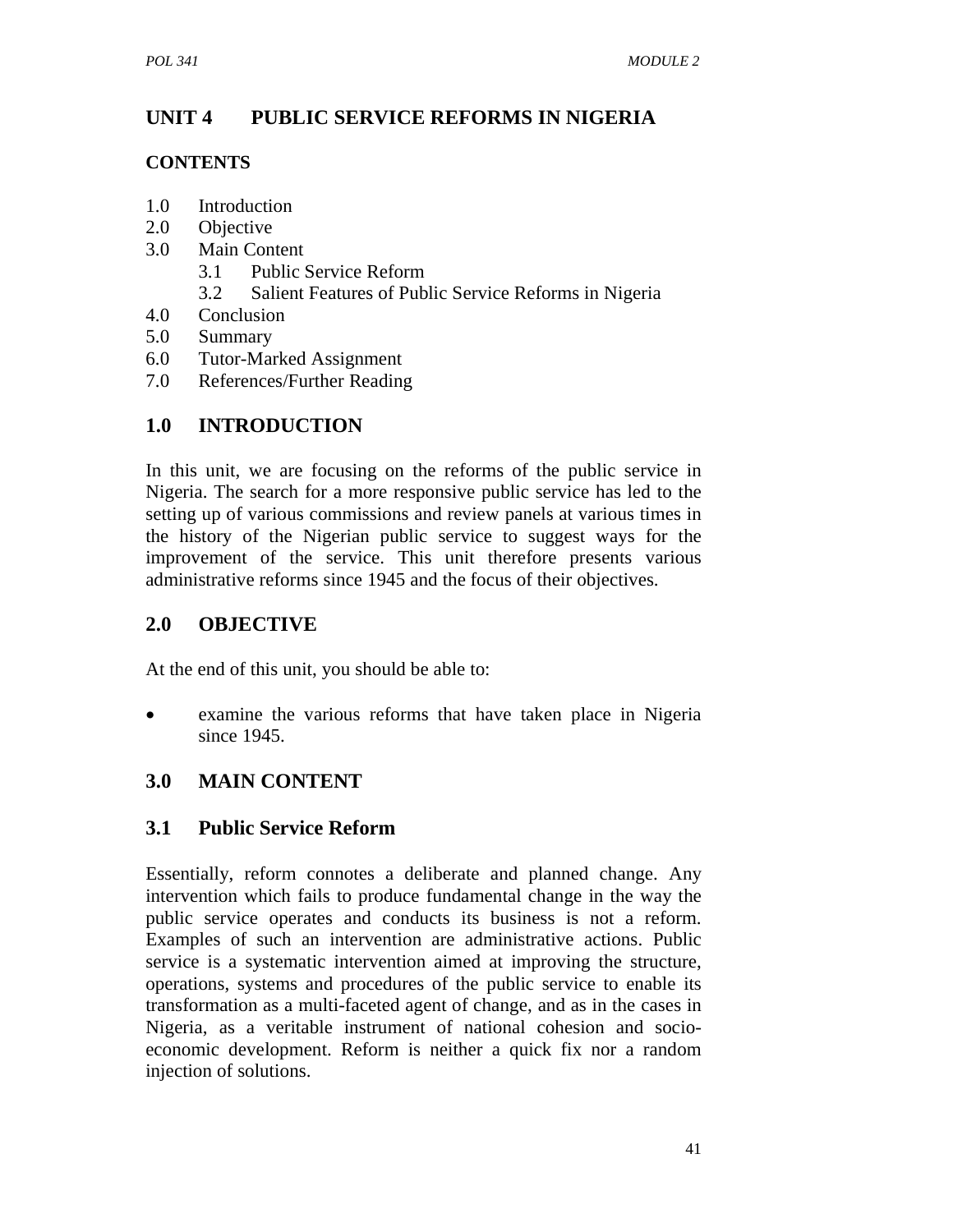Reform is a sustained process that is people- focused based on the realisation that while its target is the people; its tool for achieving the desired change is also the people. Reforms involve changes in bureaucratic structures, techniques, practices, procedures and behaviours. But the changes are in relation specifically to certain goals. The key goal is often administrative improvement.

The goals may relate to four areas enumerated below:

- i. Reform may be undertaken to improve administrative effectiveness in response to functions and pathologies of the bureaucracy or public criticisms;
- ii. Reform could also be undertaken to accommodate new ideas, values, principles, techniques and modes of behaviours;
- iii. Reform may be institutionalised at any point in time purposely to reorient the bureaucracy towards national goals and aspirations or in relation to changes in the political and economic environment as perceived by the government of the day.
- iv. Reform may also be constituted to improve personnel management principles and techniques (Ayeni, 2007).

The principles underlying the on-going reform of the public service are that:

- a) The Nigerian public Service is crucial but deficient;
- b) The public service faces enormous problem and challenges in the  $21^{\text{st}}$  century;
- c) A reformed service is key to meeting the development challenges of the  $21<sup>st</sup>$  century;
- d) Nigeria's dream of a better future can only be realised by modernising the machinery of government- the Public service; and
- e) Reform provides the platform for applying a combination of strategies and approaches to resolve the crisis of governance and underdevelopment.

## **3.2 Salient Features of Public Service Reforms in Nigeria (1945 – 1995)**

| Administrative Review   Focus |                                                                  |
|-------------------------------|------------------------------------------------------------------|
| Reforms                       |                                                                  |
|                               | Tudor Davis Commission,   -Reviewed wages and general conditions |
| 1945                          | of service                                                       |
| Harragin Salary Review        | -Reviewed wages and general conditions                           |
| Commission, 1946              | of service; and                                                  |
|                               | -Divided the civil service into "senior"                         |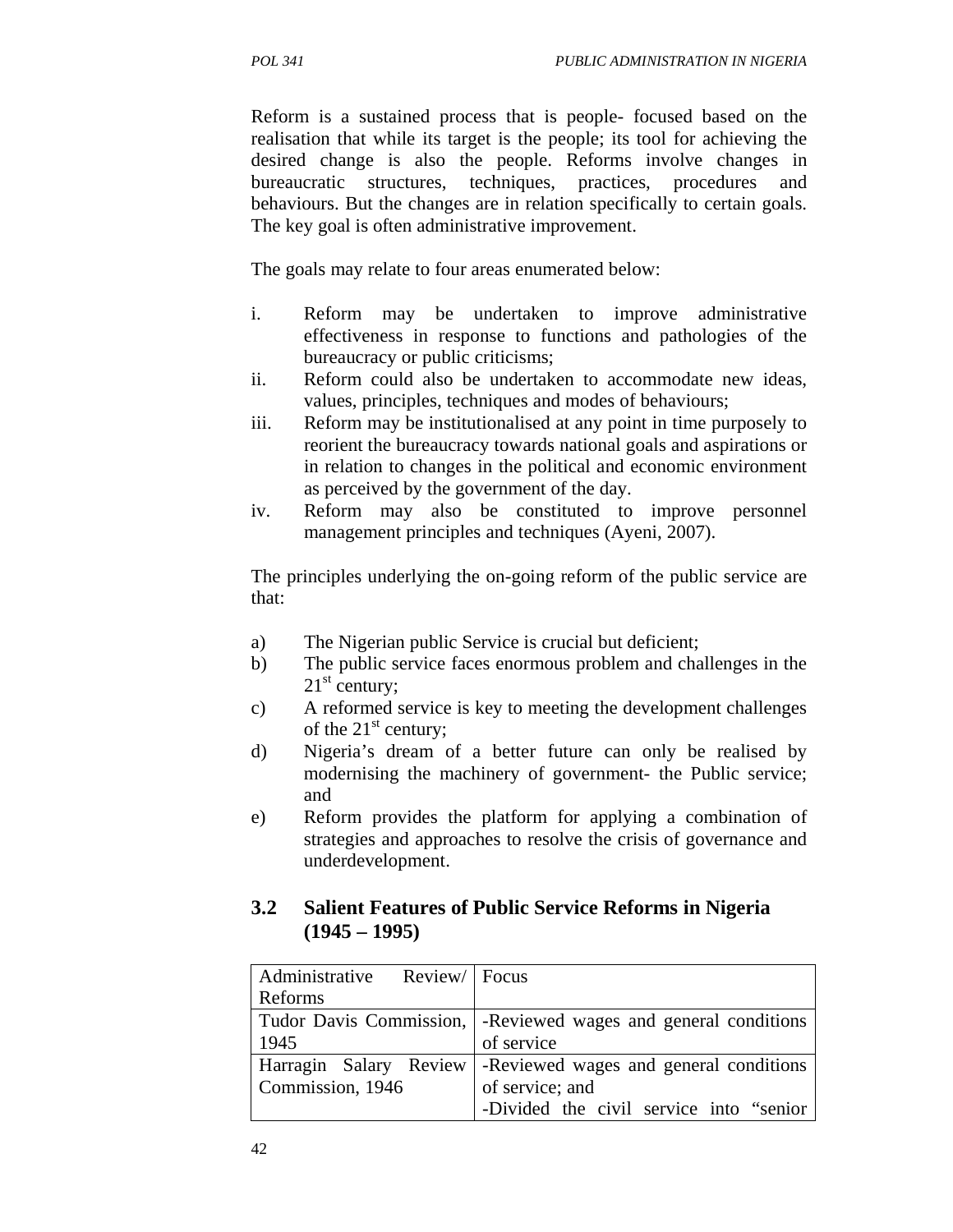|                                                             | service and junior service' (2 distinct<br>compartments)                                                                                                                                                            |
|-------------------------------------------------------------|---------------------------------------------------------------------------------------------------------------------------------------------------------------------------------------------------------------------|
| Gorsuch<br>Commission,<br>1951                              | -Reviewed remuneration and structure of<br>the service, noted absence of viable<br>middle category and created 5 main<br>grades.                                                                                    |
| Hewn Committee, 1959                                        | -Proposed integration of ministries and<br>departments.<br>-Defined the roles and functions<br>οf                                                                                                                   |
|                                                             | permanent secretaries.                                                                                                                                                                                              |
| <b>Salaries</b><br>Mbanefo<br>and<br>Wages Commission, 1959 | -Reviewed salaries wages                                                                                                                                                                                            |
| Morgan<br>Commission,<br>1963                               | -Reviewed salaries/ wages of junior staff<br>of federal governments and private<br>establishments                                                                                                                   |
| Grading<br>Team<br>Elwood<br>1966                           | -Examined anomalies in the grading of<br>posts to proposed uniform salaries for<br>officers performing identical duties.                                                                                            |
| Adebo<br>salaries/wages<br>Commission, 1971                 | -Proposed establishments of a public<br>service review commission to examine:<br>the role of the public service commission;<br>structure of the civil service; conditions of<br>service; and training arrangements. |
| Udoji Commission, 1972                                      | -Focus on the issue of increasing<br>efficiency and effectiveness with the<br>context of meeting the challenges of a<br>development oriented society.                                                               |
|                                                             | -Introduced<br>conception<br>a<br>new<br>of<br>management which is results oriented,<br>concentrating attention and resources on<br>identified priorities for action.                                               |
|                                                             | -Introduced open reporting system for<br>performance evaluation;                                                                                                                                                    |
|                                                             | -Established a unified grading and salary<br>structure covering all post service; and                                                                                                                               |
|                                                             | -Created a unified senior management<br>group for administrative and professional<br>cadres for central management of career.                                                                                       |
|                                                             | -Recommended and officers possessing                                                                                                                                                                                |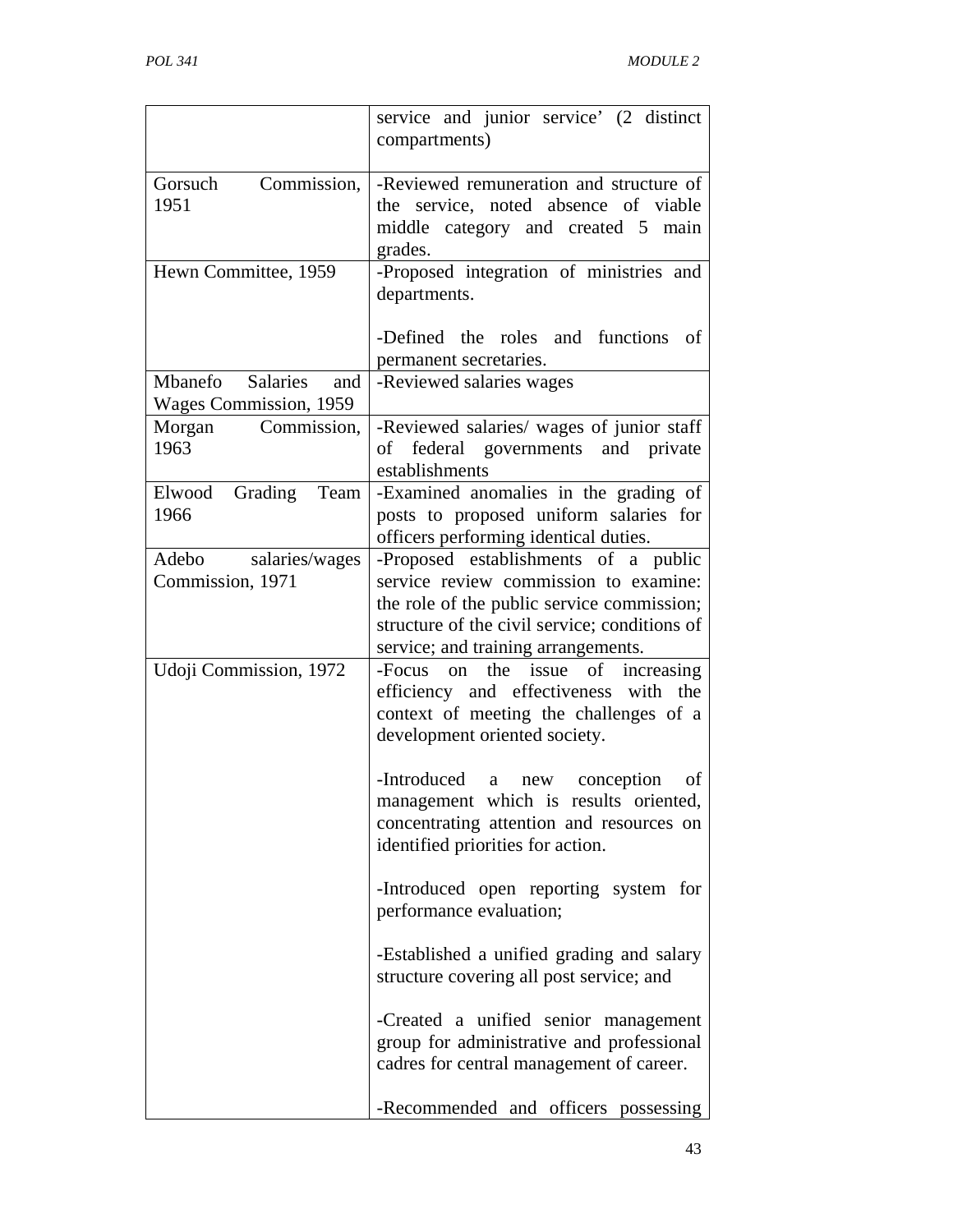|                      | the requisite skills and knowledge who<br>apply the acquired<br>skills<br>and<br>can<br>knowledge in establishing goals<br>and<br>achieving targets.                                                                                                                                |
|----------------------|-------------------------------------------------------------------------------------------------------------------------------------------------------------------------------------------------------------------------------------------------------------------------------------|
|                      | -Underscore the need for every public<br>manager to be trained in projects<br>managements, management by objectives<br>and programme budgeting.                                                                                                                                     |
|                      | -Recommended the adoption of project<br>management as a tool for inter-ministerial<br>task execution for broadening of skills<br>and competencies and ensuring better<br>integration of government services.                                                                        |
|                      | Recommended more delegation of human<br>management functions<br>resource<br>to<br>ministries, departments and agencies.                                                                                                                                                             |
|                      | -Recommended<br>decentralisation<br>of<br>machinery for staff consultation<br>and<br>negotiation.                                                                                                                                                                                   |
|                      | -Recommended speedy treatment<br>- of<br>disciplinary cases arising in the face of<br>complicated disciplinary procedures and<br>canvassed for the recognition civil<br>services rules as part of contract of<br>service.                                                           |
|                      | -Recommended the institution of an<br>ombudsman at federal and state levels for<br>reviewing administrative decisions which<br>are considered unjust.                                                                                                                               |
| Dotun Phillips, 1988 | -Came into effect through the civil service<br>reorganisation decree No.43 of 1988;                                                                                                                                                                                                 |
|                      | -Recommended the abolition of the office<br>of the head of civil service and a new<br>administrative<br>dispensation<br>whereby<br>ministers<br>rather<br>than<br>permanent<br>secretaries would<br>chief<br>as<br>serve<br>officers of<br>executives and accounting<br>ministries; |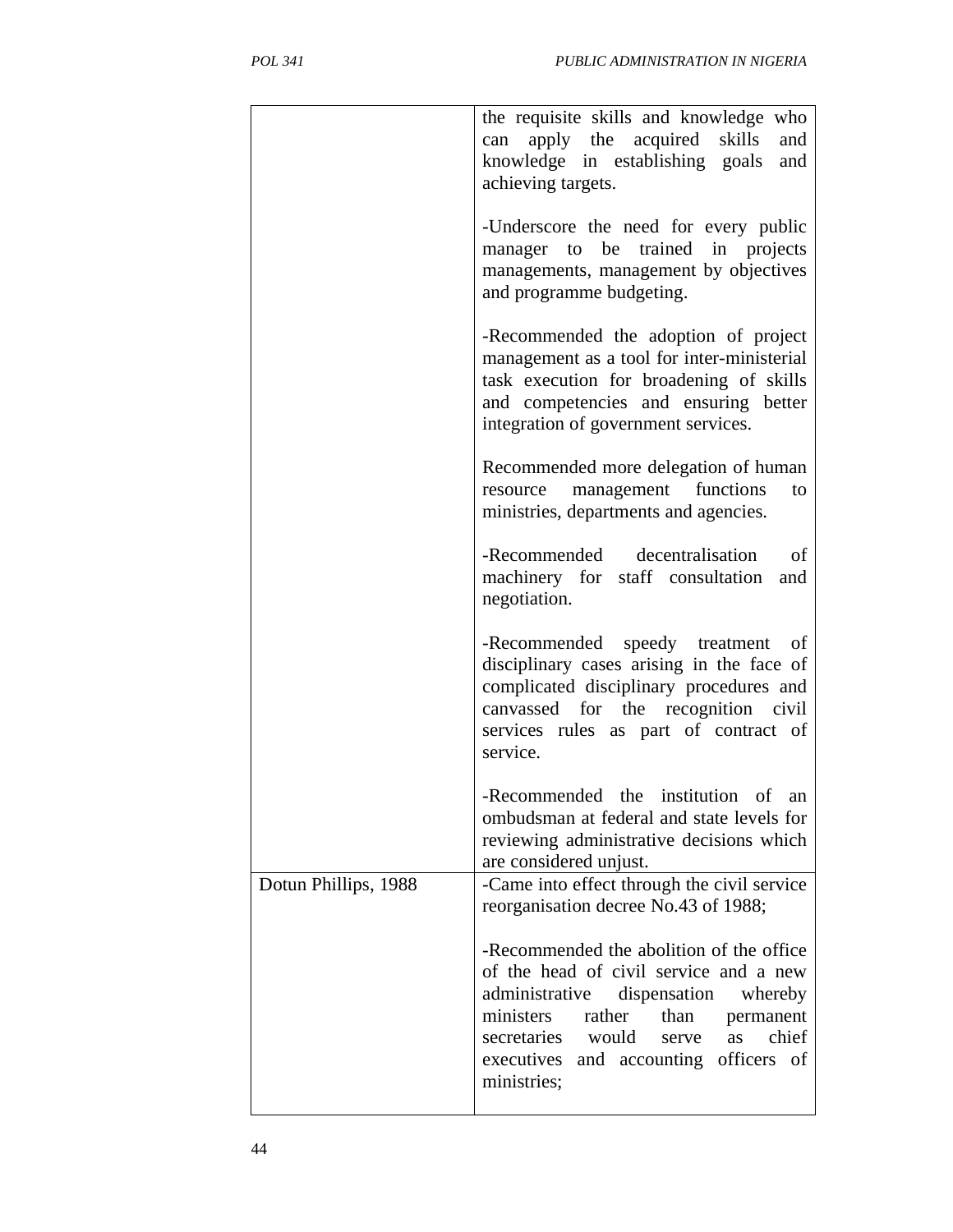|                          | -Recommended the abolition of the post<br>of permanent secretary. In its place, a new<br>political post of director general was<br>created which was to be held at the<br>pleasure of the president and be vacated<br>after the expiration of the tenure of the<br>appointing administration unless such<br>officers were reappointed by the new<br>government. |
|--------------------------|-----------------------------------------------------------------------------------------------------------------------------------------------------------------------------------------------------------------------------------------------------------------------------------------------------------------------------------------------------------------|
|                          | -The civil service was professionalised in<br>order to stimulate specialisation and<br>expertise. In this regard, an officer was<br>expected to make a career in a particular<br>ministry or department.                                                                                                                                                        |
|                          | -Each ministry was restructured along<br>departmental lines to reflect the basic<br>functions and areas of concern of the<br>ministry;                                                                                                                                                                                                                          |
|                          | -Each department was subdivided into<br>divisions, each division was subdivided<br>branches, and branches<br>into<br>were<br>subdivided into sections;                                                                                                                                                                                                          |
|                          | -Each ministry was empowered<br>to<br>undertake the appointment, promotion and<br>discipline of its staff under the general<br>and uniform guidelines provided by the<br>federal civil service commission;                                                                                                                                                      |
|                          | ministry or extra-ministerial<br>-Each<br>department was allowed to have three<br>services<br>departments,<br>common<br>viz:<br>finance and supplies and departments of<br>planning, research and statistics, and not<br>more than five operations departments.                                                                                                 |
| Ayida Review Panel, 1994 | -Recommended abrogation of the civil<br>service reorganisation decree No.43 of<br>1888 and a return to the status quo.                                                                                                                                                                                                                                          |

*Adapted from Ayeni (2008). Reforming Public Service in Nigeria: A Collective Responsibility.*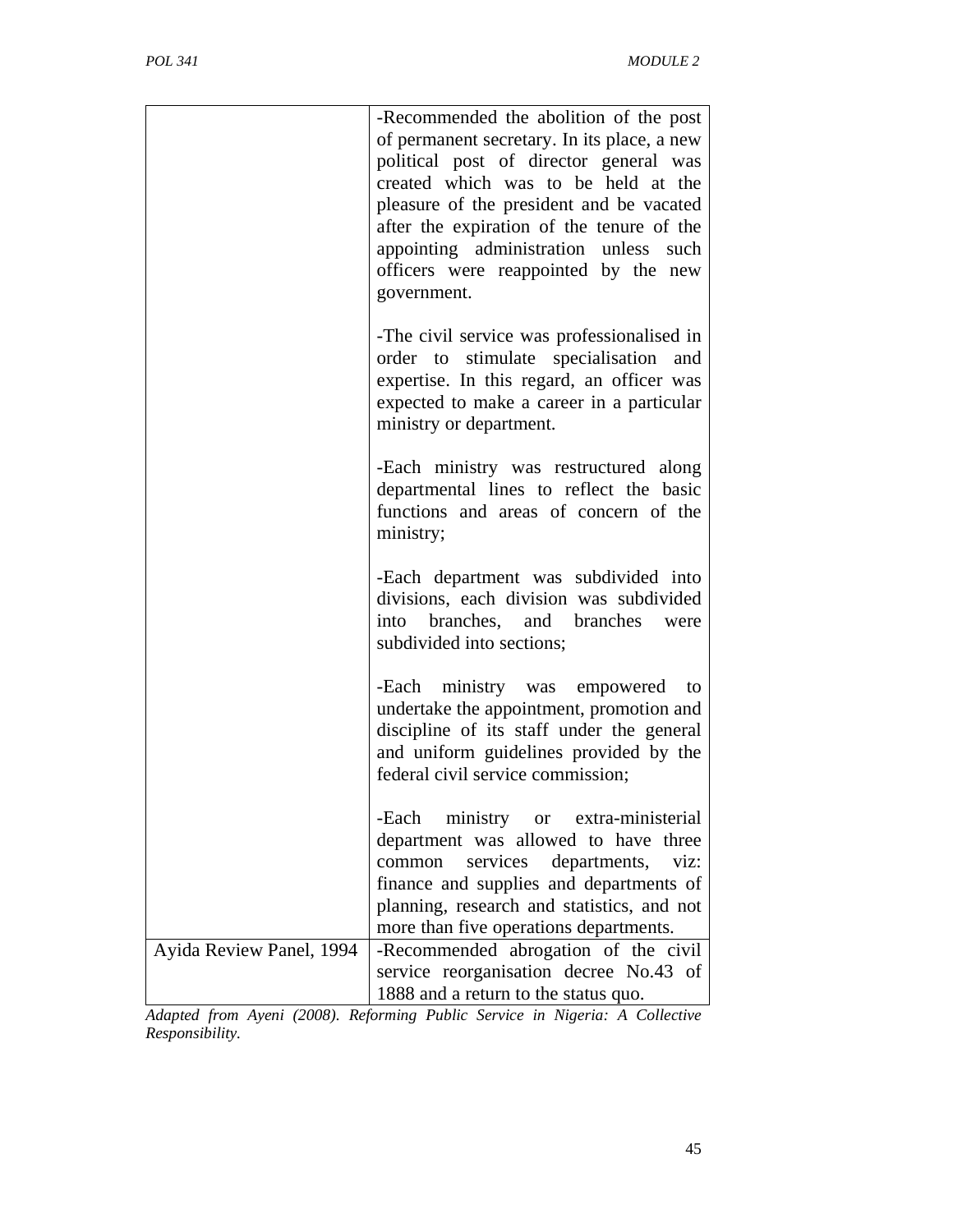#### **SELF-ASSESSMENT EXERCISE**

Examine the salient features of Udoji Commission of 1972.

#### **4.0 CONCLUSION**

Public service reform is expected to re-engineer and streamline government machinery, so that a significant quantity, quality and cost effectiveness of public service can be achieved. The efforts of various reforms although their focus might differ were geared towards enhancing efficiency of the public service.

#### **5.0 SUMMARY**

This unit has examined various reforms commissions set up to review the operations and challenges of the public service in Nigeria since 1945.

### **6.0 TUTOR-MARKED ASSIGNMENT**

- 1. Discuss the salient features of Dotun Phillips Commission of 1988.
- 2. What is reform? Highlight the underlying principles of reform.

### **7.0 REFERENCES/FURTHER READING**

- Ayeni, J. (2008). *Reforming Public Service in Nigeria: A Collective Responsibility*. Abuja: SSC Publishers.
- Onah. E. I. (2012). *Public Personnel Management and Administrative Practice in Nigeria.* Lagos: Concept Publications.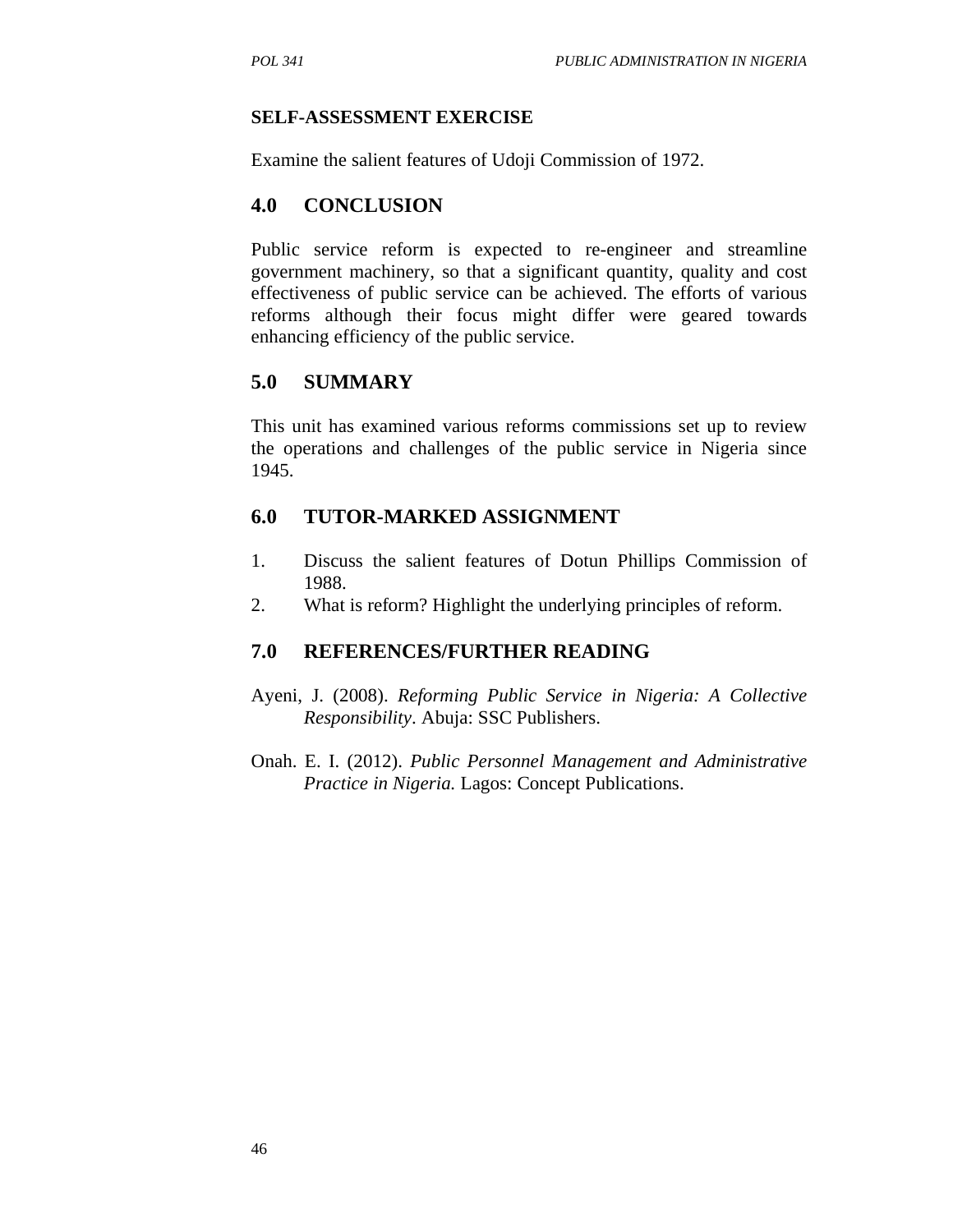# **UNIT 5 PLANNING AND BUDGETING IN THE NIGERIAN CIVIL SERVICE**

## **CONTENTS**

- 1.0 Introduction
- 2.0 Objectives
- 3.0 Main Content
	- 3.1 Planning and Budgeting –Definitions and Meaning
	- 3.2 Steps in Systematic Planning
	- 3.3 General Purpose of Planning and Budgeting
	- 3.4 Fundamental Principles Governing the Operations of a Government Planning and Budget
	- 3.5 Planning and Budgeting in the Nigerian Civil Service
- 4.0 Conclusion
- 5.0 Summary
- 6.0 Tutor-Marked Assignment
- 7.0 References/Further Reading

# **1.0 INTRODUCTION**

In this unit, students will be introduced to the concepts of planning and budgeting (two functions that are essential in administration). The unit will discuss the steps in systematic planning, the general purposes of planning and budgeting and the principles governing the operations of a governmental planning and budget.

## **2.0 OBJECTIVES**

At the end of this unit, you should be able to:

- discuss an idea of what planning and budgeting connote
- discuss the steps in systematic planning
- identify the general process of planning and budgeting
- discuss the principles governing the operations of a government planning.

# **3.0 MAIN CONTENT**

# **3.1 Planning and Budgeting – Meaning and Definitions**

### **What is Planning?**

Planning is simply deciding in advance what is to be done. It comprises the selection of objectives, policies, procedures and programmes from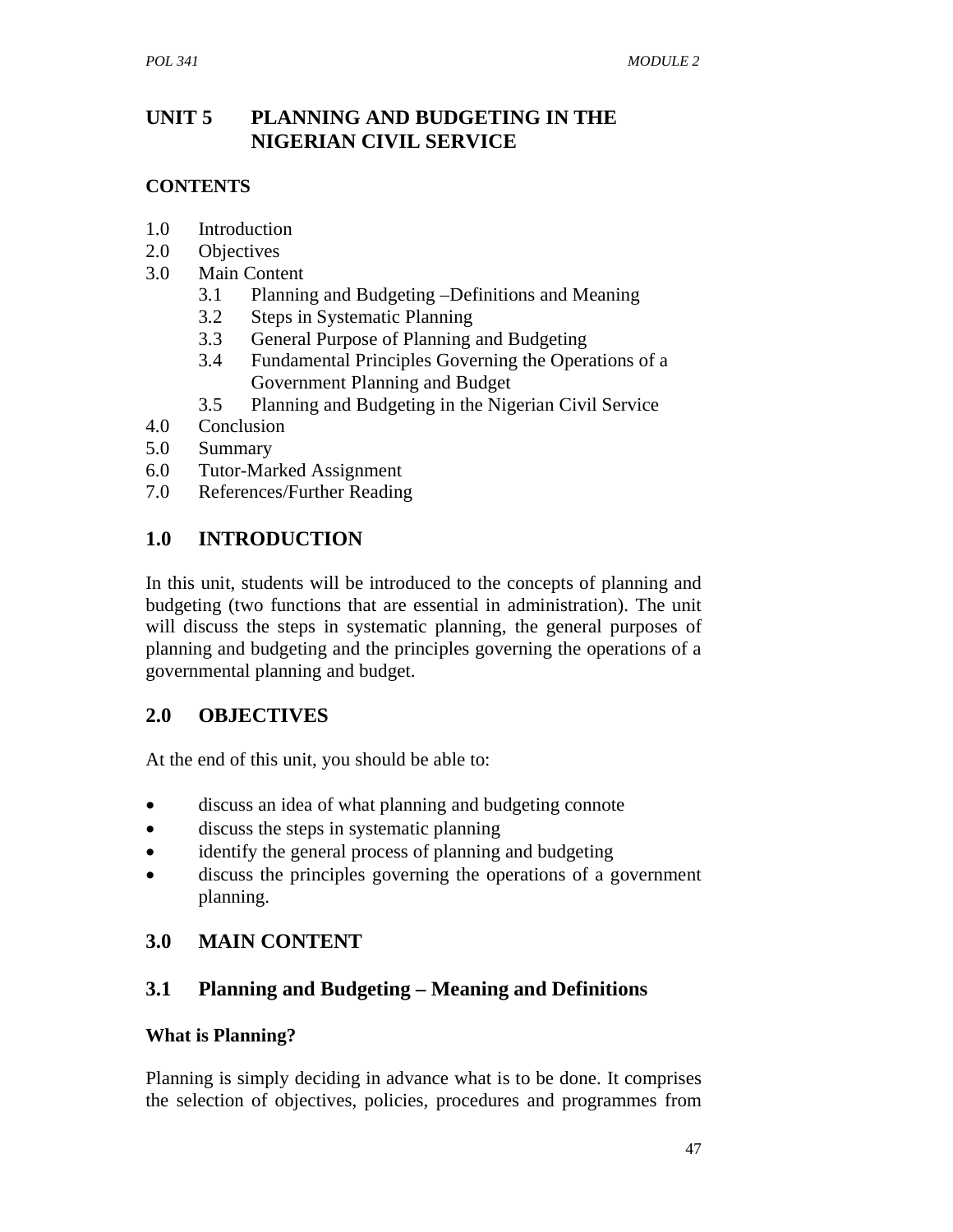among alternatives. Planning is a conscious effort on the part of the government to mobilise and direct the utilisation of the resources in the economy for the production of goods and services in a prescribed form, purposely in accordance with set priorities (Ayeni, 2007).

#### **Budgeting**

A budget is a financial plan summarising the financial experience of the past stating a current plan and projecting it over a specified period of time in future – Dimock (1937).

Budgeting which is a financial plan is also a conscious and deliberate effort aimed at packaging a "budget" which is a financial plan embodying an estimate of proposed expenditures for a given period and the proposed means of financing them. According to Dimock (1937), the important budget principles are: publicity, clarity, comprehensiveness, unity, periodicity, accuracy, and integrity.

The following are the elements of budget:

- It is a statement of expected revenue and proposed expenditure;
- It requires some authority to sanction it;
- It is for a limited period, generally it is annual;
- It also sets forth the procedure and manner in which the collection of revenue and the administration of expenditures is to be executed (Bhagwan and Bhushan, 2006).

### **3.2 Steps in Systematic Planning**

- 1. A careful definition and limitation of the problem as far as possible;
- 2. The exploration of all available information pertaining to the problems;
- 3. The posing of possible alternative solutions or methods of solving the problems;
- 4. The experimenting of one or more tentative solutions through actual operations;
- 5. The evaluations of results in the light of new developments, research and experience; and
- 6. Reconsideration of the problems and the results, and re-decision, if justified.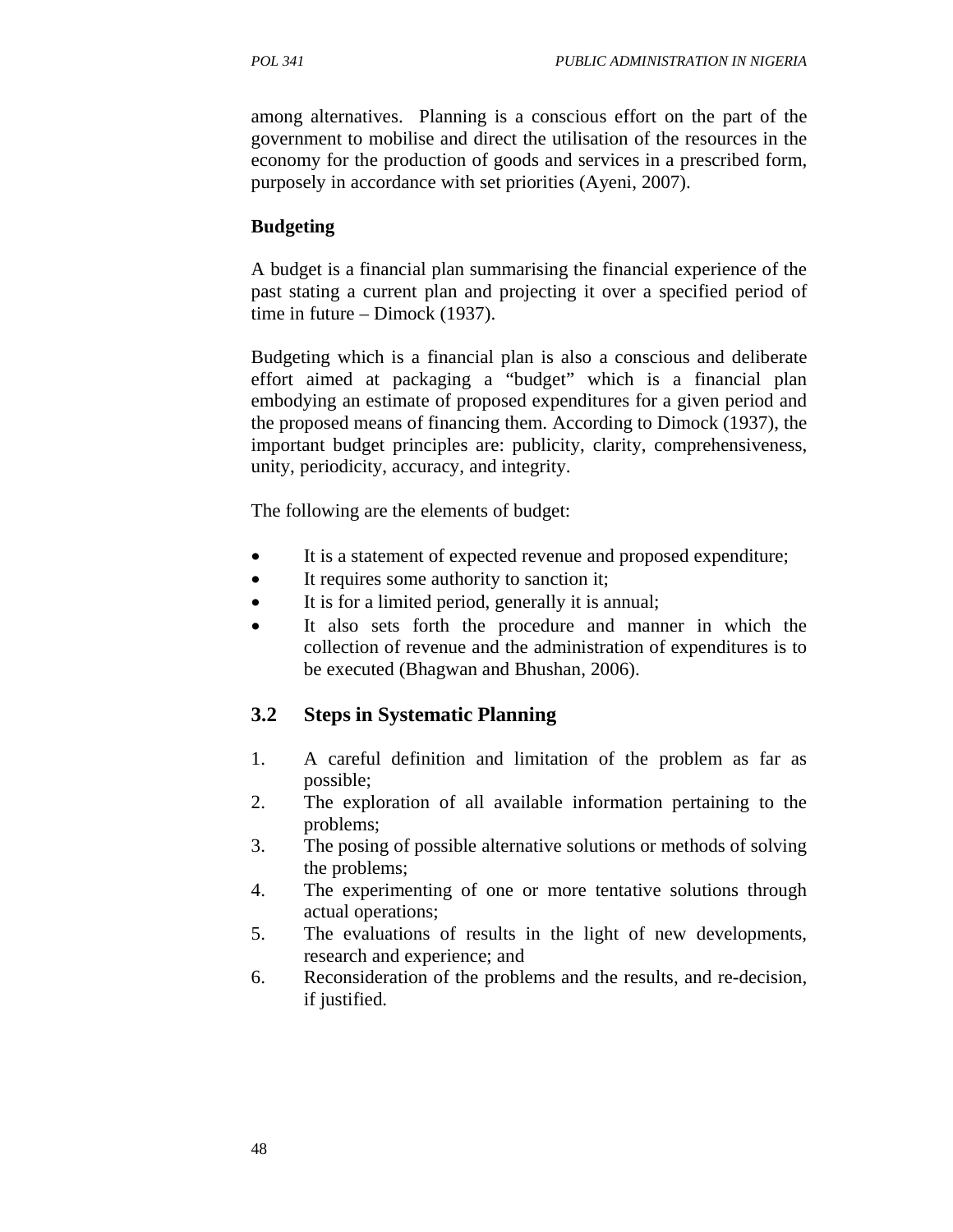# **3.3 General Purpose of Planning and Budgeting**

The general purpose of planning and budgeting are described as follows:

- i. Planning and budgeting as s short-term calculation;
- ii. Political, economic and social document couched in figures;
- iii. Management tool used for control, monitoring and coordination;
- iv. Agent that enables government to anticipate change and adapt to it accordingly;
- v. Device for ensuring a continuous monitoring procedure, and reviewing and evaluating performance with a reference to previously established standards.
- vi. Overall method for improving operations.

# **3.4 Fundamental Principles Governing the Operations of a Government Planning and Budget**

This is done through the Ministry of Finance, Economics, Planning and Central Bank of Nigeria includes the following:

Public revenue levied is based on financial act, and no monies can be spent without authority of the national assembly or the legislature; Expenditure on government activities are always made only for the purposes authorised by the national assembly, and as provided for in the constitution; There is consolidated fund into which all revenues of the government collected under the authority of the national assembly are paid and from which all funds for expenditure purposes are usually paid as provided for in the constitution and in other relevant audit act and financial statues of the government;

All monies spent out of the consolidated fund of the government are usually accounted for, audited by the auditor-general, whose report must be presented to the national assembly quarterly, annually or periodically (Ayeni, 2007:148-149).

# **3.5 Planning and Budgeting in the Nigerian Civil Service**

The process of planning and budgeting in the Nigerian civil service involves certain actors, and this includes the executive arm of government as the head of government, ministers, advisers, permanent secretaries etc. in the civil service. These people work together through the instrumentality of the civil service to ensure effective and efficient planning and budgeting considered critical to the success of economic and socio-political objectives of the government. The execution of government's plan and budget is carried out within an established legal framework for the management of public finances as enshrined in the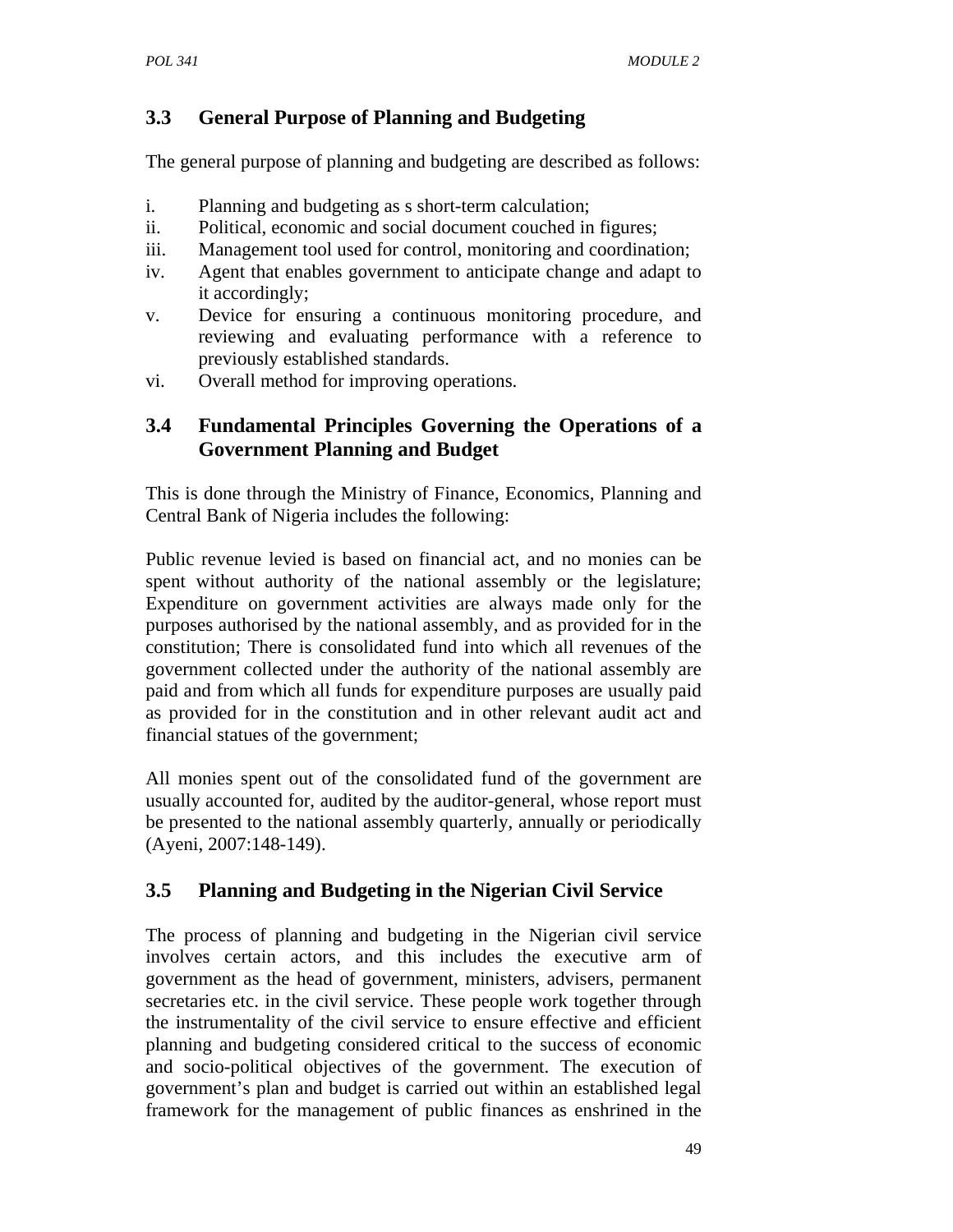constitution and further elaborated in other statutes. The legislative framework contained in the statues is usually put in place in order to ensure that the government has access at all times to financial resources to defray approved public expenditures.

The legislative framework also ensures that the government's access to financial resources other than tax revenues is not utilised beyond certain set limits which, if exceeded would compromise the government's ability to finance its operation in the years ahead and could cause inflation, thereby causing fiscal imbalances and dislocation in the economy. The statute usually vests in the Honorable Minister of Finance and his officials the power of control and supervision of the finances of the government in order to ensure that full account is made to the National assembly. According to the statute, every person responsible for the collection, receipt, custody, issue or payment of public monies shall obey all such instructions that may from time to time be issued by the Ministry in respect of custody, handling and accounting for such public monies (Ayeni, 2007:144).

#### **SELF-ASSESSMENT EXERCISE**

What is planning? Discuss the general purpose of planning and budgeting

## **4.0 CONCLUSION**

Planning and budgeting as we can see are essential to the functioning of the government. For effective administration and efficient service delivery on the part of government, there is the need for adequate planning and committing resources to plan objectives for effective implementation and consequently desirable outcomes. Without adequate planning and budgeting procedure, this task may not be achievable.

## **5.0 SUMMARY**

What we have done in this unit is to examine the planning and budgeting process in the Nigerian civil service. The unit started by discussing the concepts of planning and budgeting. Steps in systematic planning, purpose of planning and budgeting are also considered. We also discussed the fundamental principles governing the operations of a government planning and budget

## **6.0 TUTOR-MARKED ASSIGNMENT**

1. Discuss the process of planning and budgeting in the Nigerian civil service.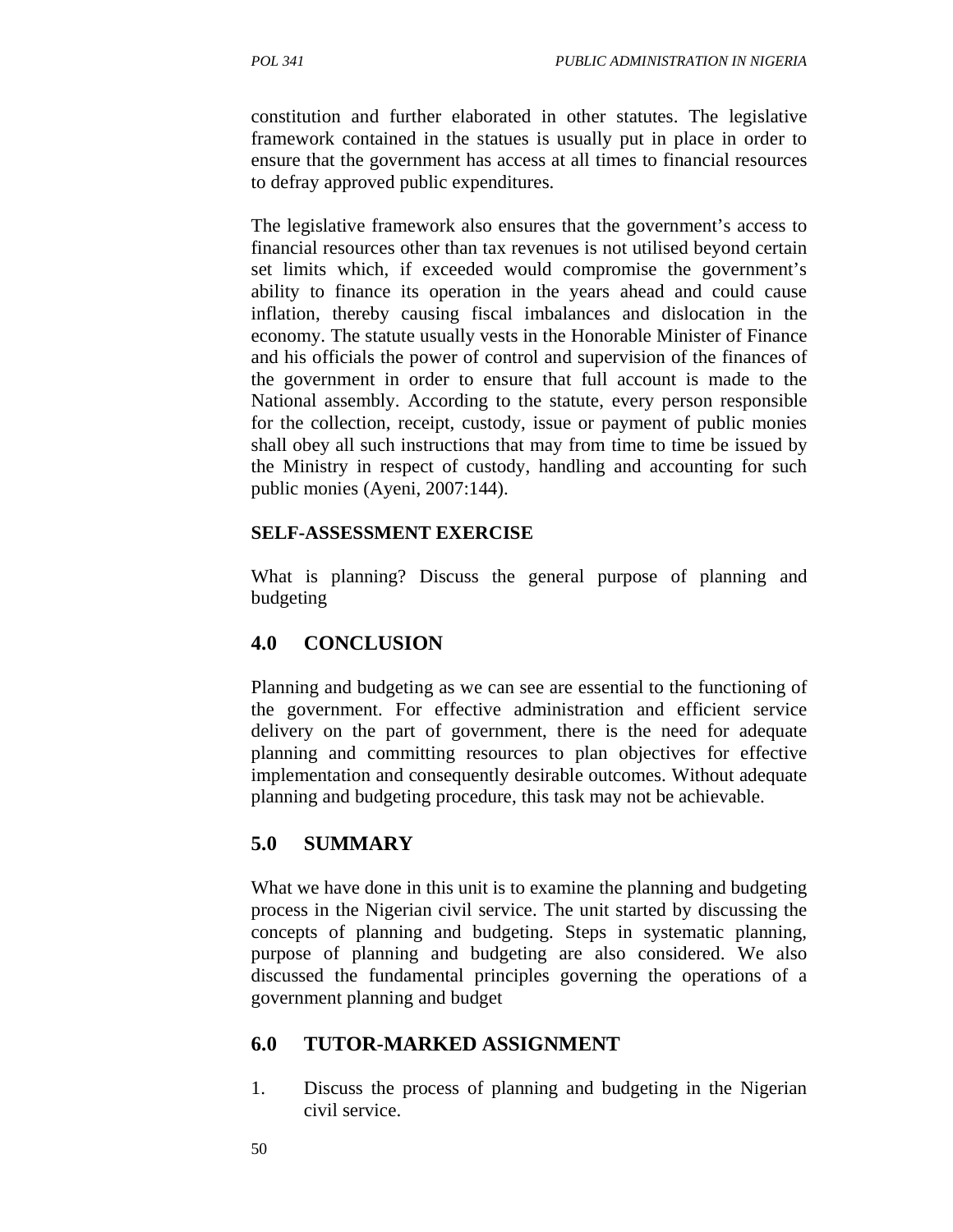- 2. What are the basic steps in systematic planning?
- 3. Examine the general purpose of planning and budgeting.

### **7.0 REFERENCES/FURTHER READING**

- Ayeni, J. (2007)*. Perspectives and Reflections on Nigerian Civil Service Reforms*. Abuja: SSC Publishers.
- Bhagwan, V. & Bhushan, V. (2006). *Public Administration.* New Delhi: S. Chand & Company Ltd.
- Dimock, E. M. (1937). "The Study of Administration" *American Political Science Review.*
- Maduabum, C. (2008). *The Mechanics of Public Administration in Nigeria*. Lagos: Concept Publications.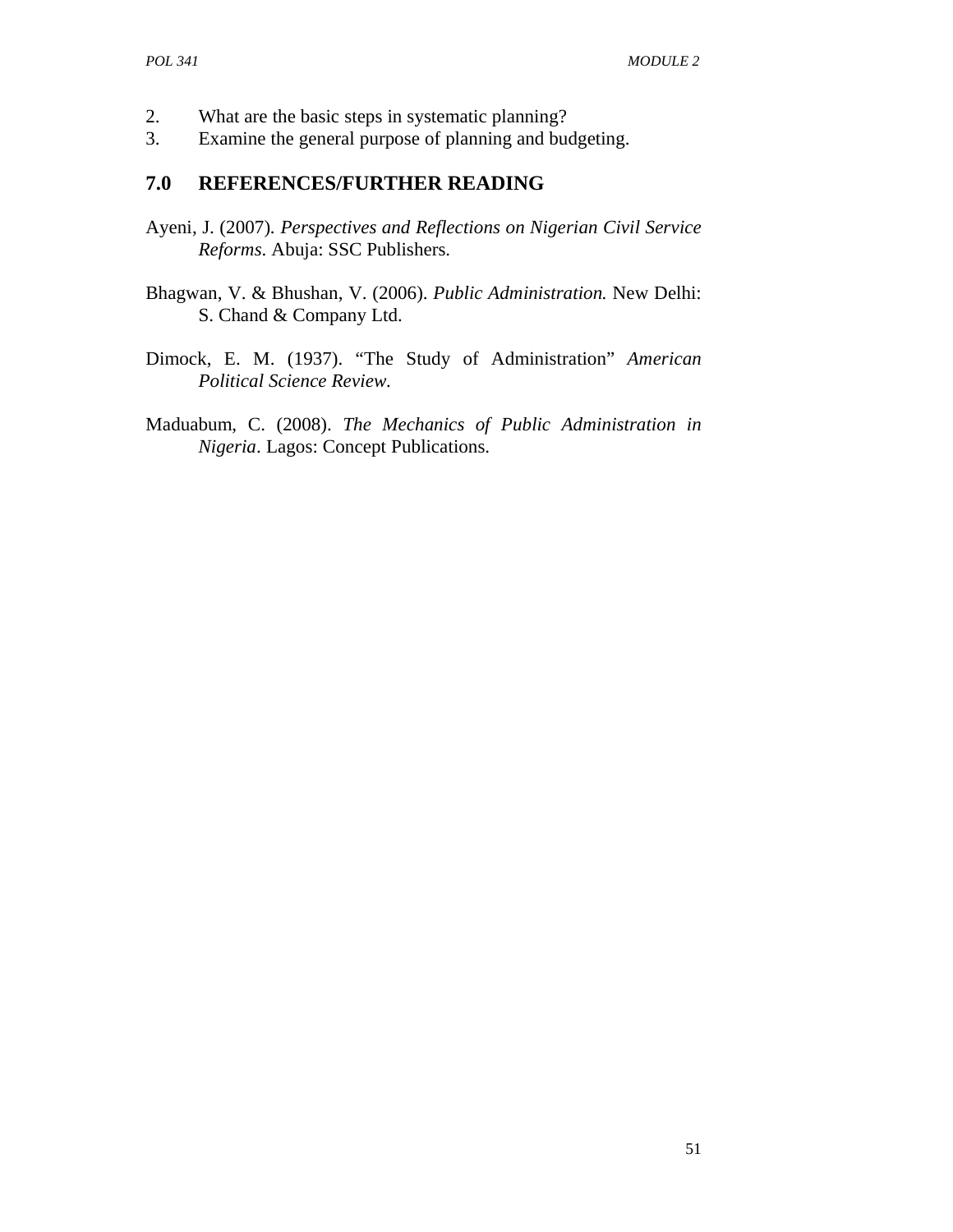## **MODULE 3 PUBLIC ADMINISTRATION IN NIGERIA**

- Unit 1 The Study of Local Government
- Unit 2 Evolution of the Nigerian Local Government
- Unit 3 Local Government Reforms in Eastern, Western and Northern Nigeria - 1950s
- Unit 4 The 1976 Local Government Reforms in Nigeria
- Unit 5 Local Government in Nigeria Since 1984

### **UNIT 1 THE STUDY OF LOCAL GOVERNMENT**

#### **CONTENTS**

- 1.0 Introduction
- 2.0 Objectives
- 3.0 Main Content
	- 3.1 Local Government Definitional Issues
	- 3.2 Primary Purpose of Local Government
	- 3.3 Features of Local Government
	- 3.4 Theories of Local Government
		- 3.4.1 Democratic- Participatory School of Thought
		- 3.4.2 Efficiency-Services School of Thought
		- 3.4.3 The Holistic Integrationists School of Thought
- 4.0 Conclusion
- 5.0 Summary
- 6.0 Tutor-Marked Assignment
- 7.0 References/Further Reading

## **1.0 INTRODUCTION**

In this unit, you will learn the basic idea about local government. Definitions of local government, purpose of local government as well as the features of local government are the main issues discussed in this unit. You will also gain an insight into the main theories that underpin the study of local government.

### **2.0 OBJECTIVES**

At the end of this unit, you should be able to:

- define local government
- discuss basic purposes of local government
- examine the main theories of local government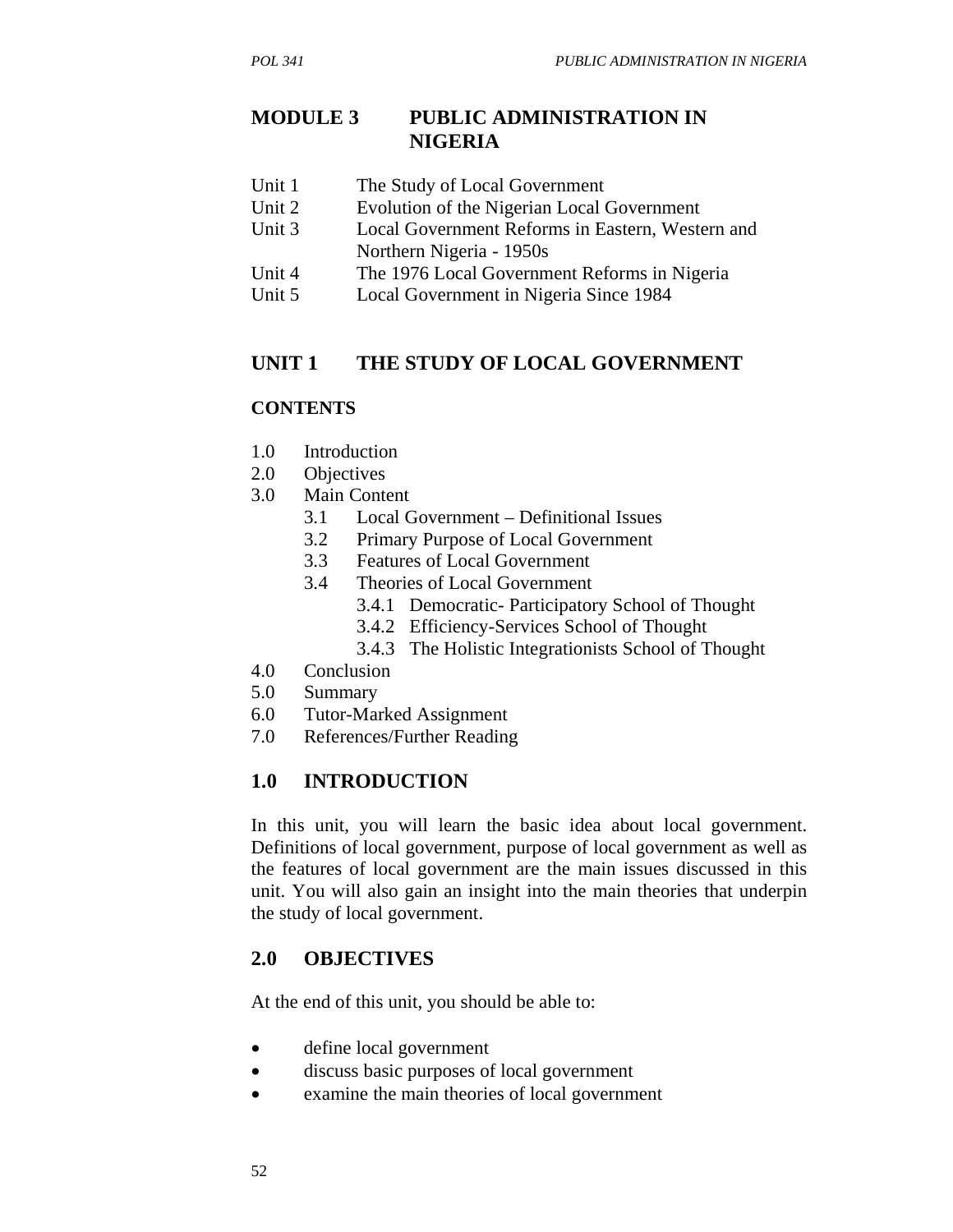• discuss the main features of local government.

# **3.0 MAIN CONTENT**

## **3.1 Local Government: Definitions**

### **What is Local Government?**

Local government is a formal structure of governance at the local level. A local government usually has a specified territory, population, institutional structure and autonomy. It is usually establish by legislation promulgated by the upper tier of government but is allowed a reasonable latitude for initiative. Various definitions of local government as given by different scholars and institutions are presented below. Local government is the lowest unit of administration to whose laws and regulations, the communities who live in a defined geographical area and with common social and political ties, are subject (Orewa, 1991).

Barber (1974) says where a local authority has a legal personality with sufficient but limited powers of control over its staff, finances and functions devolved upon it by the central government; it can conveniently be called a local government.

The 1976 local government reform hand book defined local government as: Government at the local level exercised through representative councils established by law to exercise specific powers within defined areas. These powers should give the council substantial control over local affairs as well as the staff.

There are also institutional and financial powers to initiate and direct provision of services and to determine and implement projects so as to complement the activities of the state and federal government in their areas. It is also to ensure, and through devolution of functions to these councils and through the active participation of the people and their traditional institutions that local initiatives and responses to local needs and conditions are maximised.

The United Nations defines local government as a political sub-division of a nation (or in a federal system) or state which is constituted by law and her substantial control of local affairs including the power to impose taxes, or exact labour for prescribed purposes. The governing body of such an entity is elected or otherwise locally selected.

The international encyclopedia of social sciences (1976), defines local government as "a political sub-division of national or regional government which performs functions which nearly in all cases receive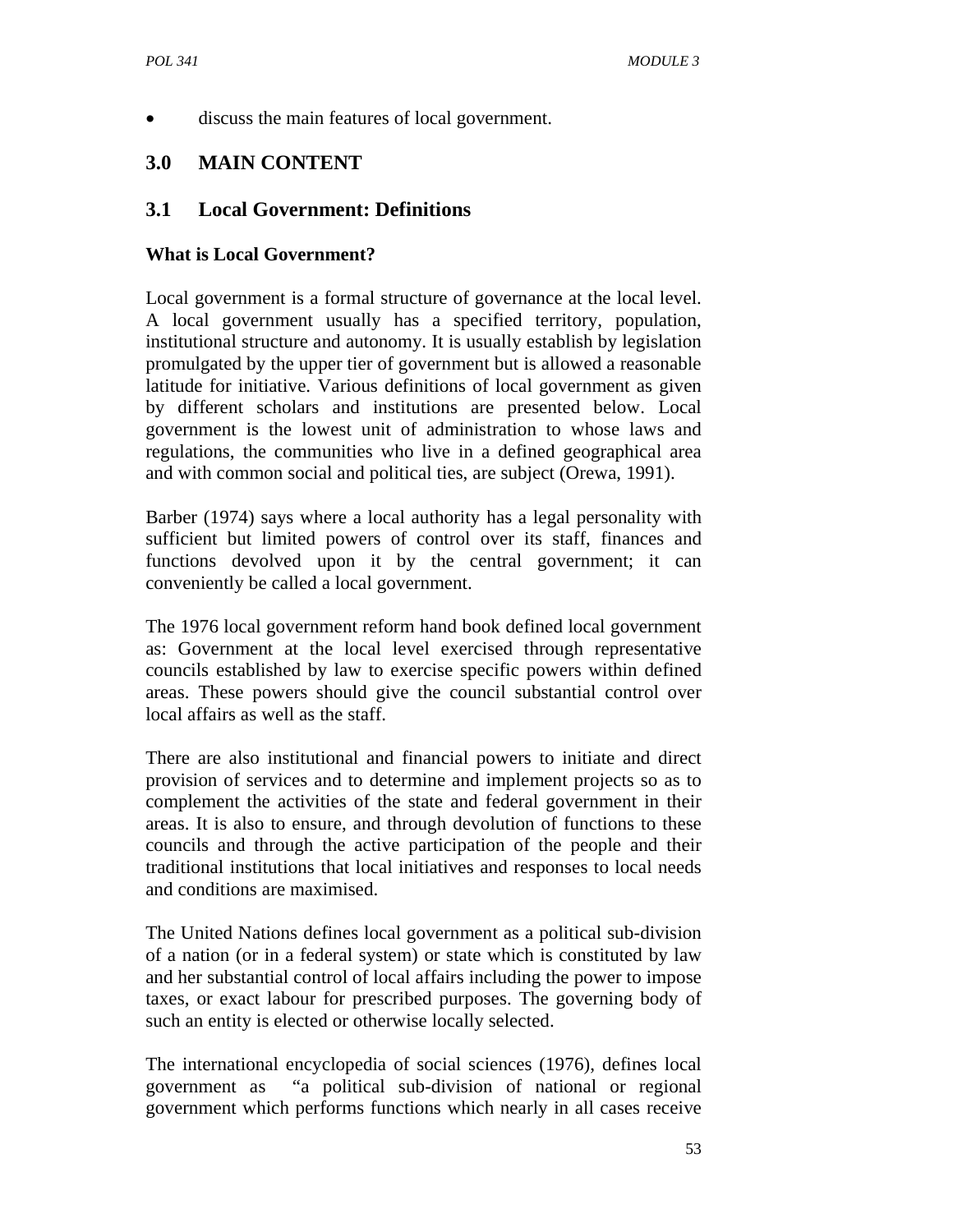its legal power from the national or regional government but possess some degree of discretion on the making of decisions and which normally has some taxing powers".

Local government has also been defined as the level of government below the central government in the case of a unitary state, or below the regional, provincial or state government in the case of a federation, which is obliged to provide a range of services set out by law, to its communities and has legal authority to do this (Orewa, 1991; 24).

We can deduce from these definitions that local government is the lower level of government in a modern state which has the power to make byelaws and regulations binding on the population within its jurisdiction. It also has the power to raise revenue and undertake assigned responsibilities as stipulated by the constitutions, statutes and laws establishing it. We can also infer from the foregoing that local government is a multi-dimensional concept. The dimensions as provided by Adetoritse (2011: 1-6) are the following: Social Dimension

From the social dimension, local government is basically a social institution. It is an organised social entity based on the feeling of oneness. Local government provides a platform for people in a locality to express and fulfill their human urge to interact and in the process of interaction, the feeling of convergence bring to the fore the commonality of basic needs of the people in the neighborhood of food, shelter, clothing, water, etc. It is these facets of their feeling of oneness that are a binding force not only among themselves but also between the local authority and the local people.

#### **Economic Dimension**

Local government is basically an economic institution with a foremost role to play in promoting the economic well-being the people of the locality. The economic dimension of the concept of local government relates to its economic viability. Thus, revenue generation becomes a primary function of local government. A local government that is not economically viable cannot do much to improve the economic conditions of the people in the locality.

### **Geographic Dimension**

Local government also has a geographic dimension. From the perspective of a specific and defined territorial jurisdiction over a particular human habitation, the local government may be conceptualised in geographic terms. The geography of local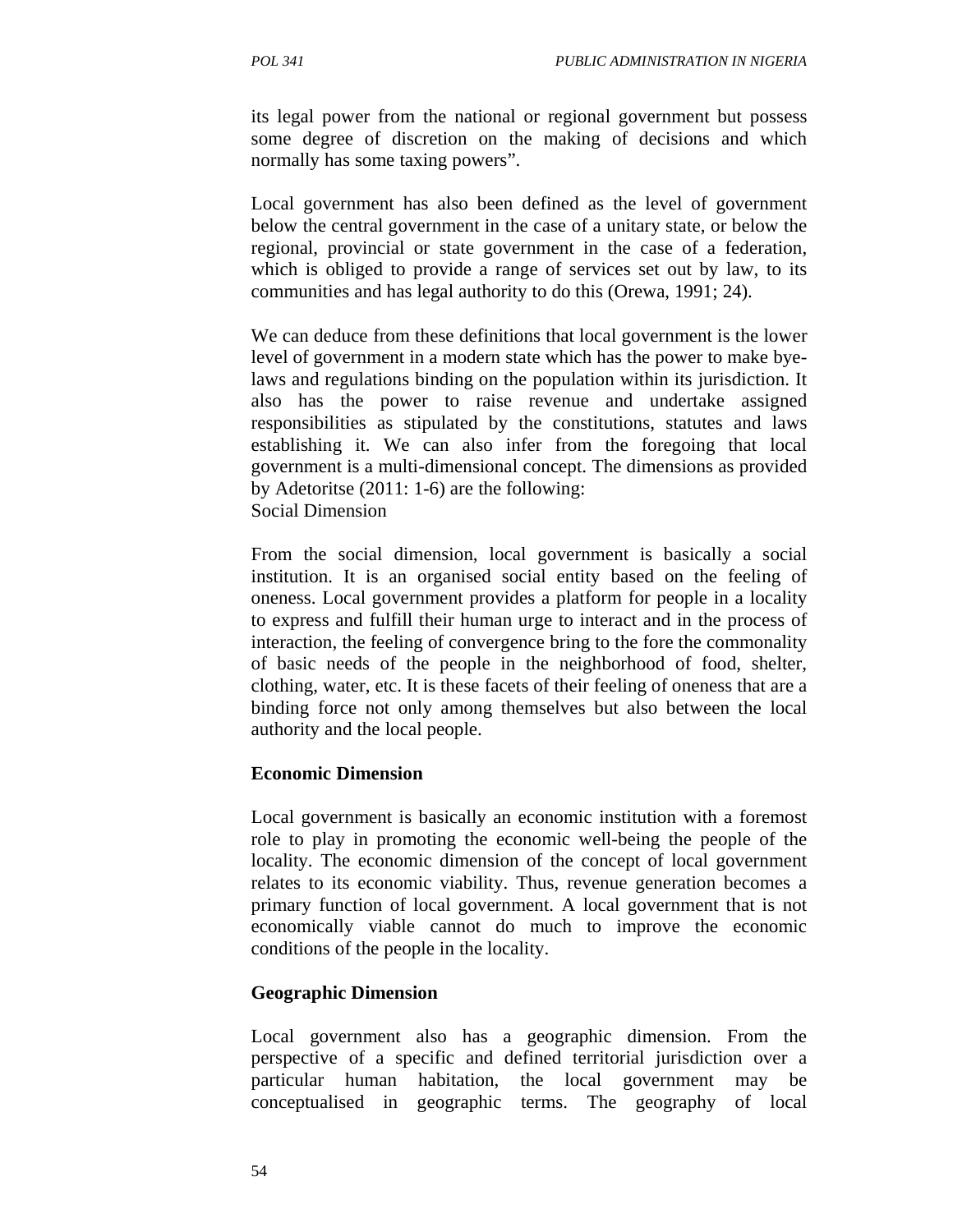government, which includes physical, demographic and economic features, has its impact on its policies, administration and law. The geography of local authority offers an important dimension to the concept of local government. Its impact on local people and, therefore on local law, politics and administration can be all pervading. Hence, the decision makers need to have adequate knowledge of the local geodemographic variants for providing meaningful services to the local people.

### **Legal Dimension**

Local government is a legal institution in the sense that it is established by law of a competent and higher authority. This makes local government a miniature body-politic and a body corporate. In its former capacity, it is the agent of the state and, as such, represents public interest. In that capacity, it exercises a part of the powers of the state legally delegated to it within specified geographical boundaries.

### **Political Dimension**

Local government is also a political institution. Local government is basically a political mechanism for governance at the local level. When local government loses its democratic feature, it degenerates into local administration. When local administration imbibes democratic character, it then becomes local government. Without democratic norms there can be no self-governing institutions.

### **Administrative Dimension**

Local government has an administrative dimension. It has its local bureaucracy like other higher levels of government. They are basically of two types. There is the unified service which is region-wide or statewide and managed by a single local government service commission. There are 'localise service' that are restricted to the individual local governments. Thus, local government is operationally an administrative organisation with the confluence of politics and technology. The degree of confluence in the local government is of a unique character. Sometimes, one cannot make out when the political, organisational and technological processes begin and end and how they intermingle.

# **3.2 Primary Purpose of Local Government**

The unique needs of local populace which also justify the existence of local government are the following considerations: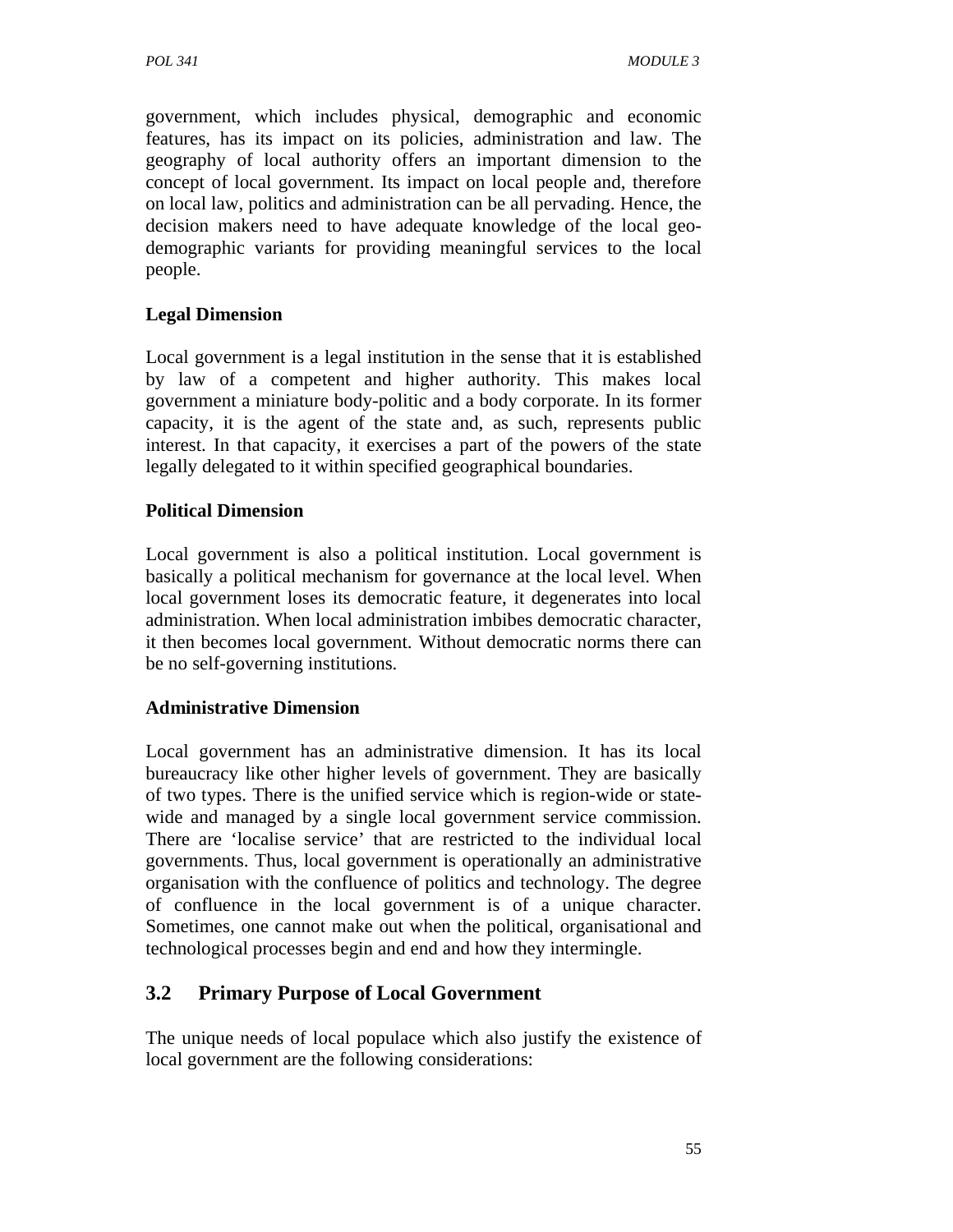- To address the basic and unique needs of the people within a particular locality.
- Local governments are supposed to serve as a two-way channel of communication between the local population and the upper tiers of government (state and federal).
- The existence of local governments permits the officials of state at the centre the time to concentrate on vital and complex national issues, living the local issues with the local officials.
- Local governments are supposed to mobilise the local people and resources for national development.
- Local governments exist to encourage greater public participation in governmental activities.

# **3.3 Features of Local Government**

Now, let us consider some of the features of local government.

The essential features of local government according to Olowu (2000) are:

- A local body should exist which is constitutionally separate from government and is responsible for a significance range of services;
- Should have own treasury, a separate budget and accounts, and its own taxes to produce substantial part of its revenue;
- Should have qualified staff, with power to hire and fire, though there can be some officers seconded from government to fill top positions initially;
- Decision-making on policy and procedures in the hands of a council which genuinely represents and is accountable to all parts of the local community;
- Central government administrators are to serve as external advisers and inspectors, but have no role either as councilors or officers of the local authority.

# **3.4 Theories of Local Government**

Theories of local government attempt to provide the justifications for the establishment of local government as a tier of governance. There are three basic propositions equivalent to a rationale for local government. The first is Democratic-Participatory School of Thought; the second is Efficiency-Services School of Thought and the third, the Integrationist School.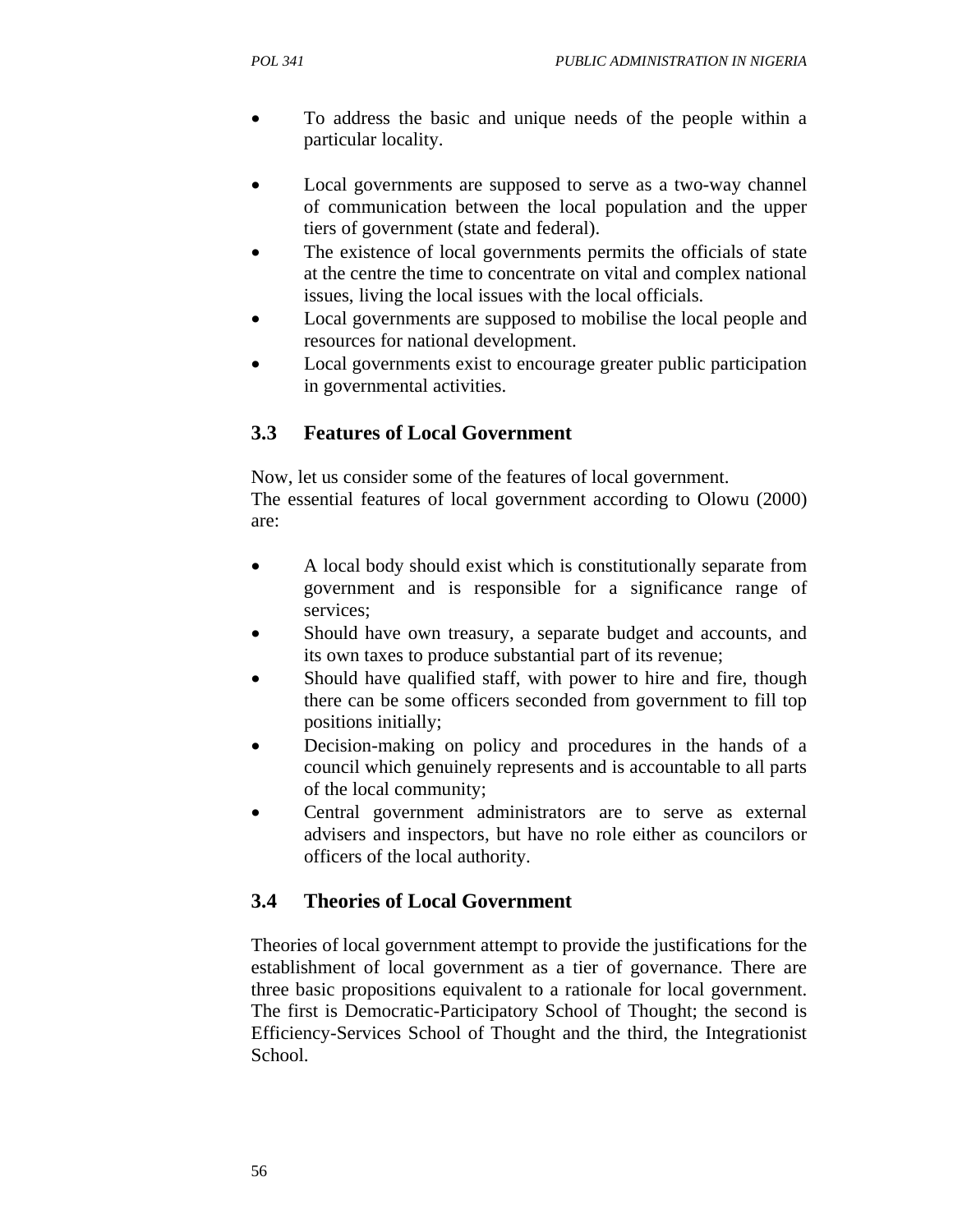# **3.4.1 Democratic-Participatory School of Thought**

The democratic-participatory school of thought is of the view that the existence of local governments is basically for the purpose of promoting democracy and participation at the grassroots level, thereby bringing government nearer to the people. This position is premised on the attempts to justify the existence or need for local government on the basis of its being essential to a democratic principle or for practical administrative purposes like responsiveness, accountability and control (Gboyega, 1987). Local government is perceived as a free institution that provides political education for those who participate in the act of decision-making. However, whether or not local government will promote sectional interest, political education as well as accountability will depend largely on the nature of the political arrangement within the political system.

# **3.4.2 Efficiency-Services School of Thought**

The efficiency-services school of thought locates the rationale for local government in the provision of special services. This school of thought premised its arguments on the notion that some services such as defence and external affairs are provided by the central government for the purpose of maintaining common nation standards or because they are of immediate or of direct interest to the ordinary citizen.

It is argued that there are certain concerns or interests which only a section of the community has in common and it is convenient as well as advisable that only those who share this community of interests should administer them. Some interests are peculiar to some localities; those interests will be best managed if they are under the purview of the people in those localities (Gboyega, 1987).

# **3.4.3 The Holistic Integrationists School of Thought**

The argument of the holistic-integrationist school is that local government, if well nourished is in a far better position than the national government to stimulate initiatives, inculcate the feeling of national consciousness and encourage drive and experimentation in the people. This is because it can more easily identify available local skills, interests and available capabilities and capitalise on them (Ola, 1988). The following holistic-integrationist functions to be performed by local government were suggested by Sady (in Ola, 1988:65):

It says decongesting government at the centre thereby freeing national leaders from onerous details and unnecessary involvement in local issues.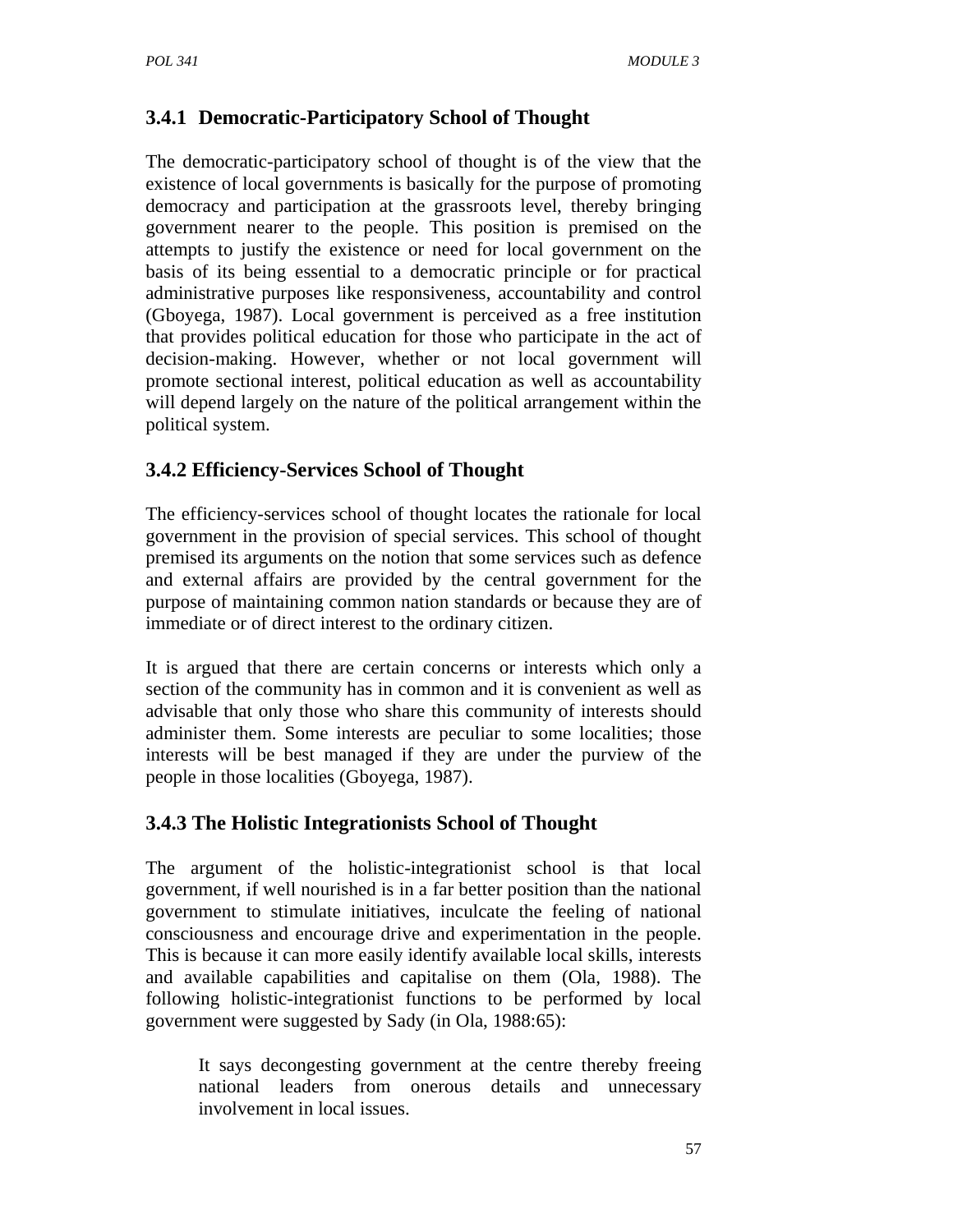Increasing people's understanding and enlightening people about economic (community) development.

Making programmes to foster social and economic betterment at the local level more realistic and lasting and also training people in the art of self government.

The argument is that local government exists in this holisticintegrationist model, chiefly, for these purposes. It can help to reduce congestion in the centre by being involved in implementing socioeconomic programmes of the central government either as agents or as bodies to which these functions are delegated.

### **SELF-ASSESSMENT EXERCISE**

- i. Discuss the main purpose of local government.
- ii. Explain the various dimension of the conception of local government.

## **4.0 CONCLUSION**

As we can see from the discussion, local government means authority to determine and to execute matters within a restricted area inside and smaller than the whole state. It involves administering of services on a local basis by local bodies. Local government therefore, is a form of governance at the local level.

## **5.0 SUMMARY**

In this unit, you have learnt that local government is the lower tier of government. It exists for certain purposes and performs some functions and responsibilities. You have also gained an insight into the theories of local government.

This unit ends with the summation of Gboyega (1987:3), local government, it is claimed, enables services of local importance only to be locally administered, provides education in citizenship, provides training in political leadership, makes available to the central government information about localities which is essential for adequately meeting their needs efficiently, and minimises concentration of political power by diffusing it.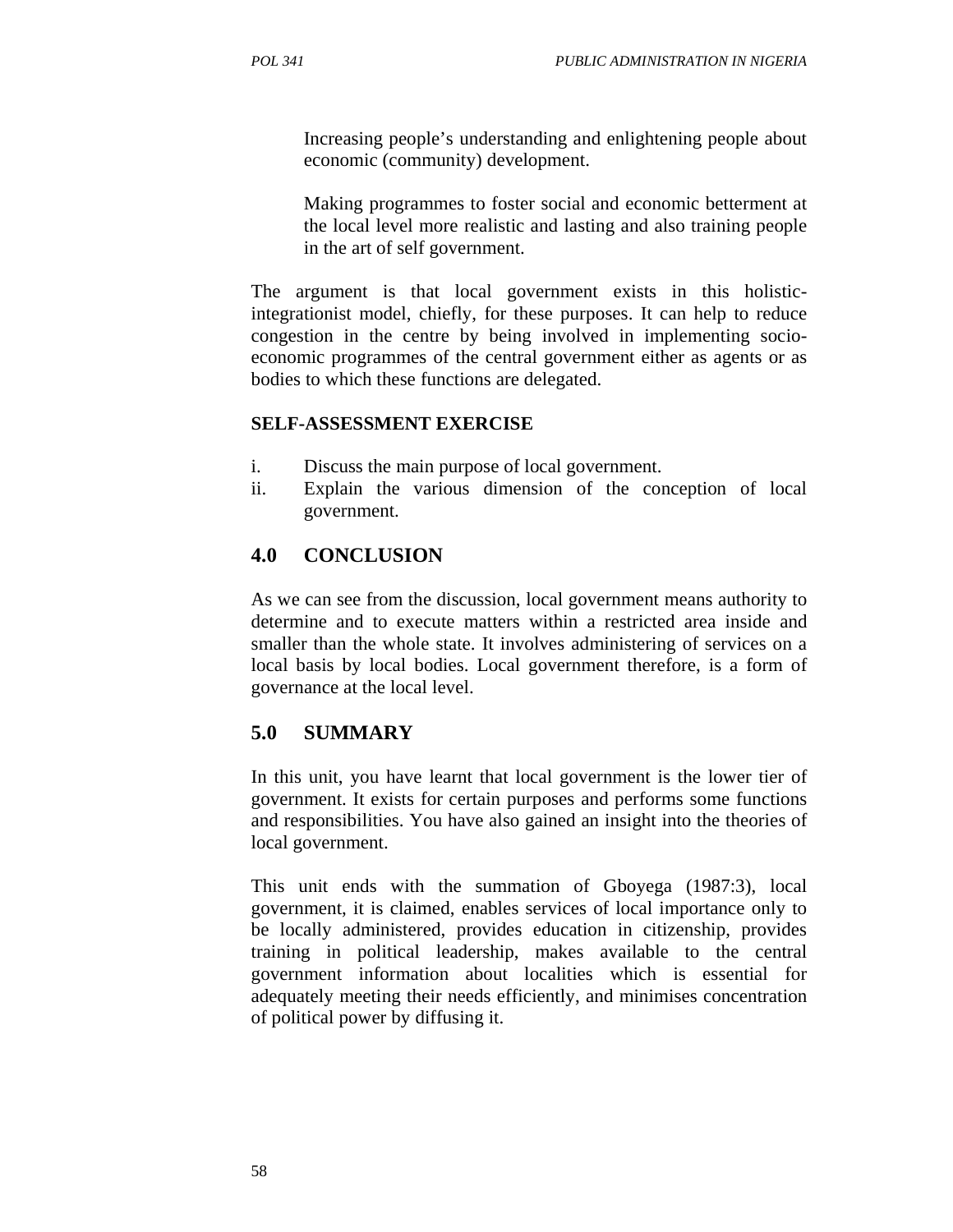## **6.0 TUTOR-MARKED ASSIGNMENT**

- 1. What is local government?
- 2. Discuss the main features of local government.
- 3. Examine the relevance of the propositions of the three schools of thought for the understanding of local government.

## **7.0 REFERENCES/FURTHER READING**

- Adetoritse, T.D. (2011). "Conceptualising Local Government from a Multi-Dimensional Perspective". *Higher Education of Social Science*, 1 (1), 66-71.
- Barber, M.P. (1974). *Local Government. London*. (3rd ed.). Macdonald and Evans Ltd.
- Gboyega, A. (1987). *Political Values and Local Government*. Lagos: Malthouse Press.
- Ola, R.O.F. (1988). "*Some Thoughts on the Role of Local Government in Developing Countries* (Nigeria). In Adamolekun, L. Olowu, D, & Laleye, M. (eds..). *Local Government in West Africa since Independence.* Lagos: University of Lagos Press.
- Orewa, G. O. (1991). "Principles of Local Government". Ascon Local Government Series. *Ascon Publication*.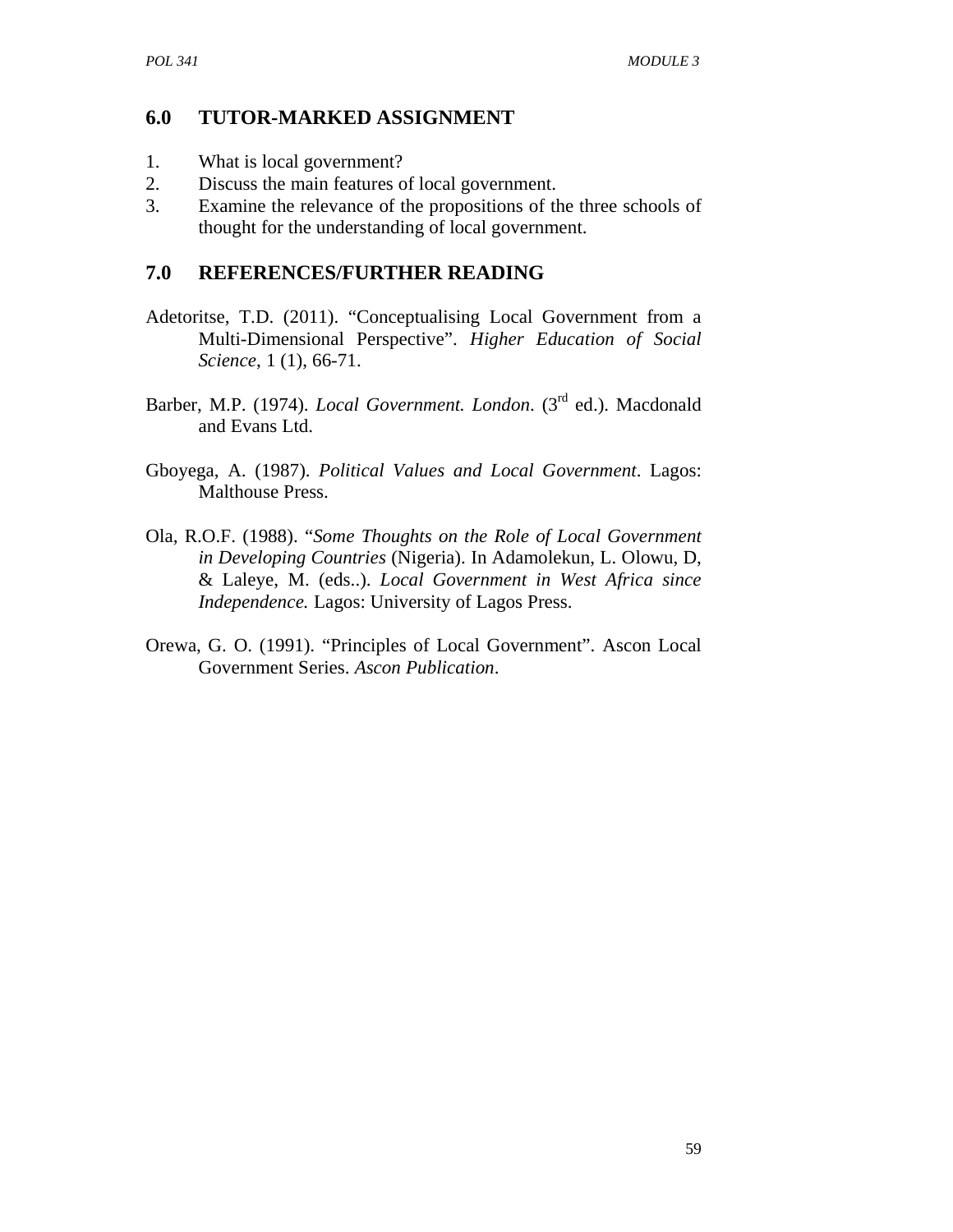# **UNIT 2 EVOLUTION OF THE NIGERIAN LOCAL GOVERNMENT**

#### **CONTENTS**

- 1.0 Introduction
- 2.0 Objectives
- 3.0 Main Content
	- 3.1 Local Government under Colonial Rule
	- 3.2 Reasons for the Adoption of the Policy of Indirect Rule
	- 3.3 Characteristics of the Policy of Indirect Rule
- 4.0 Conclusion
- 5.0 Summary
- 6.0 Tutor-Marked Assignment
- 7.0 References/Further Reading

## **1.0 INTRODUCTION**

We need to recall our foundation knowledge of local government. We learnt in the previous unit about the nature and character of local government generally. Local government is defined as government that is lower than the central authority in a given state. It can be describes as government at the grassroots level. Local governments are usually created by laws and statutes. Their assigned functions and responsibilities are written in the constitution or statutes as the case may be. What we shall be doing in this unit is to begin the discussion on the developments and trends of local government in Nigeria. This discussion will span through the next three units. What is important for us is to see how local government in Nigeria evolved and the stages of its growth and examine the dynamism of this development. In this unit however, student will learn about the policy of indirect rule, reasons for its adoption in the three regions of colonial Nigeria.

## **2.0 OBJECTIVES**

At the end of this unit, you should be able to:

- discuss the feature of the policy of indirect rule
- discuss the basic characteristics of indirect rule
- examine how indirect rule was applied in the colonial Nigeria.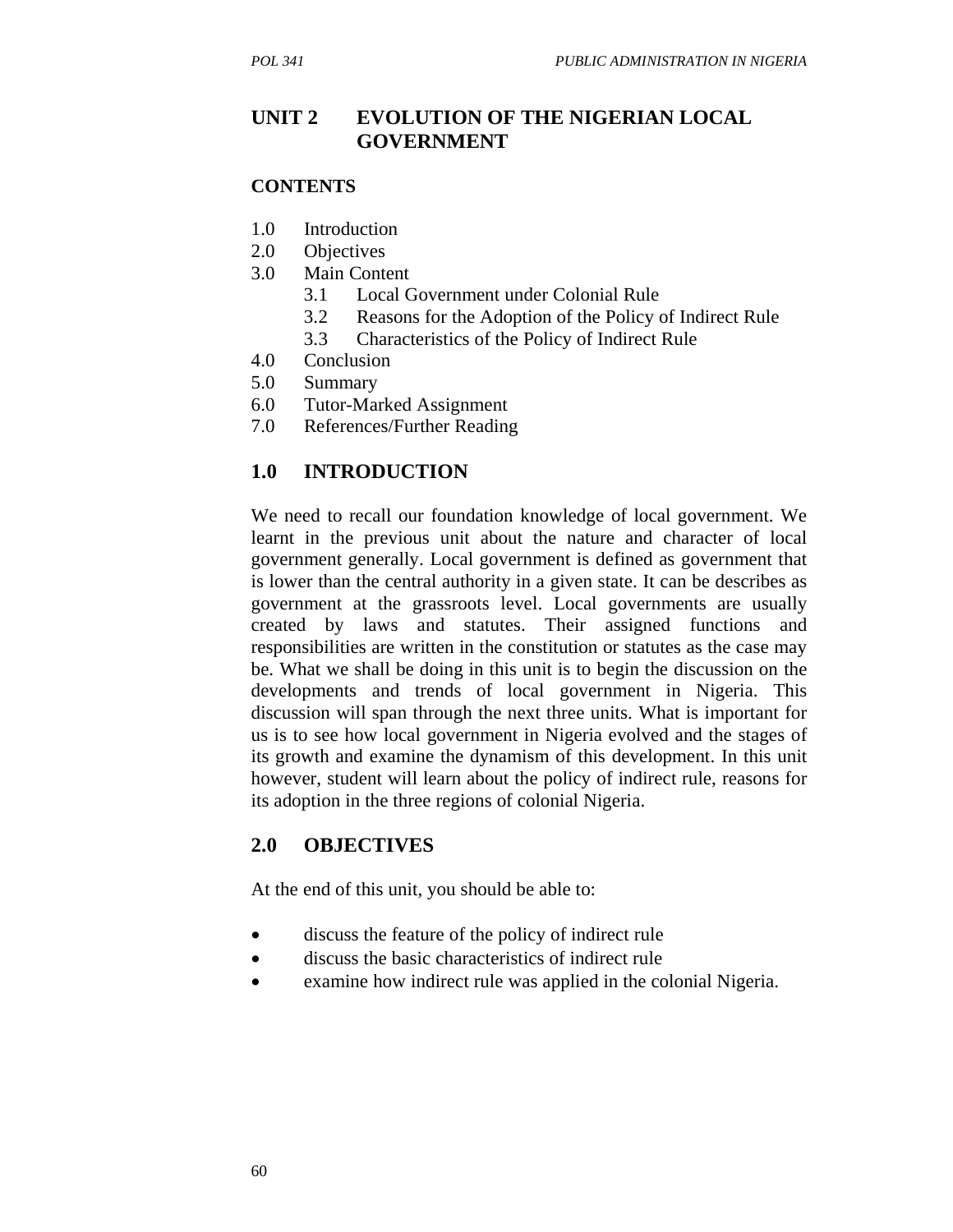# **3.0 MAIN CONTENT**

# **3.1 Local Government under Colonial Rule**

The amalgamation of the northern and southern protectorates of Nigeria took place in 1914. Two years later the native authority ordinance, 1916, was passed to extend the legal basis of the native authorities to cover southern Nigeria. Until then the hub of colonial local administration had been the "native court" which also served minor executive purposes. The ordinance of 1916 amplified the law and order functions of the native authorities which superseded the native courts as the main instruments of local administration. The native authorities were empowered to make orders regarding the following items:

- Restricting the manufacture of native intoxicating liquors and the supply of such liquors to young person's;
- Prohibiting or restricting the holding of drinking bouts;
- prohibiting or restricting the cultivation of poisonous or noxious plants, and the manufacture of noxious drugs or poisons;
- Prohibiting any act or conduct which in the opinion of the native authority might cause a riot or a disturbance or a breach of the peace;
- Preventing the pollution of the water in any stream, water course, or water hole, and preventing the obstruction of any stream or water-course;
- Regulating the cutting of timber and prohibiting the wasteful destruction of trees;
- Preventing the evasion of any tax, service or other obligations imposed by or under any ordinance;
- Requiring natives to report cases of infectious disease whether of human beings or animals and generally for the prevention of the spread of such disease;
- Requiring natives to report the presence within the local limits of his jurisdiction of any property stolen or believed to have been stolen outside such local limits; and for any other purposes approved by the governor Local government was known under colonial rule as the native administration system. The native administration system comprised four main interdependent parts:
	- The resident who provided direction and control;
	- The native authority, usually headed by a chief who enjoyed legitimacy under the indigenous political system, often supported by a council of elders;
	- The native treasury; and the native court composed of representatives of the native administration.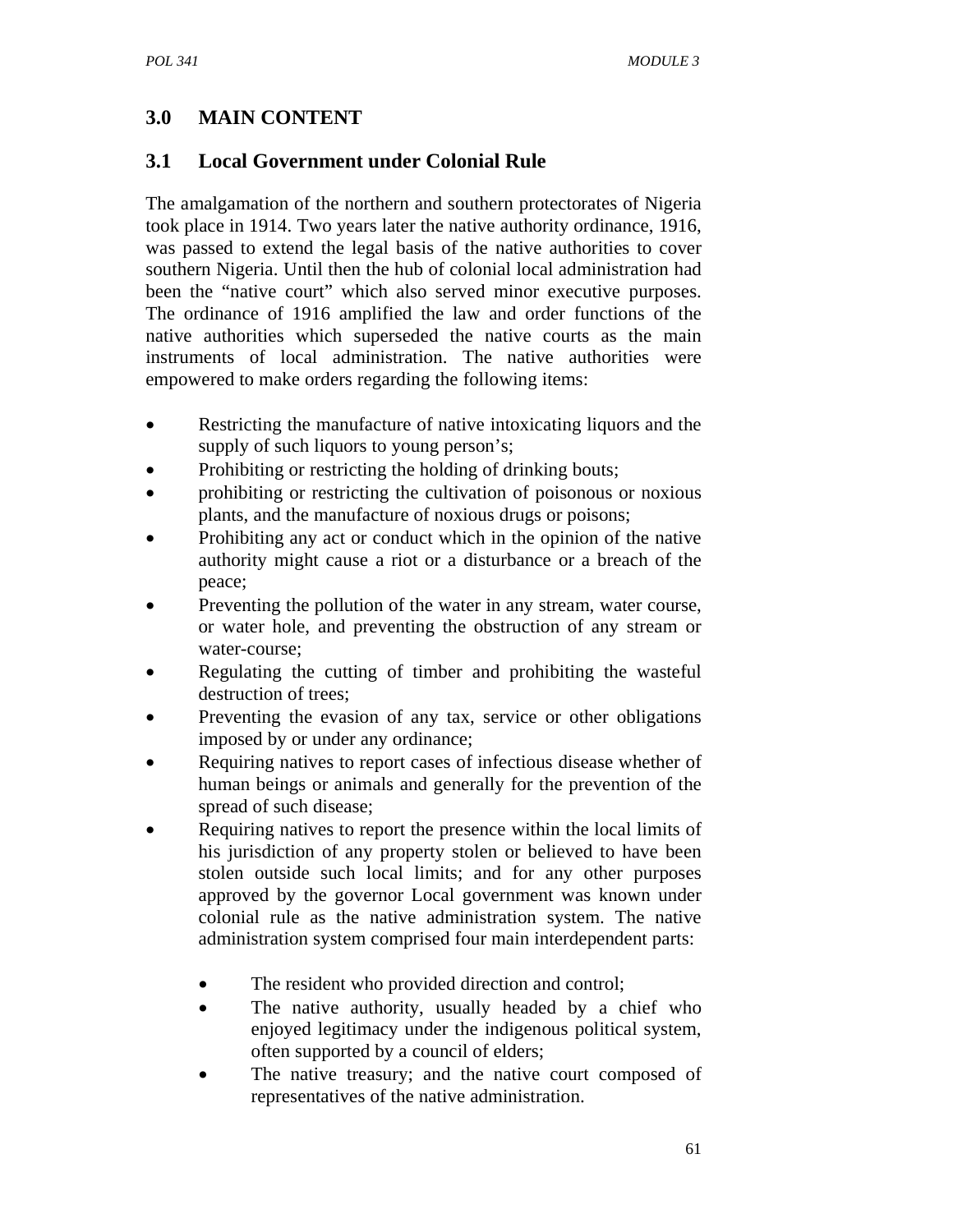These structures of the native administration system were created and sustained on the basis of a body of values and political beliefs which were articulated as the principles of indirect rule (Gboyega, 1987). These principles also regulated the relationships of these structures to one another and constrained their development and adaptation to changing socio-political conditions.

The British adopted the policy of indirect rule in the governance of the hinterland of Nigeria. The policy implied in practice that the precolonial institution of governance were left in place but placed under the close supervision of British colonial officials. The policy was first introduced in the Northern Province and was subsequently extended to the south after the amalgamation. The system however, attained different levels of success.

### **3.2 Reasons for the Adoption of the Policy of Indirect Rule**

The adoption of indirect rule was informed by a number of considerations.

 Certain problems that necessitated the adoption of indirect rule have been identified. These include:

The vast scale of the areas and population to be administered - In relation to the vast area and huge population size there were rather few civil European officers to undertake the business of administration.

At the time, northern Nigeria was far from being completely pacified. Consequently, the troops that Lugard commanded had to be deployed every now and then to put down resistance of British colonial rule, and the fact that available Europeans lived under harsh climatic and poor hygienic conditions meant that they were not always available for duty thereby worsening the impact of their scarcity.

The communication system at the beginning of the  $20<sup>th</sup>$  century in northern Nigeria was exceedingly poor. Distances were wide and the roads (only means of transportation) were very bad. The difficulty of maintaining contact between headquarters and the field or districts meant that residents had wide powers delegated to them. They in turn needed to delegate their powers to subordinates and since this did not exist, their position had to be filled somehow.

Indirect rule was said to have helped minimised the cost of administration. It would have cost a lot of money to employ more British officers even if the men were available. The traditional rulers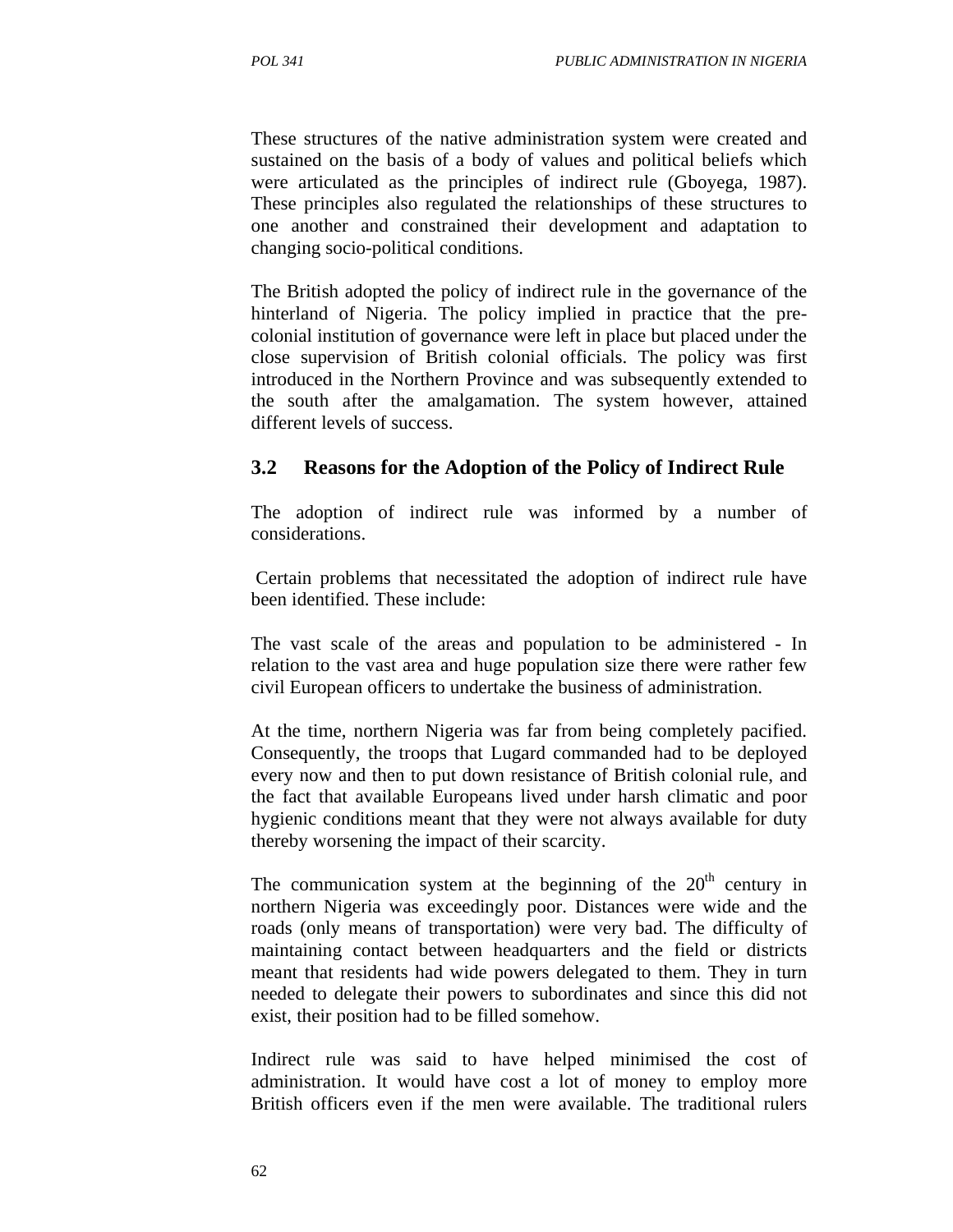became a dependent local class in whose interest British colonial rule was perceived to be successful. Adoption of indirect rule was meant to be an indication of goodwill to both the traditional rulers and their people that British rule was not to have the implication of a radical dislocation of their social existence.

Given the above reasons, Lugard saw the indirect rule system as expedient in the practical administration of Nigeria.

# **3.3 Characteristics of the System of Indirect Rule**

Gboyega (1987:16-17) provided the summary of the identifying characteristics of what emerged as the system of native administration (indirect rule). These are:

Legitimacy: in so far as possible pre-colonial dynastic lineages were continued.

Territorial Jurisdiction: The territorial jurisdiction of the traditional rulers was maintained; that is, the land boundaries of pre-colonial times were respected except where the chiefs or people by their own consent agreed to federate for purposes of greater efficiency, larger revenues, etc.

Native Authorities: Chieftaincies were designated native Authorities, in which the chief might be sole native authority or the chief in council, constitute the native authority. A native authority has specific functions – (i) collection of taxes of which a fixed percentage was rendered up to the colonial administration; (ii) control of a budget established to spend the taxes retained by the native authority, which included initiating local development programmes, building and maintaining native authority schools and dispensaries, building and operating permanent markets, the construction of local feeder roads to join up with central government roads.

Legal System: The chiefs and their traditional legal officers controlled the administration of law, including local police functions and the prisons, according to customary legal principles shorn of abuses and repugnant aspects as determined by the colonial government.

Appointment of Officials to Native Authority: The Native authority controlled appointment and dismissal of its officials; the colonial authorities, however, had to approve the appointment of the chief himself.

The Role of the Political Officer: Essentially the role of the political officer in the native authority system was as an adviser, almost as a lobbyist vis-à-vis the native authority in so far as local government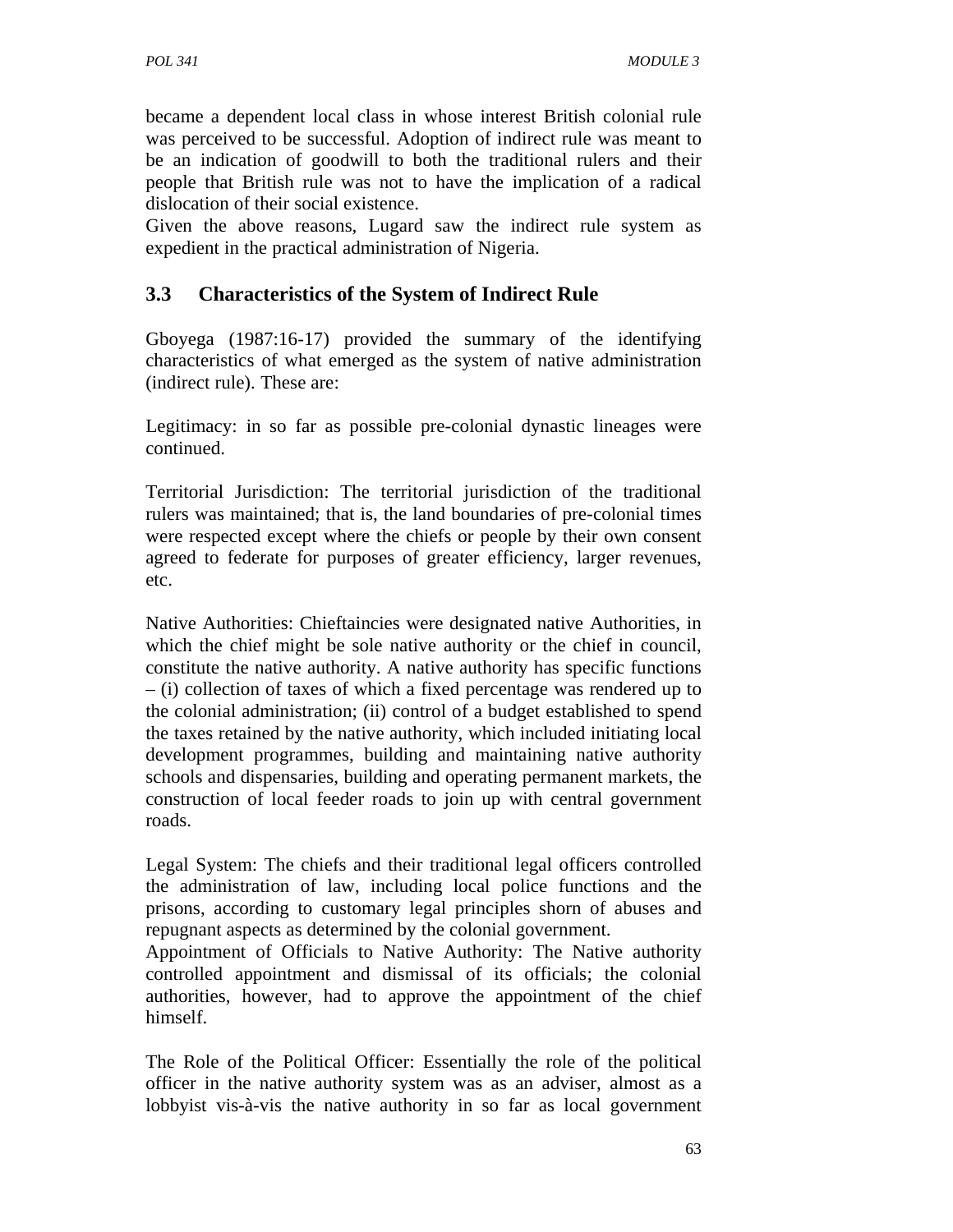affairs were concerned. The less sophisticated the native authority however, the more his role became that of supervisor rather than adviser. In matters of Tran-native authority affairs, e.g. decisions made for the whole colony, the political officer could order rather than suggest action. Native Authorities (NAs) as Legislative Bodies: The native authorities were legislative organs. With regard to legislation concerning traditional matters, the political officers would not interfere unless they were repugnant to 'human justice'. With regard to legislation concerning modern administration much of the legislation would originate from the political officers but be promulgated in the name of the native authority. In the Northern Province the system attained a level of success because the Hausa/Fulani emir enjoyed over whelming power in the pre-colonial time. Besides this, the emirate system had well developed traditional system of tax collection, a relatively efficient administrative system which enhanced the integration and control of the political system. There was also a highly developed judicial system which applied the Sharia code.

In a basically headless society like the eastern region where there was no centralisedl political systems which were the foundation of the native authority, the colonial authorities had no choice than to create 'warrant' chiefs. The warrant chiefs' consequent lack of legitimacy and conflict with traditional socio-political structure provoked widespread protest in the eastern region.

In addition there was no indigenous system of taxation to provide financial support for the native authorities. Since the native administration could not survive without a native treasury to raise revenue for the native authority, the colonial government introduced direct taxation into the eastern region between 1927 and 1929. This action led to the famous Aba women riot of 1929.

Furthermore, the attempt to apply the logic of indirect rule more fully in the eastern region by substituting warrant chiefs for the British district officers as presiding officers of the native courts after 1922 added to the outrage felt by the citizens of the eastern region.

These factors marred whatever achievements the native administration system could have realised in the eastern region. In the western region, there were not as many obstacles to the introduction of indirect rule as witnessed in the eastern region. Prior to the colonial rule the Yoruba who were the largest ethnic group in the western region lived in kingdoms. The monarchical political organisation featured centralisedl political authority under the leadership of a king aided by a council comprising lineage heads. The most famous of these kingdoms had a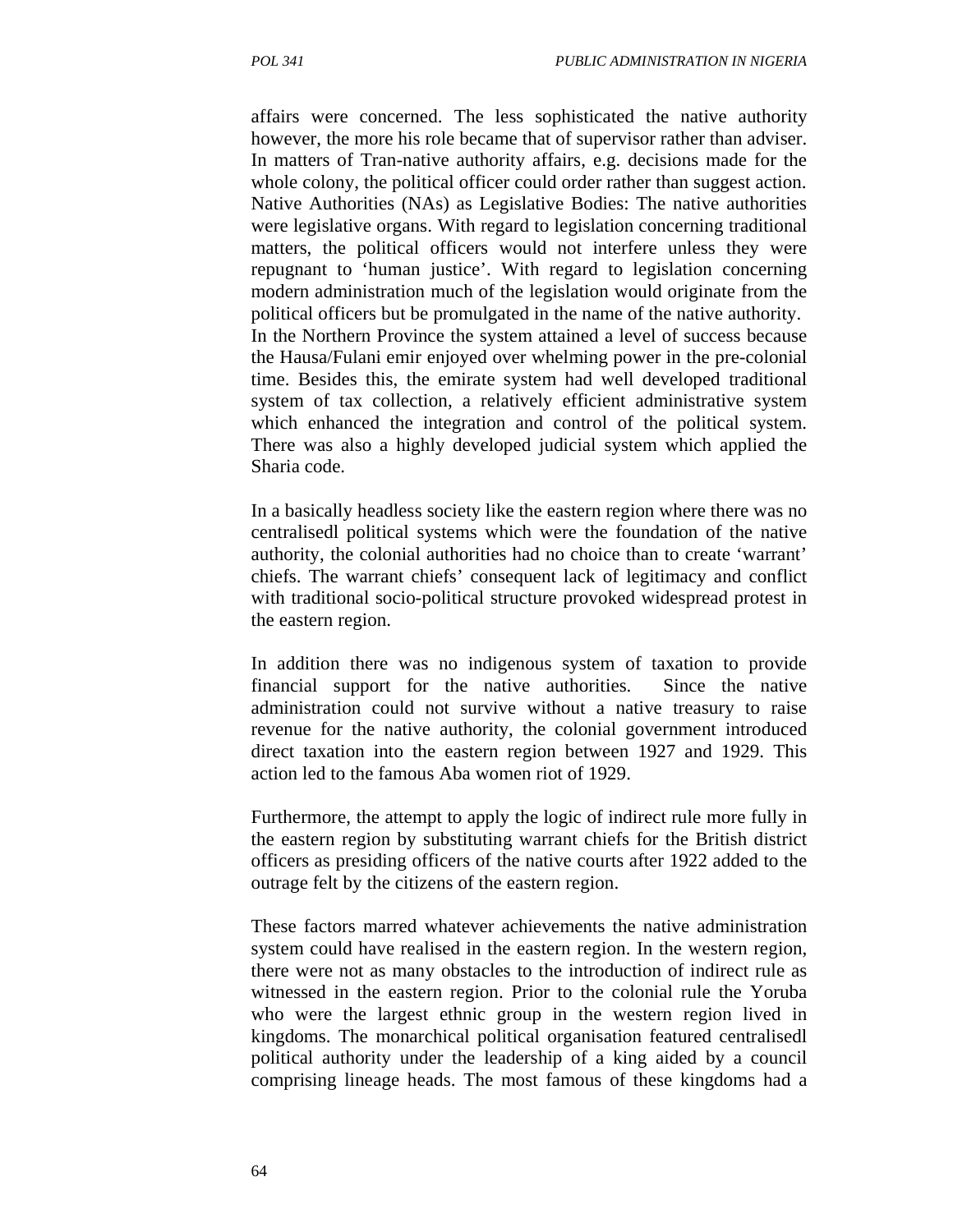finely balanced distribution of powers between the monarch, the Alaafin, and the council, the Oyo-Mesi.

The Alaafin's authority has spiritual and political dimensions and in spite of the claims of legend about the scope of that authority it was greatly limited by the necessity to carry along the Oyo-Mesi, the constraints of tradition and the desire to secure public order and welfare. In addition to the existence of a relatively more centralisedl political structure, there was also a tradition of royal courts, a practice by which the king's court was the ultimate court of jurisdiction for all civil and criminal proceedings.

Taxation which was a reason for protest with the introduction of the native administration system into eastern province was also difficult to introduce in the western province. Although tributary relations between paramount kings and minor kings existed before colonial rule the implications of organising a treasury such as the systemisation of taxation led to riotous protests especially in Abeokuta and Ogbomoso.

### **SELF-ASSESSMENT EXERCISE**

Give the reasons for the adoption of indirect rule

## **4.0 CONCLUSION**

Native administration system was said to be a political administration through the agency of indigenous institutions. Lugard found indirect rule expedient for the purpose of administration in Nigeria. The native authorities especially in the north were well suited to the purpose of the colonial enterprise. The system however, lasted only until the early 1950s in the eastern and western regions where the social structures were less hospitable and receptive to the native authority structure.

## **5.0 SUMMARY**

We learnt in this unit how the policy of indirect rule was introduced and applied in the 3 regions of colonial Nigeria. We examined the major characteristics of the policy of indirect rule and the form of its operation the eastern, western and northern Nigeria. We observed that the operation of indirect rule met with varying degree of success in the three regions.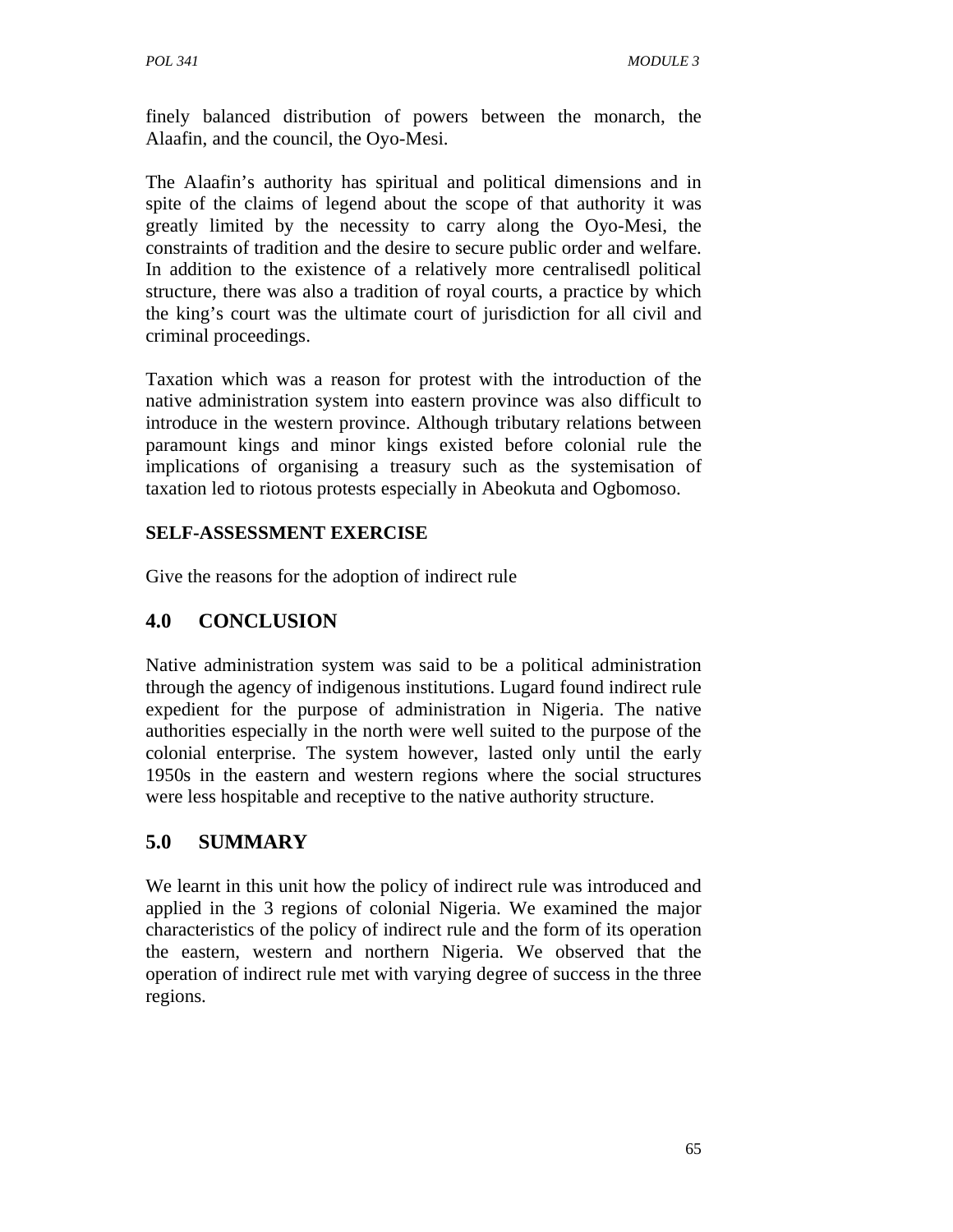## **6.0 TUTOR-MARKED ASSIGNMENT**

- 1. Discuss the major features of Indirect rule
- 2. Critically examine the operations of indirect rule in the three regions of colonial Nigeria.

## **7.0 REFERENCES/FURTHER READING**

- Fagge, T.A. (2005). *The Future of Local Government Institution in Democratic Governance in Nigeria*. Kano: Tahir and Family Holdings Limited.
- Gboyega, A. (1987). *Political Values and Local Government in Nigeria*. Lagos: Malthouse Press Limited.
- Oyediran, O. & Gboyega, A. (1979). "Local Government and Administration"*.* In: Oyediran (Ed.). *Nigerian Government and Politics under Military Rule. 1966-79.* London: Macmillan Publishers.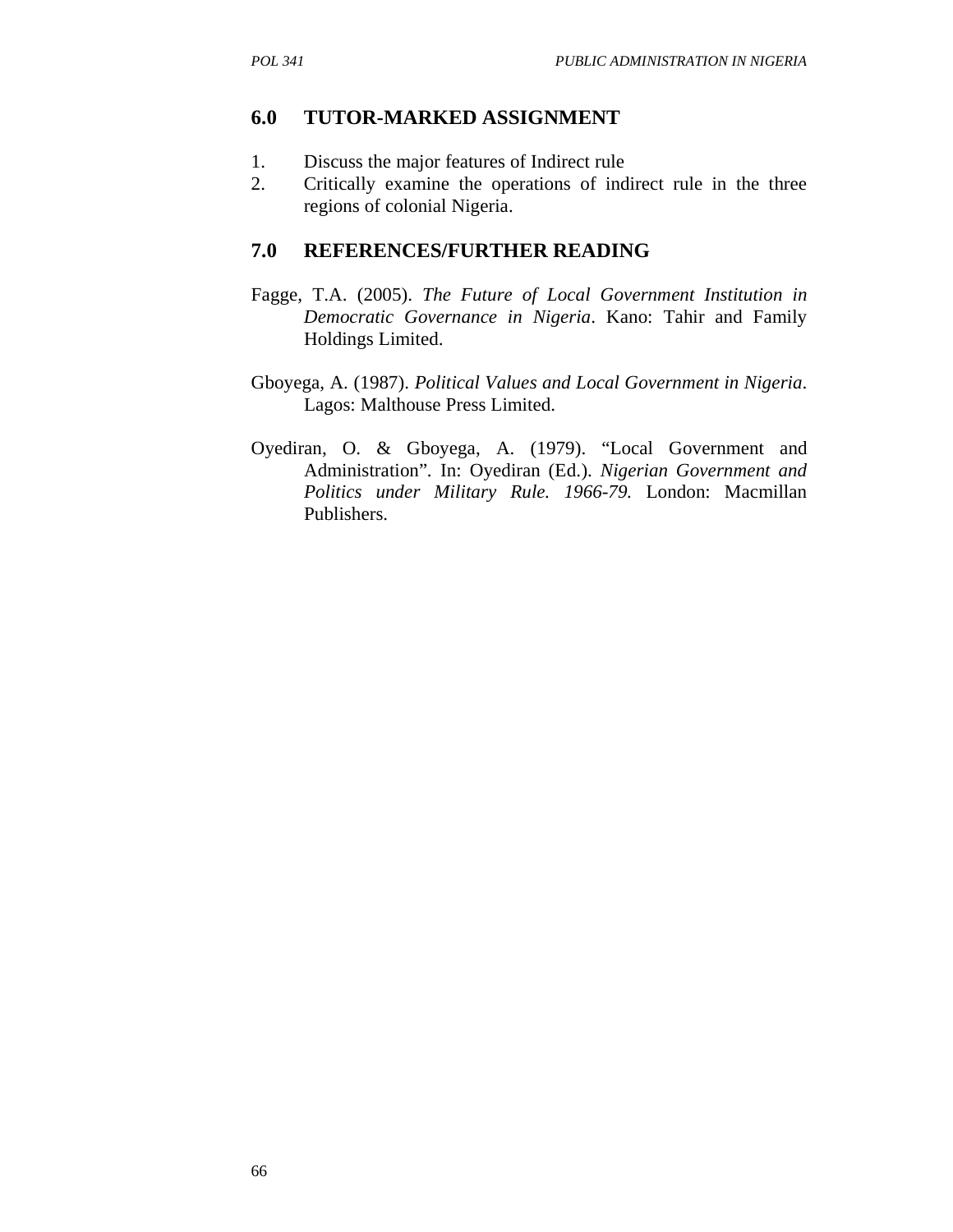## **UNIT 3 LOCAL GOVERNMENT REFORMS IN EASTERN, WESTERN AND NORTHERN NIGERIA – 1950s**

### **CONTENTS**

- 1.0 Introduction
- 2.0 Objectives
- 3.0 Main Content
	- 3.1 Reforms of Local Government (1950s)
	- 3.2 Local Government to Local Administration
- 4.0 Conclusion
- 5.0 Summary
- 6.0 Tutor- Marked Assignment
- 7.0 References/Further Reading

### **1.0 INTRODUCTION**

In the last unit, you were introduced to the nature of the native administration in Nigeria starting from 1900. We observed the different form of administration of the indirect rule in the northern, western and eastern provinces in Nigeria. You will recall that indirect rule in the three provinces met with different degree of success. Consequently, the regions, especially the east and the west witnessed spate of riots during the period of administration of indirect rule at the introduction of certain taxes. In this unit, you will learn about the reforms that came immediately after the take-off of indirect rule in the provinces.

### **2.0 OBJECTIVES**

At the end of this unit, you should be able to:

- discuss various reforms that took place after indirect rule at the regions
- discuss the nature and form of the emerging local governments in the regions.

## **3.0 MAIN CONTENT**

### **3.1 Reforms of Local Governments (1950s)**

Beginning from1947, the British imperial government announced a new policy of local governance in their colonial territories, this was reflected in the dispatch of the secretary of state for the colonies –Arthur Creech Jones to all British colonial governors informing them of the need to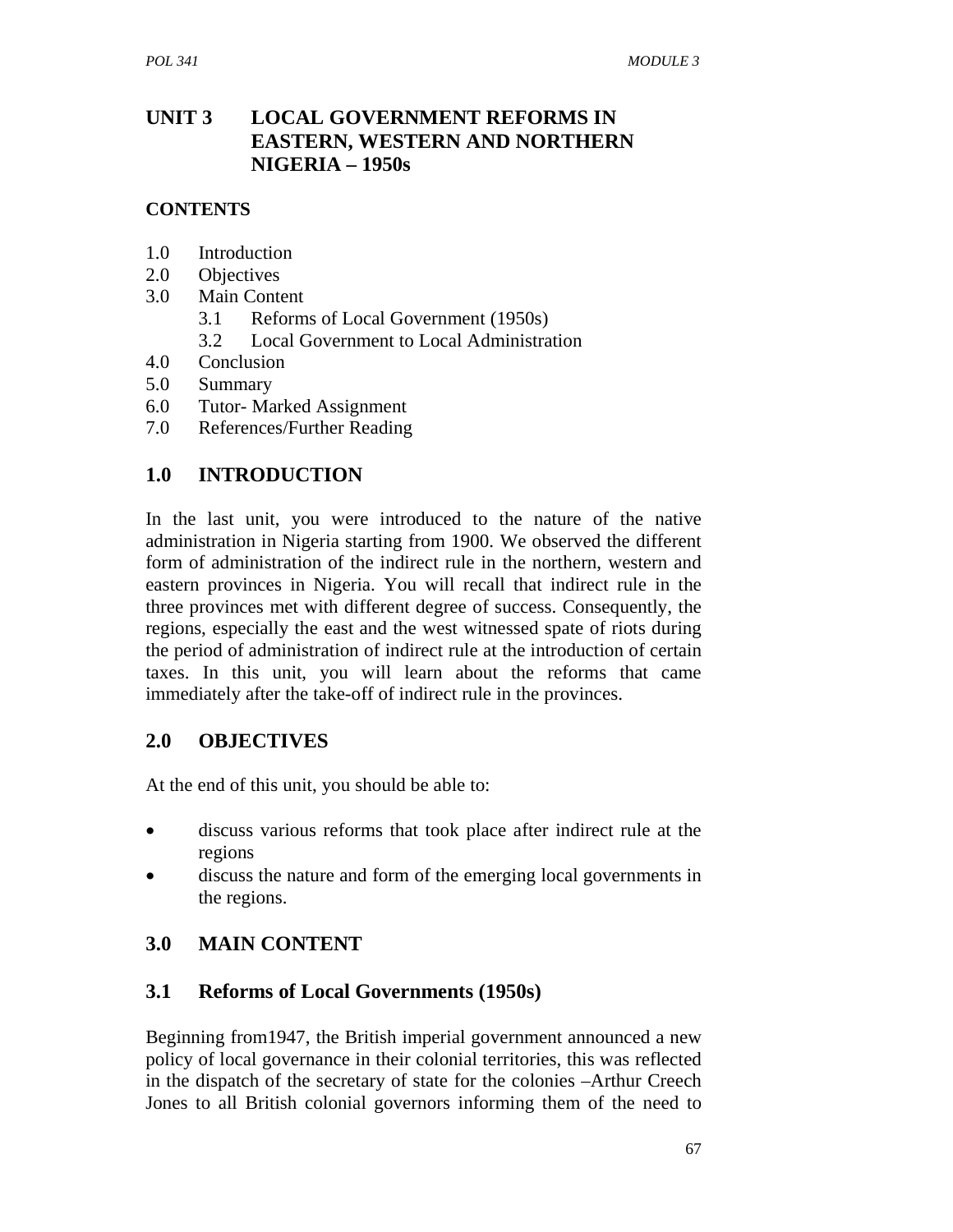emphasis the introduction of new reforms towards local governance which would emphasis efficiency in democratic governance.

In Nigeria, the introduction of a new constitution in 1951 (the Macpherson Constitution) facilitated the introduction of new models of governance in line with the 1947 dispatch.

### **Eastern Region**

The eastern region in 1950 replaced the native authority ordinance by a local government ordinance. Under the former ordinance, a number of chiefs and elders were appointed by the government to form the native authority council of the area. The local government ordinance of 1950 enabled the majority (80 per cent) of the councilors to be directly elected. The structure of the local government was three tiers, comprising of county councils, district councils, and local councils.

The county councils corresponded, in most cases, almost exactly in size to the erstwhile divisional native authorities, and performed major services and functions. The district and local councils covered smaller areas, the former covering a larger area than the latter, but both had powers and functions relative to their sizes. In 1955, the minister for local government was empowered by the provisions of new local government laws to ensure closer scrutiny and supervision of local government activities.

The local government law 1957 increased the autonomy of local authorities as the local government advisers (formerly district officers) were withdrawn and three provincial local government inspectors were appointed for the entire region thereby making regional government supervision even more remote.

In 1958, the county councils were abolished and the district councils became all-purpose local authorities. thus in the urban and municipal areas local government had only a single tier while rural areas had two tiers of authority – district and local authorities. in 1960, the eastern Nigeria local government law further altered the structure of local government as the urban and rural district councils were redesignated urban county and county councils respectively (Oyediran and Gboyega, 1979).

#### **Western Region**

In the west, the local government law of 1952 initiated important reforms of the system. However, the element of the reform had to combine the influence and interest of Oba's and the chiefs. In response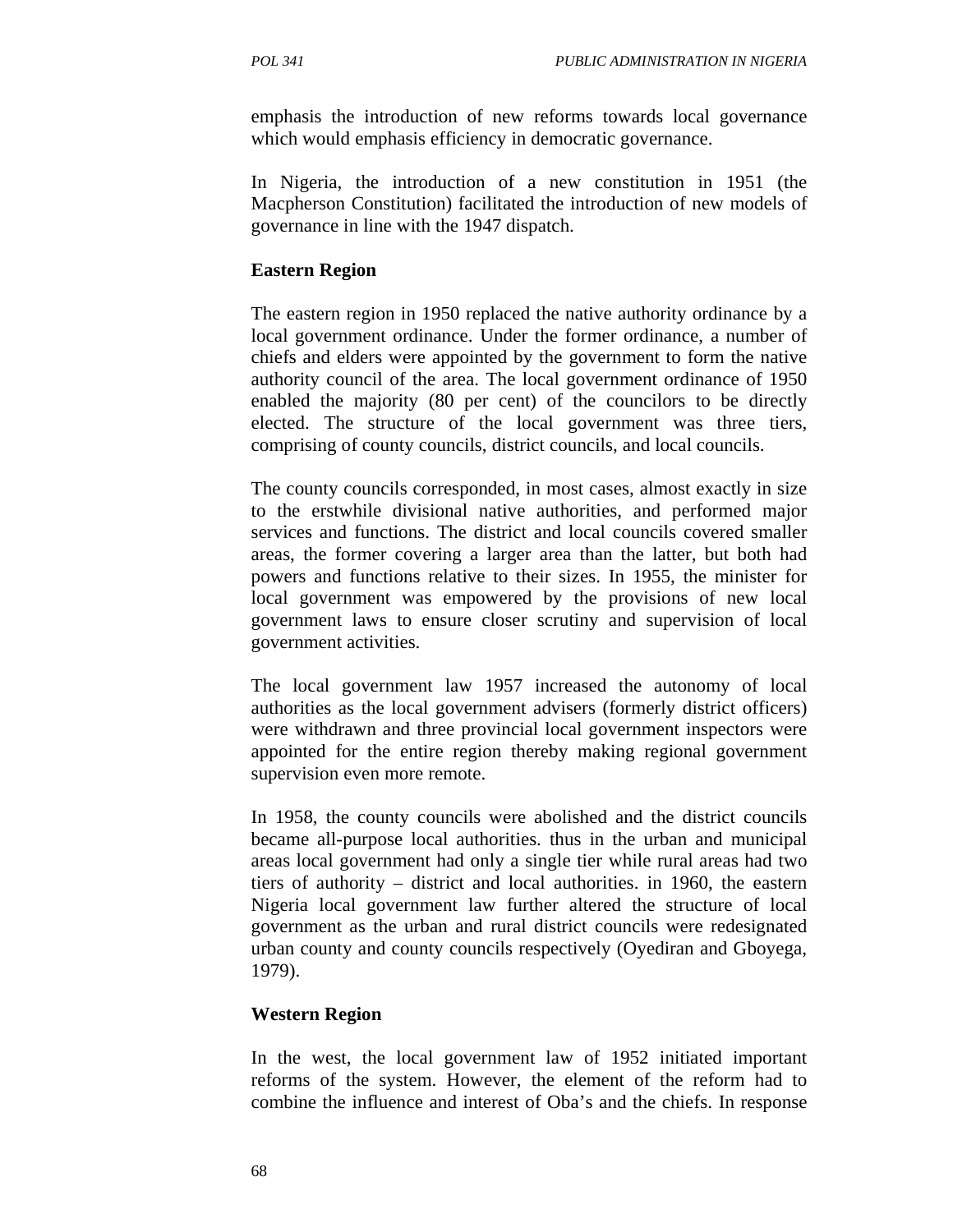to the challenge posed by the chiefs, the regional government undertook the programme of political education to explain the new legislation.

The system introduce by the legislation was based on the British-type three-tier structure. Divisional, district and local councils were set up. The divisional councils were coterminous with administrative divisions and performed major functions. The district council came next in status and performed middle range functions while the local council was for a small town or group of villages too small to have a district council. The local council performed only minor functions.

The local government systems in the eastern and western regions were very similar in essential features. Underlying the two systems was a philosophical conception of local government which ascribed to local government higher ultimate political purposes than the mere delivery of social service and implementation of development projects.

The ultimate political purposes served by local government as conceived in the two regions might be said to include:

- i. Political education for local and national leaders,
- ii. Diffusion of political power on an area basis,
- iii. Local self-determination and inculcation of the noble ideals of impartiality,
- iv. Protection of minority rights and integrity,

All of these were considered essential to the evolution of a liberal democratic society.

### **Northern Region**

There were efforts to reform local government in the north, but the objective was not on the democratisation of the system.

The native authority law of 1954 not only changed little of substance, merely consolidating existing arrangements, but it even retained the term 'native authority'. All the seventy native authorities which existed had traditional rulers as their heads. The law made provisions for five different types of native authorities, namely:

- A chief or other person in council;
- A chief or other person and council;
- Any council;
- Any group or persons; and
- Any chief or other person.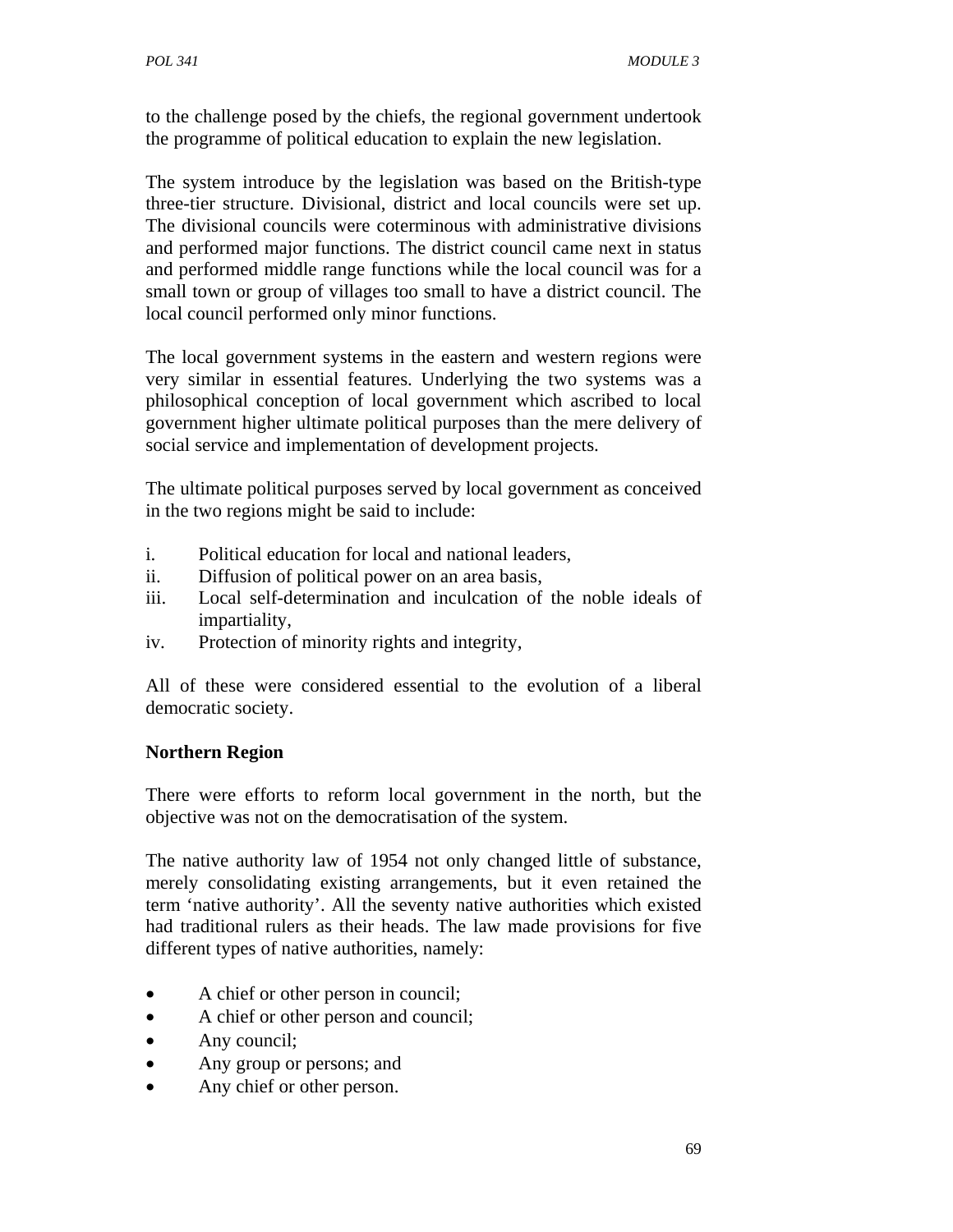In most places, it was the chief and council pattern that was in place in which the chief played pre-eminent and predominant role. However, popular participation was encouraged through subordinate structures – there were village councils. Here popular participation was allowed though the emphasis in the north was not on democratisation as was the case with the east and the West.

In spite of the reforms undertaken, public complaints against local governments' performance continued - there were allegations of corruption, nepotism, inefficiency etc. Consequently, the various governments instituted studies within their local government areas although there were differences in details. The reforms in the north were similar in orientation to those of the east and the west. They all sought to reduce power from the hands of aristocrats and to provide a legal framework for popular participation.

The military intervention in the Nigerian politics in 1966 marked the beginning of important changes in the system of local governance in the country.

## **3.2 Local Government to Local Administration**

The military government of 1966, created a 12 state structure in 1967. The north had six (6) states; east had three (3), west and mid-western state which was carved out from western region in 1963 had one (1) state each. Lagos state maintained its status of being federal capital (Fagge, 2005). Each state was given free hand to develop local government system peculiar to its environment and disposition of its people.

By 1967 when the state was created all local government management committees were dissolved and their powers and functions transferred to divisional administrators designated sole administrators.

The south eastern state and the mid-western state replaced the local government system it inherited with a new system called development administration. The term development administration was chosen as a result of the recommendation of an expert ad hoc committee which examined and advised government on the suitability or otherwise of the system of local government inherited before the war.

For the south eastern state two levels of development administration were established – area development committee and urban or county development council. Each area development committee was made up of a number of villages and dealt with projects requiring the cooperation of more than one village. The county or urban development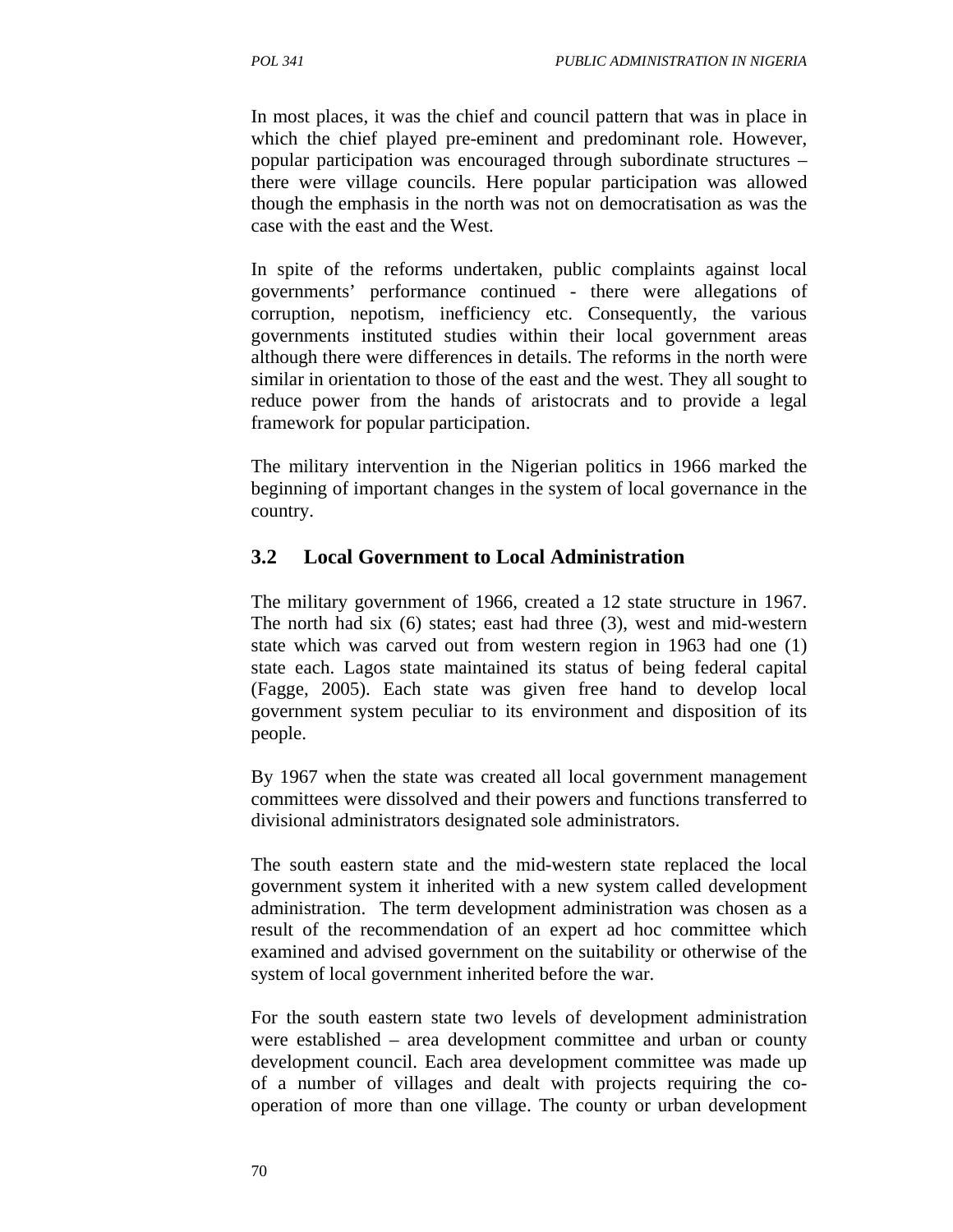council covered a number of area committees and served as the centre for development administration.

In the mid-western state, development councils and development committees were established. As in all the other states, all members of development committees and councils were appointed by the military governor in the mid-western state. Each development committee had a ceremonial president (a traditional ruler) and a chairman and members. A chairman, chairmen of all development committees in the division, and between thirty and forty members constituted each development council. All staff and employees of development councils and committees were designated civil servants. The same was true of the south eastern and east central states.

The main objectives of the system of local administration as stated in the mid-western state development administration edict are:

- To provide a framework for effective co-ordination and execution of government programmes and services in each division; and
- To facilitate and encourage the participation of the people of each division in the control and management of their local affairs with the assistance and under the supervision of the government by enabling the people to utilise local community efforts and organisations to raise funds and mobilise resources for the general development of their local area.

Even though the structures varied they were designed to achieve the same purpose, that is, state government control of the administration and development of local communities.

In the western state, by the time the military took over the control of government, divisional councils – the first tier of local government – had become most unpopular for some reasons:

- Many local councils were too small to be viable politically and economically;
- Local government institutions became the primary institutions for coercing local supports for the ruling political party;

Committees proliferated and unnecessary meetings were frequently held in order to gain sitting allowances and to get more involved in day-today administration of councils. The east central state government adopted a different nomenclature for its system of local administration. In the east central state, a two-tier system of local administration was established. The upper tier was called divisional council. The lower tier which was the primary basis of the new system was called community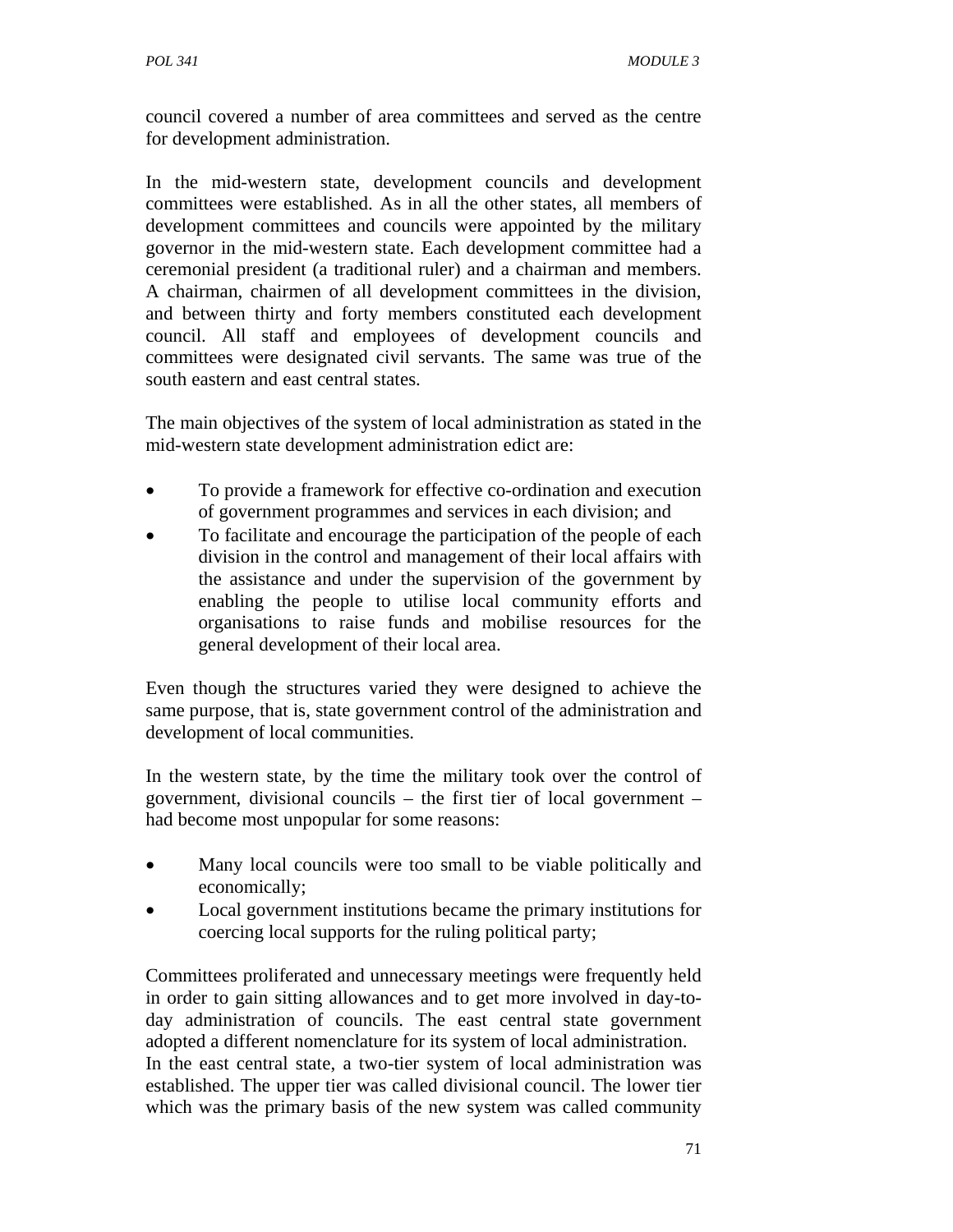council. They were constituted at the village group level very much in line with the traditional social and political units.

In the late 1968 and early 1969, civil disorder broke out in several parts of western state as a result of the frustration experienced by the councils due to the absence of effective channels of participation and the neglect by the sole administrators.

A commission was set up to investigate the civil disorder. one of the recommendations of the commission was that 'government should undertake as a matter of urgency a review of the existing local government council structure with a view to finding out which councils are viable and which are not, and therefore… decide on measures for ensuring that only councils viable and capable of fulfilling their statutory obligations remain'

In 1973, a new pattern of local governance was introduced – the council manager system. The model sought to maximise viability and efficiency (the council under the old system were too small and too many). Accordingly, the 114 local government councils of various sizes and stature were merged and consolidated into thirty-nine single-tier local government councils. Each council was made up of a management committee out of which a standing committee was chosen. Another important aspect of the structure of the new system was the creation of area committees in each council area with varying populations of between 10,000 and 25,000 and with membership of between ten and thirty.

The process of popular representation in the native administration system in the northern region was strongly resisted in the 1950s in the name of efficiency and stability. But by 1963 government decided that all native authority councils should have at least some elected members, and by the time the military took over in January 1966, all native authority councils had some elected members.

Certain policies of the new military regime quickened the gradual reduction in the power and influence of traditional rulers even before states were created in 1967.

In February 1966, government announced that all native authority police, prisons and native courts would be taken over by the regional government. The chief justice of northern Nigeria was asked to prepare plans for a phased takeover of these functions. By April 1968 all these functions were effectively taken over (Oyediran and Gboyega, 1979: 169 -191).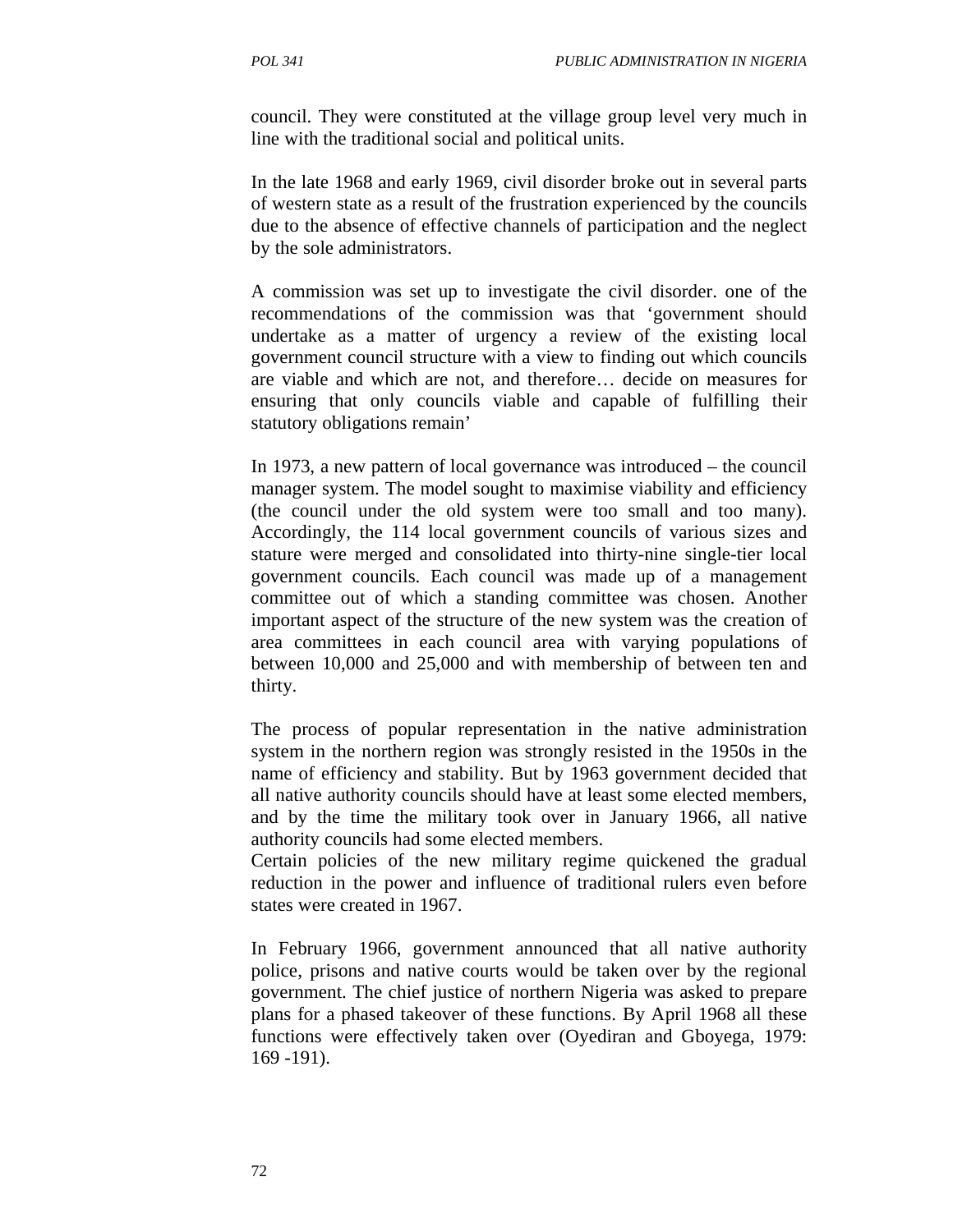### **SELF-ASSESSMENT EXERCISE**

Discuss the nature of development administration of the Eastern and Mid-Western state of the 1950s.

# **4.0 CONCLUSION**

Native administrative system of the three regions experienced a change in terms of reforms. It has been observed however, that the replacement of local government with local administration was in essence not to stimulate local development but to strengthen military dictatorship. In spite of all the reforms complaints against local administration performance continued.

# **5.0 SUMMARY**

We have learnt in this unit the process of various reforms undertaken in the three regions shortly before and immediately after the military took over. We learnt how the policies of the new military regime affected the power of the traditional rulers in the scheme of the then local administration.

## **6.0 TUTOR-MARKED ASSIGNMENT**

- 1. Examine the nature of the reforms in the Western region.
- 2. Discuss the nature of the reforms in the Eastern region; in what way(s) was the reform similar to that of the Western region?

# **7.0 REFERENCES/FURTHER READING**

- Fagge, T.A. (2005). *The Future of Local Government Institution in Democratic Governance in Nigeria*. Kano: Tahir and Family Holdings Limited.
- Gboyega, A. (1987). *Political Values and Local Government in Nigeria*. Lagos: Malthouse Press Limited.
- Oyediran, O. & Gboyega, A. (1979). "Local Government and Administration". In: Oyediran (ed.) *Nigerian Government and Politics under Military Rule 1966-79.* London: Macmillan Publishers.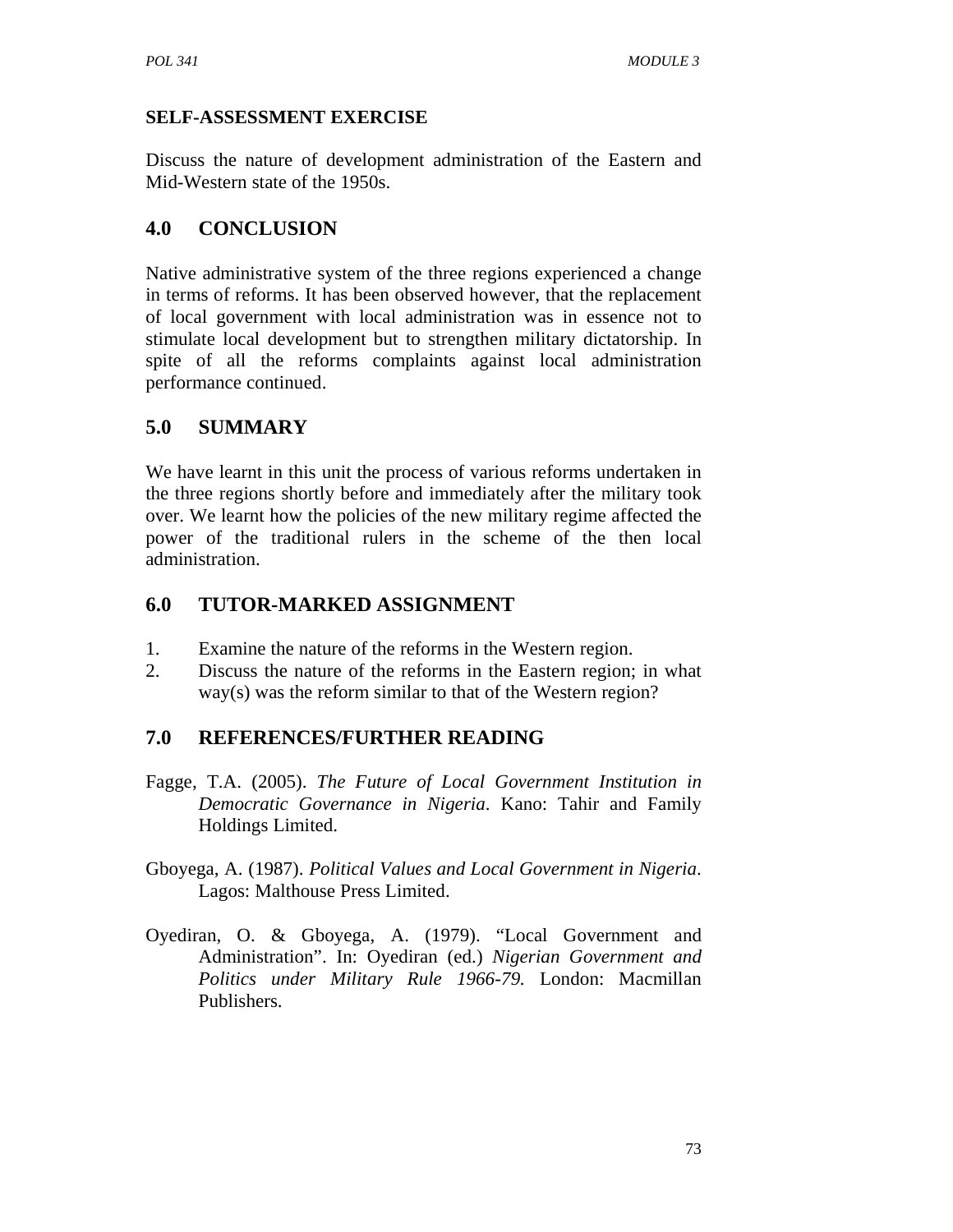### **UNIT 4 THE 1976 LOCAL GOVERNMENT REFORMS IN NIGERIA**

#### **CONTENTS**

- 1.0 Introduction
- 2.0 Objectives
- 3.0 Main Content
	- 3.1 The 1976 Local Government Reforms
- 4.0 Conclusion
- 5.0 Summary
- 6.0 Tutor-Marked Assignment
- 7.0 References/Further Reading

### **1.0 INTRODUCTION**

The reform of 1976 was considered epochal and regarded as a turning point in the evolution of Nigeria local government system because it replaced all the different patterns of local government with a uniform multi-purpose model. It formally recognised the local government as the third-tier arm of government. In this unit, student will learn the details of the reform and see how it transformed the nature of local government in Nigeria.

### **2.0 OBJECTIVES**

At the end of this unit, you should be able to:

- discuss the nature of the 1976 local government reforms
- write the major functions assigned to local government under this reform.

### **3.0 MAIN CONTENT**

#### **3.1 The 1976 Local Government Reforms**

The civil war and military dictatorship really hampered the systematic growth and development of local government system in Nigeria. Nevertheless, the military rulers of Nigeria in their quest for administrative reforms also pre-occupied themselves with the status of local government which had become mere appendages of military governors in the immediate post-war years (Odion-Akhaine and Yunusa, 2009). These were the antecedents to the 1976 local government reform of Gen. Obasanjo.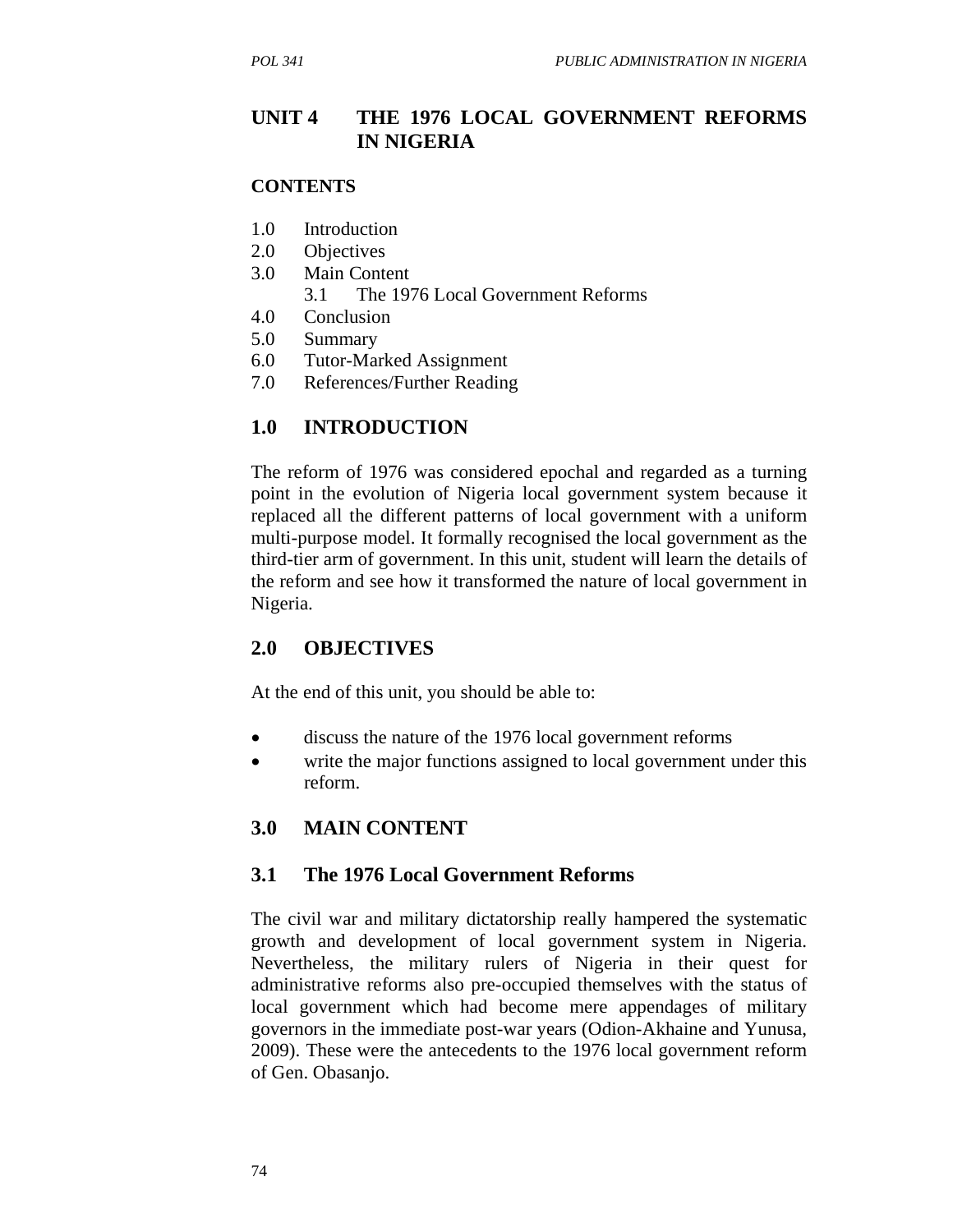The 1976 local government reform was part of the military government transitional programmes inaugurated in 1975. The new military that came into office in 1975 pledged to return the country to civilian administration within a short period. It announced a programme for the disengagement of the military from political administration of which the re-organisation of local administration was a prominent part.

There-organisation of local administration was an important feature of the programme for three reasons:

- Strong, representative local government was considered to be a pre-condition for the democratic system at the national level;
- The desire of the new military government to decentralise power; and
- The desire to reap the benefits believed to be entailed by a decentralised system of administration such as sensitive local administration keenly attuned to local needs and purposes, more effective local control, greater efficiency, and the lessening of the load of administration at the state level (Gboyega, 1987:136-138).

The main reasons for the local government reforms were that a representative local government system was considered essential to a national democratic system of government; that strong local authorities with clearly defined functional responsibility in a power-sharing relationship with the state was an institutional safeguard against tyranny; that the reforms were necessary for greater efficiency and relevance in the provision of local services which would facilitate the integration of the national political system (Gboyega, 1987).

The highlight of the reform can be stated as follows:

- The reform provided for a single-tier structure for each local government with a minimum population range of 150,000 to 800,000. There was no maximum limit.
- A maximum of 25 percent nominated membership structure, the rest were to be elected chairman and at least two or three councilors, to be designated supervisory councilors were to be engaged full-time. The number of council members was pegged between 10 and 30 depending on population of the local area.
- The role of traditional rulers was clearly spelt out. They were to serve in advisory capacity through the traditional councils. The provision for a steady financial base through grants, this comes in forms of federal and state grants.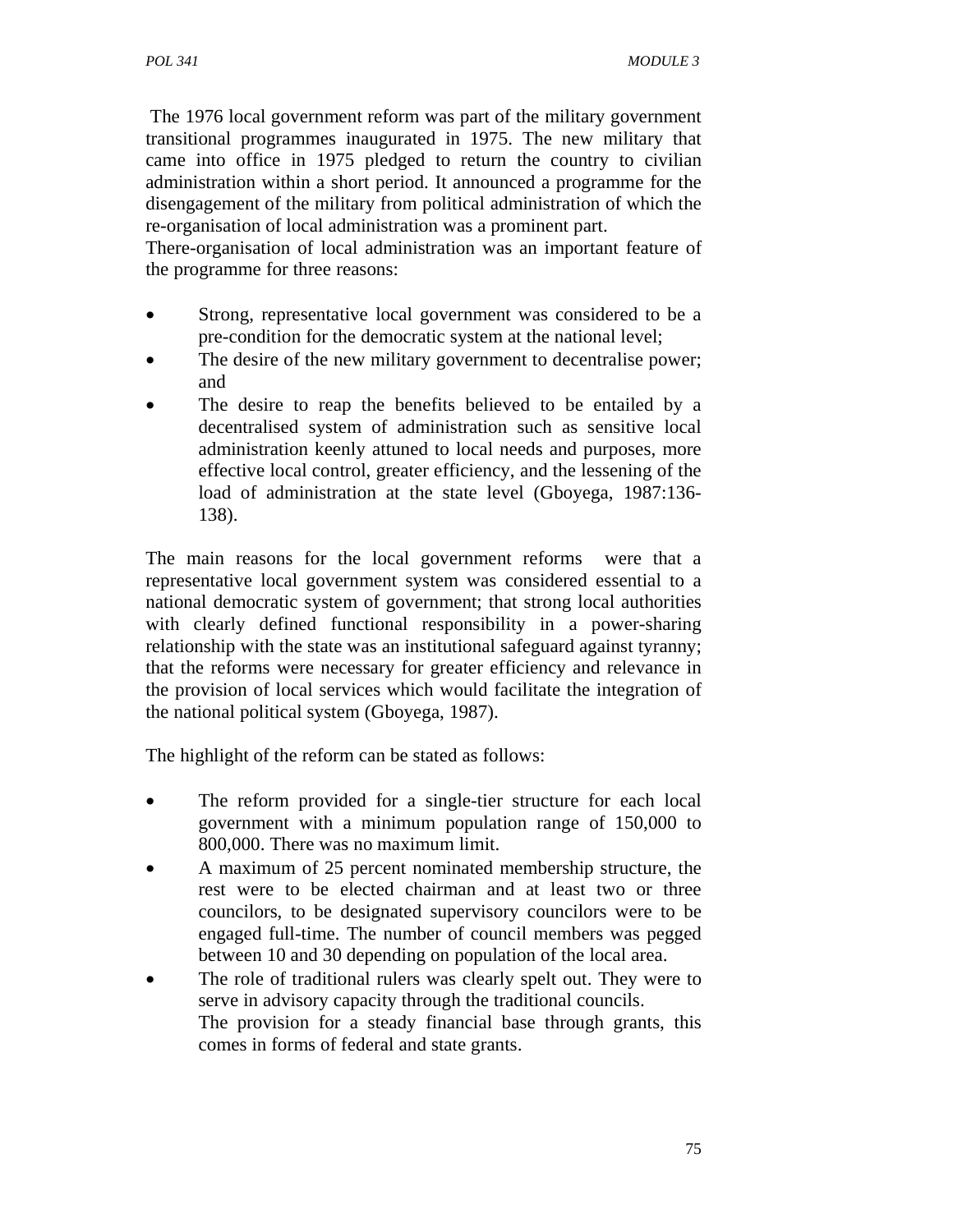Provision for increased internally generated revenue

The reform assigned specified functions and assured local government of two sources of revenue; the independent sources and fiscal transfer from the state and the federal government. As regards the functions of local government the reforms identified them as follows:

- To make appropriate services and development activities responsible to local wishes, and initiatives, by devolving or delegating them to local representative bodies.
- To facilitates the exercise of democratic self-government close to the local levels of our society and to encourage initiative and leadership potential.
- To mobilise human and material resources through the involvement of members of the public in their local development.
- To provide a two-way channel of communication between local communities and government (both state and federal) (Gboyega, 1987).

The reforms provided for democratically elected local council, in line with the provision and functions assigned to the local government.

The reforms provided that local government councils be elected either directly or indirectly. The council elects their own chairmen subject to government approval and takes decisions by majority vote. The local government councils are single-tier authorities with primary and sole responsibility for exercising statutory powers of the local governments. The major aspects of the 1976 reforms were written into the 1979 constitution to ensure that the state governments do not go back on these reforms. The constitution guarantees a system of democratically elected local government; specifies a list of functions for local authorities and makes it mandatory for the states and federal government to make financial grants to local authorities. However, in spite of the significance of the 1976 local government reforms, it failed to achieve its objectives particularly during the second republic (1979-1983).

Specifically, the 1976 reform and the subsequent 1979 constitution left unanswered what should be the definite role of traditional rulers. Again, the financial instability of the local government councils somehow reduced them to mere structural decorations as they were persistently devoid of functional ability in relation to the various functions that they were charged with. Furthermore, the wards for the election of councilors were exceptionally large to the extent that some communities did not know their councilors (Bello-Imam, 2006). According to Bello-Imam, it is thus evident that the emergent structure suffered from various problems which tended to undermine the performance of local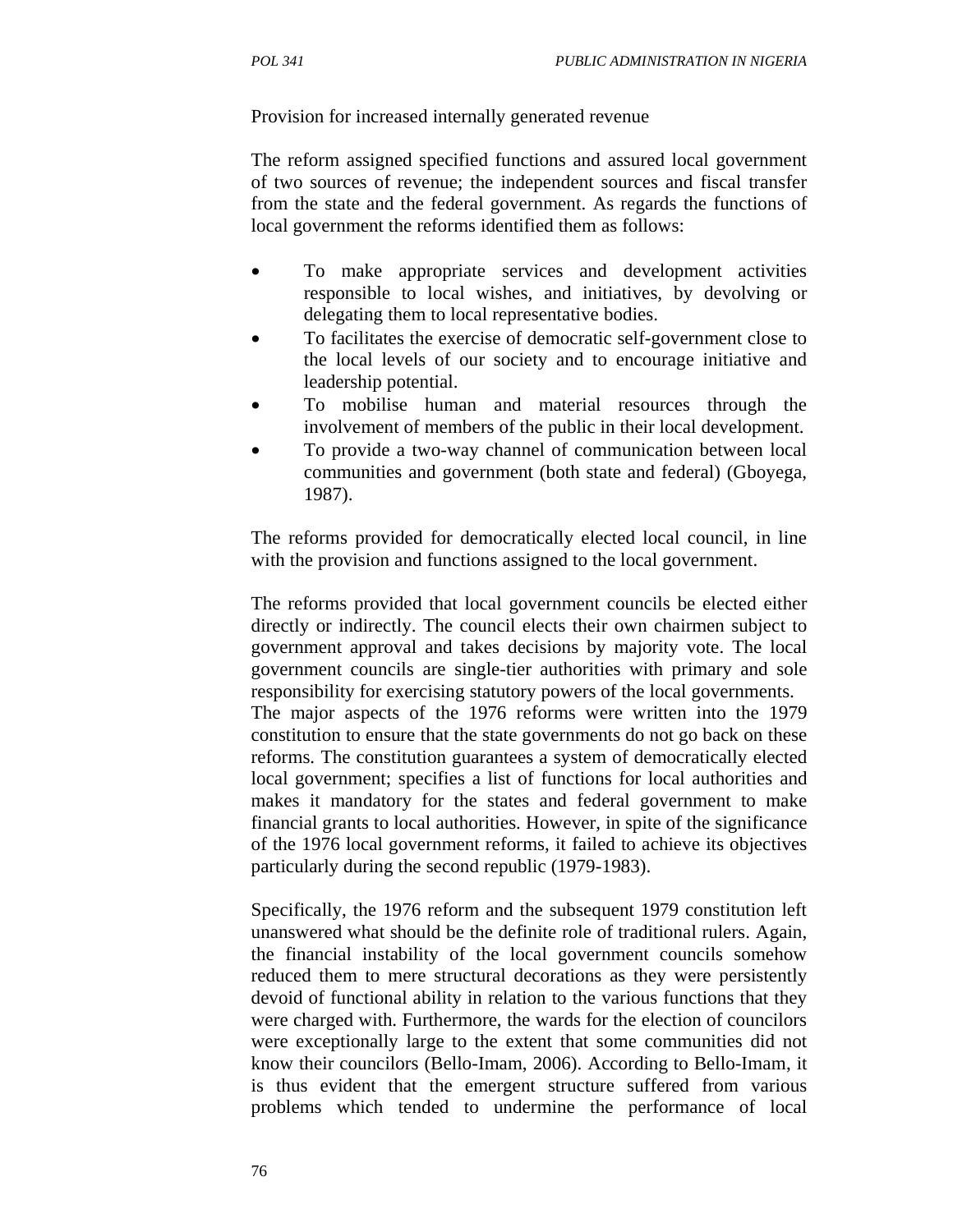governments. Thus, during the second republic, some of the state governments broke up or adjusted local government boundaries without due regard to the viability in order to carve out more favourable bases for their political survival.

### **SELF-ASSESSMENT EXERCISE**

Examine the major highlights of the 1976 local government reform

# **4.0 CONCLUSION**

We have observed in our discussion here that the 1976 local government reform brought significant changes in the world of local government in the country. It provided for democratically elected local councils, assigned specific functions to be undertaken by local government and recognised local government as the third-tier of government. In spite of all these, it failed to achieve its objectives particularly during the second republic.

# **5.0 SUMMARY**

What we have done in this unit is to discuss in details the nature of the 1976 local government reform in Nigeria. We realised that in spite of the major significance of the reform, local governments were still bedeviled with serious problems.

## **6.0 TUTOR-MARKED ASSIGNMENT**

- 1. Discuss in details the major aspects of the 1976 local government reform.
- 2. Identify and discuss the functions specified for local governments by the 1976 reforms.

# **7.0 REFERENCES/FURTHER READING**

- Bello-Imam, I. B. (2006) "Structural Evolution of Local Government in Nigeria". In: Ekpe, A.N. (Ed.). *The Substance of Local Government Administration in Nigeria (Theory and Practice)*. Lagos: Asbot.
- Fagge, T.A. (2005). *The Future of Local Government Institution in Democratic Governance in Nigeria*. Kano: Tahir and Family Holdings Limited.
- Gboyega, A. (1987). *Political Values and Local Government in Nigeria*. Lagos: Malthouse Press Limited.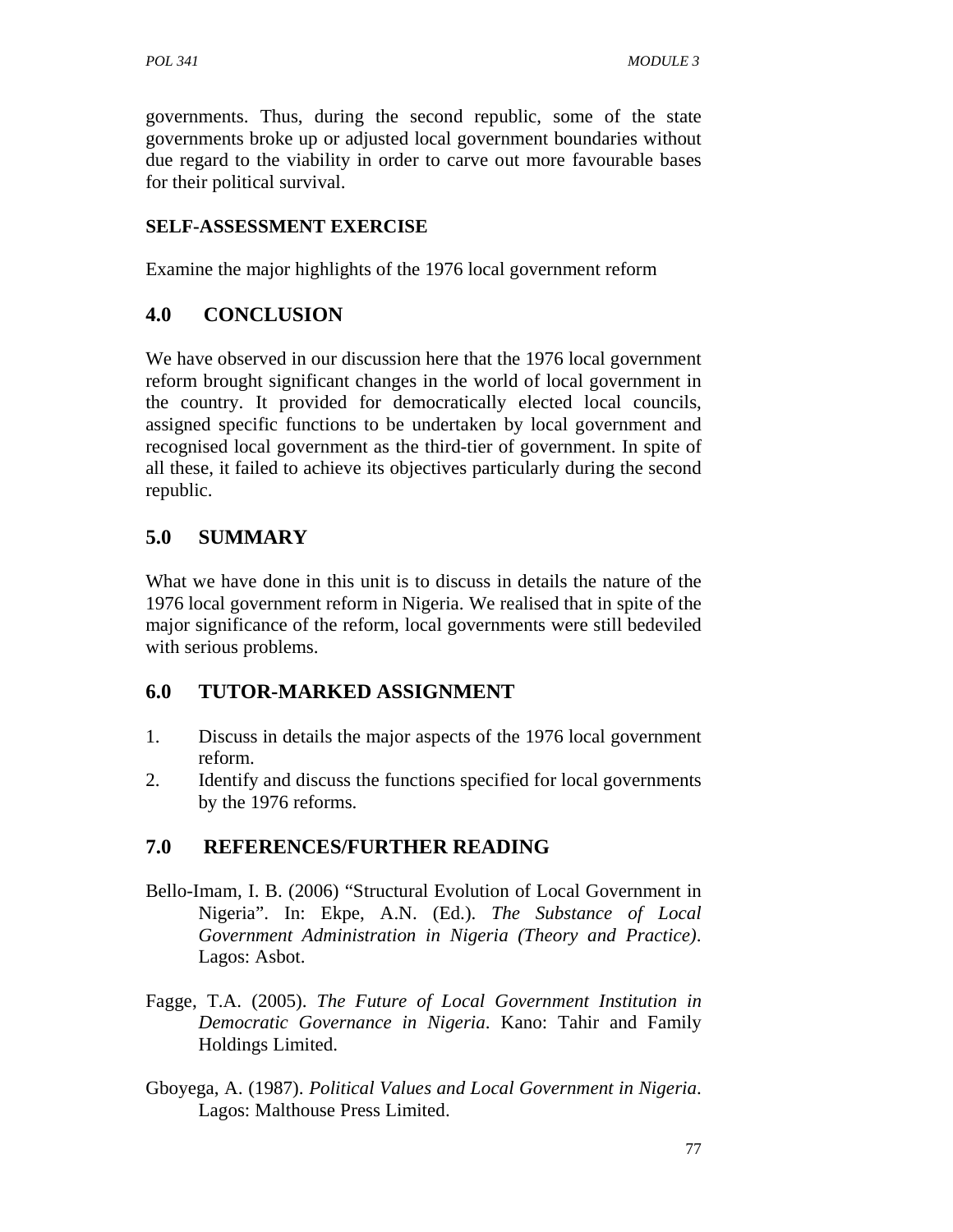### **UNIT 5 LOCAL GOVERNMENT SINCE 1985**

#### **CONTENTS**

- 1.0 Introduction
- 2.0 Objectives
- 3.0 Main Content
	- 3.1 Local Government Since 1985
	- 3.2 Functions of Local Government
- 4.0 Conclusion
- 5.0 Summary
- 6.0 Tutor-Marked Assignments
- 7.0 References/Further Reading

### **1.0 INTRODUCTION**

In the last unit, we were able to identify some of the problems associated with the 1976 local government reforms in Nigeria. The local government system was over politicised with most state governments opting for the committee system which negated the elective principle in favour of appointment of local government officials.

In this unit, therefore the student will further learn about the development in local government system in Nigeria after the failure in the operation of the 1976 local government reform.

### **2.0 OBJECTIVES**

At the end of this unit, you should be able to:

- discuss the system of local government starting from 1985
- discuss the functional responsibilities of local government as enshrined in the 1999 constitution.

#### **3.0 MAIN CONTENT**

#### **3.1 Local Government Since 1985**

All the problems discussed previously negated the 1976 local government reforms. However, with the coming of the Buhari and Idiagbon military regime, all the new local governments created between 1979 and 1983 by some  $2<sup>nd</sup>$  Republic State Governors was dissolved. General Buhari and Idiagbon set up a 21-man committee headed by Alhaji Ibrahim Dasuki. The committee was to: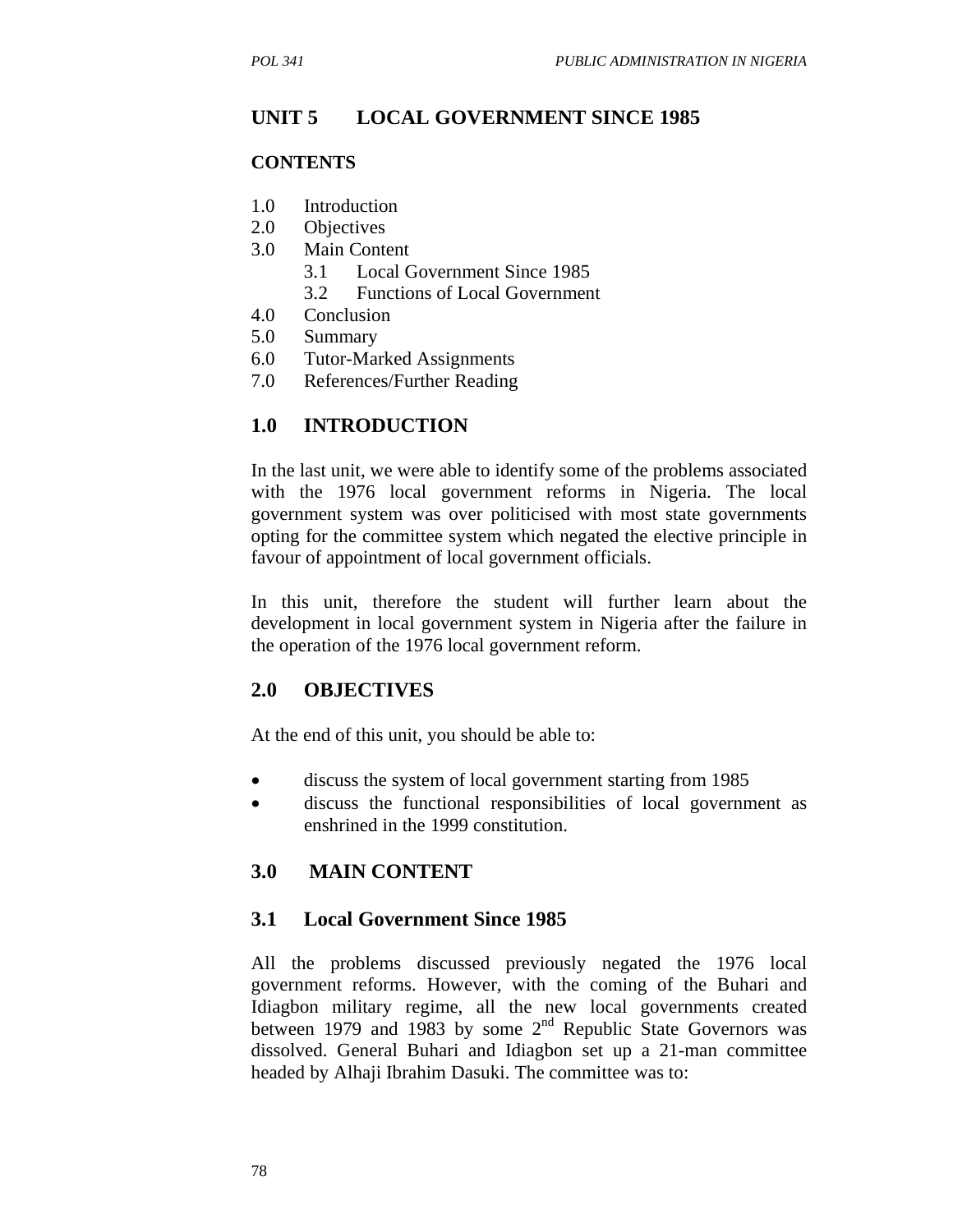- Evolve the most suitable mode of managing the local governments in the context of the present military administration;
- Re-examine existing structures, functions and financial resources available to local governments for the performance of those functions;
- Look into the accounting/management (staff) problems of local governments, including the standardisation of the various departments of the council;
- Evolve proper place of traditional authorities in local governments;
- Propose how best to manage intergovernmental relations between local governments and ministry for local governments local service boards/commissions;
- Work out manpower development schemes for all cadres of local government relevant for the improvement of local governance administration in the country.

The Babangida administration that came in 1985 adopted the Dasuki report and consequently, a white paper on the report was issued in 1986. In the white paper, the military government accepted the recommendation that the structure of local government introduced in 1976 should be retained. It endorsed the pruning of the local councils to the 1976 figure and proposed that a management committee be set up to run the councils (Adeola, 2009).

As part of the Babangida administration's efforts to return to civil rule by 1992, he set up a 15-member political bureau and instructs it to draw up a programme of action which reflected the wishes and aspirations of the people. During the political debates, there were demands for a reorganisation of the federal structure so as to correct some of its perceived ills. Part of the political bureau report dealt with how to make the local government agents of national development. From the 304 local governments inherited, Babangida created 149 new ones thereby bringing the total to 453. The numbers of local government councils have risen to 774 presently.

Section I of the fourth schedule of the 1979 constitution contains the list of functions which are assigned exclusively to local government councils while section 2 of that schedule lists functions of the state in whose performance the local government councils can participate.

In the 1979 constitution, the functions and responsibilities of the federal government are listed in the exclusive legislative list as contained in part i of the second schedule. In part ii of the same schedule was a list showing the functions and responsibilities which are assigned concurrently to the federal and state governments. The implications of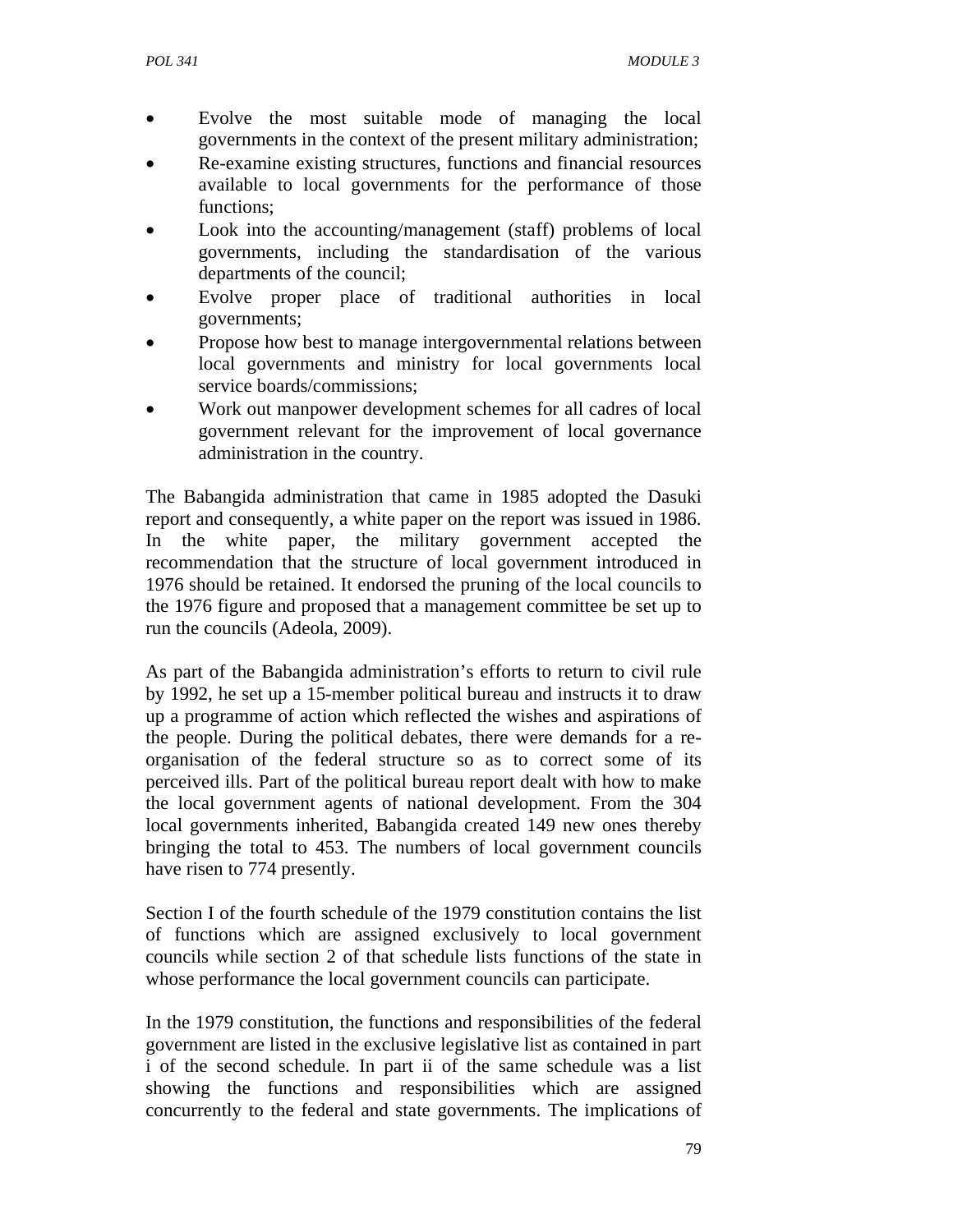these according to the political bureau are as follows: the functions and responsibilities of the federal and local governments are listed fully and state governments are assigned residuary functions and responsibilities. This is to say that the functions and responsibilities of state governments embrace the following:

- What accrues to them from the concurrent list of the second schedule;
- What accrues to them from the concurrent list of the fourth schedule and;
- Whatever is not allocated to any level of government.

All these mean that any functions and responsibilities which are specifically allocated to any level of government are expected to be performed or carried out by it without reference to any other level of government. The operation of local government is guaranteed in section 7 (1) of the constitution. The state governments are obliged by this same section to enact laws which provide for the establishment, structure, composition, finance and functions of such councils. All these provisions taken together according to the political bureau suggest the following:

- Local governments constitute a third-tier of government in the federal system;
- State governments must enact laws to bring local government councils into existence under democratic conditions;
- In taking action under item (ii) above, state governments must give to the local governments the functions and responsibilities which are provided for them specifically in the constitution;
- The responsibilities which the local governments should bear in respect of the functions concurrent to state and local governments will, presumably, be determined by agreement between these two levels of governments (The report of the political bureau, 1987).

The institution of democratically elected local government councils has continued to be entrenched in the Nigerian constitution. In the first schedule, part ii section 7 of the 1999 constitution of the federal republic of Nigeria is enshrined:

> the system of local government by democratically elected local government councils is under this constitution guaranteed; and accordingly, the government of every state shall subject to section 8 of this constitution, ensure their existence under a law which provides for the establishment, structure, composition, finance and functions of such councils.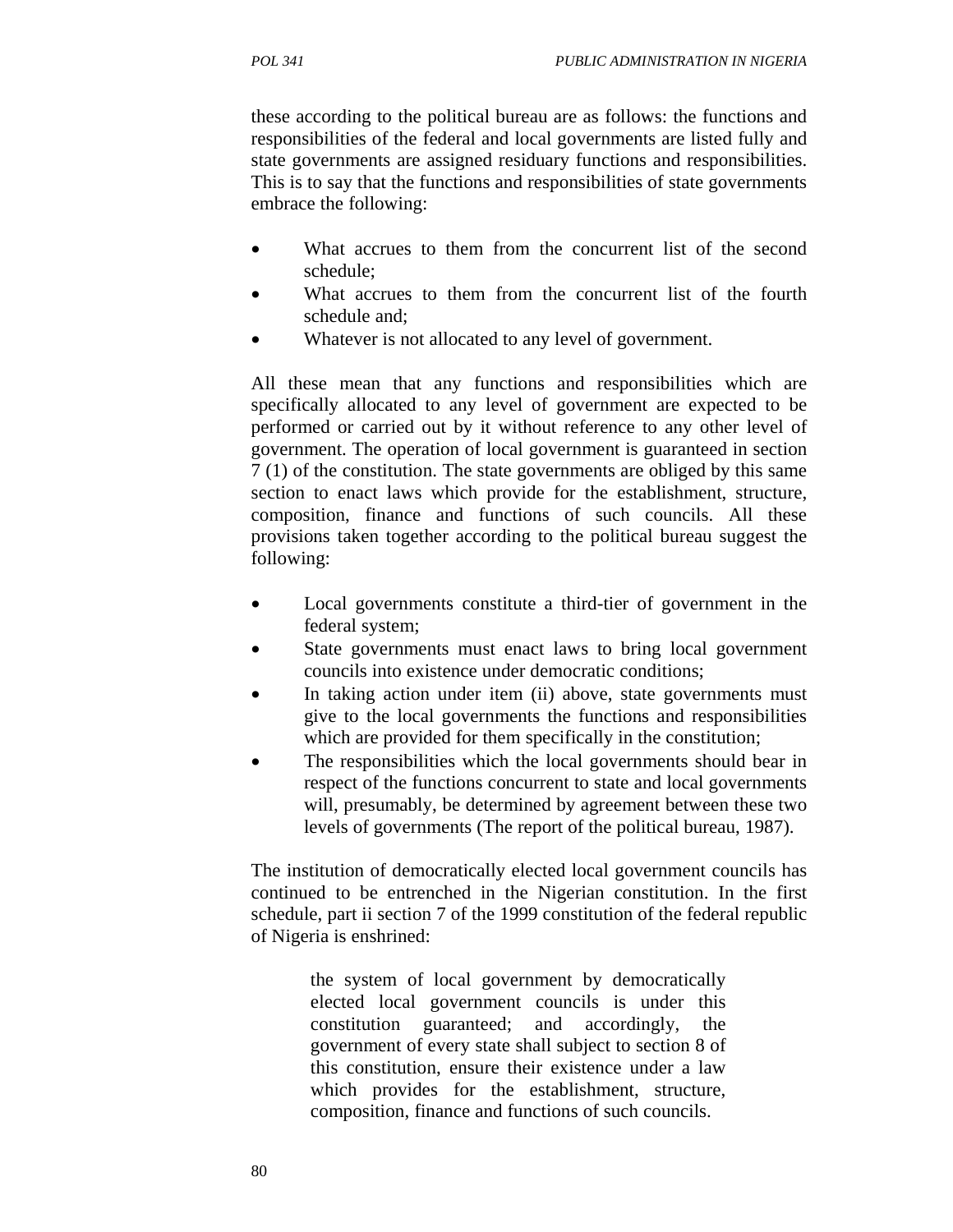- The person authorised by law to prescribe the area over which a local government council may exercise authority shall-
- Define such area as clearly as practicable; and
- Ensure, to the extent to which it may be reasonably justifiable, that in defining such area regard is paid to  $-$
- The common interest of the community in the area,
- Traditional association of the community, and
- Administrative convenience.

It shall be the duty of a local government council within the state to participate in economic planning and development of the area referred to in subsection (2) of this section and to this end an economic planning board shall be established by a law enacted by the house of assembly of the state.

The government of a state shall ensure that every person who is entitled to vote or be voted for at an election to a house of assembly shall have the right to vote or be voted for at election to a local government council.

The functions to be conferred by law upon local government councils shall include those set out in the fourth schedule to this constitution.

## **3.2 Functions of Local Government**

The main functions of a local government council as contained in the 1999 constitution of the federal republic of Nigeria  $(4<sup>th</sup>$  Schedule) are as follow:

- (a) The consideration and the making of recommendations to a state commission on economic planning or any similar body on:
	- The economic development of the state, particularly in so far as the areas of authority of the council and of the state are affected; and
		- Proposals made by the said commission or body;
- (b) Collection of rates, radio and television licenses;
- (c) Establishment and maintenance of cemeteries, burial grounds and home for the destitute or infirm;
- (d) Licensing of bicycles, trucks (other than mechanically propelled trucks), canoes, wheel barrows and carts;
- (e) Establishment, maintenance and regulation of slaughter houses, slaughter slabs, markets, motor parks and public conveniences;
- (f) Construction of maintenance of roads, streets, street lighting, drains and other public highways, parks, gardens, open spaces, or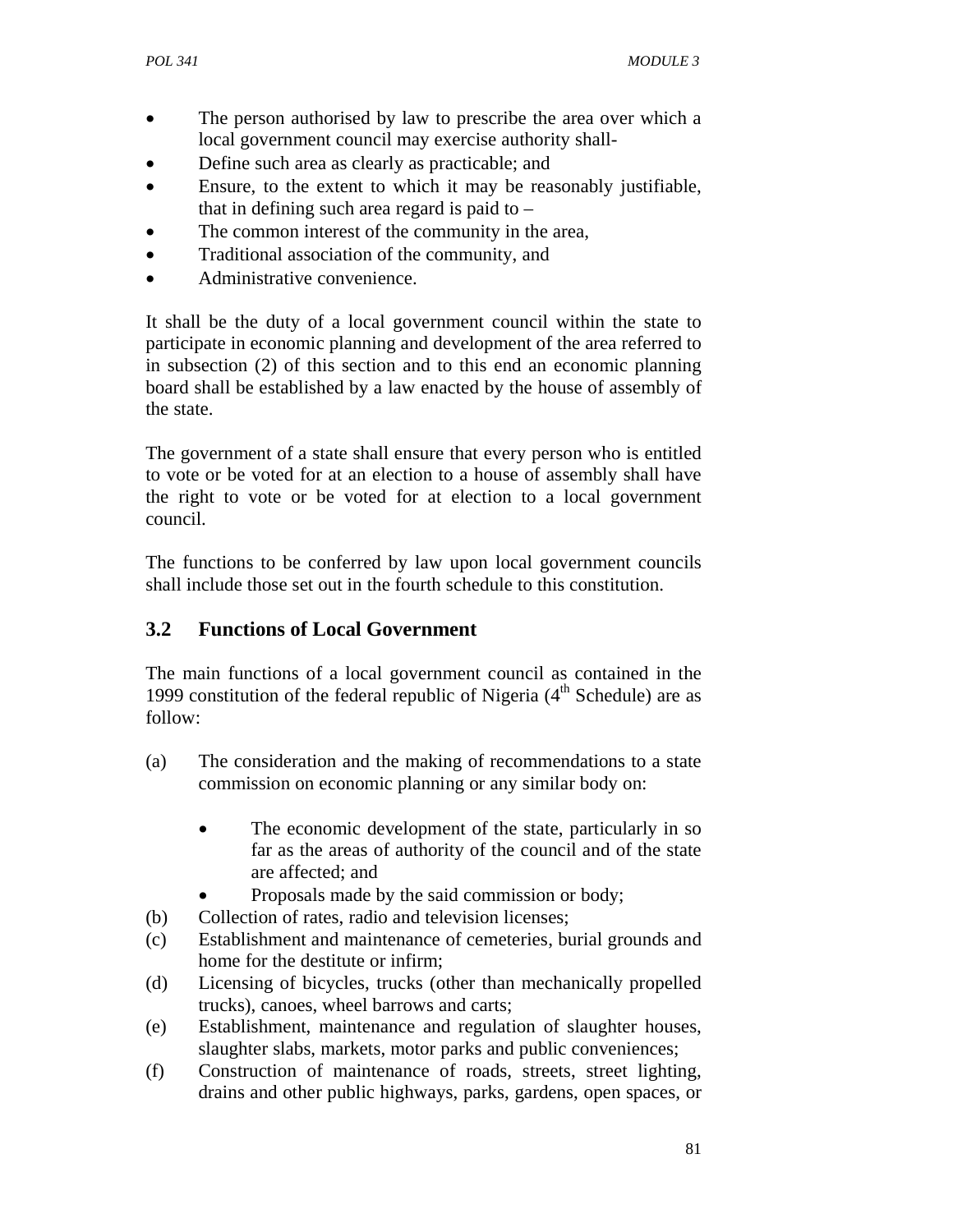such public facilities as may be prescribed from time to time by the house of assembly of a state;

- (g) Naming of roads and streets and numbering of houses;
- (h) Provision of maintenance of public conveniences, sewage and refuse disposal;
- (i) Registration of all births, deaths and marriages;
- (j) Assessment of privately owned houses or tenements for the purpose of levying such rates as may be prescribed by the house of assembly of a states; and
- (k) Control and regulation of:
	- Out-door advertising and hoarding;
	- Movement and keeping of pets of all description;
	- Shops and kiosks;
	- Restaurants, bakeries and other places for sale of food to the public;
	- Laundries; and licensing, regulation and control of the sale of liquor.
- 2. The functions of a local government council shall include participation of such council in the government of a state as respects the following matters:
- (a) The provision and maintenance of primary, adult and vocational education;
- (b) The development of agriculture and natural resources, other than the exploitation of minerals;
- (c) The provision and maintenance of health services; and
- (d) Such other functions as may be conferred on a local government council by the house of assembly of the state

#### **SELF-ASSESSMENT EXERCISE**

Discuss the responsibilities of local government assigned by 1999 constitution.

## **4.0 CONCLUSION**

The 1976 reform was motivated by the desire to promote a culture of democracy in Nigeria; decentralise power and thereby prevent a reoccurrence of tyranny, and promote efficient provision of service at the local level. But as we observed in the last unit, local governments after 1976 were still confronted with problems. The Babangida administration that came in 1985 adopted the Dasuki report and accepted the recommendation that the structure of local government introduced in 1976 should be retained. Subsequently the 1979 and 1999 constitutions clearly delineate the functions of local government in the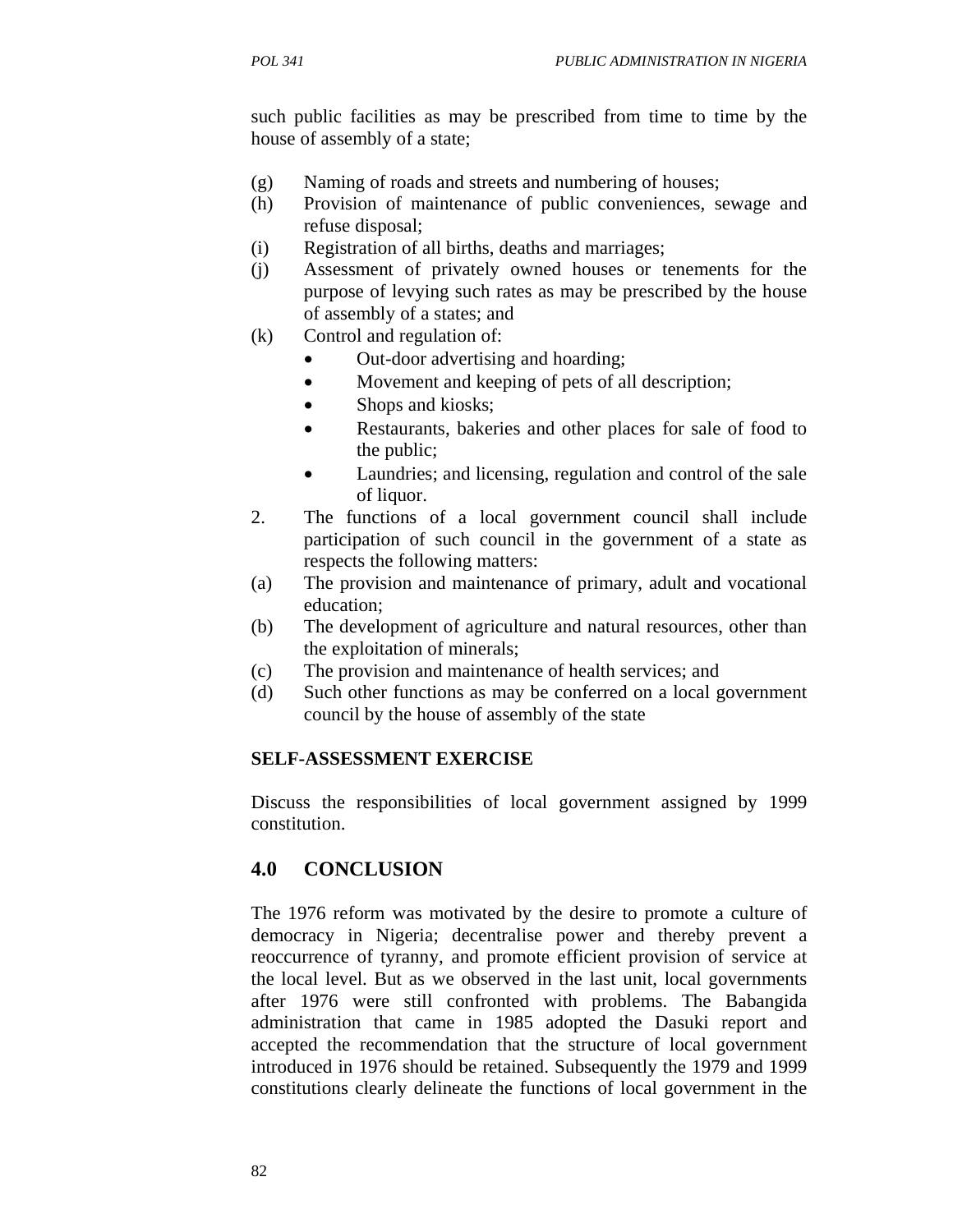country. However, re-organisation of local government system in Nigeria still continues.

# **5.0 SUMMARY**

We have learnt in this unit the further process of transformation of the local governments in Nigeria since 1984. We also know the functional responsibilities of the local governments as enshrined in the 1999 constitution which is still operational till today.

# **6.0 TUTOR-MARKED ASSIGNMENT**

- 1. Discuss some of the changes that local government experienced since 1984.
- 2. What are the functional responsibilities of local government as provided by the 1979 constitution?

# **7.0 REFERENCES/FURTHER READING**

- Adeola, G.L. (2009). "From Native Authority to Local Government: Is There a System of Local Government in Nigeria?" In: Odion-Akhaine, S. (Ed.). *Local Government Administration in Nigeria – Old and New Vision.* Abuja: Panaf Press. pp. 2-21.
- Odion Akhaine, S. & Yunusa, M. (2009). "*Local Government and the Doctrine of Separation of Powers.*" In: Odion-Akhaine, S. (Ed.). *Local Government Administration in Nigeria – Old and New Vision.* Abuja: Panaf Press. pp. 78-92.
- The Report of the Political Bureau. (March 1987). Abuja.
- 1999 Constitution of the Federal Republic of Nigeria. Federal Republic of Nigeria. Official Gazette. No. 57. Vol. 86.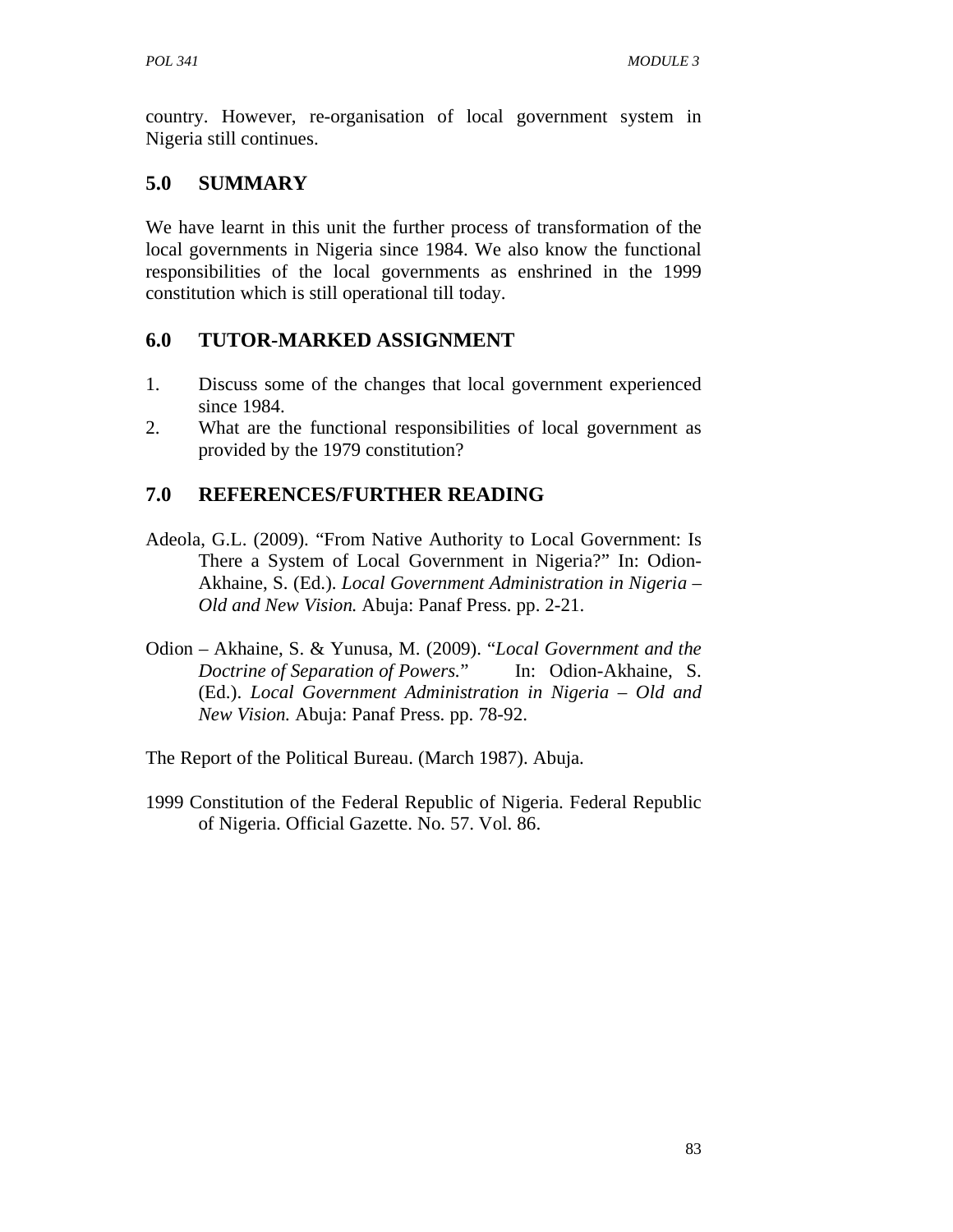## **MODULE 4 PUBLIC CORPORATIONS AND PRIVATISATION IN NIGERIA**

- Unit 1 Public Corporations in Nigeria
- Unit 2 Privatisation and Commercialisation
- Unit 3 Problems of Privatisation and Commercialisation in Nigeria
- Unit 4 Public-Private Partnership

## **UNIT 1 PUBLIC CORPORATIONS IN NIGERIA**

#### **CONTENTS**

- 1.0 Introduction
- 2.0 Objectives
- 3.0 Main Content
	- 3.1 About Public Corporations
	- 3.2 Reasons for Establishing Public Corporations
	- 3.3 Important Characteristics of Public Corporations
- 4.0 Conclusion
- 5.0 Summary
- 6.0 Tutor-Marked Assignment
- 7.0 References/Further Reading

## **1.0 INTRODUCTION**

In this unit, you will be introduced to the term 'Public Corporations'. The emergence of the public corporation is a phenomenon of importance in modern administrative organisation. Public corporations are owned and operated by a government, and established for the administration of certain public programmes. The focus of this unit is on knowing about public corporations, their features, and important characteristics.

## **2.0 OBJECTIVES**

At the end of this unit, you should be able to:

- examine public corporations
- discuss the reasons why public corporations are established
- discuss the major characteristics of public corporations.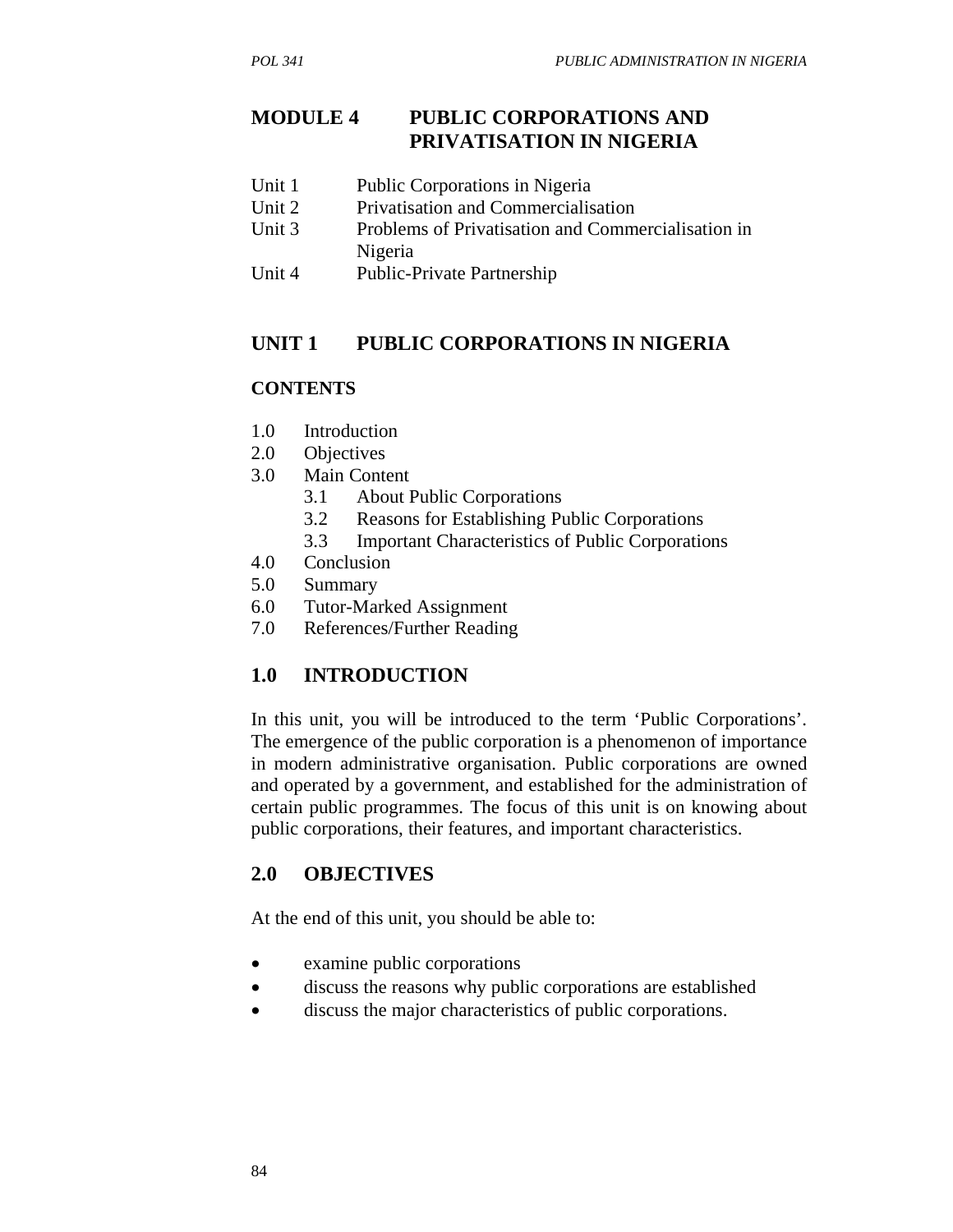# **3.0 MAIN CONTENT**

## **3.1 Public Corporations**

Public corporations are owned by government, owned and managed by the state to run certain public enterprises of a specialised nature requiring business-like administration. Public Corporations are established by acts of parliament which define their powers, functions, structure and relationship with other government institutions. They have legal personality, can sue and can be sued and can enter into negotiations, sign contracts and acquire property on their own or on behalf of government (Eneanya, 2009).

# **3.2 Reasons for Establishing Public Corporations**

There are reasons for establishing public corporations. Let us consider some of them.

Flexibility and Operational Autonomy: Public corporations are established to enable them adopt business-like approach to decisionmaking.

Foreign Competition: To check foreign businesses and encourage indigenous talents, government decides to establish corporations which have the skilled manpower, finance and management, to compete effectively with the giant foreign monopolies (companies).

Heavy Capital Requirement: The provision of certain essential services like water, electricity, telecommunications facilities, housing, ports and harbours, railways, etc., require heavy initial capital investment, so that both local and foreign investors are discouraged from providing them. Public Interest: Public corporations may be set up for reasons of public interests, especially for welfare services, e.g. water, electricity, radio, television, etc.

National Security: Services concerned with national security and economic survival e.g., coal, iron and steel, central bank etc., are best provided through public ownership. National security may be in jeopardy and a nation may be blackmailed if such strategic services are left to private initiative.

Stabilisation of Producers' Incomes and Development: Marketing boards were established in West Africa during the colonial era for the purpose of stabilising the supply and prices of agricultural products. Such stabilisation policy helps to remove price fluctuations and ensure a steady income for farmers. It is generally believed that the more direct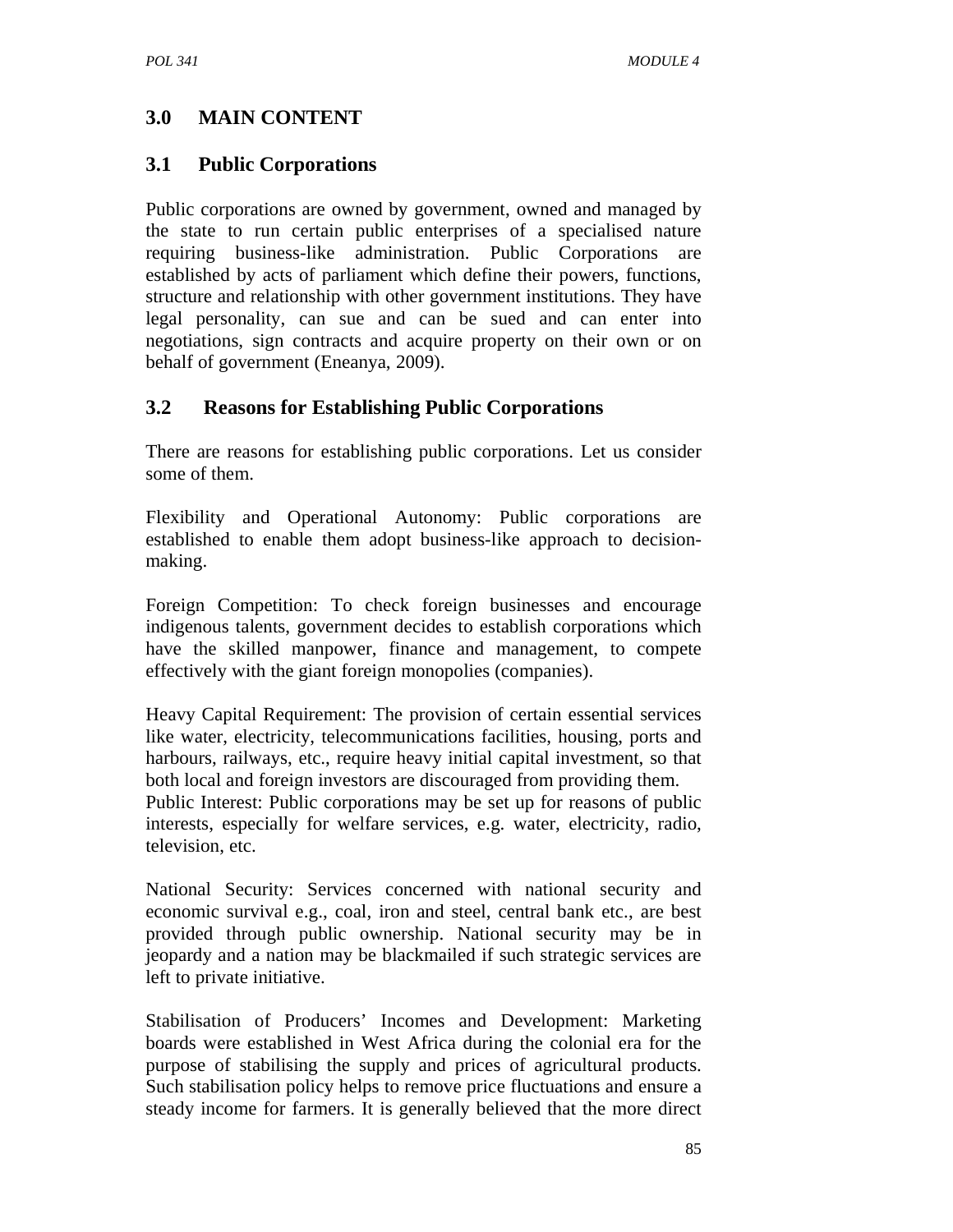control government has on the economy, the easier it is to influence socio-economic development (Eneanya, 2009:112-113).

# **3.3 Important Characteristics of Public Corporations**

- It is a separate legal entity and is distinct from the government, which created it. It has a corporate character or franchise, which confers powers upon it. It can do only what the charter authorises.
- It is a corporation in the sense that it has the flexibility and initiative of a private enterprise, has freedom of administration and finance, of accounting and purchasing and has power to recruit its own personnel and to sue and be sued in its corporate name.
- It is a legal person entering into contracts, acquiring and owning property in its own name.
- It is incorporated under a special statute of the parliament which lays down the public purpose, its power, and duties and immunities.
- Though the primary objective of corporations is not profit but public service, it is run on business lines and not in accordance with bureaucratic procedures and practices.
- It holds funds in its own name which is approved by the parliament periodically and which accrues to it through its own earnings. It enjoys complete autonomy in the management of the funds.
- It has to operate within the broad outline of government policy. The day-to-day administration is the exclusive responsibility of the managing directors of the corporation.
- The personnel of public corporations are recruited independently in the pattern of business executives under terms and conditions determined by the corporation itself (Basu, 1994:246).

## **SELF-ASSESSMENT EXERCISE**

What are the reasons for establishing public corporations?

# **4.0 CONCLUSION**

We can see even from the defining characteristics of public corporations that they are publicly owned enterprises that operate within the broad outline of government policy. This type of organisation has the flexibility and initiative of a private enterprise combined with minimum public regulation of its major policies. However, we are going to come across how government enterprises can partner with private enterprises for efficient service delivery in unit 4 of this module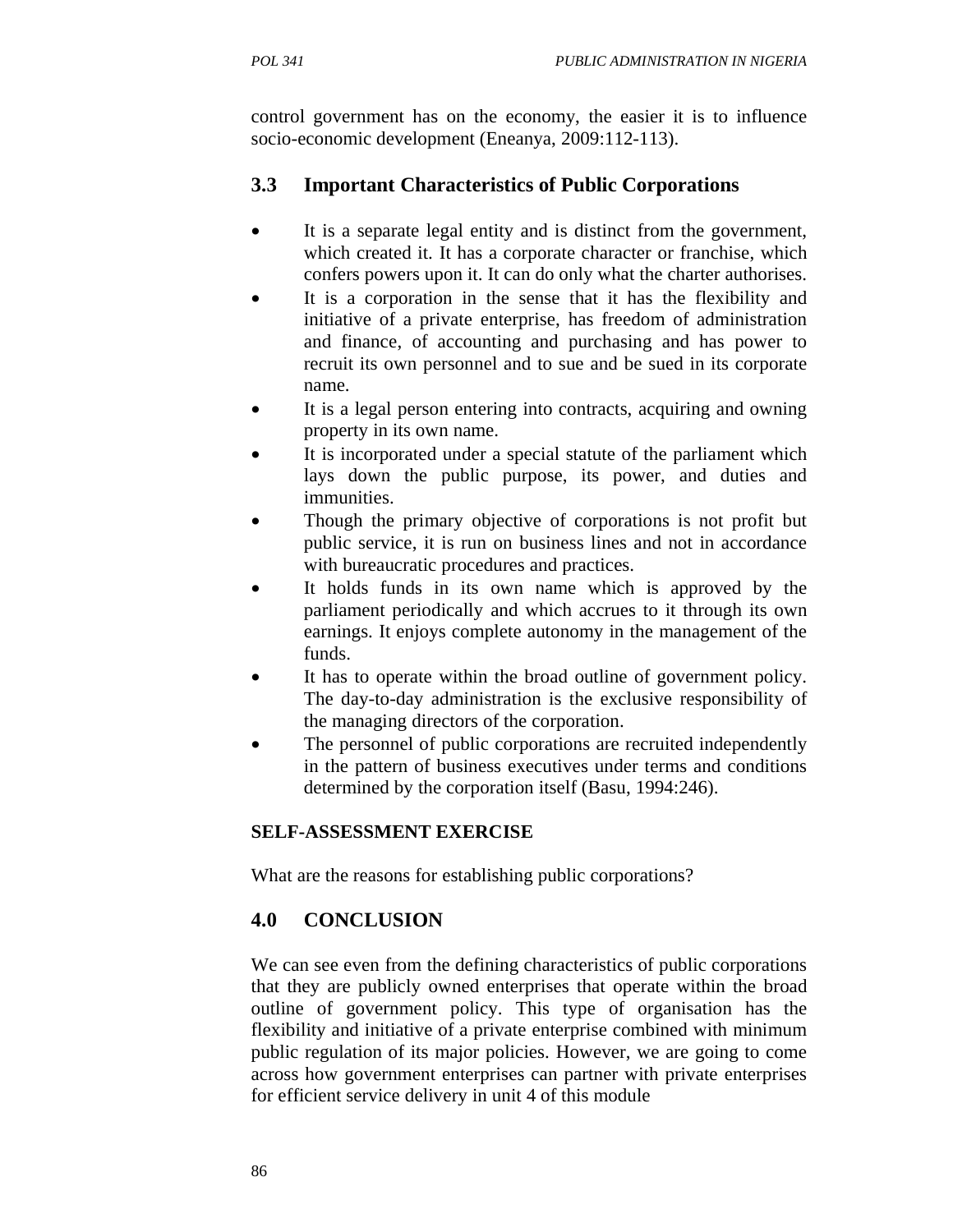# **5.0 SUMMARY**

In this unit, we have discussed the term public corporation; examined why they are established and discussed their major characteristics.

# **6.0 TUTOR-MARKED ASSIGNMENT**

- 1. Examine the major characteristics of Public Corporations.
- 2. Mention the reasons for establishing Public Corporations.

# **7.0 REFERENCES/FURTHER READING**

Basu, R, (1994). *Public Administration: Concepts and Theories*. New Delhi: Sterling Publishers Private Limited.

Eneanya, A. N. (2009). *Public Administration in Nigeria- Principles, Techniques and Applications*. Lagos: Concept Publications.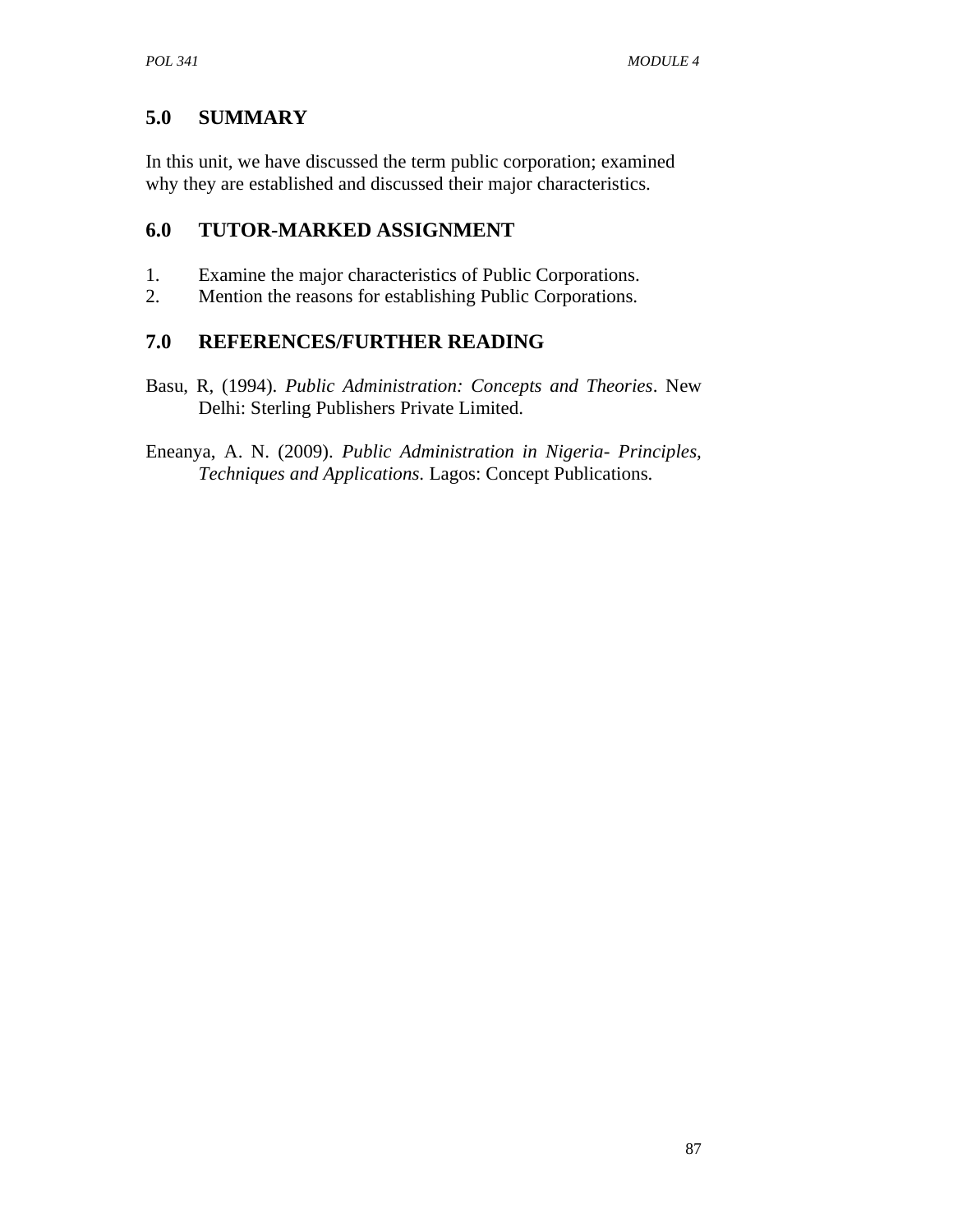### **UNIT 2 PRIVATISATION AND COMMERCIALISATION**

#### **CONTENTS**

- 1.0 Introduction
- 2.0 Objectives
- 3.0 Main Content
	- 3.1 Privatisation and Commercialisation
	- 3.2 Objectives of Privatisation and Commercialisation in Nigeria
	- 3.3 Privatisation and Commercialisation in Nigeria–The Implementing Organs
		- 3.3.1 The Technical Committee on Privatisation and Commercialisation (TCPC).
		- 3.3.2 The Bureau of Public Enterprises
		- 3.3.3 The Public Enterprises Arbitration Panel
- 4.0 Conclusion
- 5.0 Summary
- 6.0 Tutor-Marked Assignment
- 7.0 References**/**Further Reading

## **1.0 INTRODUCTION**

In this unit, you will be introduced to the twin concepts of 'privatisation' and 'commercialisation'. Privatisation and commercialisation is a major plan of the Nigerian Federal Government's agenda to reform and structure the economy towards greater productivity and efficiency. What we shall be doing in this unit therefore is to develop our understanding of the two concepts. We shall examine some of the objectives of privatisation and commercialisation. The unit will also discuss the main organs set up to implement the programmes of privatisation and commercialisation in the country.

### **2.0 OBJECTIVES**

At the end of this unit, you should be able to:

- discuss privatisation and commercialisation
- examine the objectives of privatisation and commercialisation in Nigeria
- examine the major organs set up to implement privatisation and commercialisation programmes in Nigeria.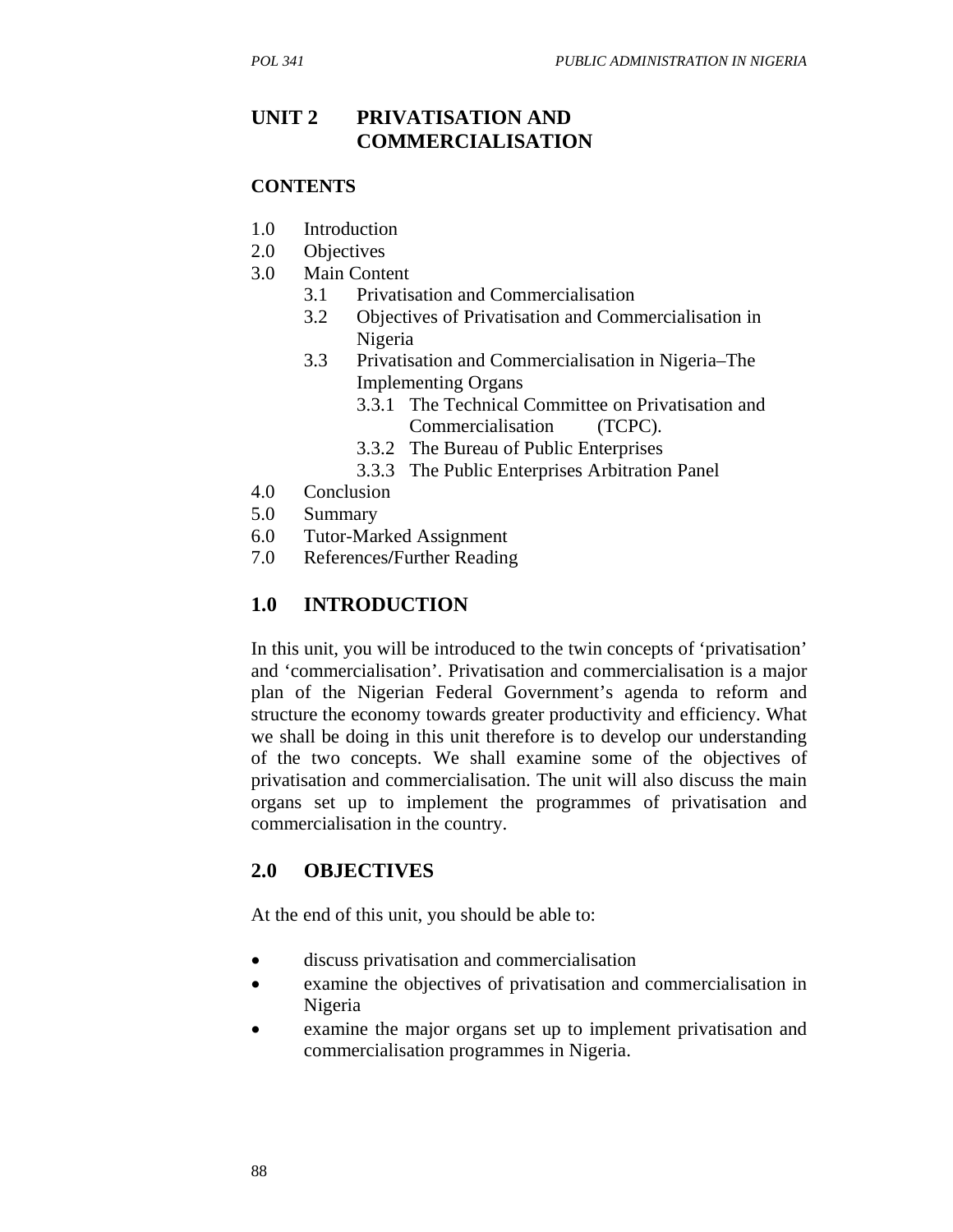# **3.0 MAIN CONTENT**

# **3.1 Privatisation and Commercialisation**

The term 'Privatisation' is the process of changing the ownership of government companies (or public enterprises) to private ownership through the sale of the shares of such companies to individuals who will manage the companies efficiently and profitably. It means the transfer of government-owned shareholding in designated enterprises to private shareholders, comprising individuals and corporate bodies. Commercialisation, on the other hand, is to change the way government companies operate to ensure that they are run under the principles of trade and commerce, make them market-oriented, and with a view to maximising profit (Maduabum, 2008). The effect of successful privatisation is that the public sector will be effectively restructured. Privatisation is based on four core beliefs:

- 1. Government is into more things than it should be. It is intruding into private enterprise and lives;
- 2. Government is unable to provide services effectively or efficiently;
- 3. Public officials and public agencies are not adequately responsive to the public;
- 4. Government consumes too many resources and thereby threatens economic growth (Adeyemo and Salami, 2008).

## **3.2 Main Objectives of Privatisation and Commercialisation in Nigeria**

The privatisation and commercialisation programmes in Nigeria were aimed at achieving the following objectives:

- To restructure and rationalise the public sector in order to lessen the dominance of unproductive investments in that sector;
- To re-orientated the enterprise for privatisation and commercialisation towards a new horizon of performance improvement, viability and overall efficiency;
- To ensure positive returns in public sector investment in commercial enterprises;
- To check the present absolute reliance of commercially oriented parastatals on the treasury for funding and to encourage their approach to the Nigerian capital market;
- To initiate the process of gradual transfer to the private sector of such public enterprises those by the nature of their operations and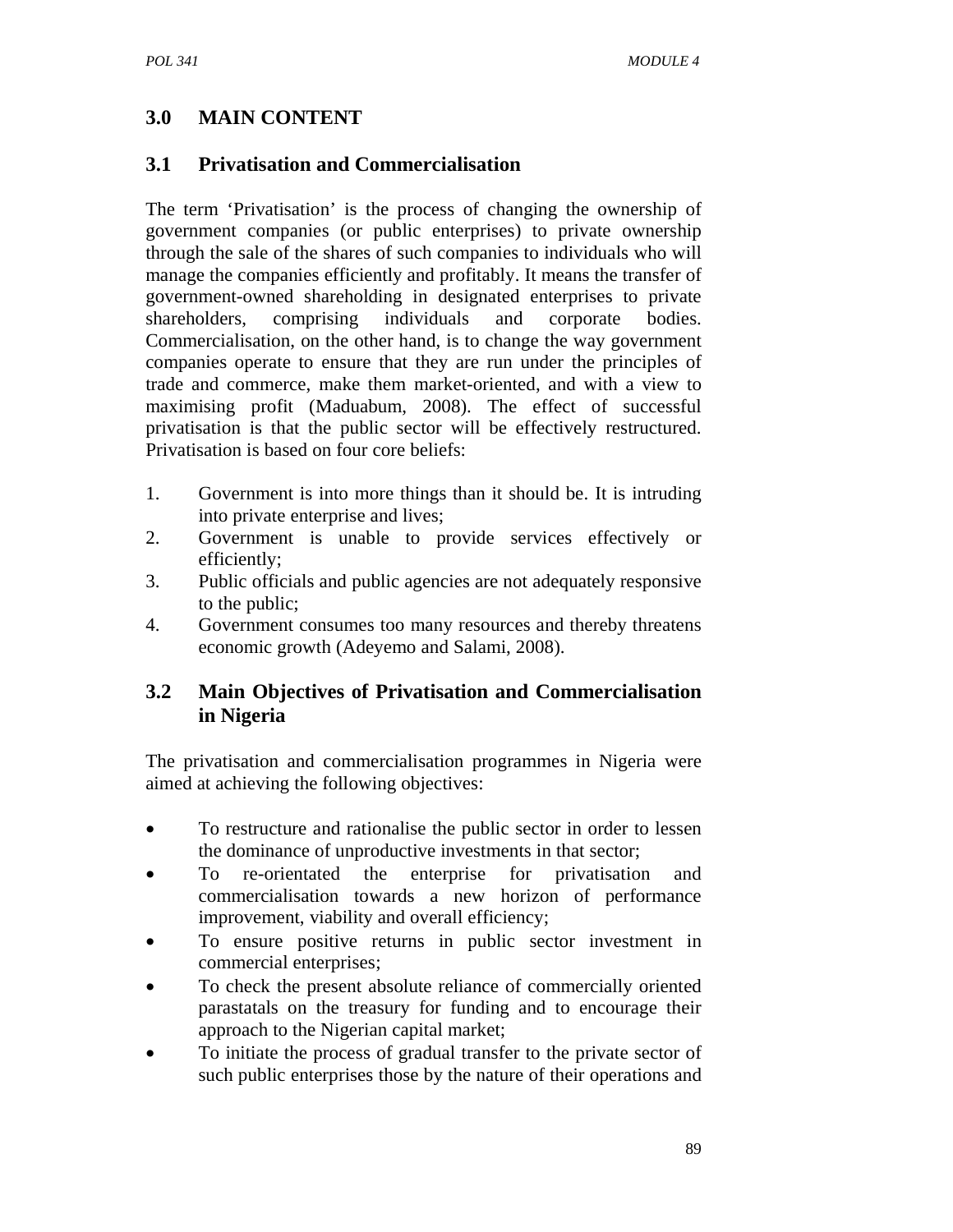other social economic factors are best performed by the private sector;

- Creating a favorable investment climate for both local and foreign investors;
- Reduce the level of internal and external debts; and
- To provide institutional arrangements and operational guidelines that would ensure that the gains of privatisation and commercialisation are sustained in the future Decree No. 25 of 1988) (Adeyemo and Salami, 2008).

# **3.3 Privatisation and Commercialisation in Nigeria – The Implementing Organs**

For effective implementation of government policies or programmes, there are various agencies or organs that are usually established. Let us examine some of the implementing organs of privatisation and commercialisation in Nigeria.

# **3.3.1 The Technical Committee on Privatisation and Commercialisation (TCPC)**

The Technical Committee on Privatisation and Commercialisation (TCPC), as the implementation agency was established by the decree No. 25 in 1988. This was later revamped with the promulgation of decree No. 28 of 1999, which established the national council on privatisation (NCP) as the principal policy and decision-making body on all aspects of the programme.

Functions and Powers of the National Council on Privatisation The Council is to:

- Determine the political, economic and social objectives of public enterprises;
- Approve policies on privatisation and commercialisation;
- Approve guidelines and establish criteria for valuation of the enterprises;
- Approve the enterprises to be privatised and commercialised;
- Determine whether the shares of the enterprises should be by public or private issues;
- Approve the prices of shares of the enterprises which should be by public or private issue;
- Review from time to time the socio-economic effect of the programme and deciding on appropriate remedies;
- Supervise the activities of BPE;
- Submit yearly reports to the president;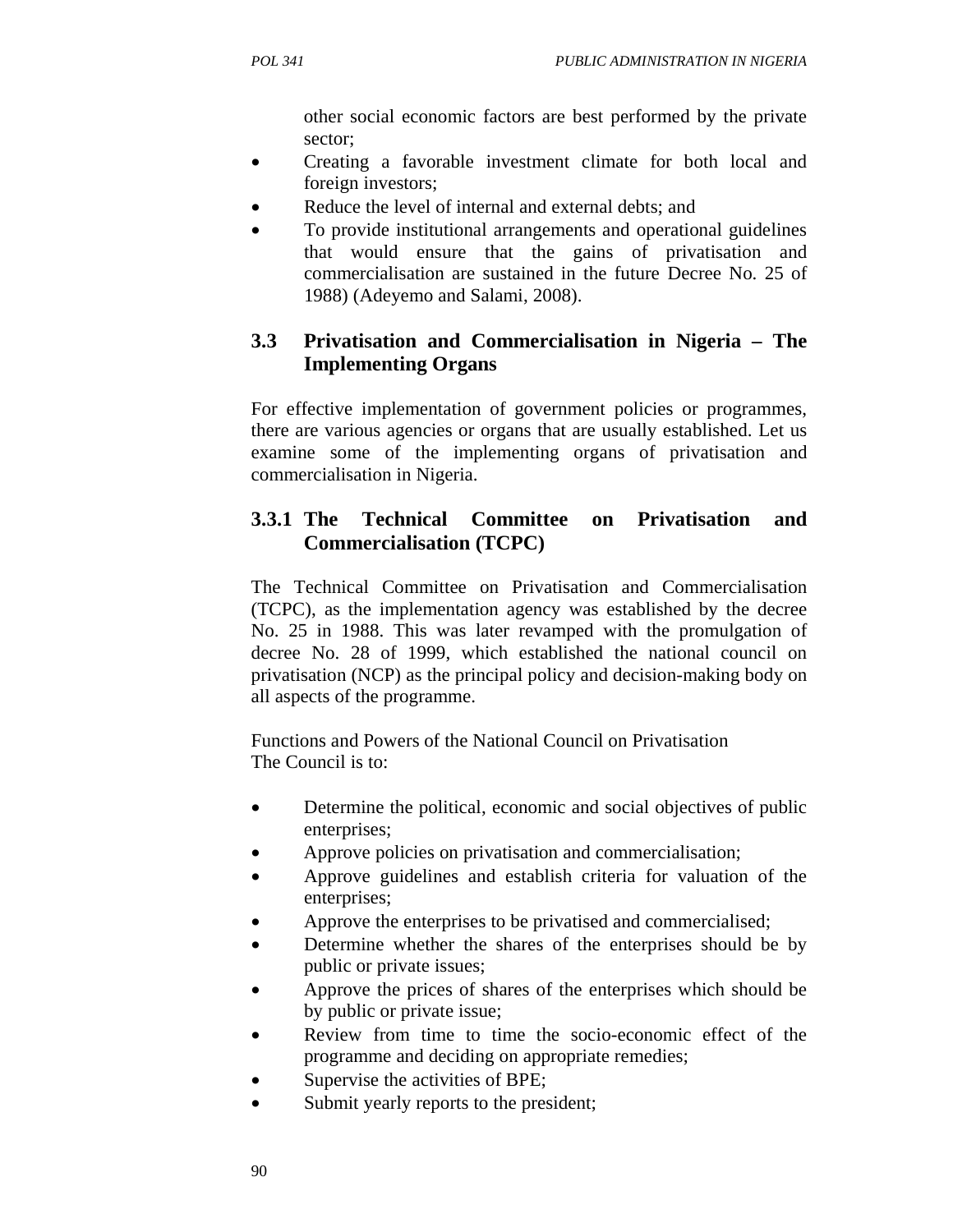• Receive regularly, periodic reports from BPE on the programme implementation and giving appropriate direction.

# **3.3.2 Bureau of Public Enterprises (BPE)**

The bureau of public enterprises (BPE) was established by the decree No. 28 of 1999 as the secretariat of the national council on privatisation (NCP) in administering the day-to-day aspects of the programme as well as interfacing with relevant government bodies, international organisations, consultants, and public enterprises.

Functions of Bureau of Public Enterprises

The Bureau is to:

- Implement the council's policy on privatisation;
- Prepare public enterprises approved for privatisation;
- Advise council on other public enterprises that may be privatised;
- Advise council on capital investment needs of the public enterprises to be privatised;
- Carry out all activities required for successful issues of shares and sales of assets of the public enterprises;
- Make recommendations to council on the appointments of consultants, advisers and other professionals required for the privatisation exercise;
- Advise government on allotment pattern for the sales of shares of the enterprises; and
- Oversee the actual sales of shares by issuing houses.

# **3.3.3 The Public Enterprises Arbitration Panel**

The public enterprises arbitration panel shall be responsible for prompt settlement of any dispute arising between an enterprise and the council (NCP) or the bureau (BPE).

All disputes relating to performance agreement shall be referred to it (Maduabum, 2008: 375-383).

## **SELF-ASSESSMENT EXERCISE**

- i. What are the main functions of the national council on privatisation?
- ii. Discuss the four core beliefs on which privatisation of enterprises in Nigeria are based.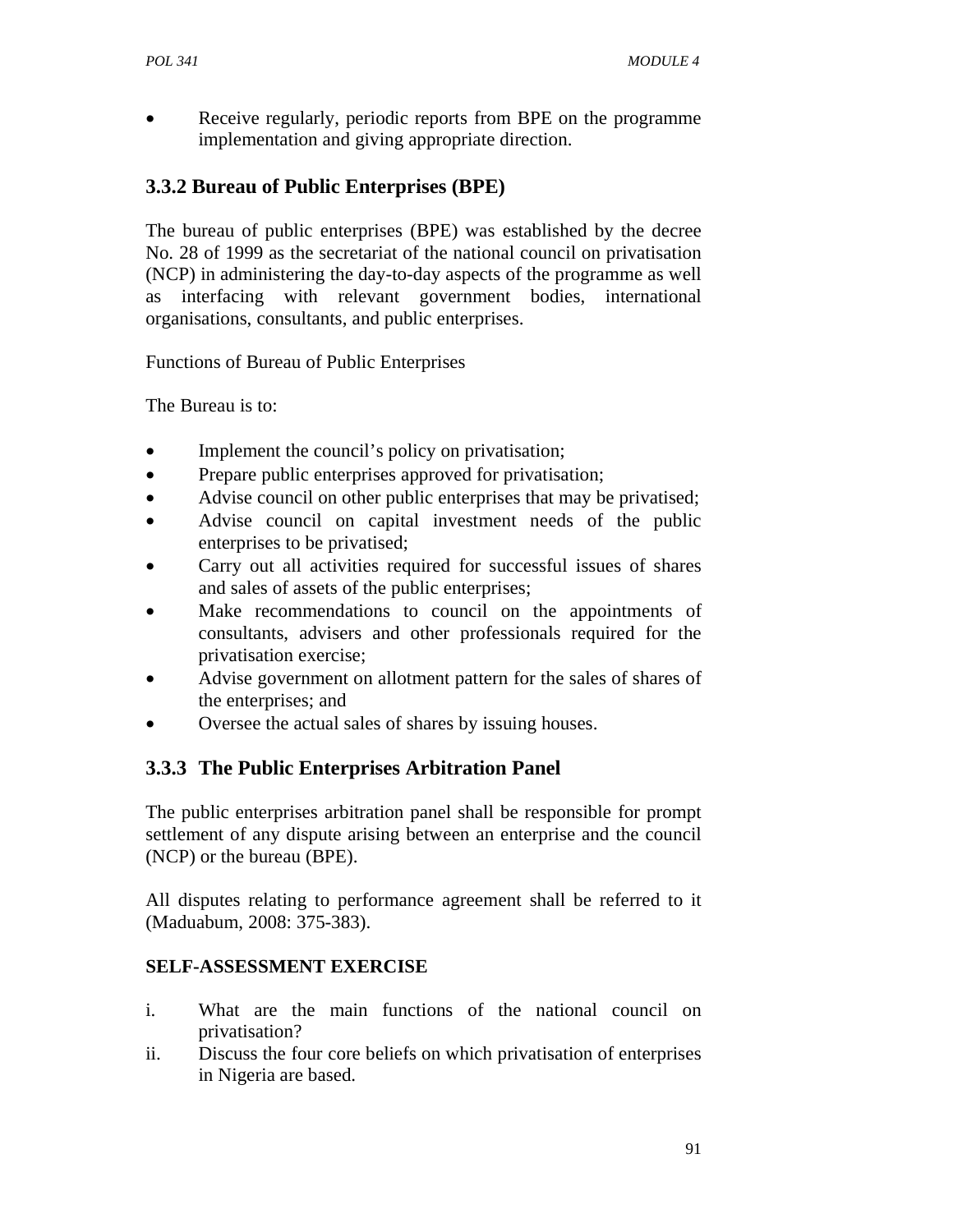## **4.0 CONCLUSION**

The belief that government was doing many things which private enterprises could handle efficiently and produce maximum gains led to the decisions by the federal government of Nigeria to privatise and commercialise some of its enterprises. The main thrust of the programme of privatisation is the transfer of ownership in public enterprises from the government to the private sector with the assumption that effective management of these enterprises by the private sector will lead to growth in the economy.

## **5.0 SUMMARY**

What we have done in this unit was to examine the concepts of 'privatisation' and 'commercialisation'. The unit discussed the objectives of both concepts. We also examined some organs of government established to implement the programme on privatisation and commercialisation, and at the same time examined some distinct functions these organs were set up to perform.

# **6.0 TUTOR-MARKED ASSIGNMENT**

- 1. What do you understand by the term 'privatisation'?
- 2. Discuss the main objectives of privatisation and commercialisation programmes of government.
- 3. What are the functions of the bureau of public enterprises?

## **7.0 REFERENCES/FURTHER READING**

- Adeyemo, D. O. & Salami, A. (2008). "A Review of Privatisation and Public Enterprises Reform in Nigeria". *Contemporary Management Research*. Pp 401-418. Vol. 4, No. 4.
- Eneanya, A. N. (2009). *Public Administration in Nigeria- Principles, Techniques and Applications*. Lagos: Concept Publications.
- Maduabum, C. (2008). *The Mechanics of Public Administration in Nigeria*. Lagos: Concept Publications.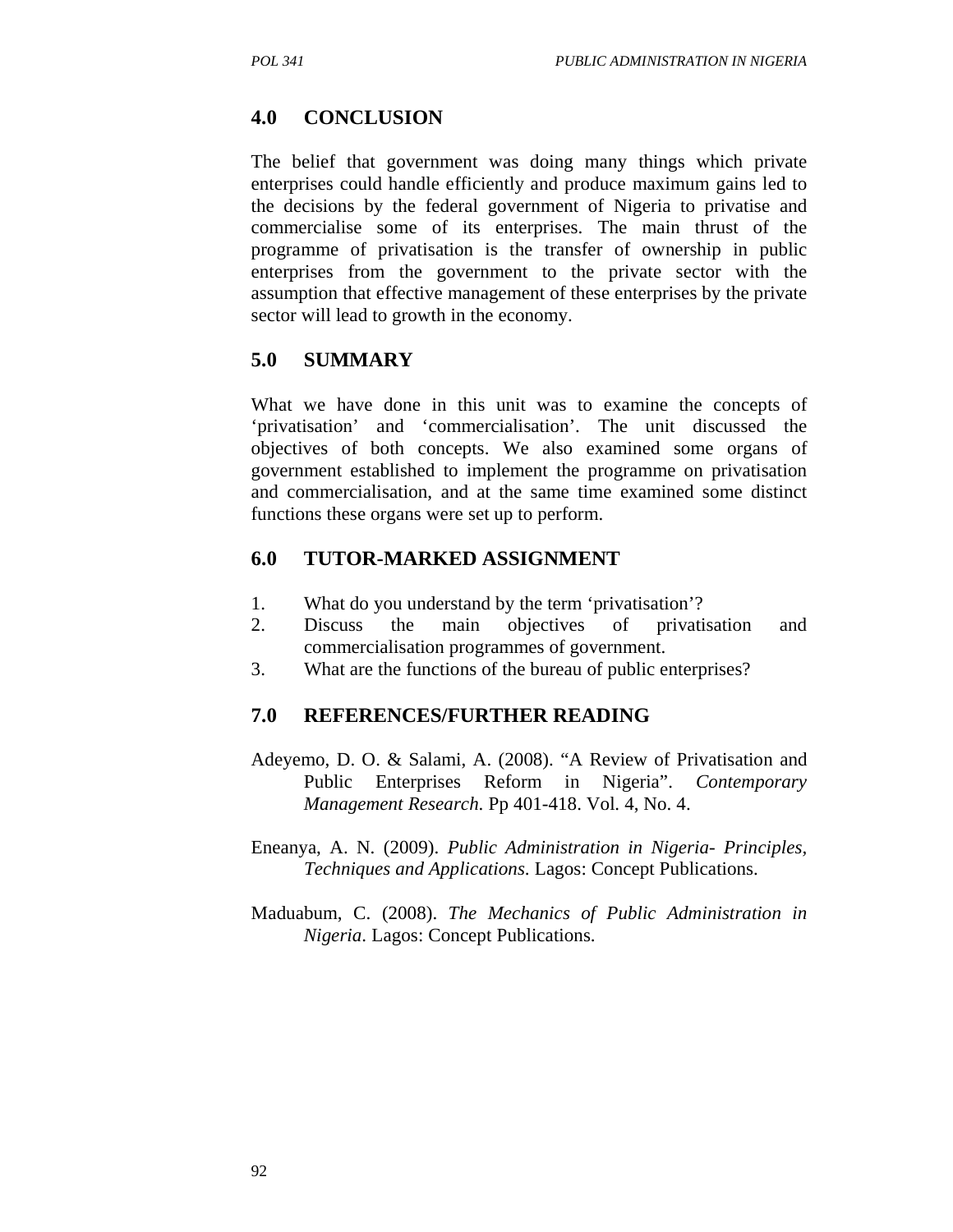# **UNIT 3 PROBLEMS OF PRIVATISATION AND COMMERCIALISATION IN NIGERIA**

### **CONTENTS**

- 1.0 Introduction
- 2.0 Objectives
- 3.0 Main Content
	- 3.1 Problems of Privatisation and Commercialisation
- 4.0 Conclusion
- 5.0 Summary
- 6.0 Tutor-Marked Assignment
- 7.0 References/Further Reading

# **1.0 INTRODUCTION**

If you recall, in our discussion on privatisation and commercialisation in the previous unit, we observed that, privatisation and commercialisation were embarked upon by the government with the aim of achieving efficiency in the management of public enterprises. The goal of efficiency therefore is what drives the motivation for privatising government's enterprises. But there are problems associated with achieving this lofty goal. This unit will therefore, look at the problems of privatisation and commercialisation.

# **2.0 OBJECTIVES**

At the end of this unit, you should be able to:

- discuss the problems privatisation and commercialisation programmes are confronted with
- analyse some possible solutions to the problems of privatisation and commercialisation programmes.

# **3.0 MAIN CONTENT**

## **3.1 Problems of Privatisation and Commercialisation**

Maduabum (2008) examines some major problems that have bedeviled the privatisation and commercialisation programmes operation in the country. The problems are discussed below:

Political will and Degree of Commitment: The initial problem which confronted the programme of privatisation and commercialisation was weak political will on the part of government to see the exercise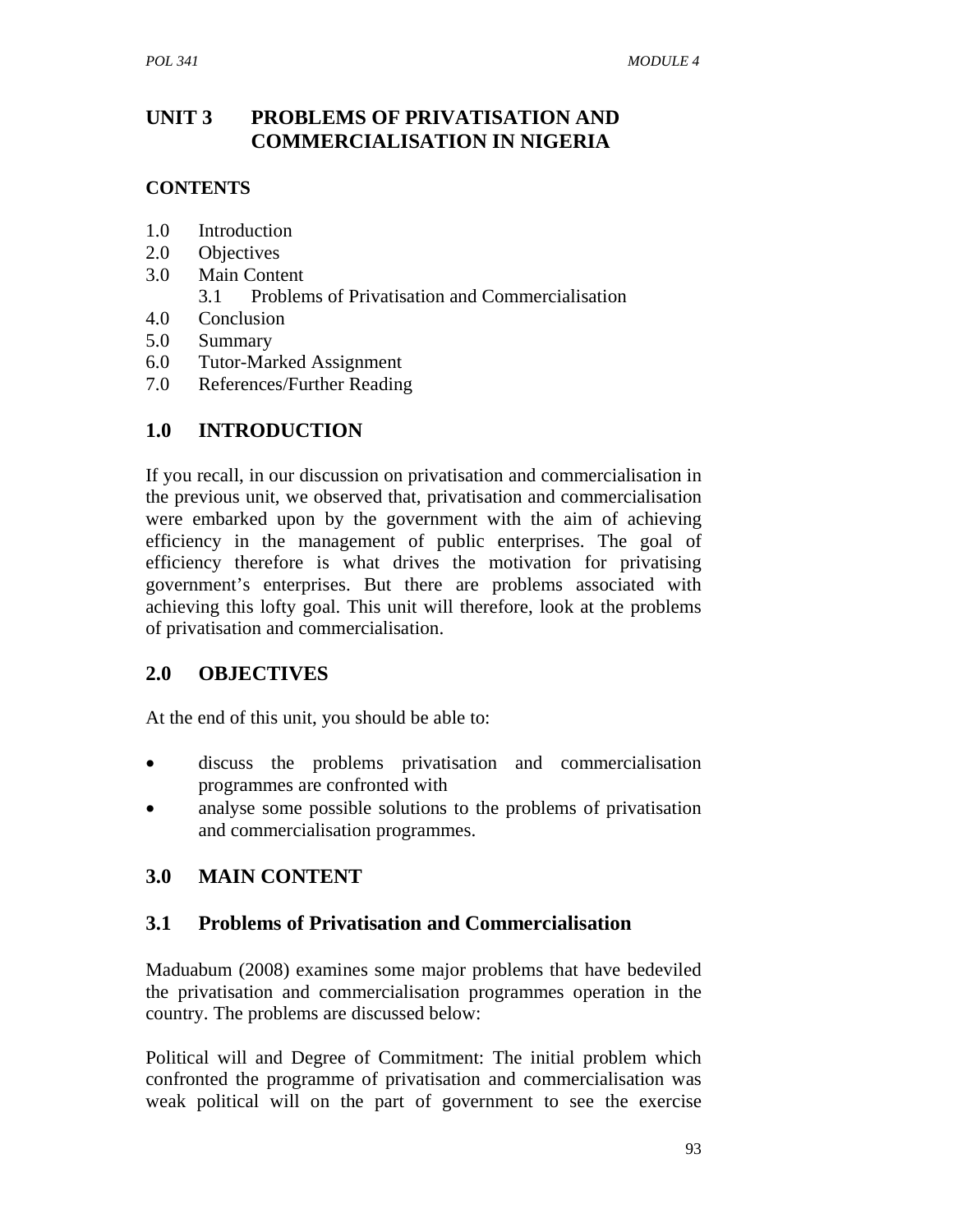through. As a result of this, its level of commitment to its implementation was low. This was the reason why fewer public enterprises were privatised or commercialised between 1988 and 1992. Inadequate Planning: The pace of the exercise of this programme has been affected by unforeseen problems which adequate planning ought to have envisaged. This has necessitated changing the law governing the policy and the modus operandi of the exercise again and again.

Burdens on Public Enterprises: As a result of mismanagement, some parastatals were carrying heavy debt burdens of unpaid salaries, disappearing pensions, and suppliers etc. A lot of difficulties arose in a bid to privatise such enterprises as investors had not shown much interest in them. At the same time, government had been reluctant in assuming the debt burdens of these organisations. This has resulted in stalemate.

Opposition to the Policy: Certain persons who benefitted immensely from the inefficient management of some public enterprises have expressed their opposition to privatisation and commercialisation in Nigeria. Their arguments against the policy has been that it would lead to loss of jobs, loss of control, increase in prices, private monopoly, foreign domination of our economy, etc. such opposition has caused the implementation of the policy to slacken as it erodes the necessary political base.

Sales of Shares to the Rich Only: This problem has to do with the policy's credibility in relation to fairness, equity, and justice. It has been alleged that the poor were left out in the exercise as they could not afford to subscribe to the shares without government empowering them. Some also argued that privatisation will only succeed in transferring the ownership of privatised enterprises from government to the very rich.

Inadequate Publicity: Privatisation and commercialisation are expected to be national and the effects felt in every nook and cranny of the country. However, publicity on the exercise has been limited to the cities. All these are some of the problems that have confronted the programme of privatisation and commercialisation since inception (Maduabum, 2008: 391-392).

Some identified solutions to the problems of privatisation and commercialisation programme in Nigeria.

It has been suggested that in order to ensure a successful and speedy completion of privatisation and commercialisation, it is necessary for government to adopt the following: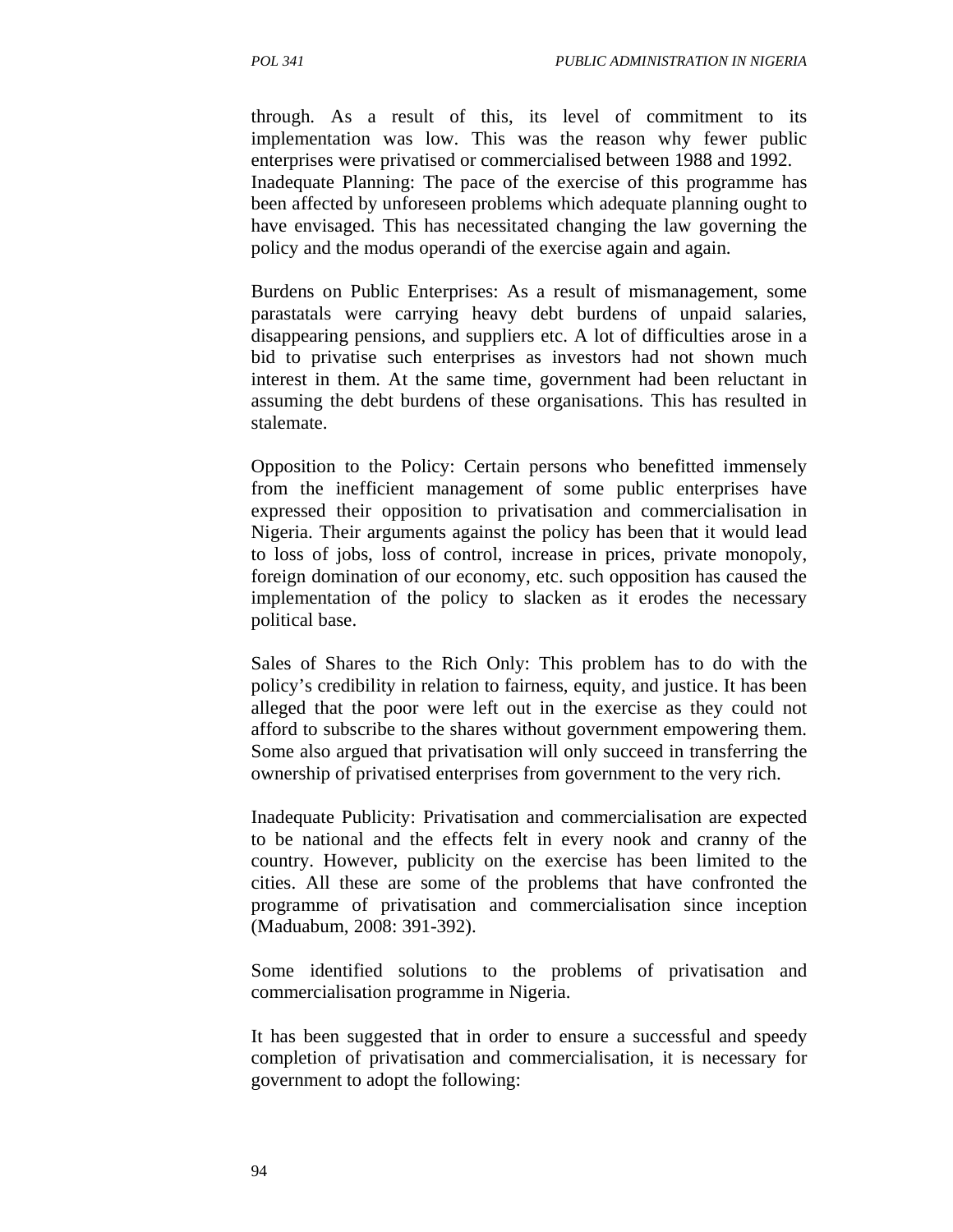- The programme has gone midstream and it will therefore be unwise to stop or slacken it. Government should display a high level of commitment in the implementation of privatisation and commercialisation.
- Government must also be prepared to buy off the debts of those enterprises burdened by heavy debts. As the debts were incurred by those employed by government, the government should regard itself vicariously liable for the debts.
- Poor Nigerians may be empowered, through financial institutions, to purchase shares in privatised enterprises. By providing soft loans to such people, more Nigerians will be assisted to taking part and benefiting from the exercise. Shares purchased may be held by the financial institutions as collateral. Adequate publicity also needs to be undertaken to make the average Nigerian understand the policy of privatisation and commercialisation (Maduabum, 2008:393).

### **SELF-ASSESSMENT EXERCISE**

In what way(s) do you think the degree of commitment to a programme by the government can affect the implementation of such a programme?

# **4.0 CONCLUSION**

Well intentioned policies and programmes of government often run into problems. Sometimes unintended consequences of policy will surface. Privatisation and commercialisation programme of government had its own share of some problems which we have examined in this unit.

# **5.0 SUMMARY**

In this unit, we have examined the problems confronting and inhibiting effective implementation of privatisation and commercialisation programmes in Nigeria. We also discussed the suggested solutions to the identified problems.

## **6.0 TUTOR-MARKED ASSIGNMENT**

- 1. What are the major problems confronting privatisation and commercialisation programmes in Nigeria?
- 2. What solutions are suggested to address the problems of privatisation and commercialisation programmes in Nigeria?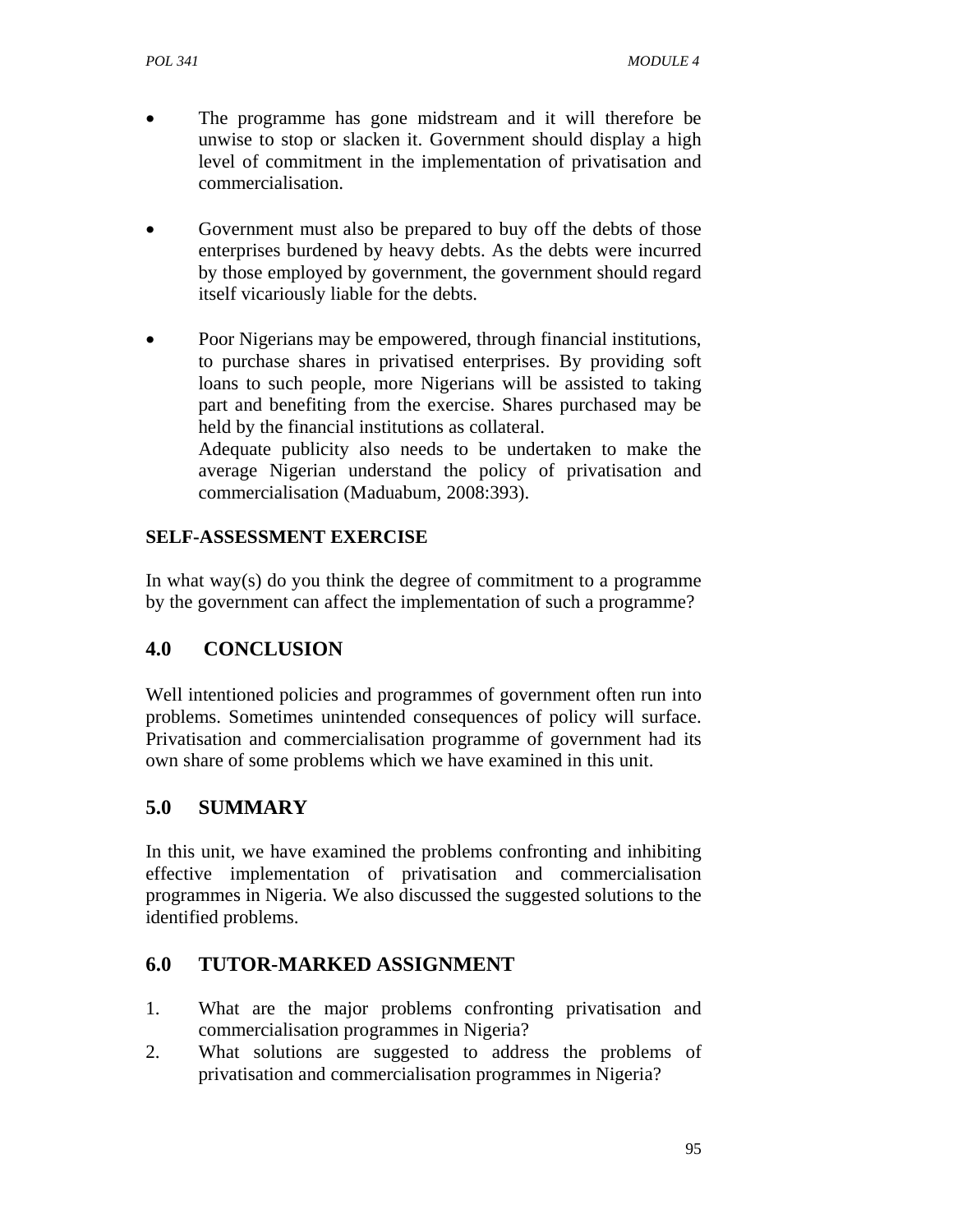- Adeyemo, D. O.& Salami, A. (2008). "A Review of Privatisation and Public Enterprises Reform in Nigeria". *Contemporary Management Research*. Pp 401-418. Vol. 4, No. 4.
- Maduabum, C. (2008). *The Mechanics of Public Administration in Nigeria*. Lagos: Concept Publications.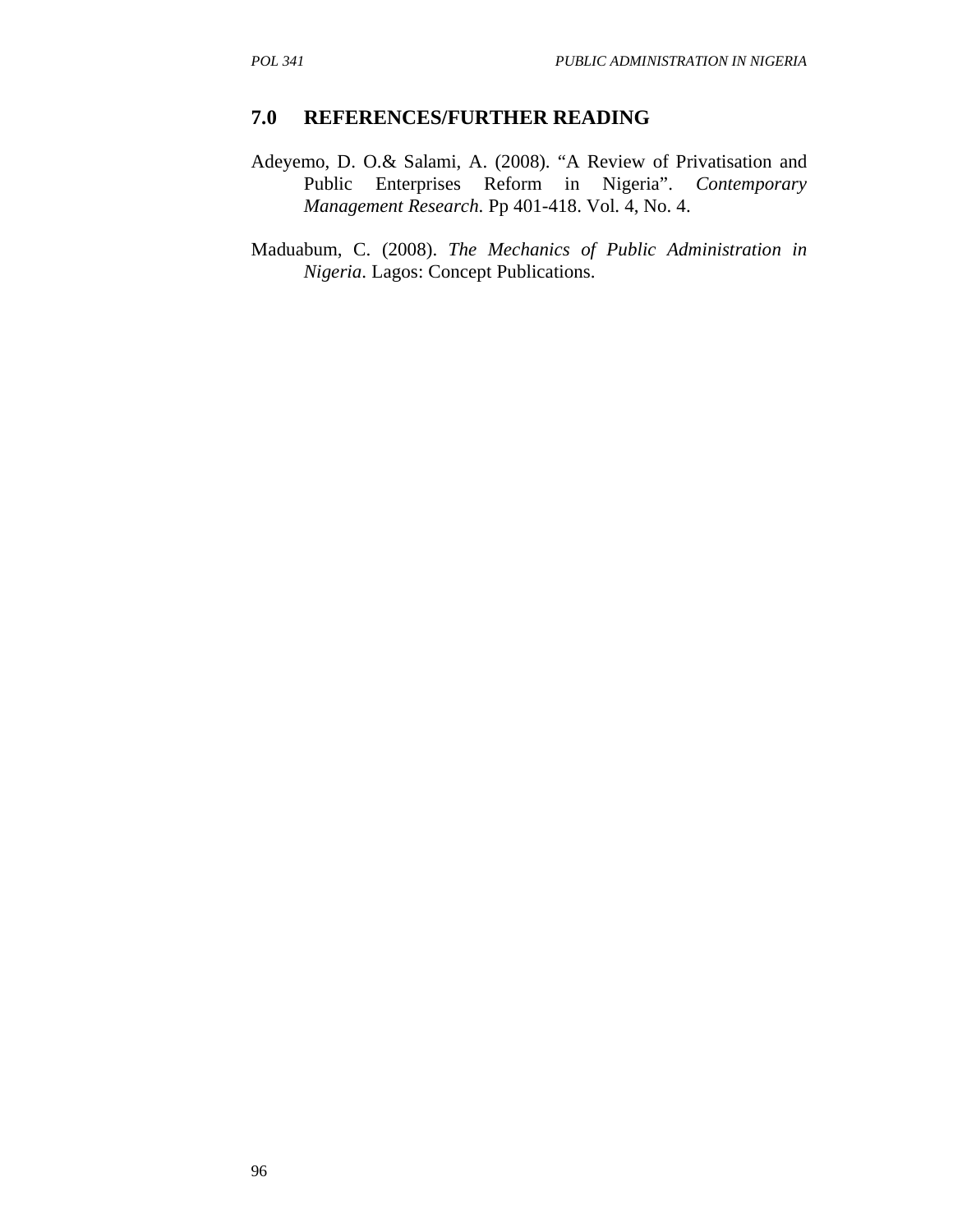# **UNIT 4 PUBLIC- PRIVATE PARTNERSHIP**

## **CONTENTS**

- 1.0 Introduction
- 2.0 Objectives
- 3.0 Main Content
	- 3.1 Public-Private Partnership Meaning
	- 3.2 Forms of Public-Private Partnership
	- 3.3 Advantages of Public-Private Partnership
	- 3.4 Disadvantages of Public-Private Partnership
- 4.0 Conclusion
- 5.0 Summary
- 6.0 Tutor-Marked Assignment
- 7.0 References/Further Reading

# **1.0 INTRODUCTION**

Recall in our discussions in the last two units that we said government could divest its business by transferring its enterprises to private sectors to manage for effectiveness and efficiency in service delivery. In another situation, government can also partner with private sector to provide services to the citizens. This is what is referred to as public-private partnership (PPP). This may take many forms though. Learning about PPP, the variety of forms it can take, the advantages and disadvantages is what this unit is all about.

# **2.0 OBJECTIVES**

At the end of this unit, you should be able to:

- define public-private partnership (PPP)
- examine various forms of PPP
- discuss the advantages of public-private partnership (PPP)
- discuss the disadvantages of PPP.

# **3.0 MAIN CONTENT**

# **3.1 Public-Private Partnership – Meaning**

A public- private partnership is a legally-binding contract between government and business for the provision of assets and the delivery of services that allocates responsibilities and business risks among the various partners. Public-Private Partnership (PPP) combines the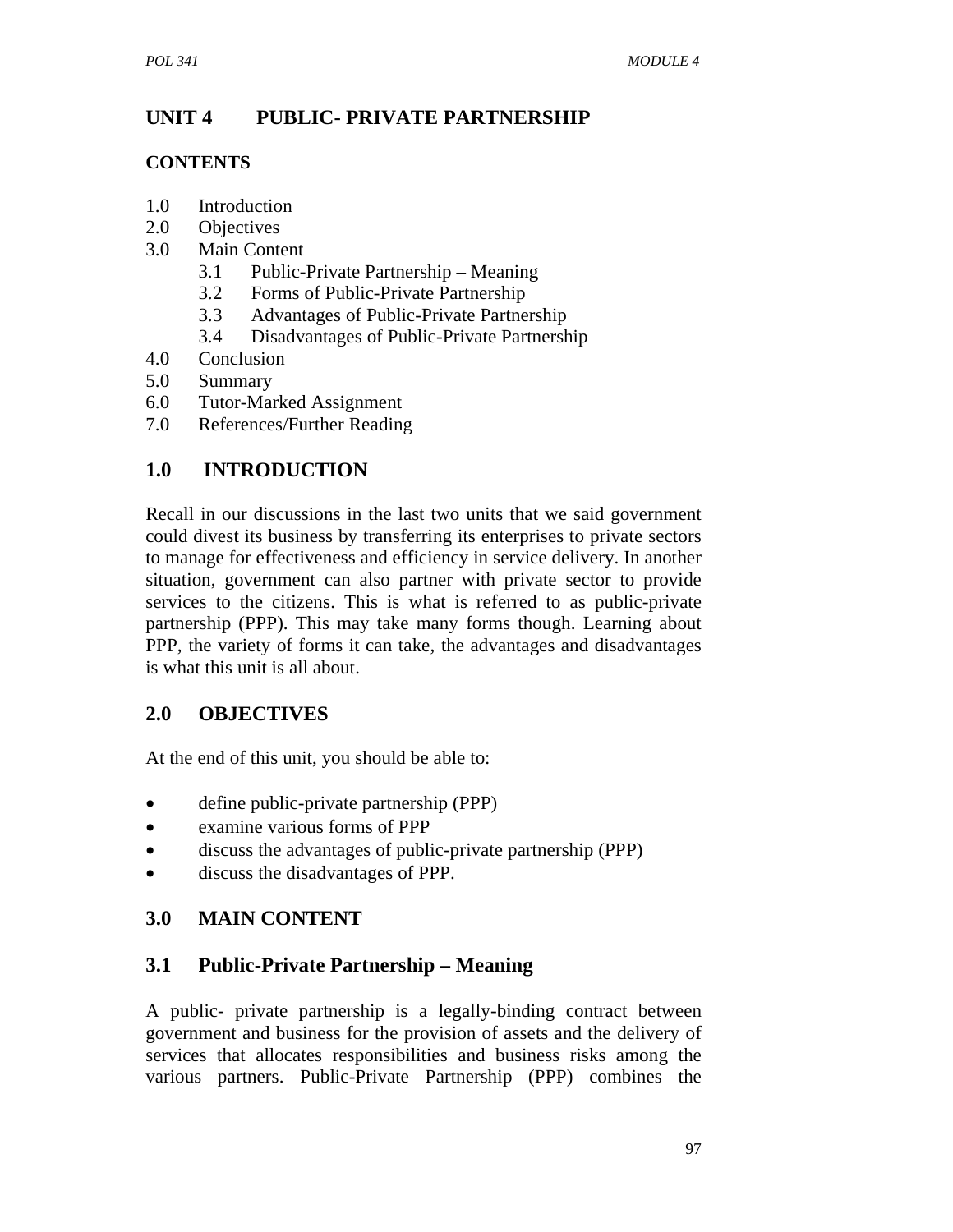resources of government with those of private agents in order to deliver services to the citizens.

Public-Private Partnership may take variety of forms, with varying degrees of public and private sector involvement – and varying levels of public and private sector risk. The main goal is to combine the best capabilities of the public and private sectors for mutual benefit.

## **3.2 Forms of Public-Private Partnership**

There are various forms which PPP can take. Let us consider some of them.

#### **Public Leverage**

Public leverage occurs where governments use their legal and financial resources to create conditions that they believe will be conducive to economic activity and business growth.

### **Contracting-Out**

Contracting-out involves separating the purchaser of a service from the provider. Government concentrates on the former, defining what services are to be available and to what standard, and then contracts out the provision to a business or not-for-profit organisation.

#### **Franchising**

Franchising involves government awarding a license to a business or not-for-profit to deliver a public service in which the provider's income is in the form of user fees. The license may require the private agent to develop infrastructure, in which case it would normally transfer to public ownership at term.

#### **Joint Ventures**

Joint ventures occur where two or more parties wish to engage on a collaborative project in a way that retains their independence. Joint ventures enable the co-ordination of important decisions by independent actors in respect of a project that is close-ended in terms of its scope and the commitment of partners' resources (Skelcher, 2005).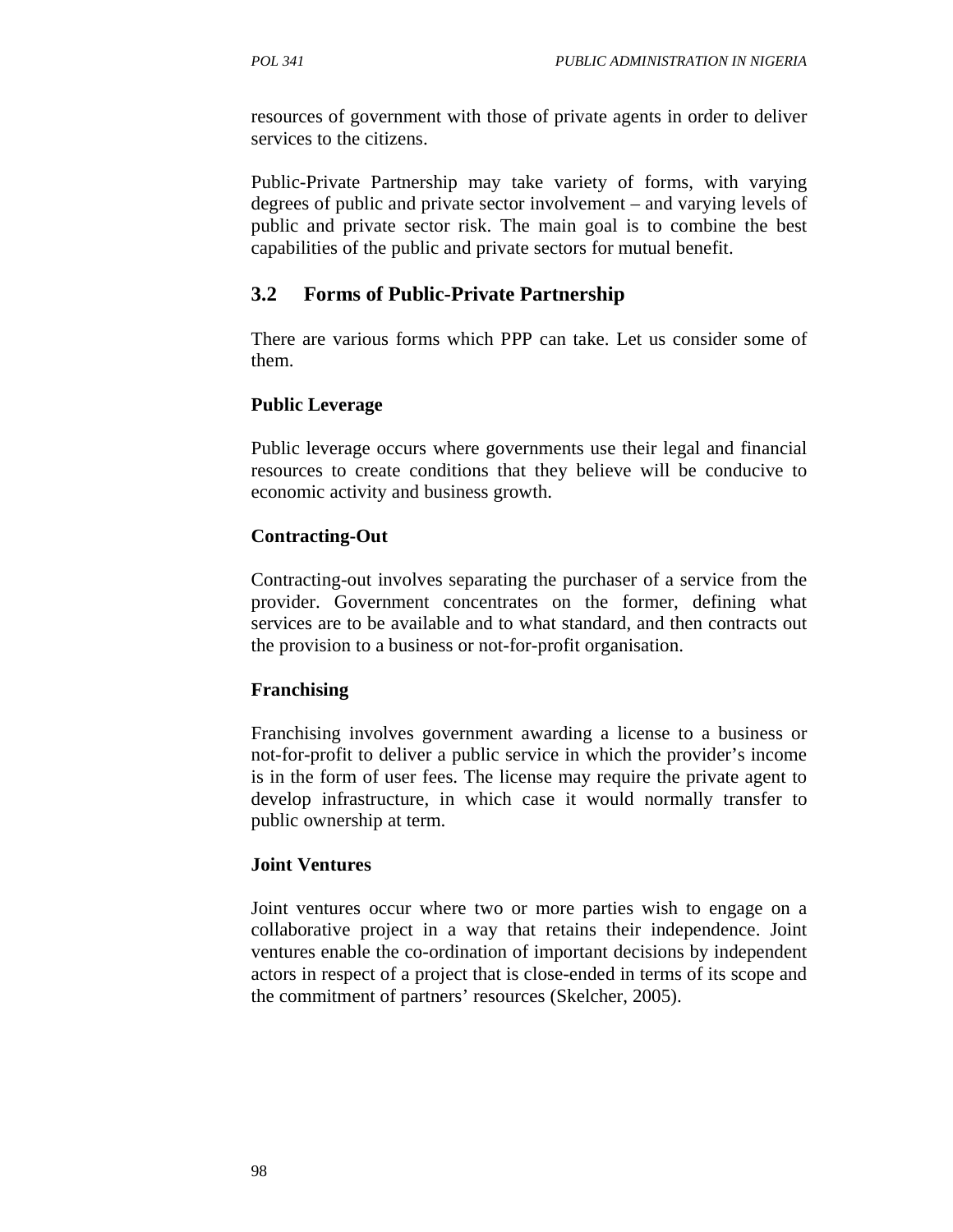# **3.3 Advantages of Public-Private Partnership**

#### **Cost Savings**

Cost savings materialise in several different forms but are mainly due to the private sector's role as a mutual partner in the project. The private partner's fundamental drive for economic gain yields it an incentive to continually improve its performance, thereby cutting overall project costs.

## **Whole of Life-Cycle**

Public-private partnerships combine two or more of the project's phases in a single bundle for the private consortium to deliver over the longterm. This creates economies of scale by motivating the private sector to organise its activities in a way that drives efficiencies and maximises returns on investments.

## **Output-Based Contracts**

Public-private partnership projects typically adopt an output-focused contract which links payments to performance. This specifies project results in terms of the quality delivered, rather than how assets or services are provided. Emphasis on outputs also encourages innovation to take place by motivating the private partner to develop new methods and for project delivery that meets requirements at lower costs.

## **Risk Sharing**

Public-private partnership is designed so that risk is transferred between the public and private sectors, allocating particular project risk to the partner best able to manage that risk cost-effectively.

## **Public-Private Partnership Deliver On-Time**

With financing risk routinely transferred to the private consortium, any delays in meeting the agreed upon timelines can lead to additional costs for the private partner as it alone carries the debt for a longer period of time. Therefore, the private sector has a direct financial interest in ensuring that projects and services are delivered on-time, if not sooner.

## **Enhancing Public Management**

By inviting the private partner in, the public authority can transfer risks and responsibilities over the day-to-day operations of two or more phases of the urban infrastructure project to the private consortium. This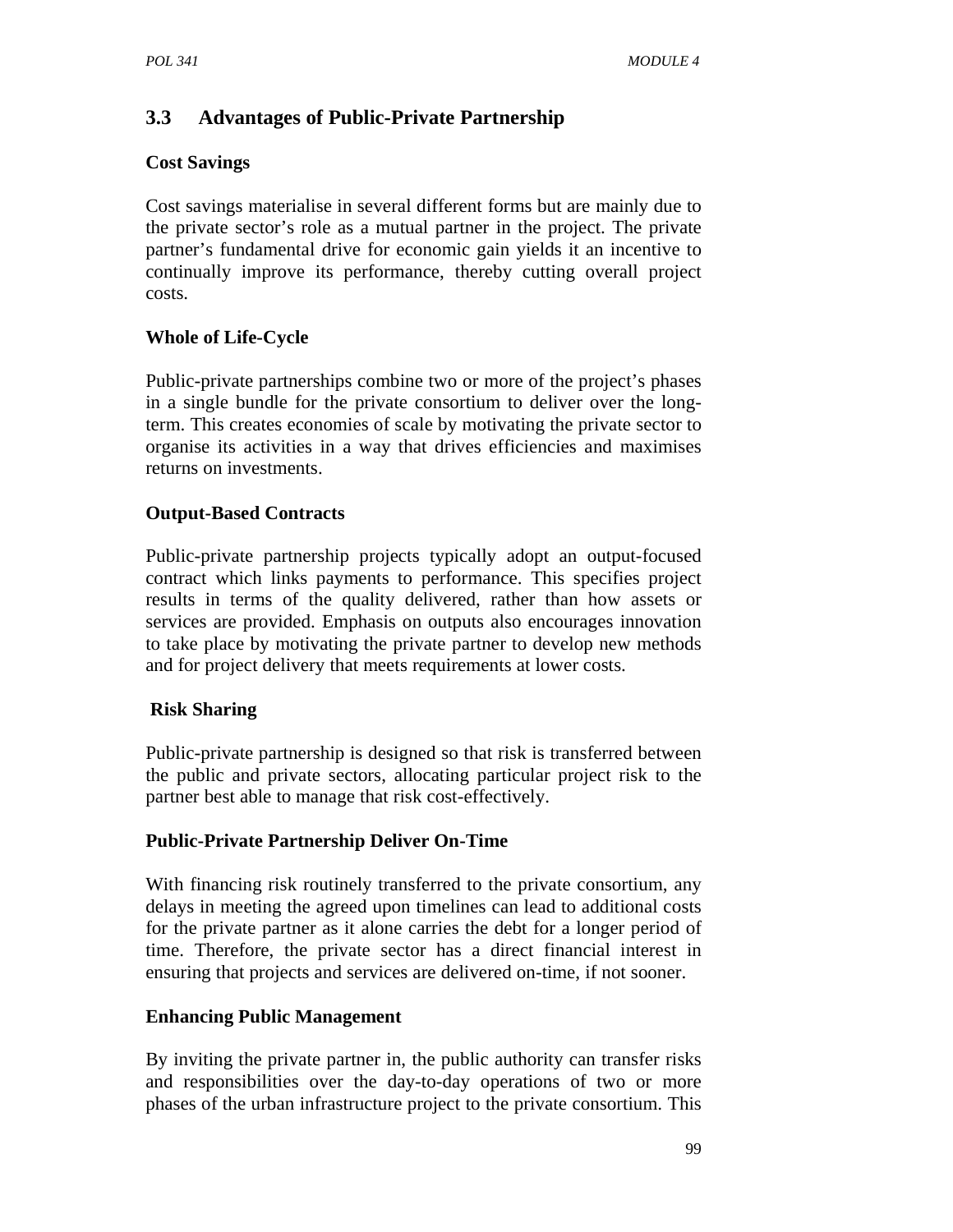frees the public sector to focus on other important policy issues such as regulating, performance monitoring and urban service planning.

#### **Improved Levels of Service**

By bringing together the strengths from the public and private sectors, PPP has unique ability to share a diverse range of resources, technologies, ideas and skills in a cooperative manner that can work to improve how urban infrastructure assets and services are delivered to the people.

#### **Increased Availability of Infrastructure Funds**

Public-private partnership frees up funding for other urban infrastructure projects in two ways: first, through the potential cost savings inherent in the PPP approach, and second, through access to private financing which commits the government to spread payments for services rendered over a longer period of time. Seeing that it is the private partner who typically absorbs the financing risk, the public authority is not obliged to record the investment upfront as part of its bottom line surplus or deficit for that fiscal year. This allows the transaction to remain 'off balance sheet', meaning the government can borrow money for other important projects without affecting calculations of the measure of its indebtedness (UN Habitat, 2011).

Tan, Allen and Overy (2012) also enumerated some benefits of publicprivate partnership. These are listed below:

- Investment decisions under PPP contracts tend to be based on a long term view rather than short-term concerns.
- Risk and work are transferred to the party which is best able to manage it at the least cost, achieving best value.
- Projects go through a competitive pricing process, meaning that the cost of public services is benchmarked against market standards.
- The timings and costing tend to be more certain and therefore deliver better value for money. Where PPP is not completed to budget, the private sector usually bears the costs.
- The cross-transfer of public and private sector skills, knowledge and expertise can create innovation and efficiency.
- The private sector often brings with it greater construction capacity, labour capacity and resources than would be available to the public sector.
- Payments to the private sector in PPP projects are usually linked to how they perform, creating incentives and efficiency.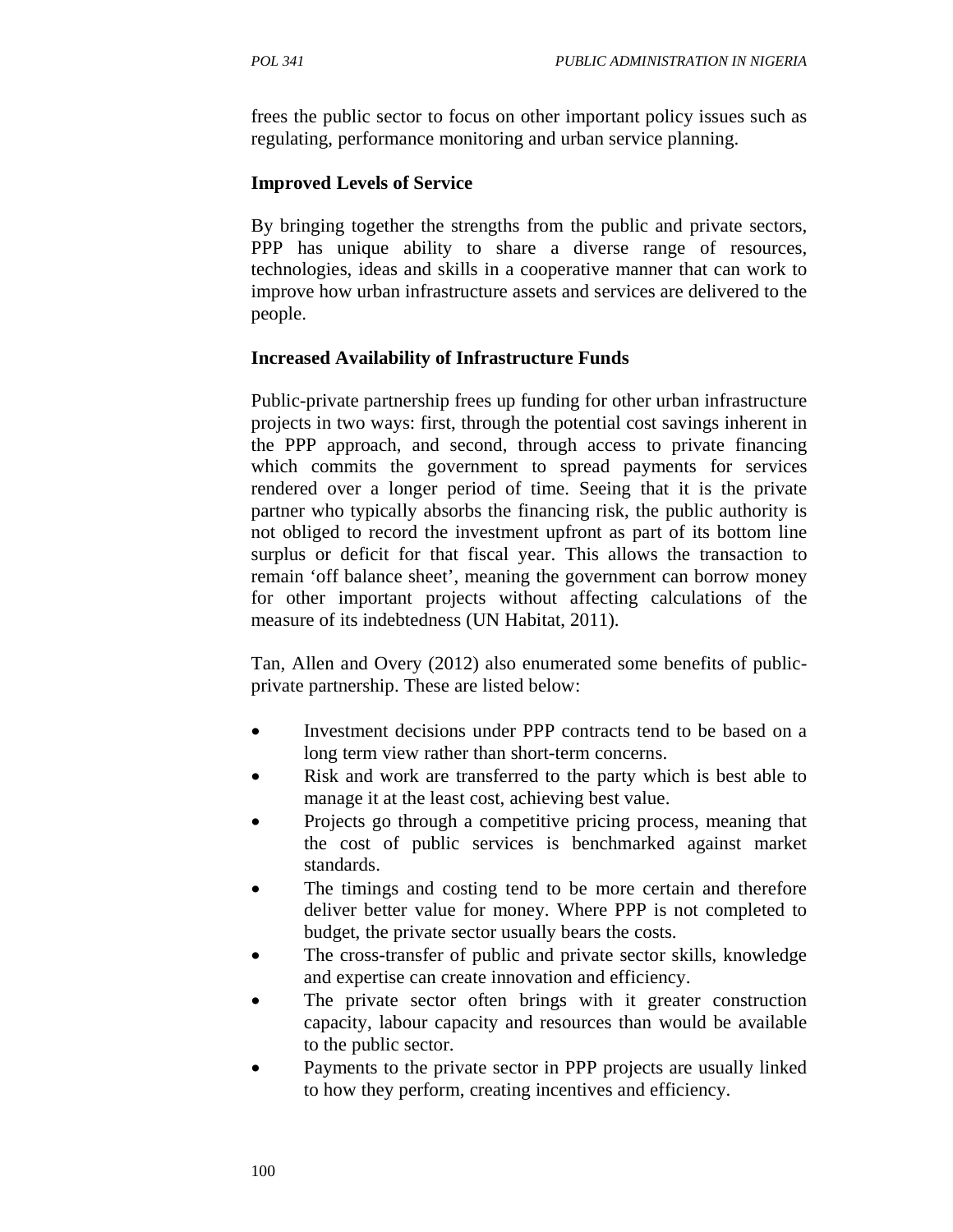• PPP projects are not subject to political interference and deferred payments for the government.

## **3.4 Disadvantages of Public-Private Partnerships (PPPs)**

Public-Private Partnership has some disadvantages. Let us examine the major disadvantages of PPP. Public-private partnerships represent good opportunities to lower overall project costs. However, when compared with traditional procurement, the complete PPP process invites additional costs that, if not managed properly, can erode some of the potential economic benefits of this model. One of these potential cost drivers is identified in the tender process - a competitive approach to choosing a project partner unique to the PPP procurement model. Parties bidding for a project expend considerable skills and resources in designing and evaluating the project prior to implementation. Depending on the number of project bidders, costs can add up as all participating bids tend to be factored into the overall cost of the project.

Secondly, the long-term and inclusive nature of a PPP contract requires that each partner spend considerable time and resources on outside experts to help anticipate and oversee all possible future contingencies. These can be very costly, particularly for a public agency inexperienced with the private sector and requiring additional help to protect the public interest. And finally, while the private financing element of the partnership is one of the most important incentive drivers for the private partner, the price of financing can result in higher capital costs ranging between 1 and 3 percent. Unless cost savings generated by the private consortium outweigh the added cost of private loan financing, a PPP project may not deliver cost savings.

## **Reduced Control of Public Assets**

In view of the fact that the private sector absorbs a significant portion of the project risk, important decisions over outcomes are inadvertently shared with that partner. Accordingly, this can result in the loss of public control over important decisions concerning arrange of public issues, from how basic public goods such as housing and clean water should be delivered and priced, through to on-site labour issues around job pay and security.

## **Mitigating Risk**

The more complex the urban project and the more people involved the higher and more varied the risk becomes. Although a carefully structured PPP manages risk through a well-defined contractual agreement, some risk is unforeseen and therefore difficult to mitigate. In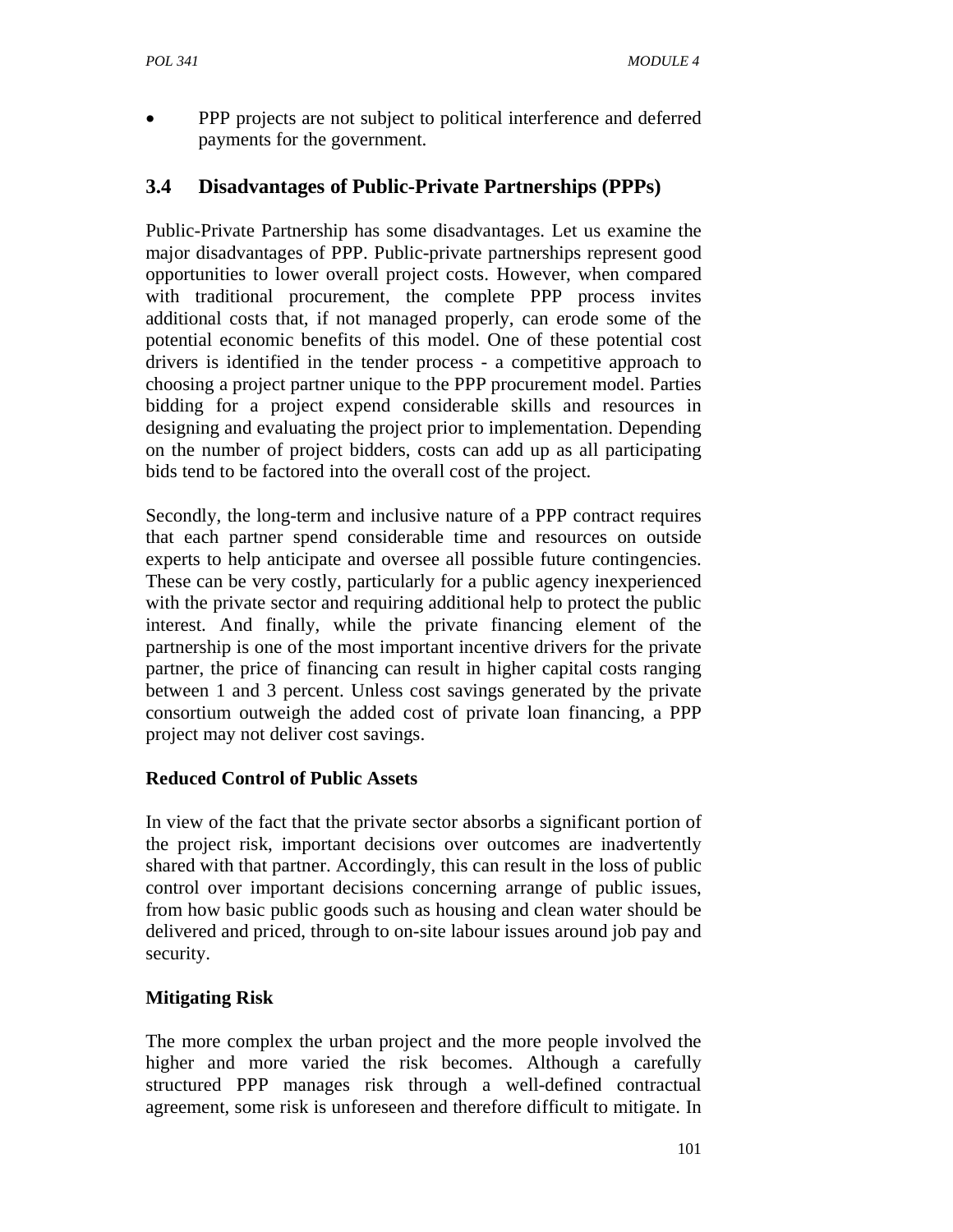the case of such unexpected risk (or project failure), oftentimes it is the public authority that is left to not only pay for the failure of the risk, but also the emerging costs.

### **Rigidities in Long-Term Contract**

A key concern with the long-term committal nature of PPP procurement is that it limits the public sector's ability to make changes to the contract if unexpected economic or situational challenges arise. In the event that a change is required either to the use of an infrastructure asset, or to the type of urban service offered, PPP has proven to be inflexible - both in terms of the time and administrative burden associated with altering the contract (UN Habitat, 2011).

### **SELF-ASSESSMENT EXERCISE**

- i. Explain public-private partnership.
- ii. Mention various forms Public-Private Partnership can take.

# **4.0 CONCLUSION**

Government can cooperate with the private sector in many ways to provide service to the citizenry. Governments all over are making use of the private sector to design, manage and deliver public goods. While public-private partnership has its benefits, it also has some major disadvantages.

# **5.0 SUMMARY**

In this unit, we have examined what public-private partnership connotes. We also identified some forms of public-private Partnership arrangements. The unit also discussed the major advantages and disadvantages of public-private partnership.

# **6.0 TUTOR-MARKED ASSIGNMENT**

- 1. Discuss the major advantages of public-private partnership.
- 2. Explain way(s) by which public-private partnership can be a risky venture.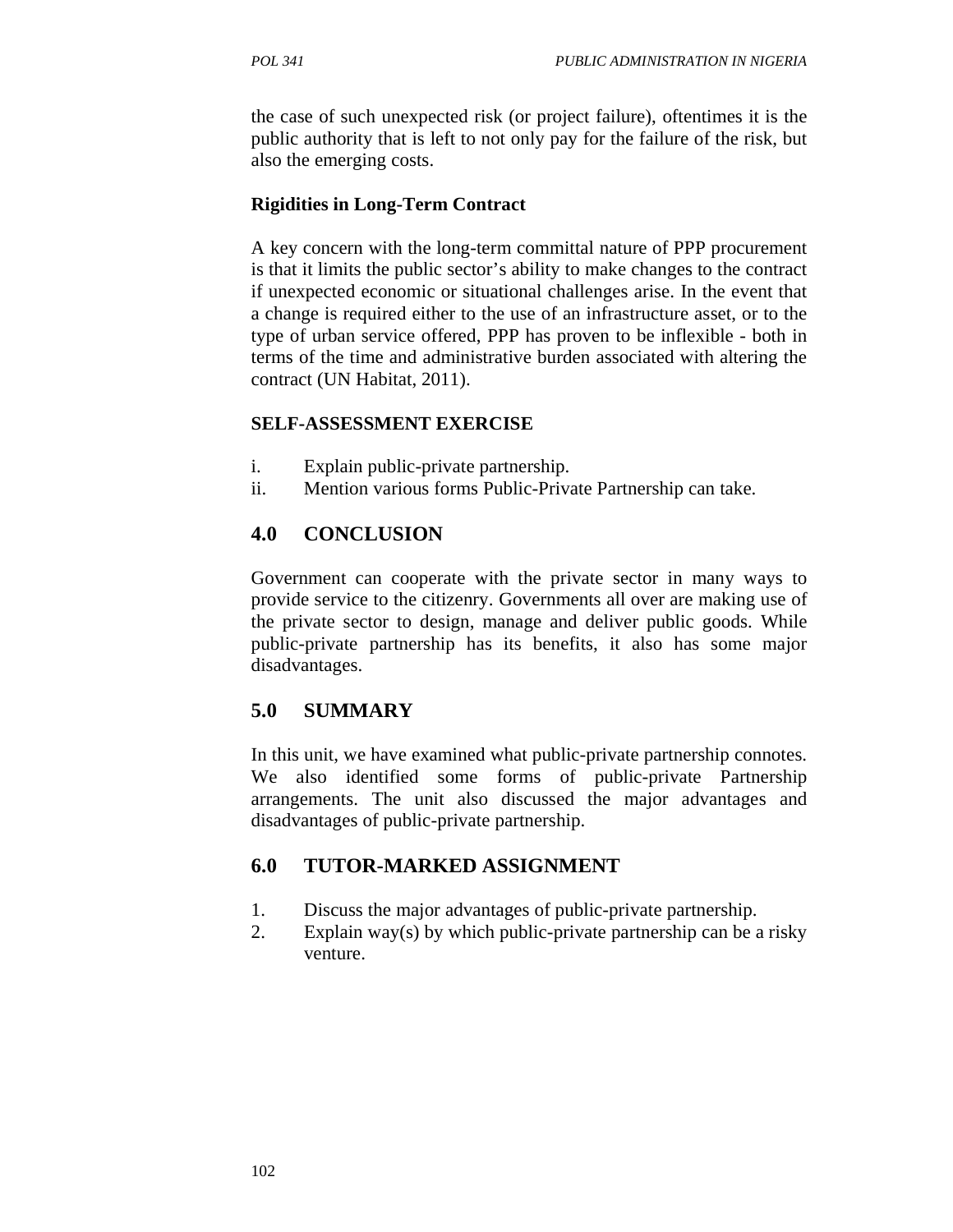- Skelcher, C. (2005*). "*Public-Private Partnerships and Hybridity"*.* In E. Lynn, L. *&* Pollitt, C. (ed.). *The Oxford Handbook of Public Management*. Oxford University Press.
- Tan, V. A. & Overy. (2012). *Public-Private Partnership (PPP) Advocates for International Development.*
- UN Habitat (2011). "Public-Private Partnerships in Housing and Urban Development". The Global Urban Economic Dialogue Series.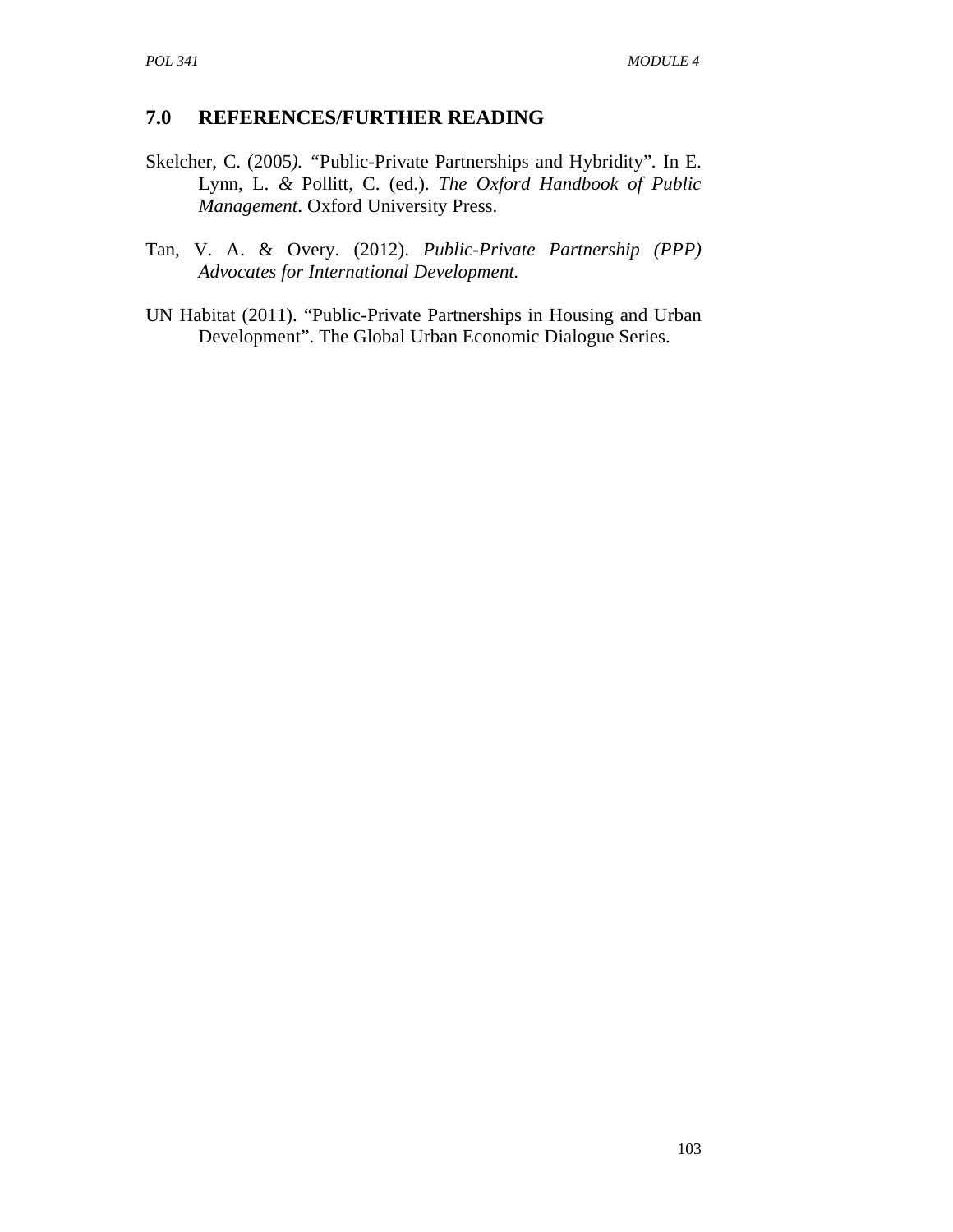## **MODULE 5**

| Unit 1<br>Urbanisation – Definitions and the Process |
|------------------------------------------------------|
|------------------------------------------------------|

- Unit 2 Challenges of Urbanisation in Nigeria
- Unit 3 Urban Governance and Service Delivery in Nigeria

## **UNIT 1 URBANISATION – DEFINITION AND THE PROCESS**

#### **CONTENTS**

- 1.0 Introduction
- 2.0 Objectives
- 3.0 Main Content
	- 3.1 What is Urbanisation?
	- 3.2 Processes of Urbanisation
	- 3.3 Factors responsible for Urbanisation in Nigeria
- 4.0 Conclusion
- 5.0 Summary
- 6.0 Tutor-Marked Assignment
- 7.0 References/Further Reading

## **1.0 INTRODUCTION**

 In this unit, you will be introduced to the notion of urbanisation. For a better understanding of the term 'urbanisation', the unit will examine some definitions of the term, discuss the process of urbanisation. Factors responsible for urbanisation in Nigeria will also be examined.

## **2.0 OBJECTIVES**

At the end of this unit, you should be able to:

- discuss effectively what urbanisation is about
- examine the process of urbanisation
- discuss the factors that are responsible for urbanisation in Nigeria.

# **3.0 MAIN CONTENT**

#### **3.1 What is Urbanisation?**

Urbanisation is the process whereby large numbers of people congregate and reside in big cities or in urban areas, gradually increases over time.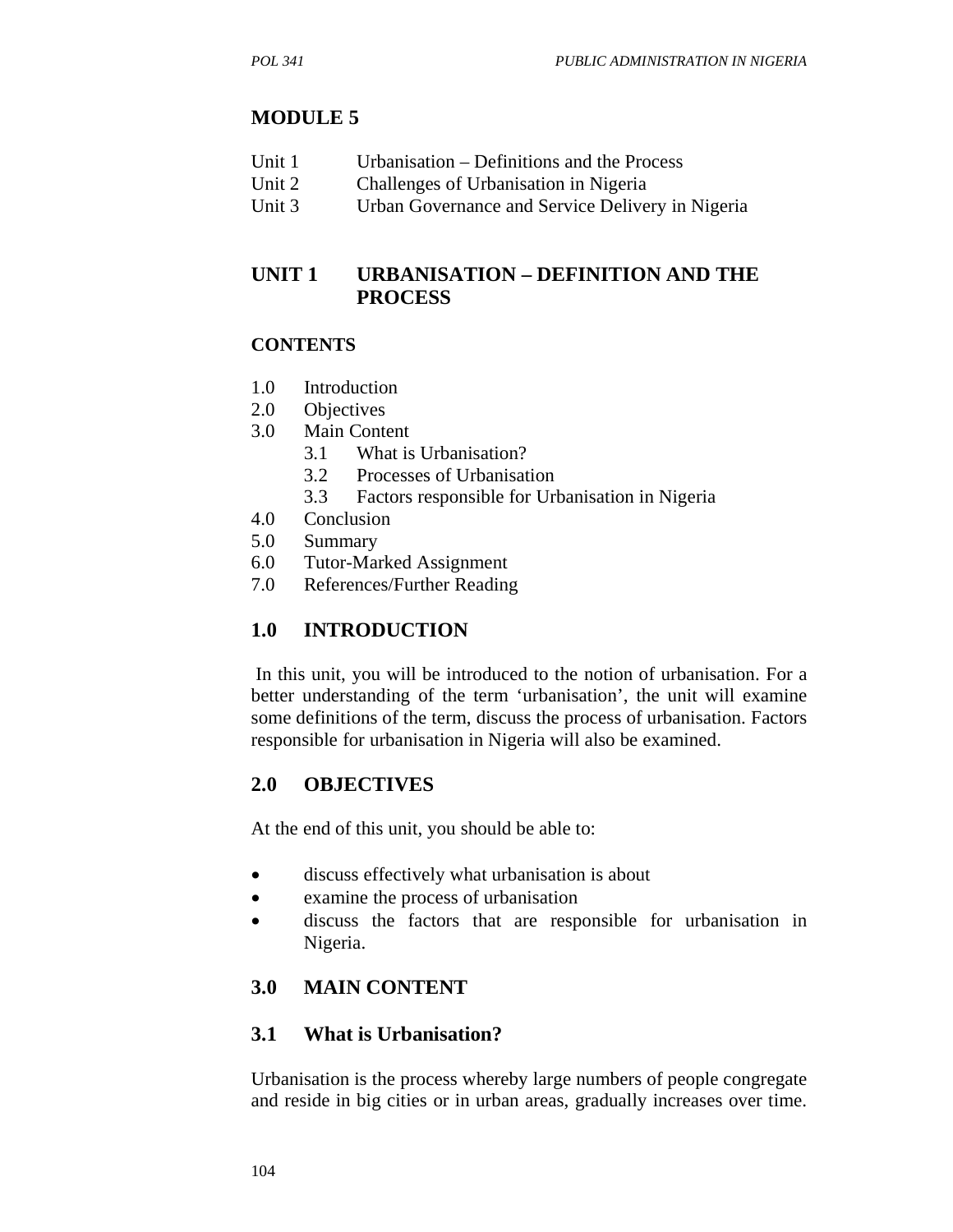It is defined as the agglomeration of people in relatively large number at a particular spot of the earth surface (Oyeleye, 2013).Urbanisation, is the shift from a rural society to cities, and involves an increase in the number of people in urban areas during a particular year. Urbanisation is the outcome of social, economic and political developments that lead to urban concentration and growth of large cities, changes in land use and transformation from rural to metropolitan pattern of organisation and governance (Nsiah-Gyaabahn.d).

Urbanisation can also be defined as the phenomenon describing the process of change in the growth of population due to changing conditions in the society. It is a process of demographic, social, economic and physical change, which requires complex governmental action (Ugwu, 2001).Criteria used to define urban can include population size, space, density and economic organisations.

## **3.2 Processes of Urbanisation**

The process of urbanisation has gone on throughout history of most nations. The urbanisation processes are largely driven by market forces and government policies that lead to simultaneous processes of change in livelihoods, land use, health and natural resources management including water, soil and forests and often reactive changes in local governance. This can and often impacts on the life style of the people living in the urban areas.

Urbanisation process in the developed countries is as a result of rapid development, modernisation and industrialisation, and not agglomeration of people which usually results from rural-urban drift. While the urbanisation in Nigeria likes most other developing nations, is a consequence of the "push" of the rural areas and the "pull" of the urban centres.

The market forces tend to result in a series of changes in employment, urban agriculture and peri-urban production systems. Ready market leads to an increase in production of horticultural crops and perishables such as vegetables given the high demand and proximity to urban consumers. These factors therefore, act as a great centripetal force in favour of urbanisation and hence, people are attracted to the urban centres (Nsiah-Gyaabah, n.d.).

#### **Causes of Urbanisation**

Rural to urban migration often occur on a massive scale due to population pressure and lack of resources and social amenities such as infrastructural facilities in rural areas. People living in rural areas are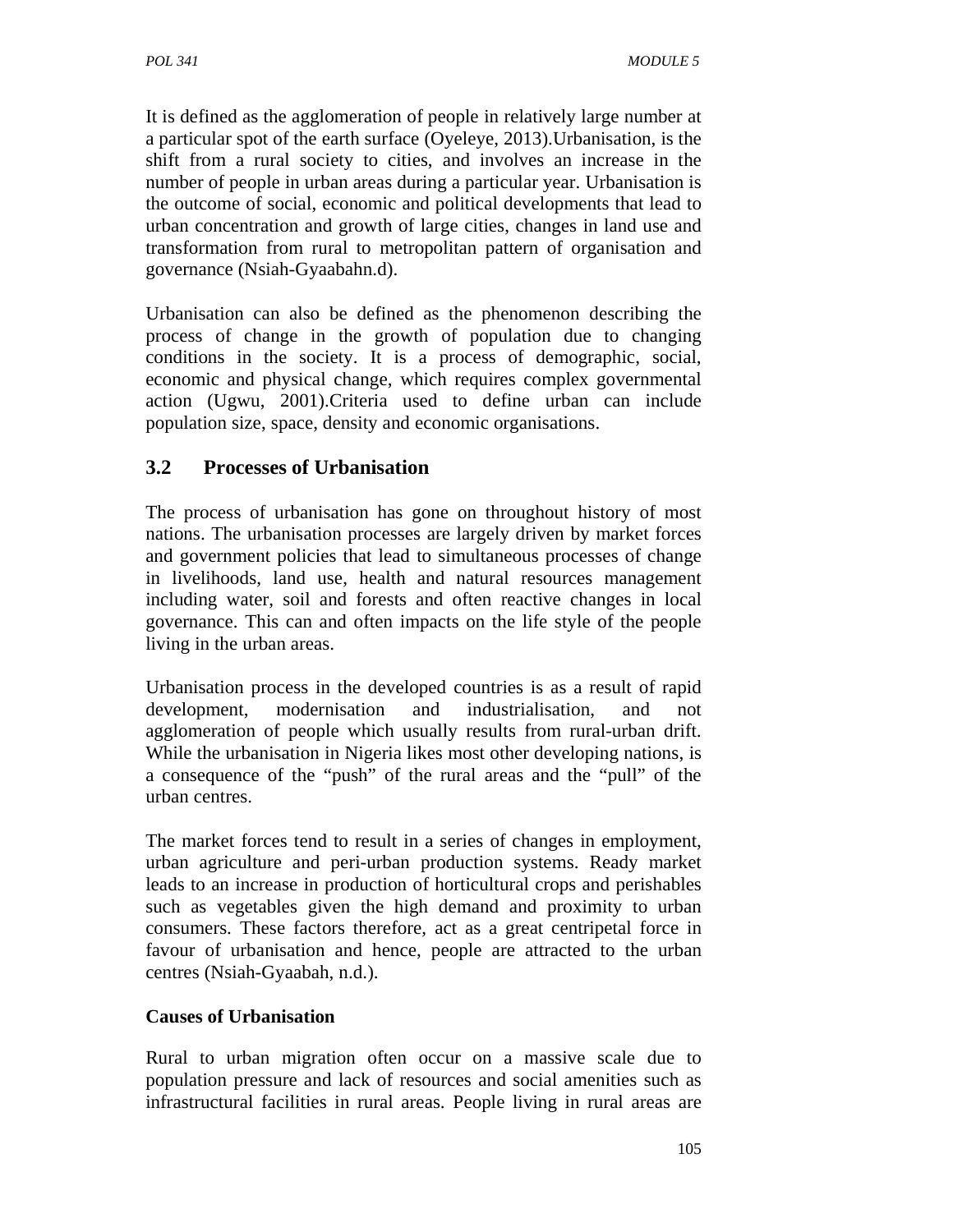"pulled" to the city because they believe that the standard of living in the city will be much better than in the rural areas. Development policies in urban areas often lead to natural increase and decrease in death rates and this oftentimes draw people from the rural areas to the cities.

## **3.3 Factors Responsible for Urbanisation in Nigeria**

The existence of traditional, commercial, religious and administrative centres in the pre-colonial societies in Nigeria led to the emergence of some urban cities in the country. For example the existence of sophisticated Yoruba system of towns in the West which included the old Oyo, Badagry and Ile-Ife. There were also the trading entrepreneur towns of central Hausa land in the North such as Bornu, Zaria, Bida, and Kaduna. Also, there was the Igbo grassland and sophisticated as those of the Western and Northern parts of the country. These urban cities grew as a result of trading activities, religious movements, military conquests and administrative activities.

With colonialism, the pre-colonial urban centres became transformed and new forces introduced in the urbanisation process. A number of structural elements in the colonial political economy were said to be responsible for the changed pattern of urbanisation in Nigeria at this period. These included: The development of transport network such as the railways which radically transformed the transportation system to meet the change in the economy. The railways were built between 1896 -1930 for the transportation of raw materials for export. This development created depots and job openings and trading activities in places like Enugu, Port-Harcourt, Zaria, Kafanchan, Ebute-Metta, Otta. Again, the new colonial administrative structures which performed colonial functions created new towns and altered the relationship between existing ones. Central and regional administrations were based in Lagos and at different towns at Zungeru, Kaduna, Ibadan, and Enugu. In these towns, government and related employment were in high demand. Pre-colonial capitals were converted to provincial headquarters. The growth of government technical departments at this period facilitated urban growth although they were mainly based at the regional capitals such as Ibadan, Kaduna, and Enugu. The mineral exploitation was another colonial element which influenced urban development. The two main deposits of coal and tin in Enugu and Jos respectively attracted thousands of labourers from the rural areas to Enugu and Jos.

Agricultural sector was another area which stimulated urban growth during the colonial era. The high demand by Britain of agricultural products such as cocoa, palm oil, palm kernel, groundnuts and other vegetable products for her industries and procurement of revenue promoted urban growth by creating complex collection and distribution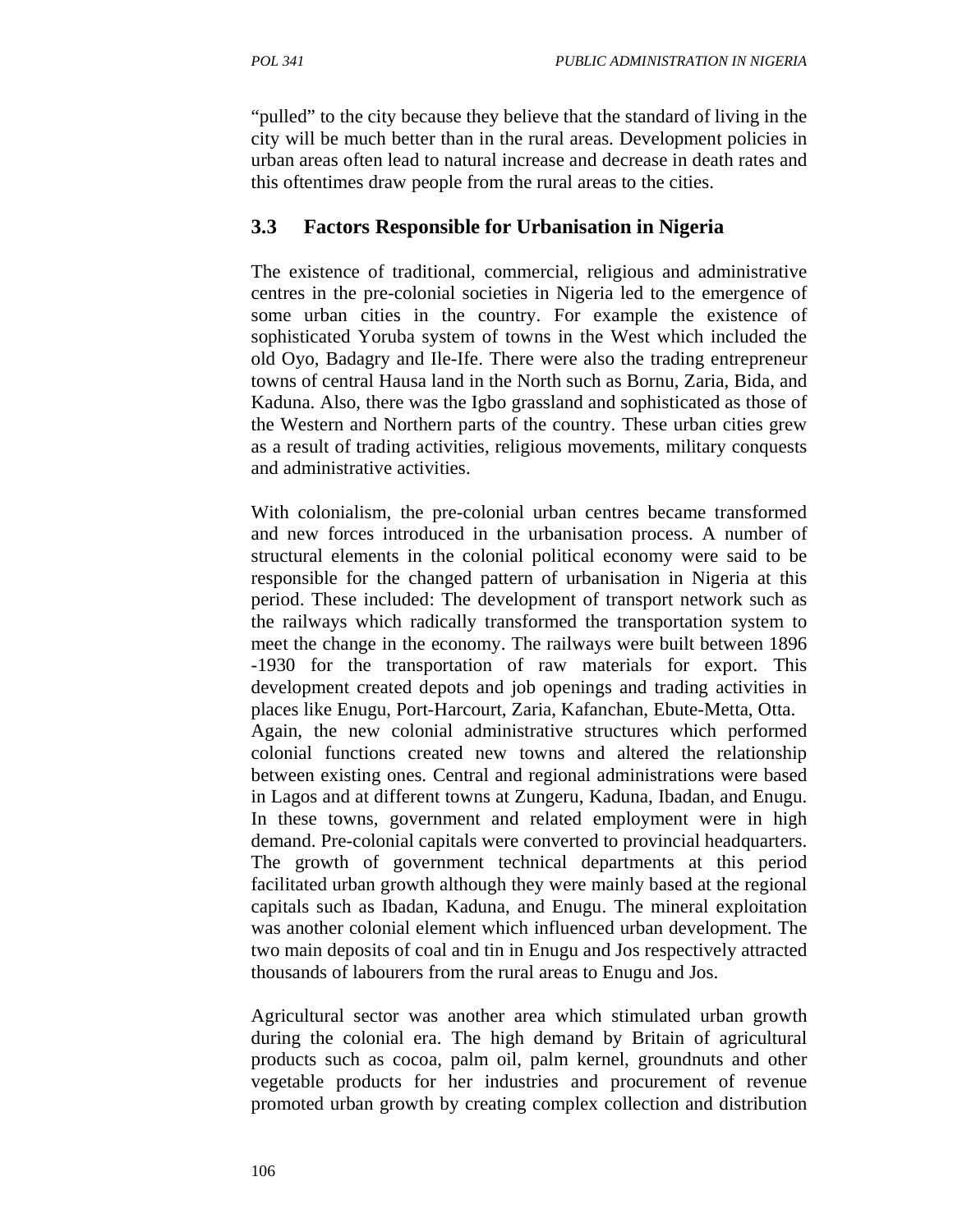mechanisms for these commodities. Towns in the export-crop areas prospered and favourably placed on the network to facilitate movement. Such towns include: Abeokuta, Ibadan, Ife, Ijebu-Ode, Ondo in the West, Aba, Onitsha, and Umuahia in the East while Kano, Nguru, and Zaria were located in the North.

Movement of people from rural areas to the new urban centres in search of job openings contributed immensely to the urban development in Nigeria. People migrate in order to improve their economic position and satisfaction. Over concentration of essential social amenities in the urban centres also contributed greatly to the rapid growth of cities. Social amenities such as pipe-borne water, communication facilities, transport network etc. led to the massive movement to the urban areas to enjoy these social amenities.

Diversification of the economy also accelerated the rate of urbanisation, by creating more opportunities for employment, commercial activities and also stimulated the growth of cash crops.

The creation of states in 1967, 1976, 1987, 1991 and 1996 also aided the growth of urbanisation. As states are created; new capitals are developed and urbanised through the subsequent provision of social amenities, which resulted in the emigration of people to the new capital territories in anticipation of improving their standards of living (Ugwu, 2001:182- 186).

## **SELF-ASSESSMENT EXERCISE**

Discuss the main processes of urbanisation.

#### **4.0 CONCLUSION**

Urbanisation is said to connote social change since it involves the process of change occurring in the society. It is a process of demographic, social, economic and physical change. As much as it can bring positive development, urbanisation can also be constrained by some factors.

## **5.0 SUMMARY**

We have examined the notion of urbanisation in this unit. We also discussed its processes and forms. We examined various factors that have enhanced urbanisation in Nigeria from the pre-colonial period. As we mentioned urbanisation can also be slowed down or impeded by certain factors. This we shall discuss in the next unit.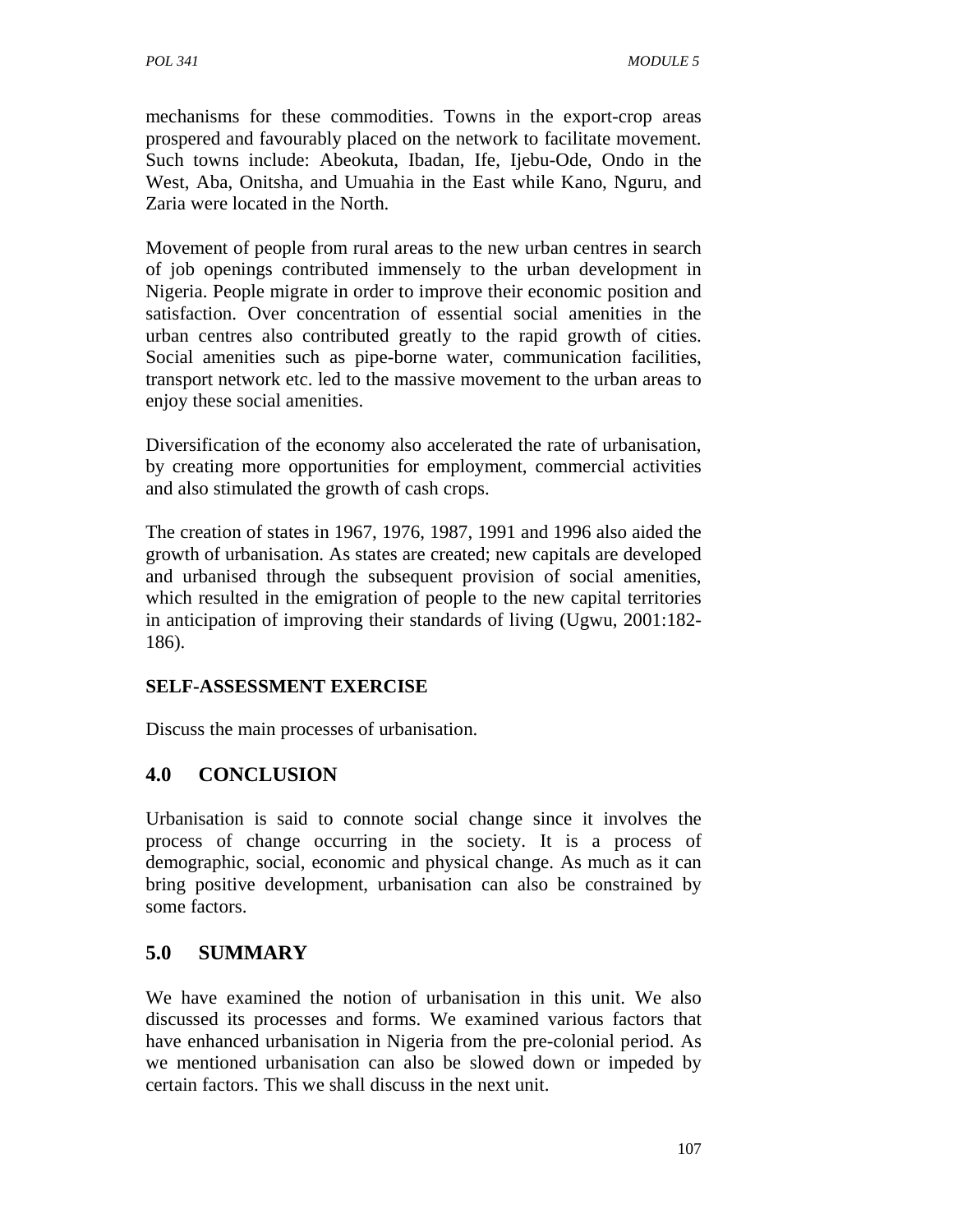## **6.0 TUTOR-MARKED ASSIGNMENT**

- 1. What is urbanisation?
- 2. Examine the factors that are responsible for urbanisation in Nigeria

- Nsiah-Gyaabah, K. (n.d.). "Urbanisation Processes Environmental and Health Effects in Africa. Ghana". *Panel Contribution to the PERN Cyber Seminar on Urban Spatial Expansion.*
- Oyeleye, O.I (2013). "Challenges of Urbanisation and Urban Growth in Nigeria". *American Journal of Sustainable Cities and Societies*. Issue 2, Vol. 1. Jan-Dec.
- Ugwu, S.C. (2001). *Issues in Local Government and Urban Administration in Nigeria*. Port-Harcourt: Echrisi & Company.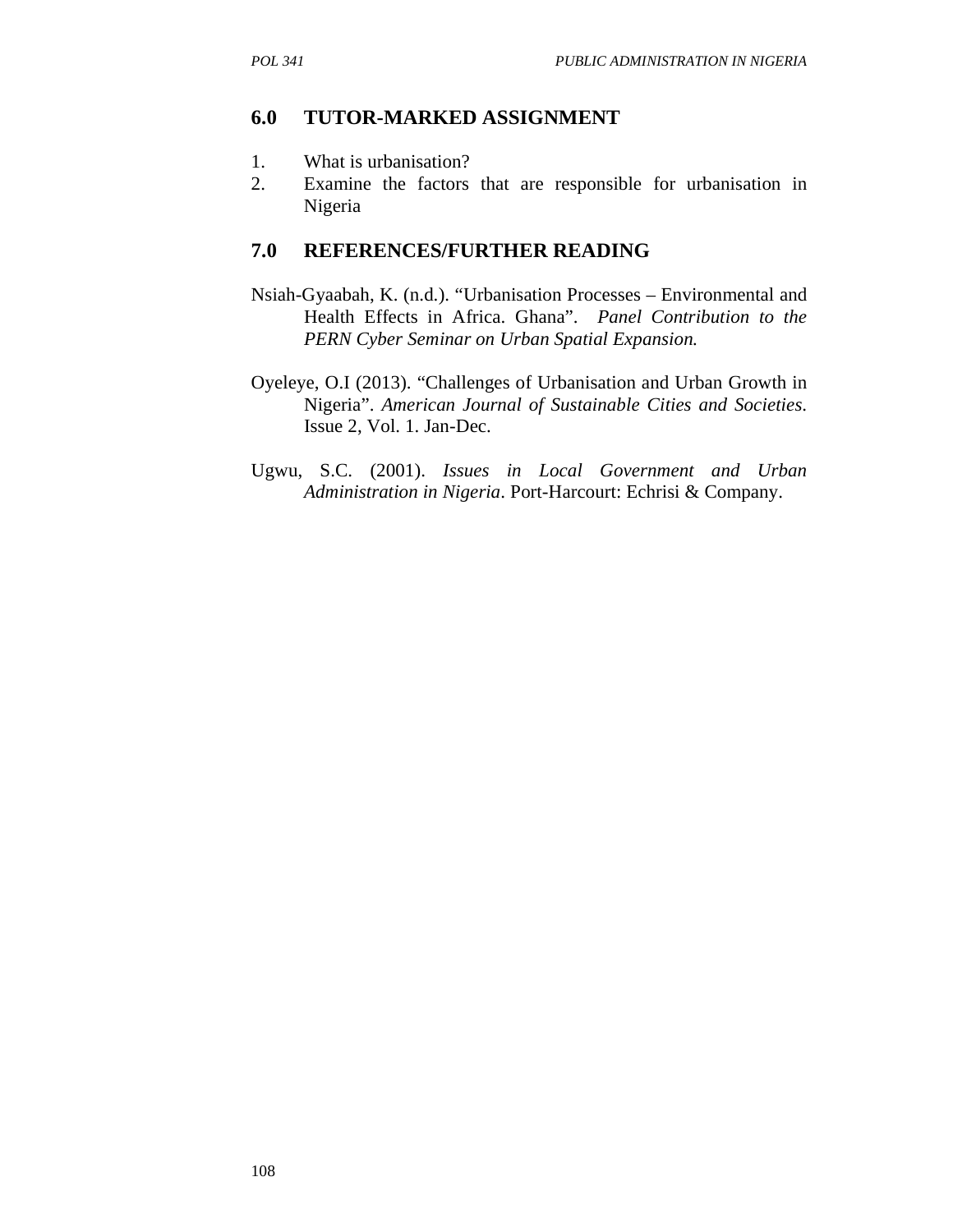## **UNIT 2 CHALLENGES OF URBANISATION IN NIGERIA**

### **CONTENTS**

- 1.0 Introduction
- 2.0 Objectives
- 3.0 Main Content
	- 3.1 Challenges of Urbanisation in Nigeria
- 4.0 Conclusion
- 5.0 Summary
- 6.0 Tutor-Marked Assignment
- 7.0 References/Further Reading

# **1.0 INTRODUCTION**

In the last unit, we started our discussion on urbanisation. We now know what it connotes; the process it can take and factors that can influence its growth. What we shall be doing mainly in this unit is to discuss the challenges of urbanisation in Nigeria. Some of these challenges include; housing, unemployment, transportation, population explosion etc. The unit examines all these in detail.

## **2.0 OBJECTIVES**

At the end of this unit, you should be able to:

discuss the challenges of urbanisation in Nigeria.

## **3.0 MAIN CONTENT**

# **3.1 Challenges of Urbanisation in Nigeria**

Urbanisation can have negative consequences. Nigeria is one of the most urbanised countries amongst the developing ones. According to Omar (2013:10):

- The scale and rapidity of urbanisation in Nigeria, both in spatial and demographic terms, has fuelled the high demand within the cities for land, housing and social services.
- Most urban residents are denied decent means of livelihood. A majority of Nigerians in the cities live in slum settlements, with income levels below subsistence and a dominant mode of livelihood located in informal sectors.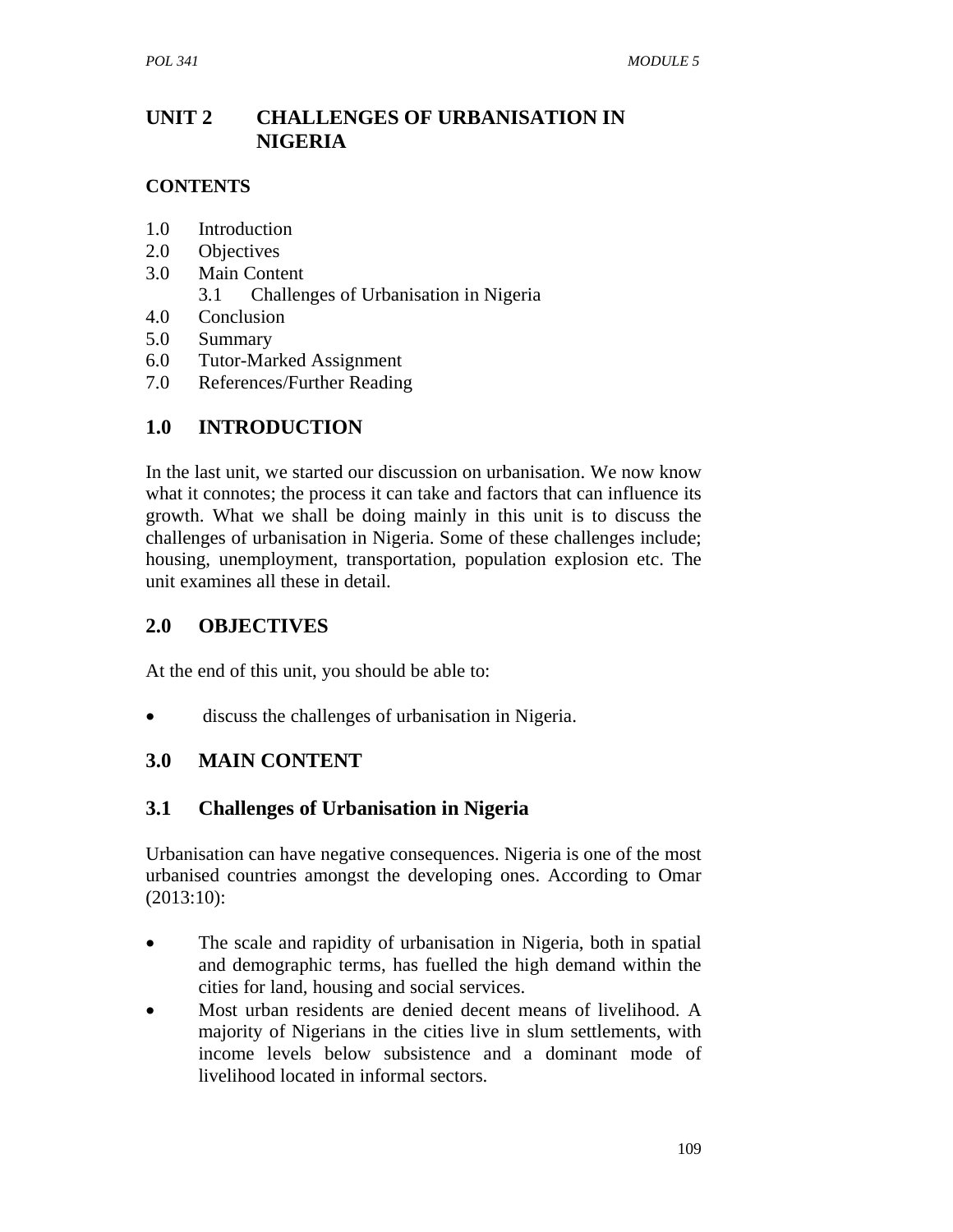- Most urban residents have no access to basic services such as primary health care and basic security.
- Most cities lack adequate supply of pipe borne water, huge mountains of garbage occupy large areas in the cities due to a lack or near absence of an efficient waste disposal system, proper health care facilities are non-existent, affordable housing is still a dream for workers, and the public primary and secondary school systems are in a state of near collapse. Service delivery has therefore become one of the most serious problems of urban governance in the country (Omar, 2013).

Let us examine these major challenges one after the other.

#### **Population Explosion**

The uncontrolled increase in population diversities as people migrate to the cities in search of employment has brought about a great stress on the natural resource base and the environment. Rapid population growth has its own disadvantages. Over- population places severe pressure on the existing infrastructural services in the country, especially in the cities where the population is concentrated. Under conditions of resource constraints attendant upon the underdevelopment of these societies, the population situation and dynamics make the provision of the people with a decent level of living impossible (Ugwu, 2001).

#### **Unemployment**

Unemployment is very high in all urban centres in Nigeria, and the main reason is because of the high population of migrants from the rural areas in Nigeria and a few other national migrants from other African countries who come to seek for jobs that are not available in the urban centres (Oyeleye, 2013). The urban centres with the concentration of administrative, commercial/industrial and educational establishment as well as a great variety of social services provide enormous and plentiful job opportunities and other perquisites of 'good life'. Be that as it may, the employment openings in these cities do not meet the surging need for jobs by the army of unemployed people in cities.

#### **Environmental Challenge**

Environmental problems constitute one of the major challenges of urbanisation in Nigerian urban centres. The problems have been classified as ecological, poaching and habitat loss, increasing desertification and soil erosion. These are further subdivided into pollution, deforestation, global warming and slum development, etc. Environmental problems in the urban centres have resulted in many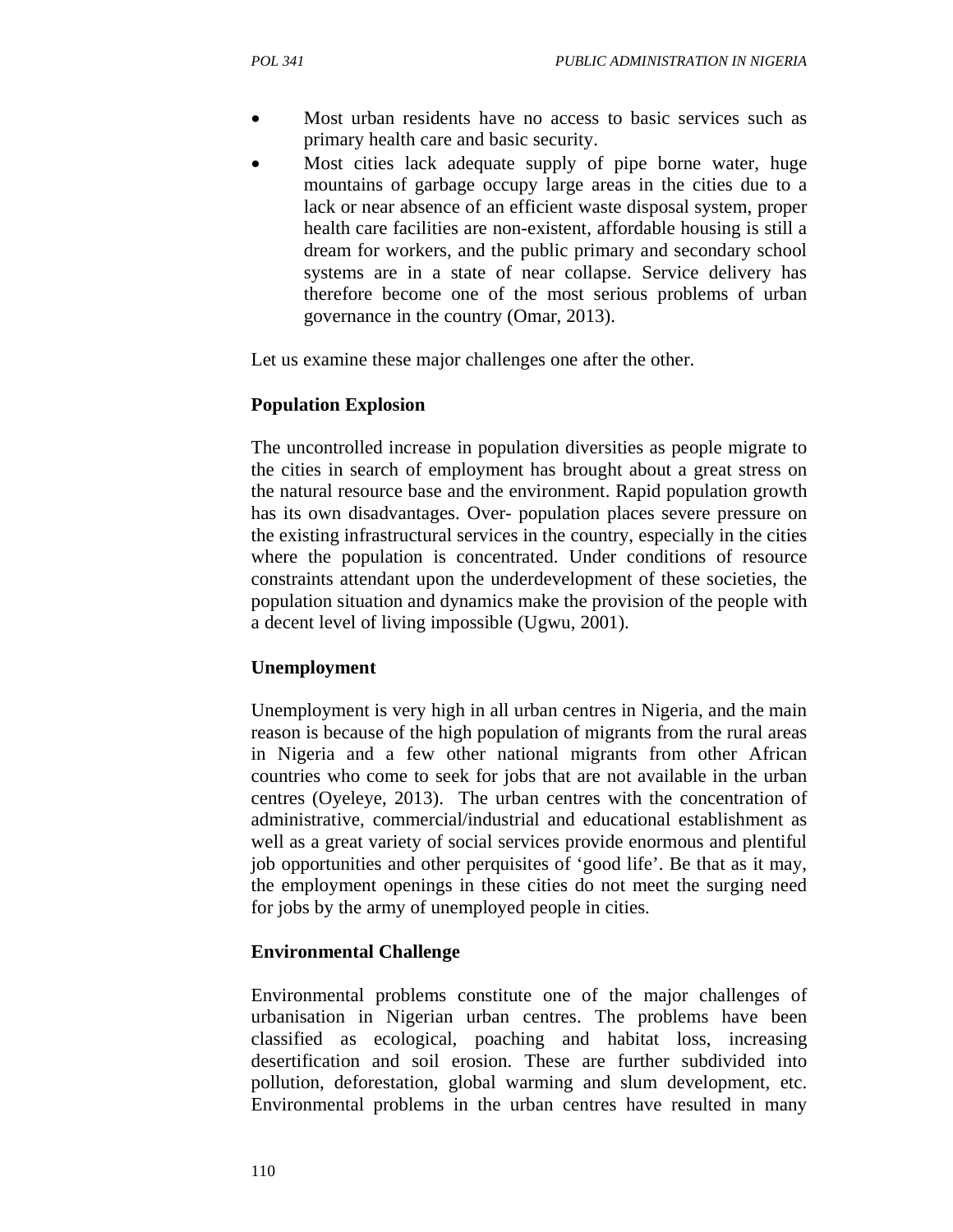health problems in Nigeria, and they also have a negative effect on the overall economy of the country. Apart from general health implications of environmental problems, there are tendencies of the problems affecting the psyche of the people. For instance, residents of urban slums are known to show deviant attitudes, apathy to government programmes and anti-social values like, prostitution, crimes, and juvenile delinquency. Traffic congestion which increases the generation of the cars' exhaust due to the traffic delay is another major environmental problem in Nigerian urban centres. Slums developments in urban centres also deplete the physical environment, increases crimes and violence. The environmental problems in urban centres outweigh the experience in the countryside, as the environmental problems are seen as the results of human activities which are higher in the urban centres (Oyeleye, 2013).

### **Housing**

Housing also constitutes one of the major problems of development particularly in the urban cities. An adequate stock of decent housing and the provision of related community facilities such as schools, community centres, administrative and manufacturing premises are among the fundamental essentials of human life. But what we find today in many urban cities in Nigeria is appalling; many urban dwellers live under the Bridges, uncompleted and abandoned buildings. Some find homes in construction company containers, while some live in packed vehicles along the roads or in mechanic villages. This is the situation in most urban cities today (Ugwu, 2001).

#### **Transportation**

Another problem confronting urban centres is chaotic traffic jam. An increasing traffic jam is frequently the direct and immediate consequence of high population density and deep concentration of commercial establishments in urban areas. Narrow roads with traffic congestion are common in urban centres and in most cases make it impossible for people to travel on them and get to their destination on time.

#### **Food Insecurity**

The high rate of rural-urban migration in developing countries threatens food security in both urban centres and rural areas. High number of people involved in agricultural activities in rural areas, have abandoned agricultural activities as they migrate to the urban centres to seek jobs in manufacturing and processing industries and some into informal activities. Fewer number of people are into agriculture in Nigeria, as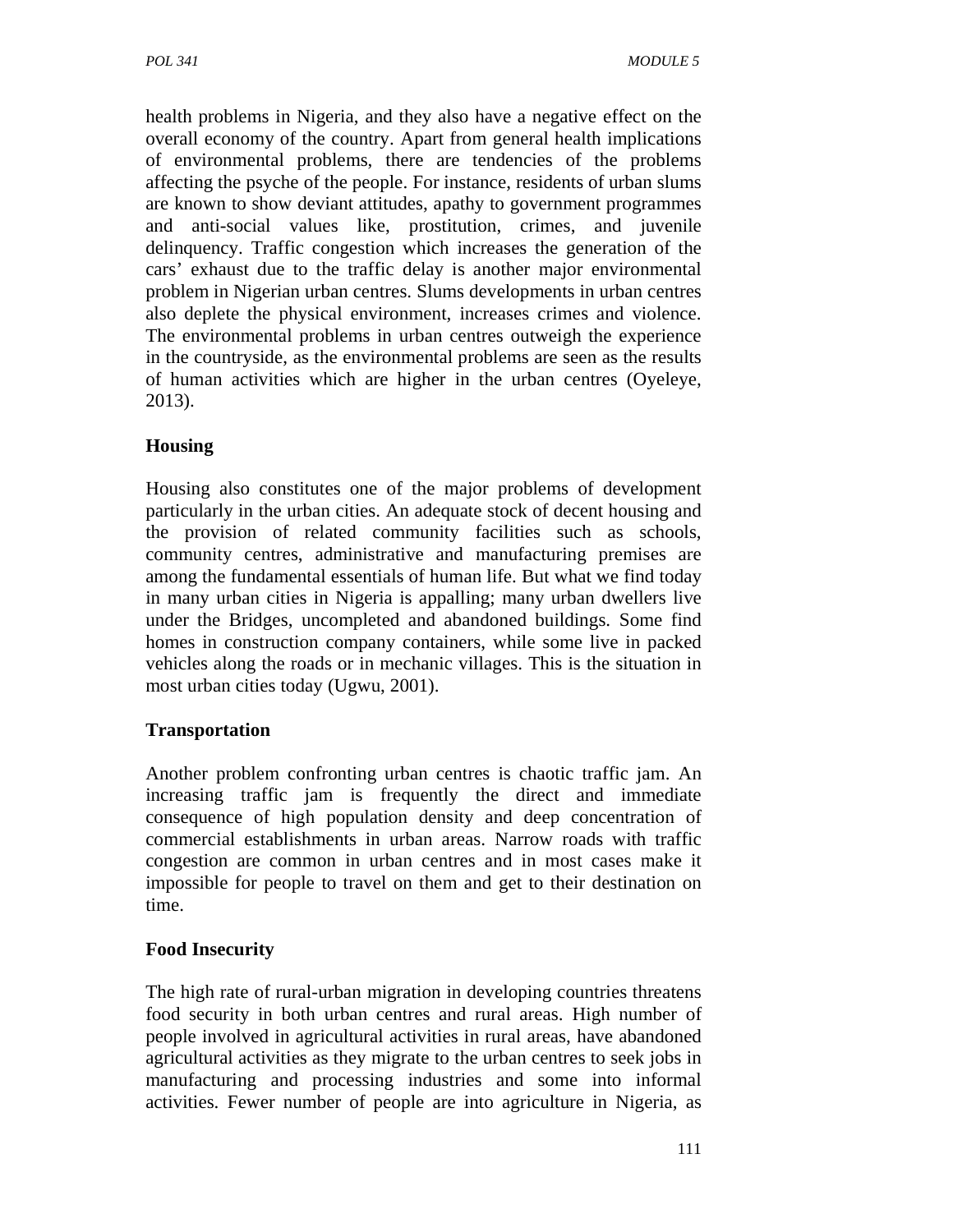more agricultural land in the suburbs have given way for suburban developments and large expanse of land in rural areas are left uncultivated, as rural areas are more dominated with the aged people who have no strength for agricultural activities (Oyeleye, 2013).

#### **SELF-ASSESSMENT EXERCISE**

In what way(s) can environmental issue constitute a challenge to urbanisation?

### **4.0 CONCLUSION**

We can see from our discussion that urbanisation is not without its own challenges which can come in different form. Urban cities throughout the world have been confronted with some or all of the challenges we have examined in this unit. That is not to say that urbanisation does not produce positive gains. What is important however is the ability of government to address those challenges so that the gains of urbanisation can be made apparent in the lives of the people.

## **5.0 SUMMARY**

We have discussed certain challenges that urban cities are usually confronted with. These challenges are experienced in almost all aspects of urban centres. Governments in the urban centres are day-in-day making efforts to confront some of these challenges.

## **6.0 TUTOR-MARKED ASSIGNMENT**

- 1. Discuss the main challenges of urbanisation.
- 2. What are the major environmental factors constituting challenges to urbanisation?
- 3. Unemployment can arise as a result of urbanisation, Discuss.

- Omar, M. (2013). "Governing Nigerian Urban Centres". *Public Policy and Administration and Research.* Vol.3. No.1.
- Oyeleye, O.I. (2013). "Challenges of Urbanisation and Urban Growth in Nigeria". *American Journal of Sustainable Cities and Societies*. Issue 2, Vol. 1. Jan-Dec.
- Ugwu, S.C. (2001). *Issues in Local Government and Urban Administration in Nigeria*. Port-Harcourt: Echrisi & Company.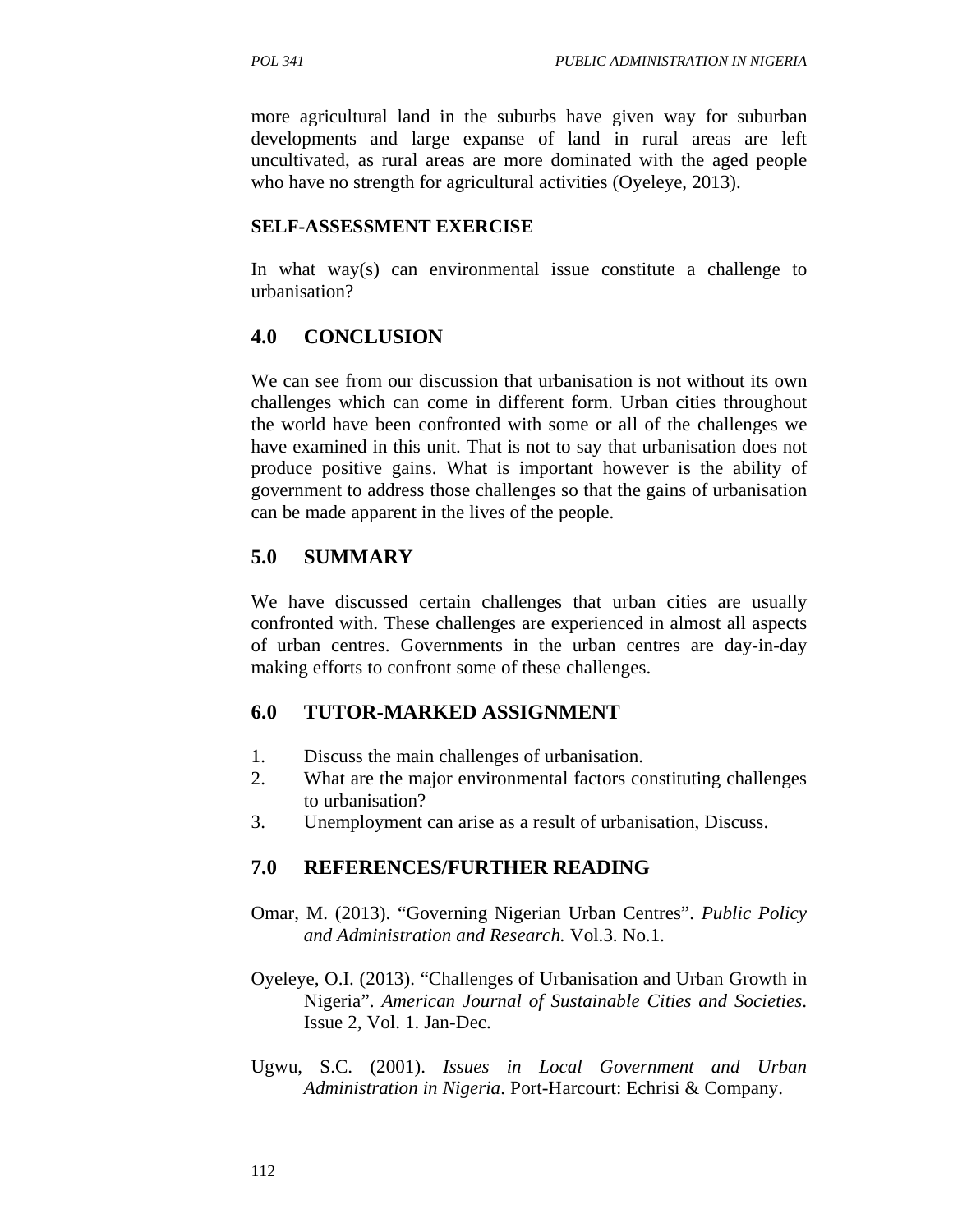# **UNIT 3 URBAN PLANNING**

## **CONTENTS**

- 1.0 Introduction
- 2.0 Objectives
- 3.0 Main Content
	- 3.1 Urban Planning
	- 3.2 Fundamental Objectives of Urban Planning
	- 3.3 Problems of Urban Planning
- 4.0 Conclusion
- 5.0 Summary
- 6.0 Tutor-Marked Assignment
- 7.0 References/Further Reading

# **1.0 INTRODUCTION**

Recall in the last unit, we examined some of the challenges of urbanisation in cities and their effects on city dwellers. This in essence means that special attention is required to tackle those challenges. The issue we are going to deal with in this unit will therefore focus on urban planning.

# **2.0 OBJECTIVES**

At the end of this unit, you should be able to:

- discuss urban planning
- discuss the fundamental objectives of urban planning
- examine problems that are associated with urban planning.

# **3.0 MAIN CONTENT**

# **3.1 Urban Planning**

Poor service delivery in Nigerian cities has been attributed to poor planning but in most cases, good urban planning policies become ineffective due to poor implementation. Addressing the problems of urban centres will necessarily require adequate planning on the part of government. Planning is very vital instrument in all human endeavours. It is a systematic effort undertaken by the government to achieve specific economic and social goals.

Urban planning can be seen as the application of scientific methods of policy making with a view to increasing the validity of policies concerned with the present and anticipated future of an urban area. It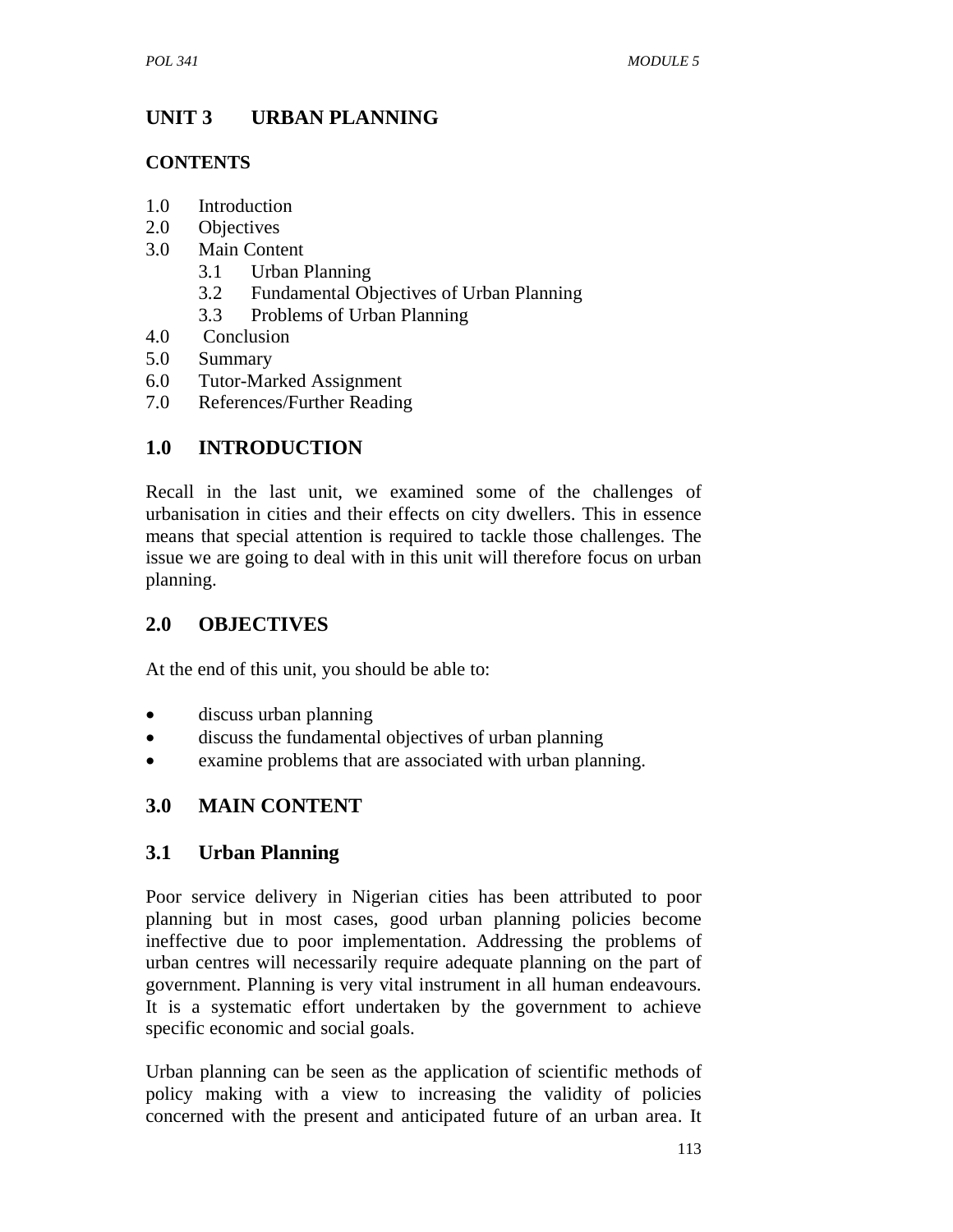involves management with a framework of macroeconomic resource allocation and political decision making. Urban planning aims at fulfilling social and economic objectives that go beyond the physical form and arrangements of buildings, streets, parks, utilities and other parts of the urban environment. Urban planning takes effect largely through the operation of government and requires the application of specialised techniques of survey, analysis for casting and design (Ugwu, 2001).

Comprehensive planning has some critical elements which include:

- a) A concern for comprehensiveness.
- b) A long range focuses usually 10 to 25 years.
- c) Preparation of a plan focusing on physical environment.
- d) An emphasis in relating physical and socio economic policies.
- e) Capital improvement programmes.
- f) Regulatory and administrative measures, which aid implementation.
- g) Promotion of an effective balance between the satisfaction of immediate or developing problems and those likely to occur in the medium on somewhat long terms.
- h) It is flexible and capable of reacting to changes.

#### **3.2 Fundamental Objectives of Urban Planning**

The fundamental objectives of urban planning include:

- a) Orderly arrangements of parts of the city (residential, business, individual), so that each part could confirm its function with minimum cost and conflict.
- b) To ensure an efficient system of circulation within the city and to the outside world by using to the maximum advantages of all forms of transportation.
- c) The developments of such part of the city to optimum standards, in terms of size, sunlight and green space in residential areas.
- d) Provision of safe, sanitary and comfortable housing in a variety of dwelling types to meet the needs of all families.
- e) Provision of recreational facilities, schools and other community services of a high standard of size, location and quality.
- f) Provision of adequate and economical water supply sewage utilities and public services (Ugwu, 2001).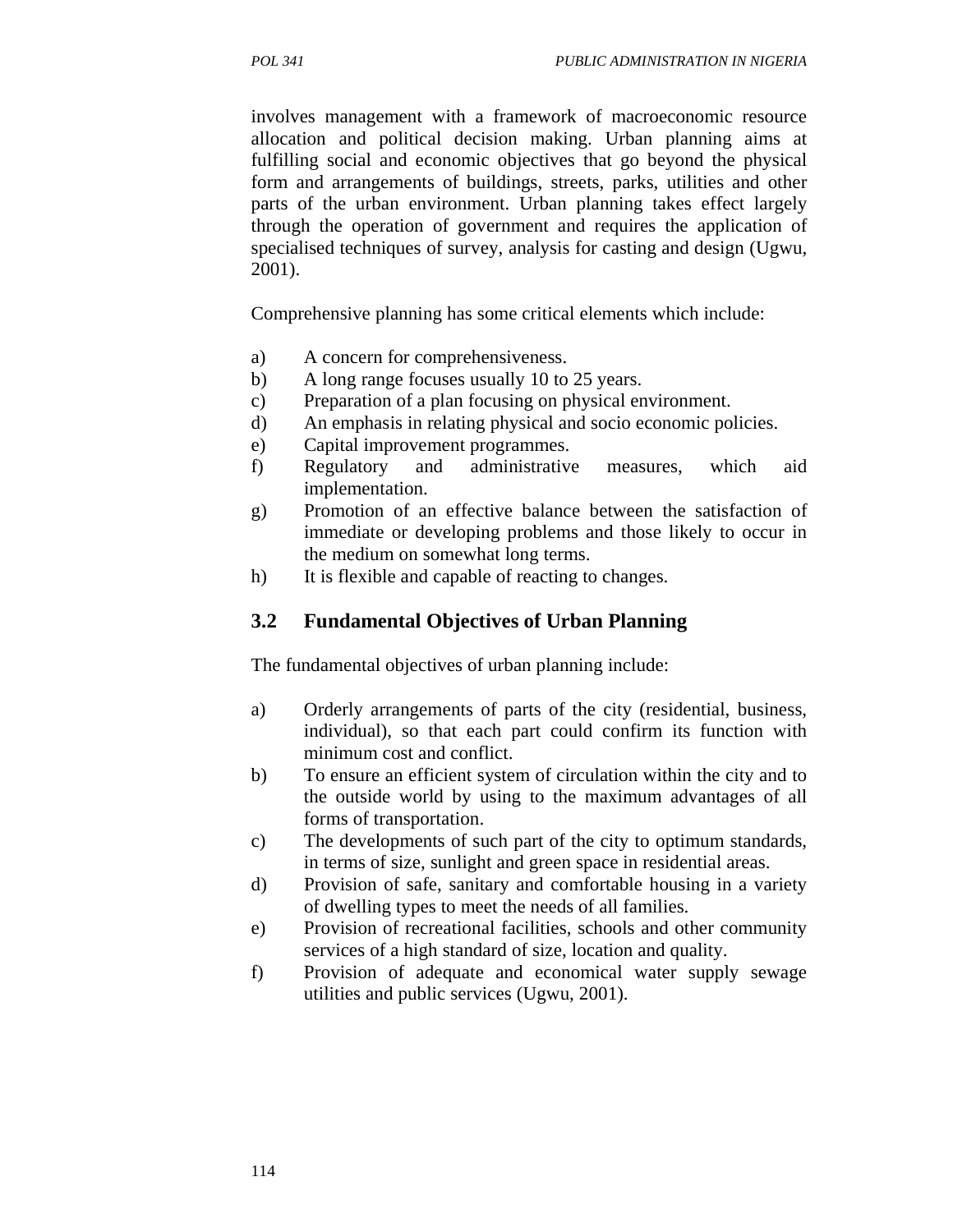# **3.3 Problems of Urban Planning**

There are certain constraints to urban planning. Some of these problems include:

- a) The paucity of data: There is no availability of reliable data upon which to plan.
- b) The issue of lack of actual forward planning. Forward planning and plan design are hindered by the absence of theoretical basis for work that is appropriate to Nigerian circumstances.
- c) Governments of Nigeria have given little or no attention to urban or regional plans.
- d) The planning authorities in Nigeria are poorly funded and thus it is difficult to live up to their responsibilities.
- e) Lack of skilled professionals who have adequate knowledge for site selection and effective site analysis and planning.
- f) There is no functional and systematic research to provide a factual basis for policy formulation.
- g) Corruption is another obstacle to urban planning on the part of the parties involved in urban administration and planning (Ugwu, 2001).

## **SELF-ASSESSMENT EXERCISE**

- i. Define urban planning.
- ii. Discuss the critical elements of planning.

# **4.0 CONCLUSION**

We observed in our discussion that government can only meet the rising demands of urban growth through adequate planning. Effective urban management requires that government come up with strategies of dealing with identified urban challenges. This can be done by involving people and groups to be part of urban governance.

# **5.0 SUMMARY**

In this unit, we have discussed the issues relating to urban planning. We examined the objectives of urban planning as well as problems that urban planning entails. We also discussed some critical elements of planning. For planning to be effective these elements must be observed. In all we know that urbanisation has its attendance problems but these challenges can be addressed through effective planning and implementation of urban development programmes.